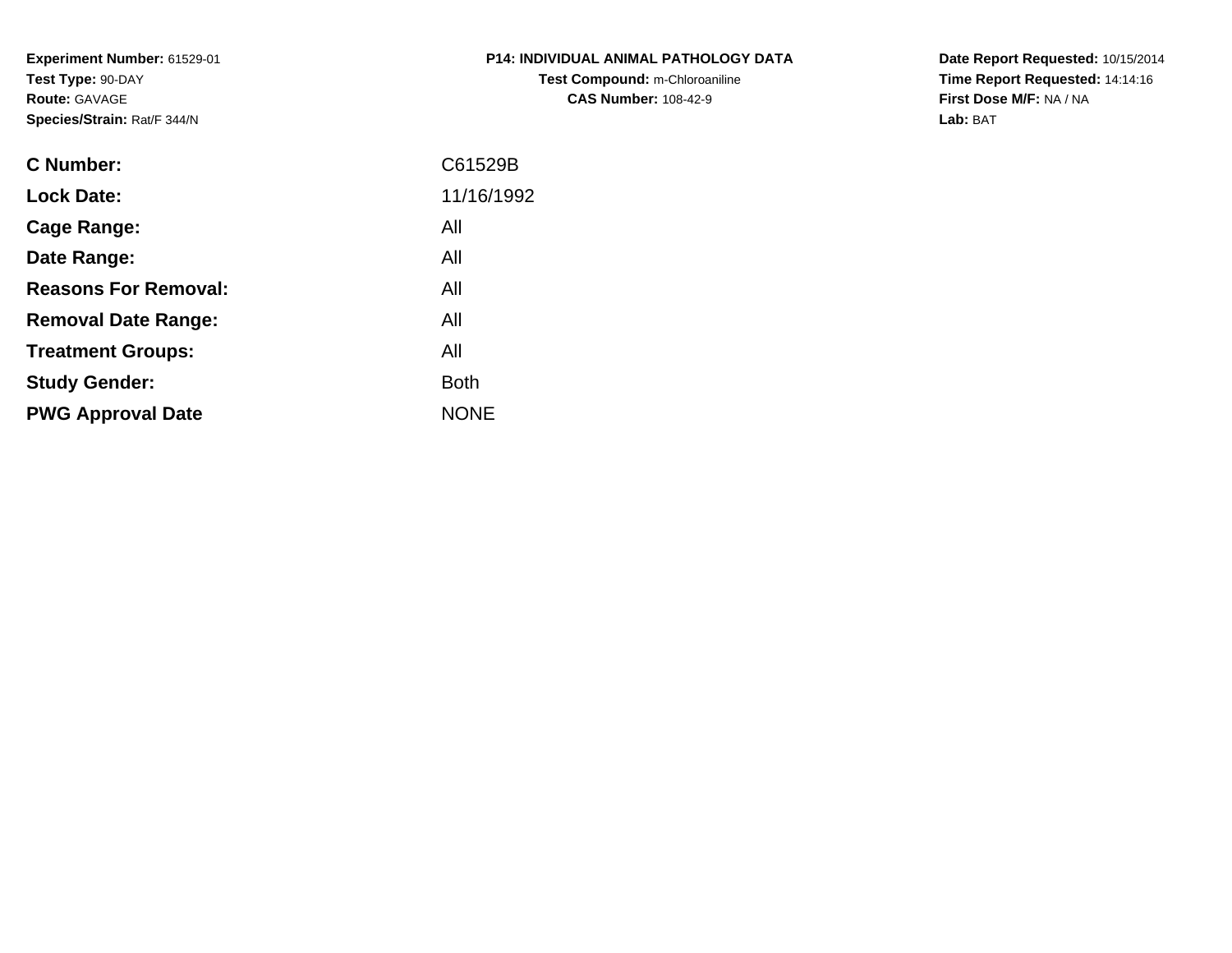| Experiment Number: 61529-01 | P14: INDIVIDUAL ANIMAL PATHOLOGY DATA<br>Test Compound: m-Chloroaniline |                                   | Date Report Requested: 10/15/2014<br>Time Report Requested: 14:14:16 |
|-----------------------------|-------------------------------------------------------------------------|-----------------------------------|----------------------------------------------------------------------|
| Test Type: 90-DAY           |                                                                         |                                   |                                                                      |
| Route: GAVAGE               |                                                                         | <b>CAS Number: 108-42-9</b>       | First Dose M/F: NA / NA                                              |
| Species/Strain: Rat/F 344/N |                                                                         |                                   | Lab: BAT                                                             |
| <b>ANIMAL ID: 1</b>         | <b>TRT#: 1</b>                                                          | <b>SEX: Male</b>                  | DAY ON TEST: 93                                                      |
|                             | DOSE: 0 MG/KG                                                           | <b>DISP: Terminal Sacrifice</b>   | <b>HISTO: 9205601</b>                                                |
|                             |                                                                         | ORGAN AND ACCOUNTABLE SITE STATUS |                                                                      |
| <b>NORMAL</b>               |                                                                         |                                   |                                                                      |
| * Adrenal Cortex            | * Adrenal Medulla                                                       | * Blood Vessel                    | * Bone                                                               |
| * Bone Marrow               | * Brain                                                                 | * Epididymis                      | * Esophagus                                                          |
| * Intestine Large, Cecum    | * Intestine Large, Colon                                                | * Intestine Large, Rectum         | * Intestine Small, Duodenum                                          |
| * Intestine Small. Ileum    | * Intestine Small, Jejunum                                              | * Islets, Pancreatic              | * Liver                                                              |
| * Lymph Node, Mandibular    | * Lymph Node, Mesenteric                                                | * Mammary Gland                   | * Pancreas                                                           |
| * Parathyroid Gland         | * Pituitary Gland                                                       | * Prostate                        | * Salivary Glands                                                    |
| * Seminal Vesicle           | * Skin                                                                  | * Spleen                          | * Stomach, Forestomach                                               |
| * Stomach, Glandular        | * Testes                                                                | * Thymus                          | * Thyroid Gland                                                      |
| * Trachea                   | * Urinary Bladder                                                       |                                   |                                                                      |
| <b>OBSERVATIONS</b>         |                                                                         |                                   |                                                                      |
| * Heart                     |                                                                         | Cardiomyopathy                    | Minimal                                                              |
| * Kidney                    |                                                                         | Mineralization                    | Minimal                                                              |
|                             | <b>Renal Tubule</b>                                                     | Regeneration                      | Focal, Minimal                                                       |
| * Lung                      | Alveolar Epith                                                          | Hyperplasia                       | Minimal                                                              |
|                             | Artery                                                                  | Mineralization                    | Minimal                                                              |
| * Nose                      | <b>Lateral Wall</b>                                                     | Inflammation                      | Granulomatous, Minimal                                               |
| * Preputial Gland           |                                                                         | Inflammation                      | Chronic, Minimal                                                     |
| PRIMARY CAUSE OF DEATH      |                                                                         |                                   |                                                                      |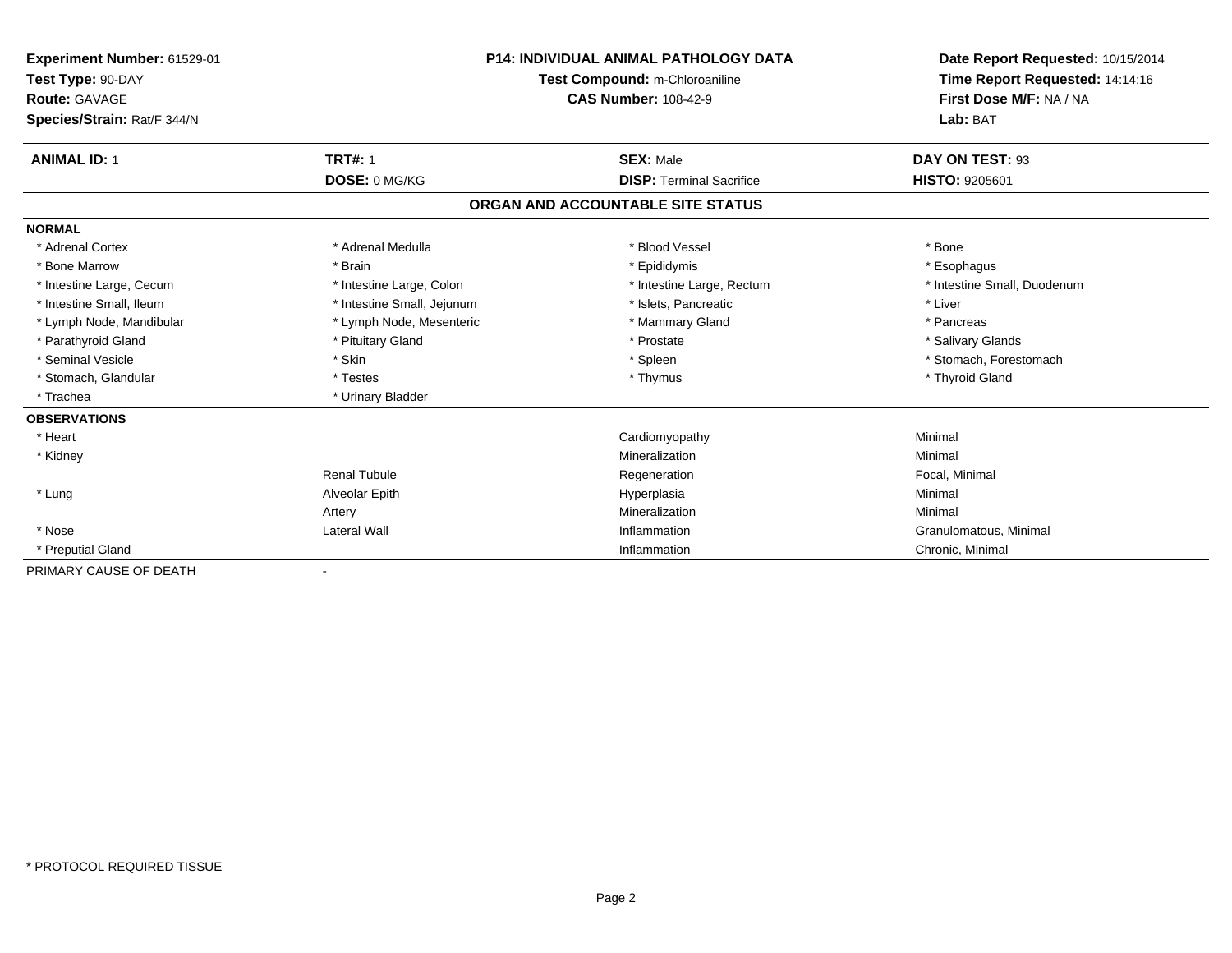| Experiment Number: 61529-01<br>Test Type: 90-DAY<br>Route: GAVAGE<br>Species/Strain: Rat/F 344/N |                                 | <b>P14: INDIVIDUAL ANIMAL PATHOLOGY DATA</b><br>Test Compound: m-Chloroaniline<br><b>CAS Number: 108-42-9</b> | Date Report Requested: 10/15/2014<br>Time Report Requested: 14:14:16<br>First Dose M/F: NA / NA<br>Lab: BAT |
|--------------------------------------------------------------------------------------------------|---------------------------------|---------------------------------------------------------------------------------------------------------------|-------------------------------------------------------------------------------------------------------------|
| <b>ANIMAL ID: 2</b>                                                                              | <b>TRT#: 1</b><br>DOSE: 0 MG/KG | <b>SEX: Male</b><br><b>DISP: Terminal Sacrifice</b>                                                           | DAY ON TEST: 93<br><b>HISTO: 9205602</b>                                                                    |
|                                                                                                  |                                 |                                                                                                               |                                                                                                             |
|                                                                                                  |                                 | ORGAN AND ACCOUNTABLE SITE STATUS                                                                             |                                                                                                             |
| <b>NORMAL</b>                                                                                    |                                 |                                                                                                               |                                                                                                             |
| * Adrenal Cortex                                                                                 | * Adrenal Medulla               | * Blood Vessel                                                                                                | * Bone                                                                                                      |
| * Bone Marrow                                                                                    | * Brain                         | * Epididymis                                                                                                  | * Esophagus                                                                                                 |
| * Intestine Large, Cecum                                                                         | * Intestine Large, Colon        | * Intestine Large, Rectum                                                                                     | * Intestine Small, Duodenum                                                                                 |
| * Intestine Small, Ileum                                                                         | * Intestine Small, Jejunum      | * Islets, Pancreatic                                                                                          | * Lymph Node, Mandibular                                                                                    |
| * Lymph Node, Mesenteric                                                                         | * Mammary Gland                 | * Nose                                                                                                        | * Pancreas                                                                                                  |
| * Parathyroid Gland                                                                              | * Pituitary Gland               | * Prostate                                                                                                    | * Salivary Glands                                                                                           |
| * Seminal Vesicle                                                                                | * Skin                          | * Spleen                                                                                                      | * Stomach, Forestomach                                                                                      |
| * Stomach, Glandular                                                                             | * Testes                        | * Thymus                                                                                                      | * Thyroid Gland                                                                                             |
| * Trachea                                                                                        | * Urinary Bladder               |                                                                                                               |                                                                                                             |
| <b>OBSERVATIONS</b>                                                                              |                                 |                                                                                                               |                                                                                                             |
| * Heart                                                                                          |                                 | Cardiomyopathy                                                                                                | Minimal                                                                                                     |
| * Kidney                                                                                         |                                 | Mineralization                                                                                                | Minimal                                                                                                     |
|                                                                                                  | <b>Renal Tubule</b>             | Regeneration                                                                                                  | Multifocal, Mild                                                                                            |
| * Liver                                                                                          |                                 | Hemorrhage                                                                                                    | Minimal                                                                                                     |
|                                                                                                  |                                 | Inflammation                                                                                                  | Chronic Active, Mild                                                                                        |
| * Lung                                                                                           |                                 | Hemorrhage                                                                                                    | Focal, Minimal                                                                                              |
|                                                                                                  | Artery                          | Mineralization                                                                                                | Minimal                                                                                                     |
| * Preputial Gland                                                                                |                                 | Inflammation                                                                                                  | Chronic, Multifocal, Minimal                                                                                |
| PRIMARY CAUSE OF DEATH                                                                           | $\overline{\phantom{a}}$        |                                                                                                               |                                                                                                             |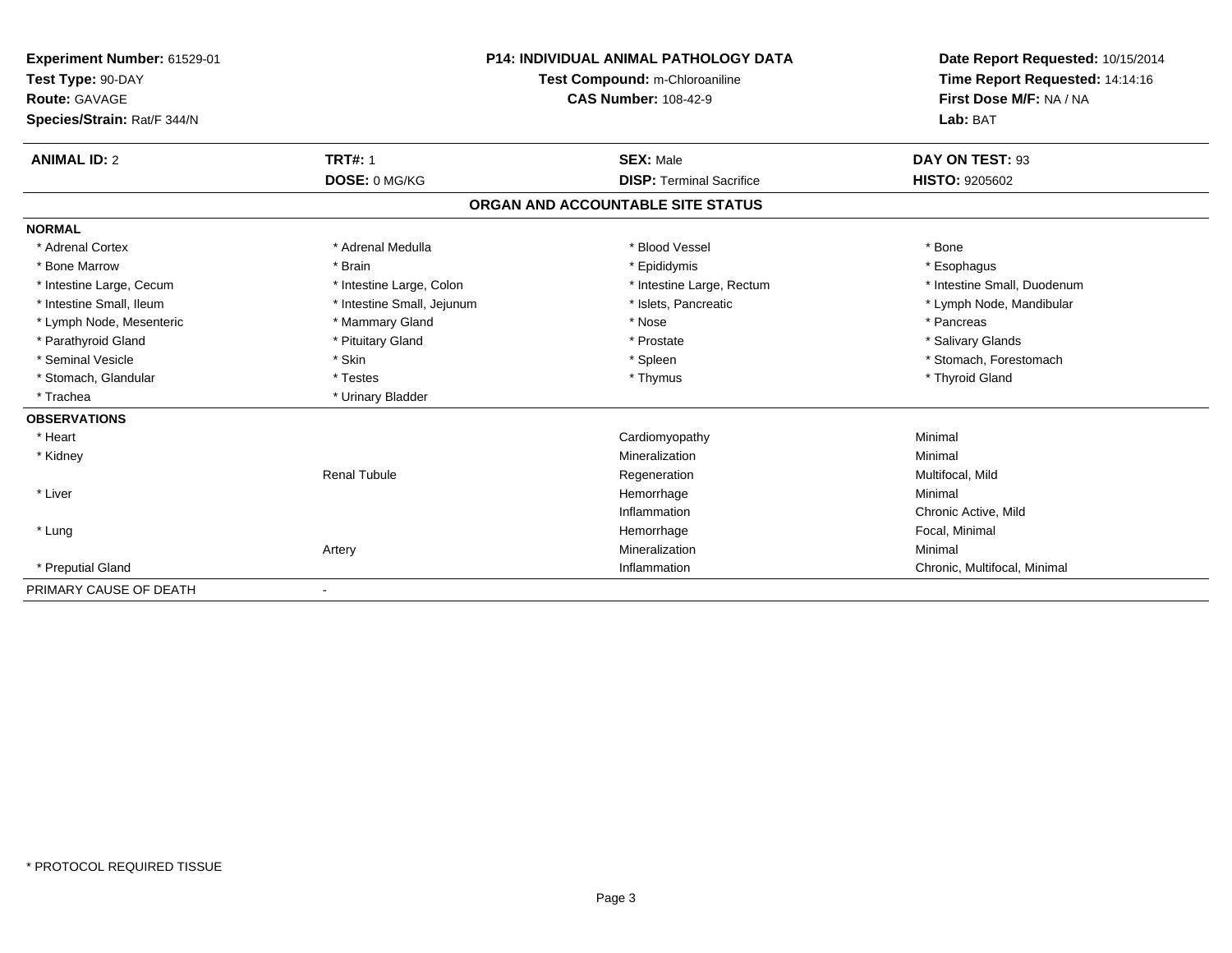| Experiment Number: 61529-01<br>Test Type: 90-DAY<br><b>Route: GAVAGE</b><br>Species/Strain: Rat/F 344/N | <b>P14: INDIVIDUAL ANIMAL PATHOLOGY DATA</b><br>Test Compound: m-Chloroaniline<br><b>CAS Number: 108-42-9</b> |                                   | Date Report Requested: 10/15/2014<br>Time Report Requested: 14:14:16<br>First Dose M/F: NA / NA<br>Lab: BAT |
|---------------------------------------------------------------------------------------------------------|---------------------------------------------------------------------------------------------------------------|-----------------------------------|-------------------------------------------------------------------------------------------------------------|
| <b>ANIMAL ID: 3</b>                                                                                     | <b>TRT#: 1</b>                                                                                                | <b>SEX: Male</b>                  | DAY ON TEST: 93                                                                                             |
|                                                                                                         | DOSE: 0 MG/KG                                                                                                 | <b>DISP:</b> Terminal Sacrifice   | <b>HISTO: 9205603</b>                                                                                       |
|                                                                                                         |                                                                                                               | ORGAN AND ACCOUNTABLE SITE STATUS |                                                                                                             |
| <b>NORMAL</b>                                                                                           |                                                                                                               |                                   |                                                                                                             |
| * Adrenal Cortex                                                                                        | * Adrenal Medulla                                                                                             | * Blood Vessel                    | * Bone                                                                                                      |
| * Bone Marrow                                                                                           | * Brain                                                                                                       | * Epididymis                      | * Esophagus                                                                                                 |
| * Intestine Large, Cecum                                                                                | * Intestine Large, Colon                                                                                      | * Intestine Large, Rectum         | * Intestine Small, Duodenum                                                                                 |
| * Intestine Small, Ileum                                                                                | * Intestine Small, Jejunum                                                                                    | * Islets, Pancreatic              | * Liver                                                                                                     |
| * Lung                                                                                                  | * Lymph Node, Mandibular                                                                                      | * Lymph Node, Mesenteric          | * Mammary Gland                                                                                             |
| * Nose                                                                                                  | * Pancreas                                                                                                    | * Parathyroid Gland               | * Pituitary Gland                                                                                           |
| * Preputial Gland                                                                                       | * Prostate                                                                                                    | * Salivary Glands                 | * Seminal Vesicle                                                                                           |
| * Skin                                                                                                  | * Spleen                                                                                                      | * Stomach, Forestomach            | * Stomach, Glandular                                                                                        |
| * Testes                                                                                                | * Thymus                                                                                                      | * Thyroid Gland                   | * Trachea                                                                                                   |
| * Urinary Bladder                                                                                       |                                                                                                               |                                   |                                                                                                             |
| <b>OBSERVATIONS</b>                                                                                     |                                                                                                               |                                   |                                                                                                             |
| * Heart                                                                                                 |                                                                                                               | Cardiomyopathy                    | Minimal                                                                                                     |
| * Kidney                                                                                                |                                                                                                               | Mineralization                    | Minimal                                                                                                     |
|                                                                                                         | <b>Renal Tubule</b>                                                                                           | Regeneration                      | Focal, Minimal                                                                                              |
| PRIMARY CAUSE OF DEATH                                                                                  |                                                                                                               |                                   |                                                                                                             |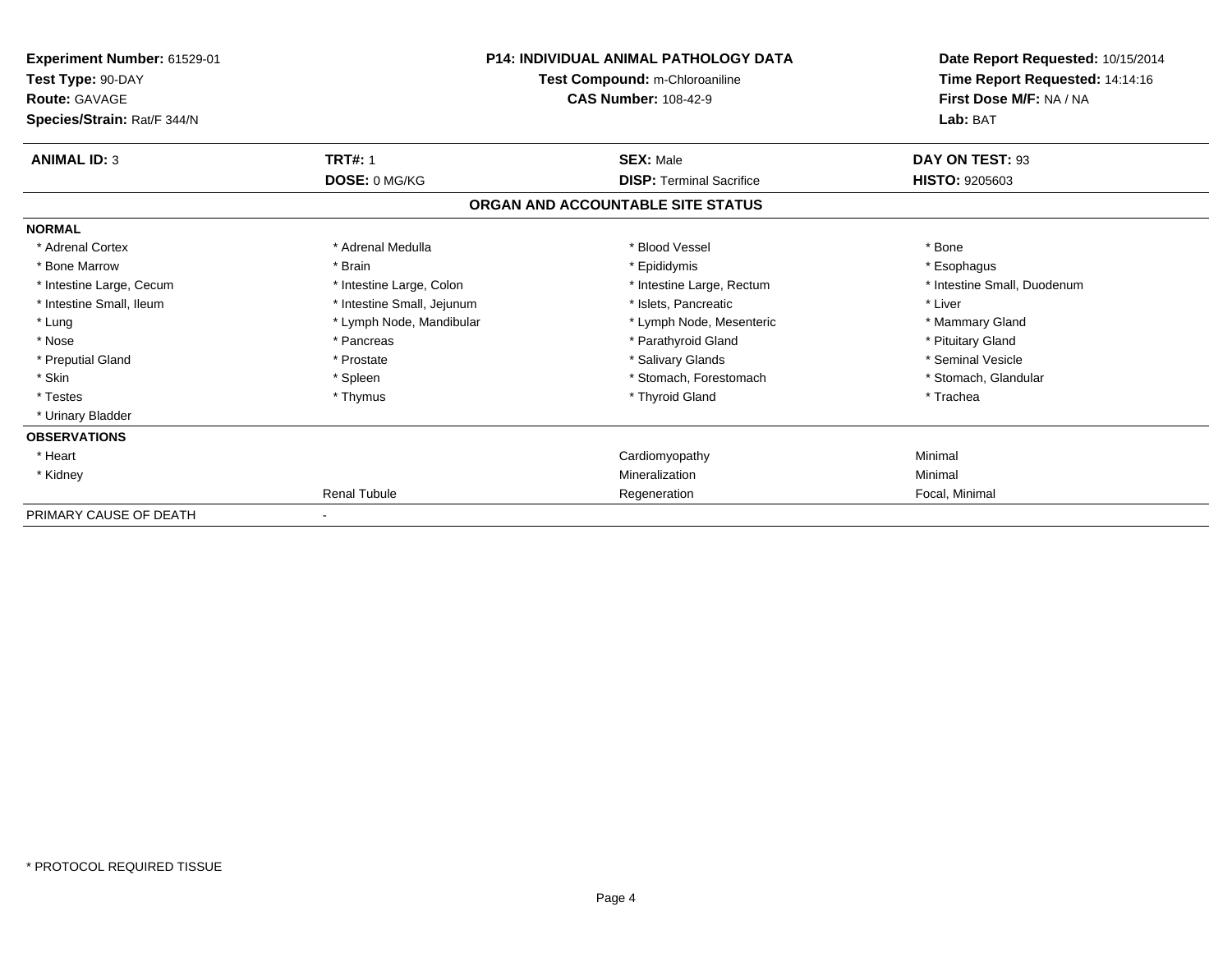| Experiment Number: 61529-01<br>Test Type: 90-DAY<br>Route: GAVAGE<br>Species/Strain: Rat/F 344/N |                            | <b>P14: INDIVIDUAL ANIMAL PATHOLOGY DATA</b><br>Test Compound: m-Chloroaniline<br><b>CAS Number: 108-42-9</b> | Date Report Requested: 10/15/2014<br>Time Report Requested: 14:14:16<br>First Dose M/F: NA / NA<br>Lab: BAT |
|--------------------------------------------------------------------------------------------------|----------------------------|---------------------------------------------------------------------------------------------------------------|-------------------------------------------------------------------------------------------------------------|
| <b>ANIMAL ID: 4</b>                                                                              | <b>TRT#: 1</b>             | <b>SEX: Male</b>                                                                                              | DAY ON TEST: 93                                                                                             |
|                                                                                                  | DOSE: 0 MG/KG              | <b>DISP: Terminal Sacrifice</b>                                                                               | HISTO: 9205604                                                                                              |
|                                                                                                  |                            | ORGAN AND ACCOUNTABLE SITE STATUS                                                                             |                                                                                                             |
| <b>NORMAL</b>                                                                                    |                            |                                                                                                               |                                                                                                             |
| * Adrenal Cortex                                                                                 | * Adrenal Medulla          | * Blood Vessel                                                                                                | * Bone                                                                                                      |
| * Bone Marrow                                                                                    | * Brain                    | * Epididymis                                                                                                  | * Esophagus                                                                                                 |
| * Intestine Large, Cecum                                                                         | * Intestine Large, Colon   | * Intestine Large, Rectum                                                                                     | * Intestine Small, Duodenum                                                                                 |
| * Intestine Small. Ileum                                                                         | * Intestine Small, Jejunum | * Islets, Pancreatic                                                                                          | * Liver                                                                                                     |
| * Lymph Node, Mandibular                                                                         | * Lymph Node, Mesenteric   | * Nose                                                                                                        | * Pancreas                                                                                                  |
| * Parathyroid Gland                                                                              | * Pituitary Gland          | * Prostate                                                                                                    | * Salivary Glands                                                                                           |
| * Seminal Vesicle                                                                                | * Skin                     | * Spleen                                                                                                      | * Stomach, Forestomach                                                                                      |
| * Stomach, Glandular                                                                             | * Testes                   | * Thymus                                                                                                      | * Thyroid Gland                                                                                             |
| * Trachea                                                                                        | * Urinary Bladder          |                                                                                                               |                                                                                                             |
| <b>MISSING</b>                                                                                   |                            |                                                                                                               |                                                                                                             |
| * Mammary Gland                                                                                  |                            |                                                                                                               |                                                                                                             |
| <b>OBSERVATIONS</b>                                                                              |                            |                                                                                                               |                                                                                                             |
| * Heart                                                                                          |                            | Cardiomyopathy                                                                                                | Mild                                                                                                        |
| * Kidney                                                                                         |                            | Mineralization                                                                                                | Minimal                                                                                                     |
|                                                                                                  | <b>Renal Tubule</b>        | Regeneration                                                                                                  | Multifocal, Minimal                                                                                         |
| * Lung                                                                                           | Artery                     | Mineralization                                                                                                | Minimal                                                                                                     |
| * Preputial Gland                                                                                |                            | Inflammation                                                                                                  | Chronic, Multifocal, Minimal                                                                                |
| PRIMARY CAUSE OF DEATH                                                                           |                            |                                                                                                               |                                                                                                             |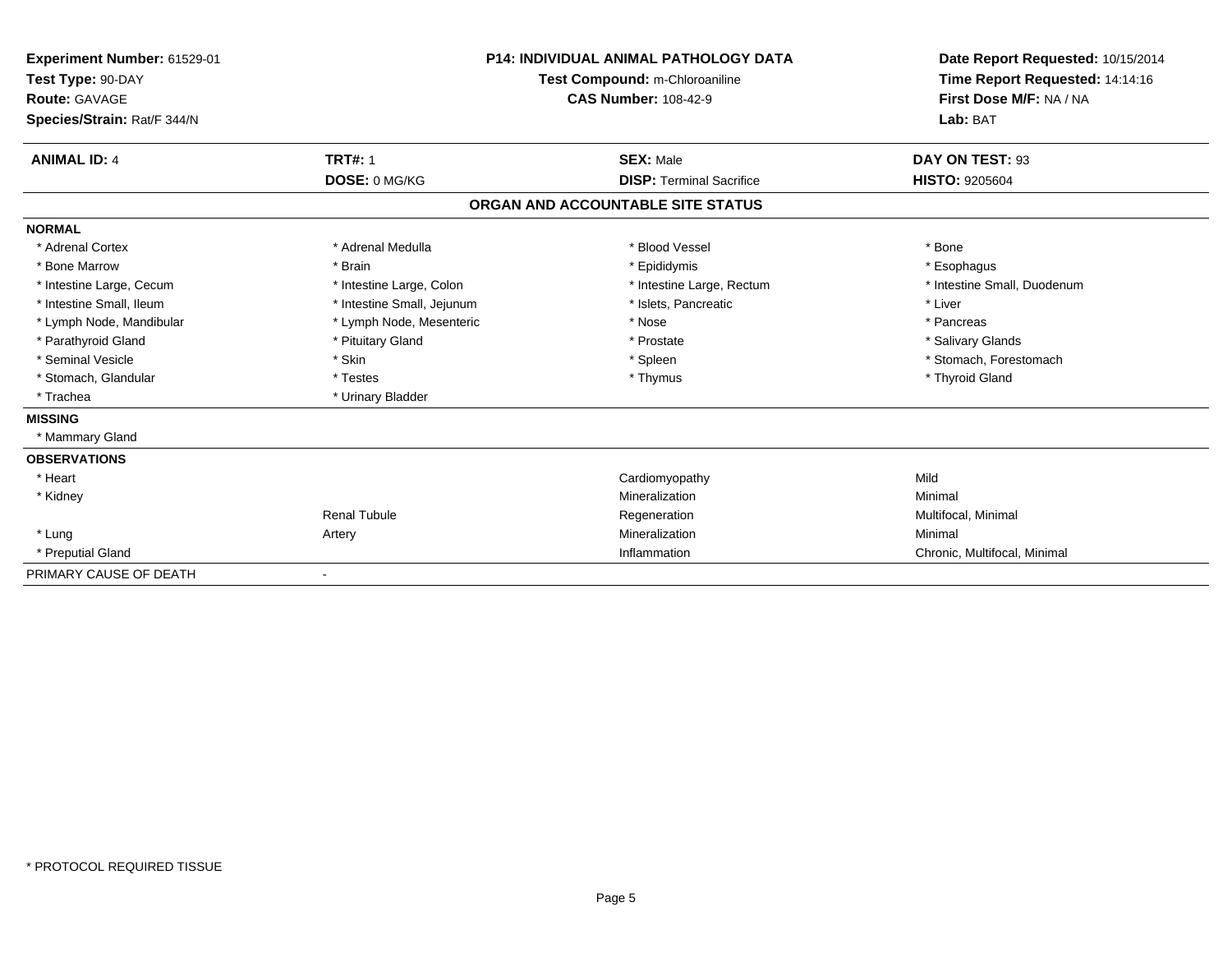| Experiment Number: 61529-01<br>Test Type: 90-DAY<br><b>Route: GAVAGE</b><br>Species/Strain: Rat/F 344/N | <b>P14: INDIVIDUAL ANIMAL PATHOLOGY DATA</b><br>Test Compound: m-Chloroaniline<br><b>CAS Number: 108-42-9</b> |                                   | Date Report Requested: 10/15/2014<br>Time Report Requested: 14:14:16<br>First Dose M/F: NA / NA<br>Lab: BAT |
|---------------------------------------------------------------------------------------------------------|---------------------------------------------------------------------------------------------------------------|-----------------------------------|-------------------------------------------------------------------------------------------------------------|
| <b>ANIMAL ID: 5</b>                                                                                     | <b>TRT#: 1</b>                                                                                                | <b>SEX: Male</b>                  | DAY ON TEST: 93                                                                                             |
|                                                                                                         | DOSE: 0 MG/KG                                                                                                 | <b>DISP:</b> Terminal Sacrifice   | <b>HISTO: 9205605</b>                                                                                       |
|                                                                                                         |                                                                                                               | ORGAN AND ACCOUNTABLE SITE STATUS |                                                                                                             |
| <b>NORMAL</b>                                                                                           |                                                                                                               |                                   |                                                                                                             |
| * Adrenal Cortex                                                                                        | * Adrenal Medulla                                                                                             | * Blood Vessel                    | * Bone                                                                                                      |
| * Bone Marrow                                                                                           | * Brain                                                                                                       | * Epididymis                      | * Esophagus                                                                                                 |
| * Intestine Large, Cecum                                                                                | * Intestine Large, Colon                                                                                      | * Intestine Large, Rectum         | * Intestine Small, Duodenum                                                                                 |
| * Intestine Small, Ileum                                                                                | * Intestine Small, Jejunum                                                                                    | * Islets, Pancreatic              | * Liver                                                                                                     |
| * Lung                                                                                                  | * Lymph Node, Mandibular                                                                                      | * Lymph Node, Mesenteric          | * Mammary Gland                                                                                             |
| * Nose                                                                                                  | * Pancreas                                                                                                    | * Parathyroid Gland               | * Pituitary Gland                                                                                           |
| * Preputial Gland                                                                                       | * Prostate                                                                                                    | * Salivary Glands                 | * Seminal Vesicle                                                                                           |
| * Skin                                                                                                  | * Spleen                                                                                                      | * Stomach, Forestomach            | * Stomach, Glandular                                                                                        |
| * Testes                                                                                                | * Thymus                                                                                                      | * Thyroid Gland                   | * Trachea                                                                                                   |
| * Urinary Bladder                                                                                       |                                                                                                               |                                   |                                                                                                             |
| <b>OBSERVATIONS</b>                                                                                     |                                                                                                               |                                   |                                                                                                             |
| * Heart                                                                                                 |                                                                                                               | Cardiomyopathy                    | Minimal                                                                                                     |
| * Kidney                                                                                                |                                                                                                               | Mineralization                    | Minimal                                                                                                     |
|                                                                                                         | <b>Renal Tubule</b>                                                                                           | Regeneration                      | Multifocal, Minimal                                                                                         |
| PRIMARY CAUSE OF DEATH                                                                                  |                                                                                                               |                                   |                                                                                                             |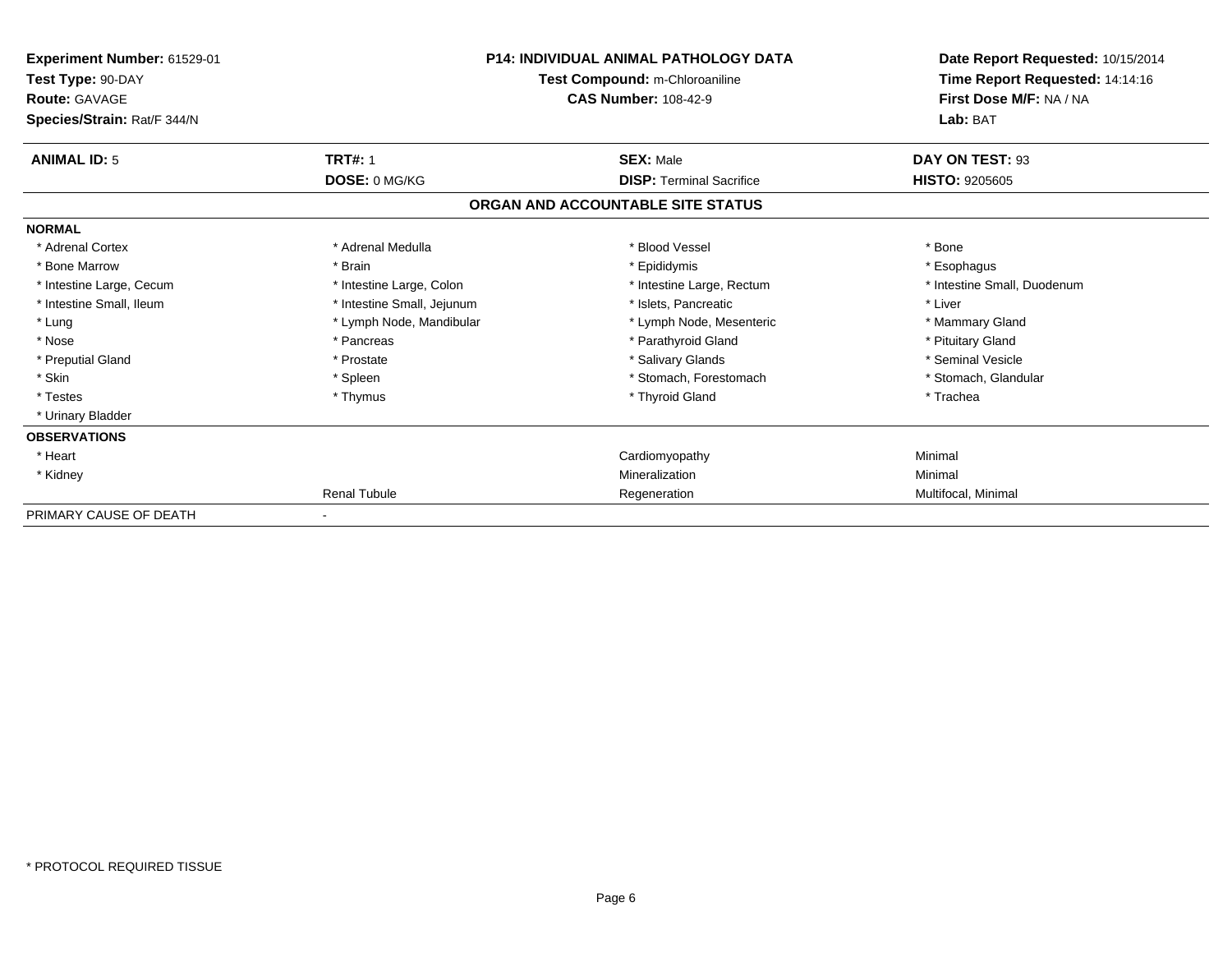| Experiment Number: 61529-01<br>Test Type: 90-DAY<br><b>Route: GAVAGE</b><br>Species/Strain: Rat/F 344/N |                            | P14: INDIVIDUAL ANIMAL PATHOLOGY DATA<br>Test Compound: m-Chloroaniline<br><b>CAS Number: 108-42-9</b> | Date Report Requested: 10/15/2014<br>Time Report Requested: 14:14:16<br>First Dose M/F: NA / NA<br>Lab: BAT |
|---------------------------------------------------------------------------------------------------------|----------------------------|--------------------------------------------------------------------------------------------------------|-------------------------------------------------------------------------------------------------------------|
| <b>ANIMAL ID: 6</b>                                                                                     | <b>TRT#: 1</b>             | <b>SEX: Male</b>                                                                                       | DAY ON TEST: 93                                                                                             |
|                                                                                                         | DOSE: 0 MG/KG              | <b>DISP: Terminal Sacrifice</b>                                                                        | <b>HISTO: 9205606</b>                                                                                       |
|                                                                                                         |                            | ORGAN AND ACCOUNTABLE SITE STATUS                                                                      |                                                                                                             |
| <b>NORMAL</b>                                                                                           |                            |                                                                                                        |                                                                                                             |
| * Adrenal Cortex                                                                                        | * Adrenal Medulla          | * Blood Vessel                                                                                         | * Bone                                                                                                      |
| * Bone Marrow                                                                                           | * Brain                    | * Epididymis                                                                                           | * Esophagus                                                                                                 |
| * Intestine Large, Cecum                                                                                | * Intestine Large, Colon   | * Intestine Large, Rectum                                                                              | * Intestine Small, Duodenum                                                                                 |
| * Intestine Small. Ileum                                                                                | * Intestine Small, Jejunum | * Islets. Pancreatic                                                                                   | * Liver                                                                                                     |
| * Lung                                                                                                  | * Lymph Node, Mandibular   | * Lymph Node, Mesenteric                                                                               | * Mammary Gland                                                                                             |
| * Nose                                                                                                  | * Pancreas                 | * Parathyroid Gland                                                                                    | * Pituitary Gland                                                                                           |
| * Preputial Gland                                                                                       | * Prostate                 | * Salivary Glands                                                                                      | * Seminal Vesicle                                                                                           |
| * Skin                                                                                                  | Spinal Cord                | * Spleen                                                                                               | * Stomach, Forestomach                                                                                      |
| * Stomach, Glandular                                                                                    | * Testes                   | * Thymus                                                                                               | * Thyroid Gland                                                                                             |
| * Trachea                                                                                               | * Urinary Bladder          |                                                                                                        |                                                                                                             |
| <b>OBSERVATIONS</b>                                                                                     |                            |                                                                                                        |                                                                                                             |
| * Heart                                                                                                 |                            | Cardiomyopathy                                                                                         | Minimal                                                                                                     |
| * Kidney                                                                                                |                            | Mineralization                                                                                         | Minimal                                                                                                     |
| PRIMARY CAUSE OF DEATH                                                                                  |                            |                                                                                                        |                                                                                                             |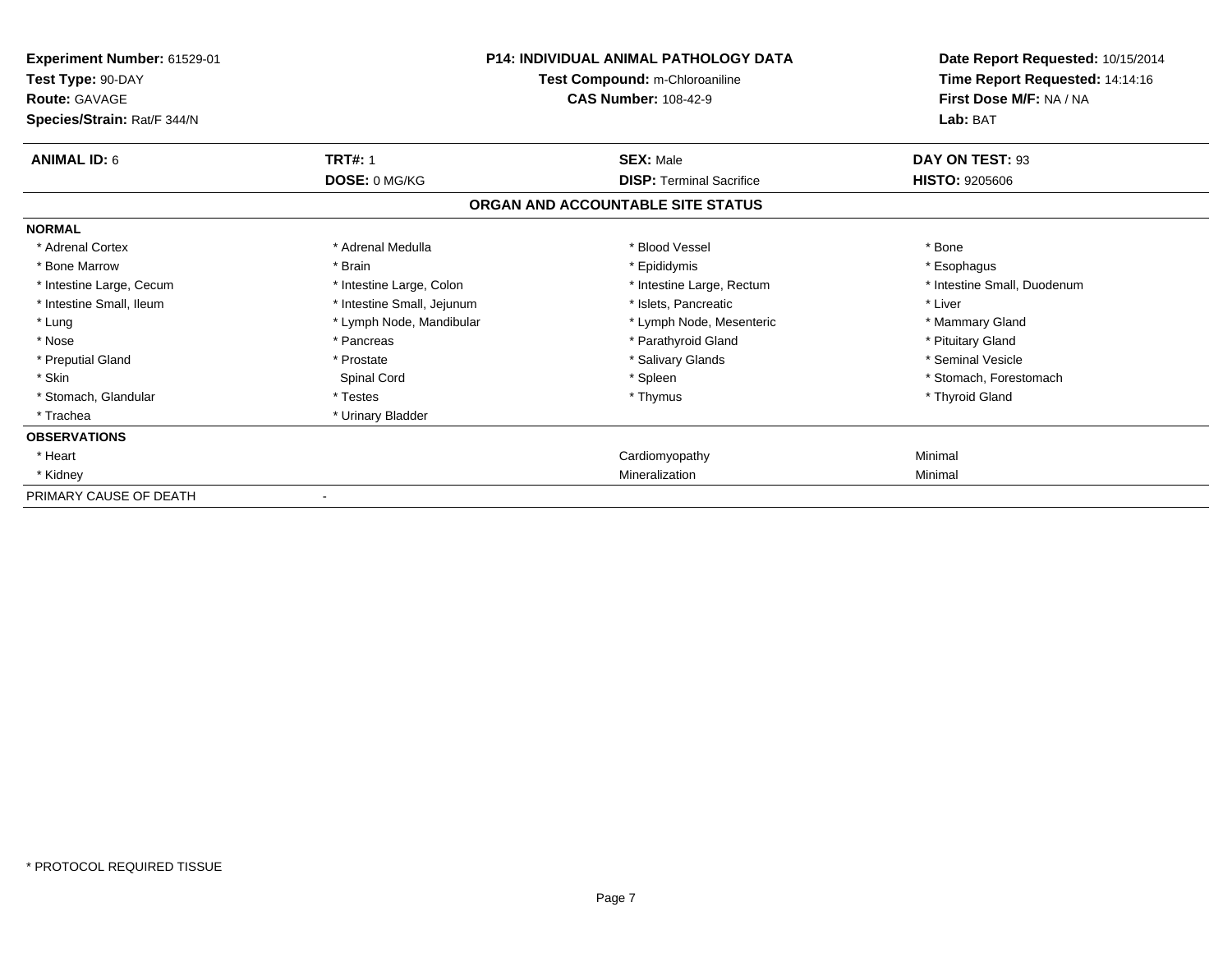| Experiment Number: 61529-01<br>Test Type: 90-DAY<br>Route: GAVAGE<br>Species/Strain: Rat/F 344/N |                            | <b>P14: INDIVIDUAL ANIMAL PATHOLOGY DATA</b><br>Test Compound: m-Chloroaniline<br><b>CAS Number: 108-42-9</b> | Date Report Requested: 10/15/2014<br>Time Report Requested: 14:14:16<br>First Dose M/F: NA / NA<br>Lab: BAT |
|--------------------------------------------------------------------------------------------------|----------------------------|---------------------------------------------------------------------------------------------------------------|-------------------------------------------------------------------------------------------------------------|
| <b>ANIMAL ID: 7</b>                                                                              | <b>TRT#: 1</b>             | <b>SEX: Male</b>                                                                                              | DAY ON TEST: 93                                                                                             |
|                                                                                                  | DOSE: 0 MG/KG              | <b>DISP: Terminal Sacrifice</b>                                                                               | HISTO: 9205607                                                                                              |
|                                                                                                  |                            | ORGAN AND ACCOUNTABLE SITE STATUS                                                                             |                                                                                                             |
| <b>NORMAL</b>                                                                                    |                            |                                                                                                               |                                                                                                             |
| * Adrenal Cortex                                                                                 | * Adrenal Medulla          | * Blood Vessel                                                                                                | * Bone                                                                                                      |
| * Bone Marrow                                                                                    | * Brain                    | * Epididymis                                                                                                  | * Esophagus                                                                                                 |
| * Intestine Large, Cecum                                                                         | * Intestine Large, Colon   | * Intestine Large, Rectum                                                                                     | * Intestine Small, Duodenum                                                                                 |
| * Intestine Small. Ileum                                                                         | * Intestine Small, Jejunum | * Islets, Pancreatic                                                                                          | * Liver                                                                                                     |
| * Lymph Node, Mandibular                                                                         | * Lymph Node, Mesenteric   | * Nose                                                                                                        | * Pancreas                                                                                                  |
| * Parathyroid Gland                                                                              | * Pituitary Gland          | * Prostate                                                                                                    | * Salivary Glands                                                                                           |
| * Seminal Vesicle                                                                                | * Skin                     | * Spleen                                                                                                      | * Stomach, Forestomach                                                                                      |
| * Stomach, Glandular                                                                             | * Testes                   | * Thymus                                                                                                      | * Thyroid Gland                                                                                             |
| * Trachea                                                                                        | * Urinary Bladder          |                                                                                                               |                                                                                                             |
| <b>MISSING</b>                                                                                   |                            |                                                                                                               |                                                                                                             |
| * Mammary Gland                                                                                  |                            |                                                                                                               |                                                                                                             |
| <b>OBSERVATIONS</b>                                                                              |                            |                                                                                                               |                                                                                                             |
| * Heart                                                                                          |                            | Cardiomyopathy                                                                                                | Minimal                                                                                                     |
| * Kidney                                                                                         |                            | Mineralization                                                                                                | Mild                                                                                                        |
|                                                                                                  | <b>Renal Tubule</b>        | Regeneration                                                                                                  | Multifocal, Minimal                                                                                         |
| * Lung                                                                                           | Artery                     | Mineralization                                                                                                | Minimal                                                                                                     |
| * Preputial Gland                                                                                |                            | Inflammation                                                                                                  | Chronic, Multifocal, Minimal                                                                                |
| PRIMARY CAUSE OF DEATH                                                                           |                            |                                                                                                               |                                                                                                             |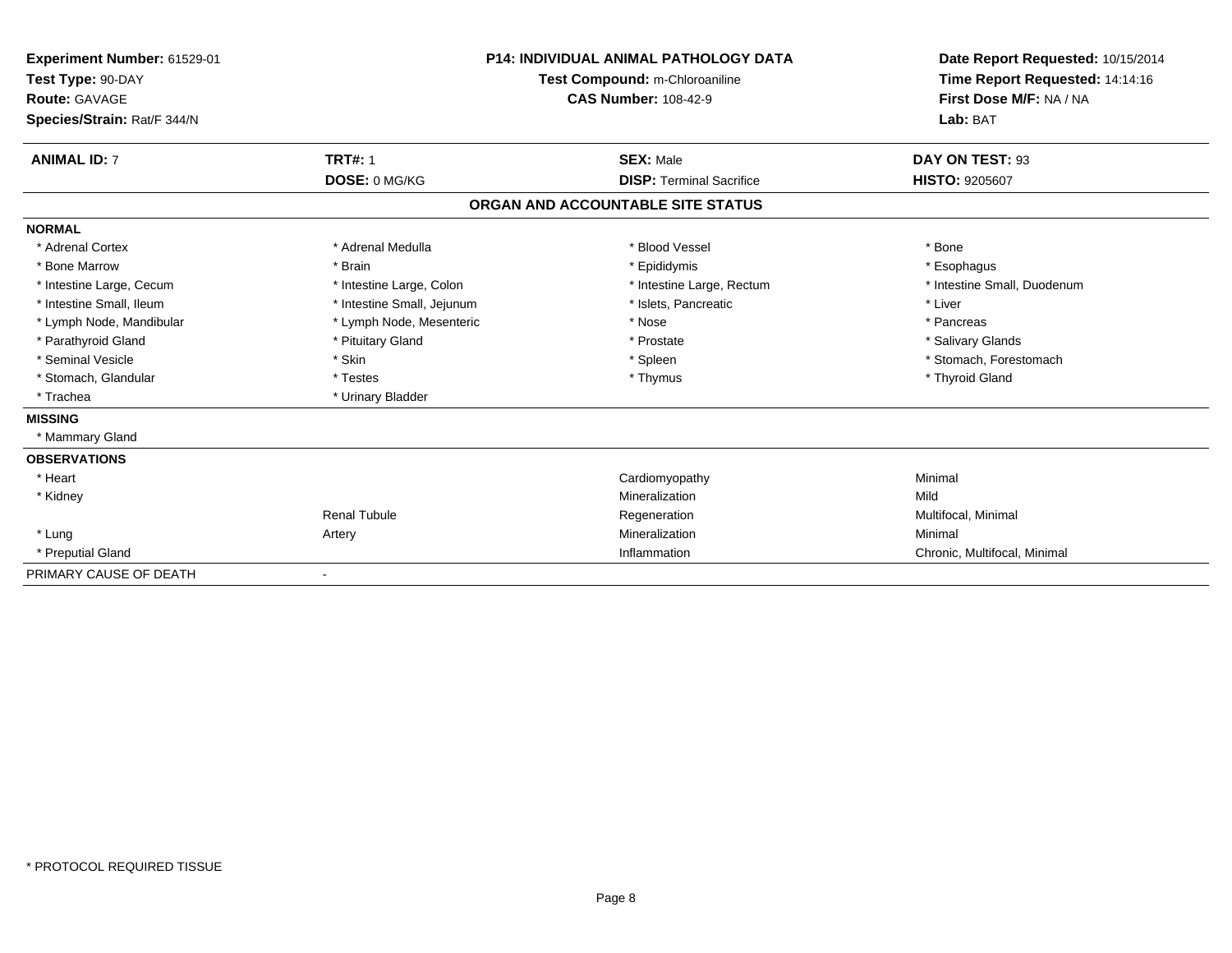| Experiment Number: 61529-01<br>Test Type: 90-DAY<br><b>Route: GAVAGE</b> | <b>P14: INDIVIDUAL ANIMAL PATHOLOGY DATA</b><br>Test Compound: m-Chloroaniline<br><b>CAS Number: 108-42-9</b> |                                   | Date Report Requested: 10/15/2014<br>Time Report Requested: 14:14:16<br>First Dose M/F: NA / NA |
|--------------------------------------------------------------------------|---------------------------------------------------------------------------------------------------------------|-----------------------------------|-------------------------------------------------------------------------------------------------|
| Species/Strain: Rat/F 344/N                                              |                                                                                                               |                                   | Lab: BAT                                                                                        |
| <b>ANIMAL ID: 8</b>                                                      | <b>TRT#: 1</b>                                                                                                | <b>SEX: Male</b>                  | DAY ON TEST: 93                                                                                 |
|                                                                          | DOSE: 0 MG/KG                                                                                                 | <b>DISP: Terminal Sacrifice</b>   | <b>HISTO: 9205608</b>                                                                           |
|                                                                          |                                                                                                               | ORGAN AND ACCOUNTABLE SITE STATUS |                                                                                                 |
| <b>NORMAL</b>                                                            |                                                                                                               |                                   |                                                                                                 |
| * Adrenal Cortex                                                         | * Adrenal Medulla                                                                                             | * Blood Vessel                    | * Bone                                                                                          |
| * Bone Marrow                                                            | * Brain                                                                                                       | * Epididymis                      | * Esophagus                                                                                     |
| * Intestine Large, Cecum                                                 | * Intestine Large, Colon                                                                                      | * Intestine Large, Rectum         | * Intestine Small, Duodenum                                                                     |
| * Intestine Small, Ileum                                                 | * Intestine Small, Jejunum                                                                                    | * Islets, Pancreatic              | * Liver                                                                                         |
| * Lymph Node, Mandibular                                                 | * Lymph Node, Mesenteric                                                                                      | * Mammary Gland                   | * Nose                                                                                          |
| * Pancreas                                                               | * Parathyroid Gland                                                                                           | * Pituitary Gland                 | * Prostate                                                                                      |
| * Salivary Glands                                                        | * Seminal Vesicle                                                                                             | * Skin                            | * Spleen                                                                                        |
| * Stomach, Forestomach                                                   | * Stomach, Glandular                                                                                          | * Testes                          | * Thymus                                                                                        |
| * Thyroid Gland                                                          | * Trachea                                                                                                     | * Urinary Bladder                 |                                                                                                 |
| <b>OBSERVATIONS</b>                                                      |                                                                                                               |                                   |                                                                                                 |
| * Heart                                                                  |                                                                                                               | Cardiomyopathy                    | Minimal                                                                                         |
| * Kidney                                                                 |                                                                                                               | Mineralization                    | Minimal                                                                                         |
|                                                                          | <b>Renal Tubule</b>                                                                                           | Regeneration                      | Multifocal, Mild                                                                                |
| * Lung                                                                   | Artery                                                                                                        | Mineralization                    | Minimal                                                                                         |
| * Preputial Gland                                                        |                                                                                                               | Inflammation                      | Chronic, Focal, Minimal                                                                         |
| PRIMARY CAUSE OF DEATH                                                   |                                                                                                               |                                   |                                                                                                 |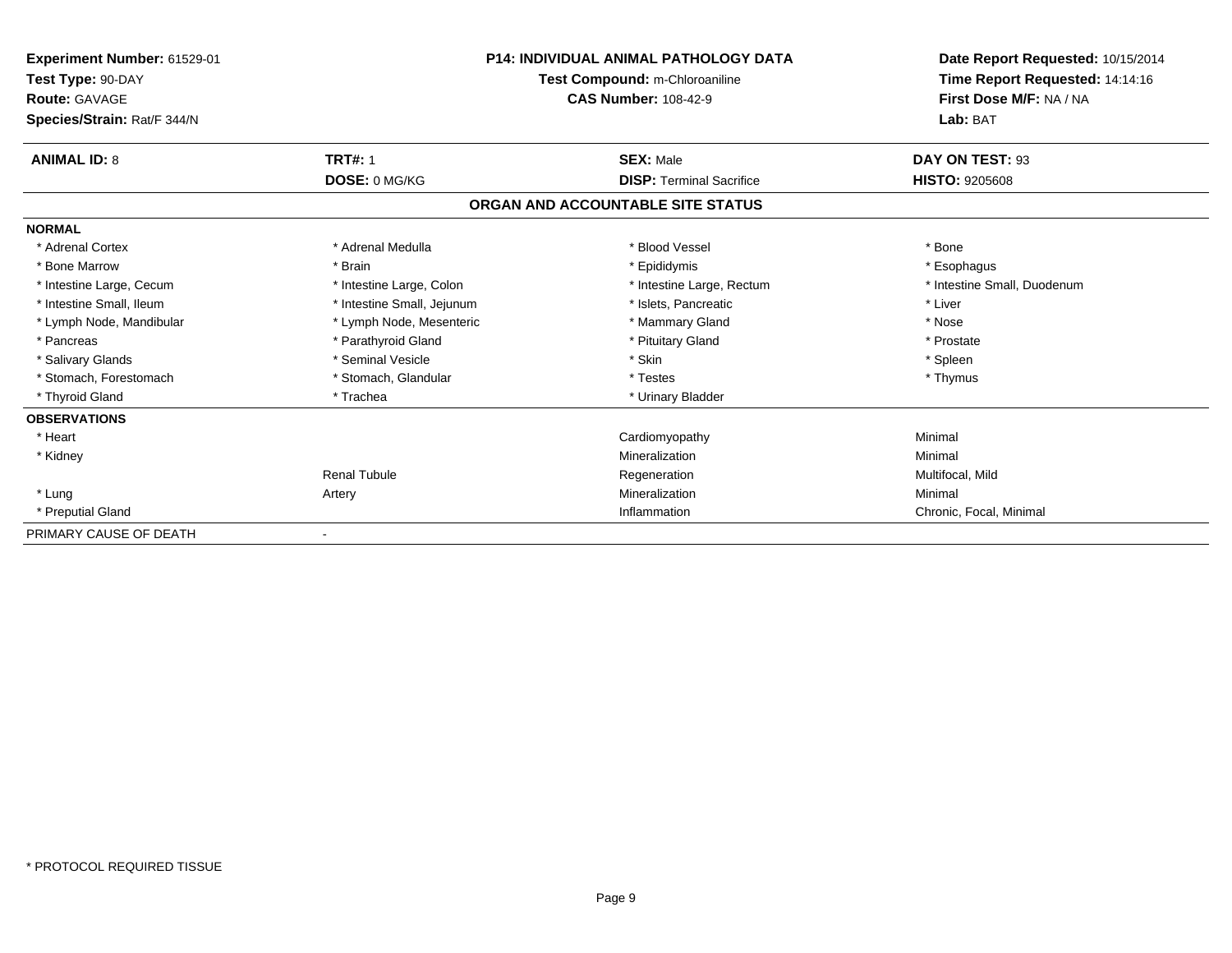| Experiment Number: 61529-01<br>Test Type: 90-DAY<br>Route: GAVAGE | <b>P14: INDIVIDUAL ANIMAL PATHOLOGY DATA</b><br>Test Compound: m-Chloroaniline<br><b>CAS Number: 108-42-9</b> |                                   | Date Report Requested: 10/15/2014<br>Time Report Requested: 14:14:16<br>First Dose M/F: NA / NA |
|-------------------------------------------------------------------|---------------------------------------------------------------------------------------------------------------|-----------------------------------|-------------------------------------------------------------------------------------------------|
| Species/Strain: Rat/F 344/N                                       |                                                                                                               |                                   | Lab: BAT                                                                                        |
| <b>ANIMAL ID: 9</b>                                               | <b>TRT#: 1</b>                                                                                                | <b>SEX: Male</b>                  | DAY ON TEST: 93                                                                                 |
|                                                                   | DOSE: 0 MG/KG                                                                                                 | <b>DISP: Terminal Sacrifice</b>   | <b>HISTO: 9205609</b>                                                                           |
|                                                                   |                                                                                                               | ORGAN AND ACCOUNTABLE SITE STATUS |                                                                                                 |
| <b>NORMAL</b>                                                     |                                                                                                               |                                   |                                                                                                 |
| * Adrenal Cortex                                                  | * Adrenal Medulla                                                                                             | * Blood Vessel                    | * Bone                                                                                          |
| * Bone Marrow                                                     | * Brain                                                                                                       | * Epididymis                      | * Esophagus                                                                                     |
| * Intestine Large, Cecum                                          | * Intestine Large, Colon                                                                                      | * Intestine Large, Rectum         | * Intestine Small, Duodenum                                                                     |
| * Intestine Small, Ileum                                          | * Intestine Small, Jejunum                                                                                    | * Islets. Pancreatic              | * Liver                                                                                         |
| * Lung                                                            | * Lymph Node, Mandibular                                                                                      | * Lymph Node, Mesenteric          | * Mammary Gland                                                                                 |
| * Nose                                                            | * Pancreas                                                                                                    | * Parathyroid Gland               | * Pituitary Gland                                                                               |
| * Prostate                                                        | * Salivary Glands                                                                                             | * Seminal Vesicle                 | * Skin                                                                                          |
| * Spleen                                                          | * Stomach, Forestomach                                                                                        | * Stomach, Glandular              | * Testes                                                                                        |
| * Thymus                                                          | * Thyroid Gland                                                                                               | * Trachea                         | * Urinary Bladder                                                                               |
| <b>OBSERVATIONS</b>                                               |                                                                                                               |                                   |                                                                                                 |
| * Heart                                                           |                                                                                                               | Cardiomyopathy                    | Minimal                                                                                         |
| * Kidney                                                          |                                                                                                               | Mineralization                    | Mild                                                                                            |
|                                                                   | <b>Renal Tubule</b>                                                                                           | Regeneration                      | Multifocal, Minimal                                                                             |
| * Preputial Gland                                                 |                                                                                                               | Inflammation                      | Suppurative, Chronic, Moderate                                                                  |
| PRIMARY CAUSE OF DEATH                                            |                                                                                                               |                                   |                                                                                                 |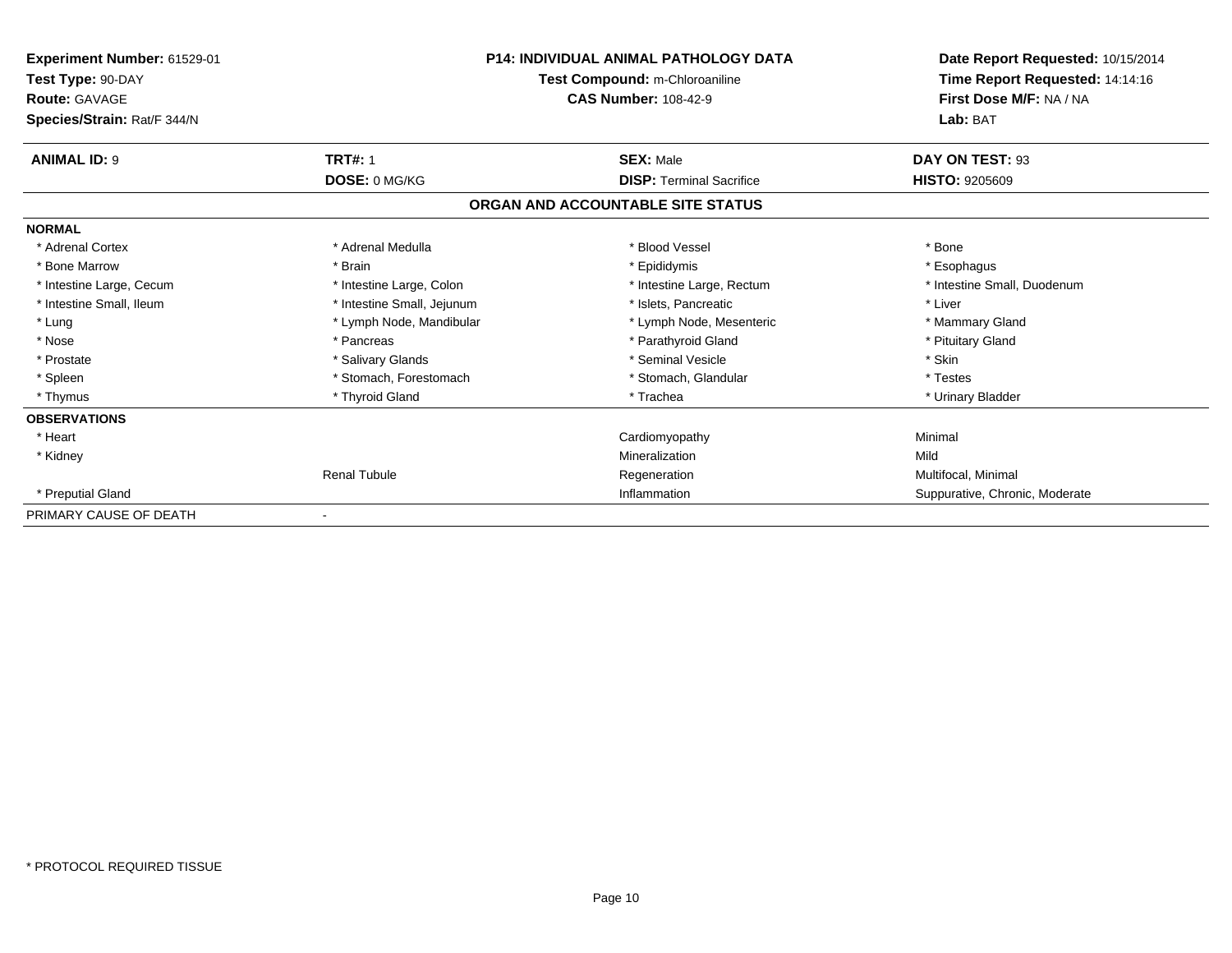| Experiment Number: 61529-01<br>Test Type: 90-DAY<br>Route: GAVAGE | <b>P14: INDIVIDUAL ANIMAL PATHOLOGY DATA</b><br>Test Compound: m-Chloroaniline<br><b>CAS Number: 108-42-9</b> |                                   | Date Report Requested: 10/15/2014<br>Time Report Requested: 14:14:16<br>First Dose M/F: NA / NA |
|-------------------------------------------------------------------|---------------------------------------------------------------------------------------------------------------|-----------------------------------|-------------------------------------------------------------------------------------------------|
| Species/Strain: Rat/F 344/N                                       |                                                                                                               |                                   | Lab: BAT                                                                                        |
| <b>ANIMAL ID: 10</b>                                              | <b>TRT#: 1</b>                                                                                                | <b>SEX: Male</b>                  | DAY ON TEST: 93                                                                                 |
|                                                                   | DOSE: 0 MG/KG                                                                                                 | <b>DISP: Terminal Sacrifice</b>   | <b>HISTO: 9205610</b>                                                                           |
|                                                                   |                                                                                                               | ORGAN AND ACCOUNTABLE SITE STATUS |                                                                                                 |
| <b>NORMAL</b>                                                     |                                                                                                               |                                   |                                                                                                 |
| * Adrenal Cortex                                                  | * Adrenal Medulla                                                                                             | * Blood Vessel                    | * Bone                                                                                          |
| * Bone Marrow                                                     | * Brain                                                                                                       | * Epididymis                      | * Esophagus                                                                                     |
| * Intestine Large, Cecum                                          | * Intestine Large, Colon                                                                                      | * Intestine Large, Rectum         | * Intestine Small, Duodenum                                                                     |
| * Intestine Small, Ileum                                          | * Intestine Small, Jejunum                                                                                    | * Islets, Pancreatic              | * Liver                                                                                         |
| * Lymph Node, Mandibular                                          | * Lymph Node, Mesenteric                                                                                      | * Mammary Gland                   | * Nose                                                                                          |
| * Pancreas                                                        | * Parathyroid Gland                                                                                           | * Pituitary Gland                 | * Prostate                                                                                      |
| * Salivary Glands                                                 | * Seminal Vesicle                                                                                             | * Skin                            | * Stomach, Forestomach                                                                          |
| * Stomach, Glandular                                              | * Testes                                                                                                      | * Thymus                          | * Trachea                                                                                       |
| * Urinary Bladder                                                 |                                                                                                               |                                   |                                                                                                 |
| <b>OBSERVATIONS</b>                                               |                                                                                                               |                                   |                                                                                                 |
| * Heart                                                           |                                                                                                               | Cardiomyopathy                    | Minimal                                                                                         |
| * Kidney                                                          |                                                                                                               | Mineralization                    | Minimal                                                                                         |
|                                                                   | <b>Renal Tubule</b>                                                                                           | Regeneration                      | Multifocal, Minimal                                                                             |
| * Lung                                                            | Interstitium                                                                                                  | Inflammation                      | Chronic, Focal, Minimal                                                                         |
|                                                                   | Artery                                                                                                        | Mineralization                    | Minimal                                                                                         |
| * Preputial Gland                                                 |                                                                                                               | Inflammation                      | Chronic, Multifocal, Mild                                                                       |
| * Spleen                                                          | Capsule                                                                                                       | <b>Infiltration Cellular</b>      | Minimal                                                                                         |
| * Thyroid Gland                                                   |                                                                                                               | Ultimobranchial Cyst              | Minimal                                                                                         |
| PRIMARY CAUSE OF DEATH                                            | $\blacksquare$                                                                                                |                                   |                                                                                                 |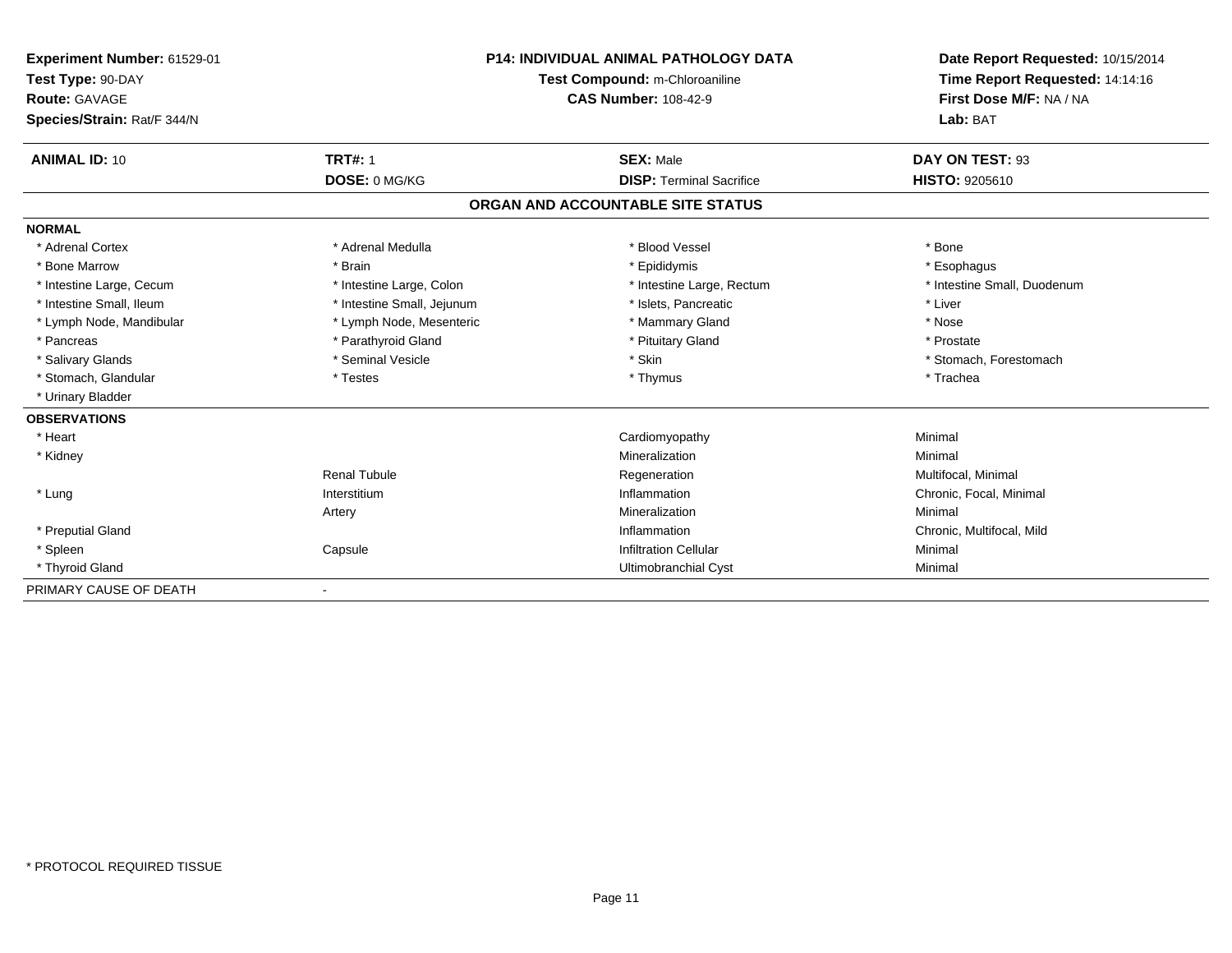| Experiment Number: 61529-01<br>Test Type: 90-DAY<br><b>Route: GAVAGE</b><br>Species/Strain: Rat/F 344/N |                                         | <b>P14: INDIVIDUAL ANIMAL PATHOLOGY DATA</b><br>Test Compound: m-Chloroaniline<br><b>CAS Number: 108-42-9</b> | Date Report Requested: 10/15/2014<br>Time Report Requested: 14:14:16<br>First Dose M/F: NA / NA<br>Lab: BAT |
|---------------------------------------------------------------------------------------------------------|-----------------------------------------|---------------------------------------------------------------------------------------------------------------|-------------------------------------------------------------------------------------------------------------|
|                                                                                                         |                                         |                                                                                                               |                                                                                                             |
| <b>ANIMAL ID: 11</b>                                                                                    | <b>TRT#: 3</b><br><b>DOSE: 10 MG/KG</b> | <b>SEX: Male</b><br><b>DISP: Terminal Sacrifice</b>                                                           | DAY ON TEST: 93<br><b>HISTO: 9205701</b>                                                                    |
|                                                                                                         |                                         | ORGAN AND ACCOUNTABLE SITE STATUS                                                                             |                                                                                                             |
| <b>NORMAL</b>                                                                                           |                                         |                                                                                                               |                                                                                                             |
| * Bone Marrow                                                                                           | * Liver                                 |                                                                                                               |                                                                                                             |
| <b>OBSERVATIONS</b>                                                                                     |                                         |                                                                                                               |                                                                                                             |
| * Kidney                                                                                                |                                         | Mineralization                                                                                                | Minimal                                                                                                     |
|                                                                                                         | <b>Renal Tubule</b>                     | Regeneration                                                                                                  | Multifocal, Minimal                                                                                         |
| * Spleen                                                                                                |                                         | Hematopoietic Cell Proliferation                                                                              | Minimal                                                                                                     |
|                                                                                                         |                                         | Pigmentation                                                                                                  | Hemosiderin, Minimal                                                                                        |
| PRIMARY CAUSE OF DEATH                                                                                  |                                         |                                                                                                               |                                                                                                             |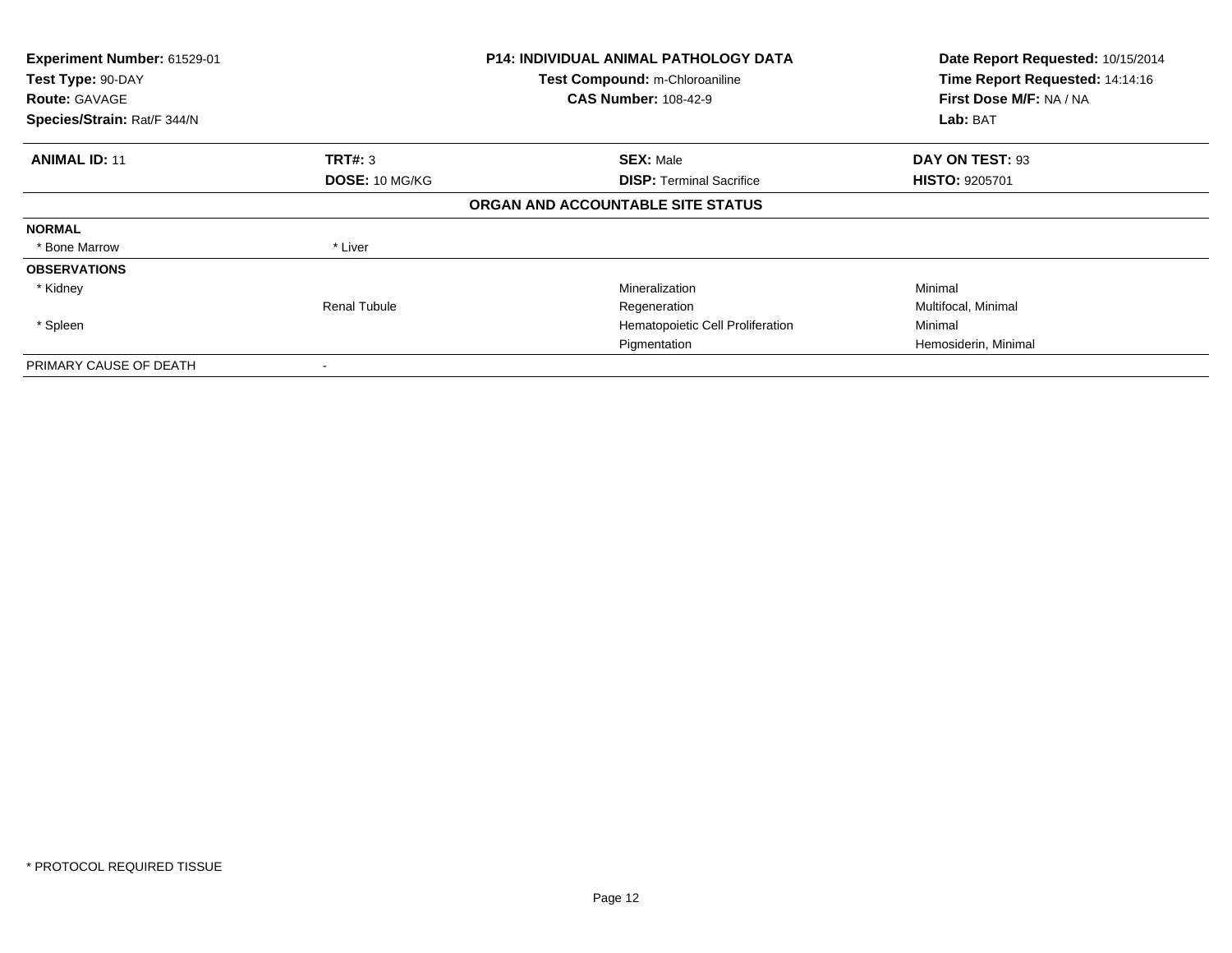| <b>Experiment Number: 61529-01</b><br>Test Type: 90-DAY<br><b>Route: GAVAGE</b><br>Species/Strain: Rat/F 344/N |                       | <b>P14: INDIVIDUAL ANIMAL PATHOLOGY DATA</b><br>Test Compound: m-Chloroaniline<br><b>CAS Number: 108-42-9</b> | Date Report Requested: 10/15/2014<br>Time Report Requested: 14:14:16<br>First Dose M/F: NA / NA<br>Lab: BAT |
|----------------------------------------------------------------------------------------------------------------|-----------------------|---------------------------------------------------------------------------------------------------------------|-------------------------------------------------------------------------------------------------------------|
|                                                                                                                |                       |                                                                                                               |                                                                                                             |
| <b>ANIMAL ID: 12</b>                                                                                           | TRT#: 3               | <b>SEX: Male</b>                                                                                              | DAY ON TEST: 93                                                                                             |
|                                                                                                                | <b>DOSE: 10 MG/KG</b> | <b>DISP: Terminal Sacrifice</b>                                                                               | <b>HISTO: 9205702</b>                                                                                       |
|                                                                                                                |                       | ORGAN AND ACCOUNTABLE SITE STATUS                                                                             |                                                                                                             |
| <b>NORMAL</b>                                                                                                  |                       |                                                                                                               |                                                                                                             |
| * Bone Marrow                                                                                                  | * Liver               |                                                                                                               |                                                                                                             |
| <b>OBSERVATIONS</b>                                                                                            |                       |                                                                                                               |                                                                                                             |
| * Kidney                                                                                                       |                       | Mineralization                                                                                                | Minimal                                                                                                     |
|                                                                                                                | Renal Tubule          | Regeneration                                                                                                  | Multifocal, Minimal                                                                                         |
| * Spleen                                                                                                       |                       | Congestion                                                                                                    | Minimal                                                                                                     |
|                                                                                                                |                       | Hematopoietic Cell Proliferation                                                                              | Minimal                                                                                                     |
|                                                                                                                | Capsule               | <b>Infiltration Cellular</b>                                                                                  | Minimal                                                                                                     |
| PRIMARY CAUSE OF DEATH                                                                                         | ۰                     |                                                                                                               |                                                                                                             |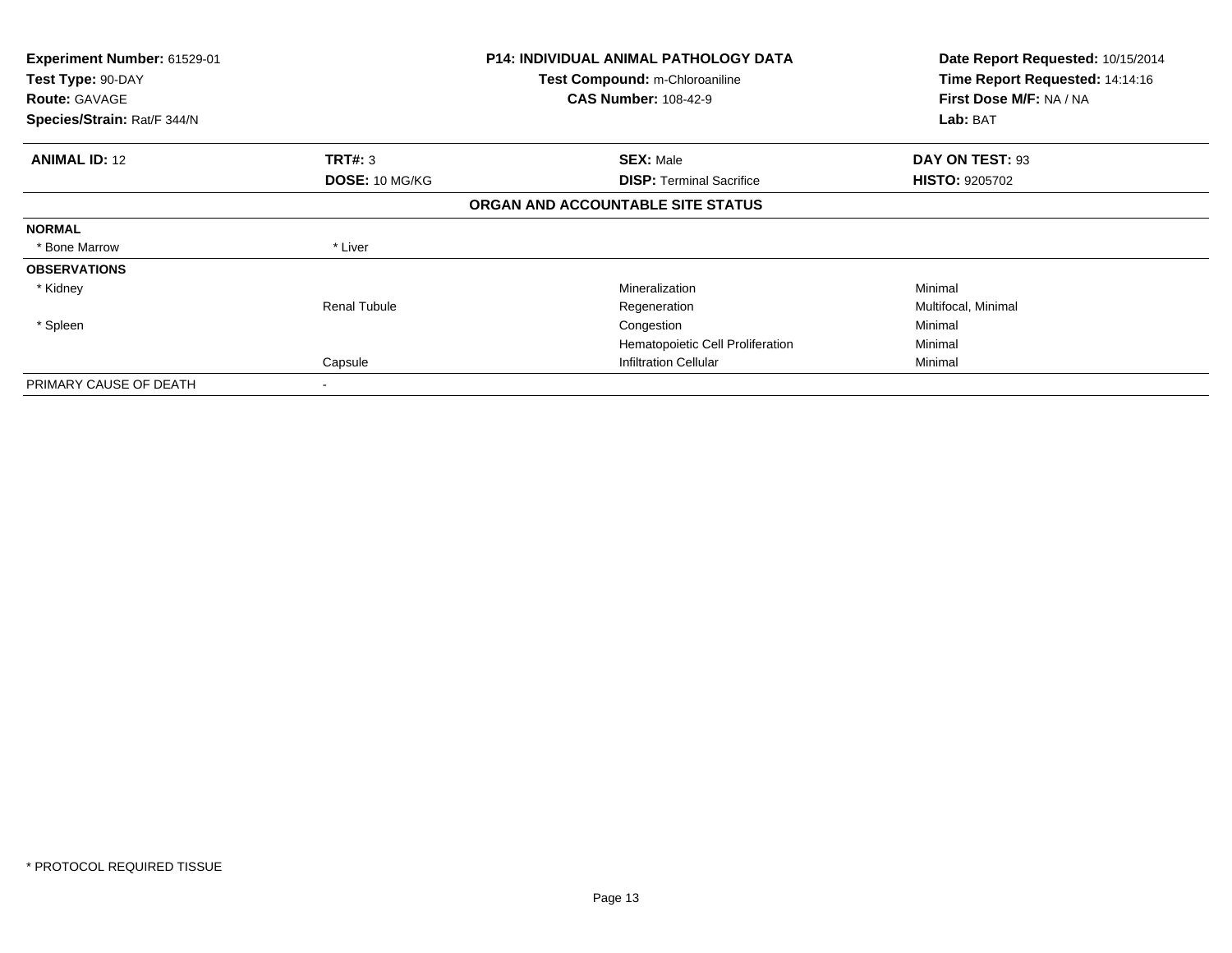| Experiment Number: 61529-01<br>Test Type: 90-DAY<br><b>Route: GAVAGE</b><br>Species/Strain: Rat/F 344/N |                     | <b>P14: INDIVIDUAL ANIMAL PATHOLOGY DATA</b><br>Test Compound: m-Chloroaniline<br><b>CAS Number: 108-42-9</b> | Date Report Requested: 10/15/2014<br>Time Report Requested: 14:14:16<br>First Dose M/F: NA / NA<br>Lab: BAT |
|---------------------------------------------------------------------------------------------------------|---------------------|---------------------------------------------------------------------------------------------------------------|-------------------------------------------------------------------------------------------------------------|
|                                                                                                         |                     |                                                                                                               |                                                                                                             |
| <b>ANIMAL ID: 13</b>                                                                                    | TRT#: 3             | <b>SEX: Male</b>                                                                                              | DAY ON TEST: 93                                                                                             |
|                                                                                                         | DOSE: 10 MG/KG      | <b>DISP:</b> Terminal Sacrifice                                                                               | <b>HISTO: 9205703</b>                                                                                       |
|                                                                                                         |                     | ORGAN AND ACCOUNTABLE SITE STATUS                                                                             |                                                                                                             |
| <b>NORMAL</b>                                                                                           |                     |                                                                                                               |                                                                                                             |
| * Bone Marrow                                                                                           | * Liver             |                                                                                                               |                                                                                                             |
| <b>OBSERVATIONS</b>                                                                                     |                     |                                                                                                               |                                                                                                             |
| * Kidney                                                                                                |                     | Mineralization                                                                                                | Minimal                                                                                                     |
|                                                                                                         | <b>Renal Tubule</b> | Regeneration                                                                                                  | Multifocal, Minimal                                                                                         |
| * Spleen                                                                                                |                     | Hematopoietic Cell Proliferation                                                                              | Minimal                                                                                                     |
| PRIMARY CAUSE OF DEATH                                                                                  |                     |                                                                                                               |                                                                                                             |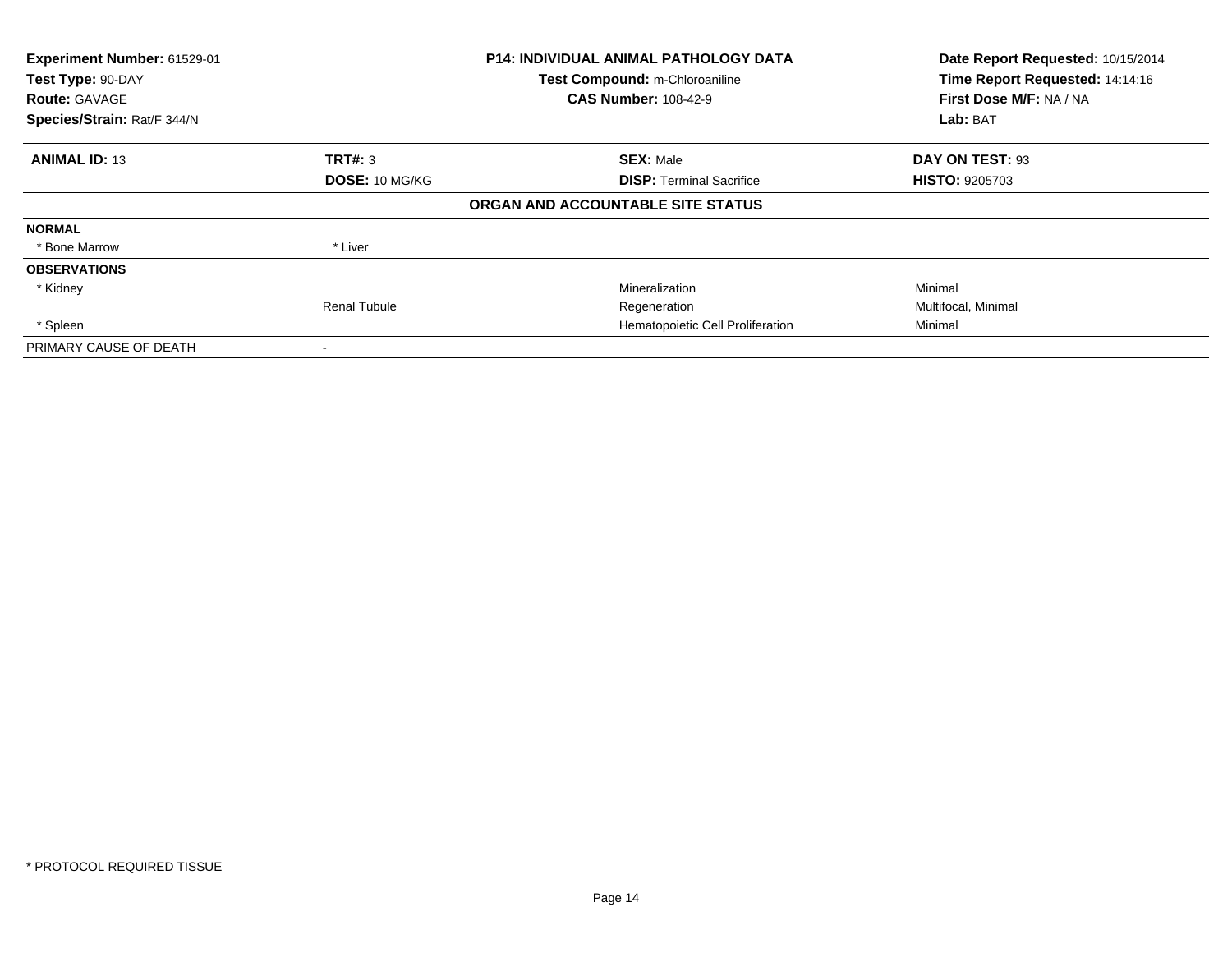| <b>Experiment Number: 61529-01</b> |                     | <b>P14: INDIVIDUAL ANIMAL PATHOLOGY DATA</b> | Date Report Requested: 10/15/2014 |
|------------------------------------|---------------------|----------------------------------------------|-----------------------------------|
| Test Type: 90-DAY                  |                     | <b>Test Compound: m-Chloroaniline</b>        | Time Report Requested: 14:14:16   |
| <b>Route: GAVAGE</b>               |                     | <b>CAS Number: 108-42-9</b>                  | First Dose M/F: NA / NA           |
| Species/Strain: Rat/F 344/N        |                     |                                              | Lab: BAT                          |
| <b>ANIMAL ID: 14</b>               | TRT#: 3             | <b>SEX: Male</b>                             | DAY ON TEST: 93                   |
|                                    | DOSE: 10 MG/KG      | <b>DISP: Terminal Sacrifice</b>              | <b>HISTO: 9205704</b>             |
|                                    |                     | ORGAN AND ACCOUNTABLE SITE STATUS            |                                   |
| <b>NORMAL</b>                      |                     |                                              |                                   |
| * Bone Marrow                      |                     |                                              |                                   |
| <b>OBSERVATIONS</b>                |                     |                                              |                                   |
| * Kidney                           |                     | Mineralization                               | Minimal                           |
|                                    | <b>Renal Tubule</b> | Regeneration                                 | Multifocal, Minimal               |
| * Liver                            |                     | Hematopoietic Cell Proliferation             | Minimal                           |
|                                    |                     | Inflammation                                 | Acute, Minimal                    |
| * Spleen                           |                     | Pigmentation                                 | Hemosiderin, Minimal              |
| PRIMARY CAUSE OF DEATH             | ۰                   |                                              |                                   |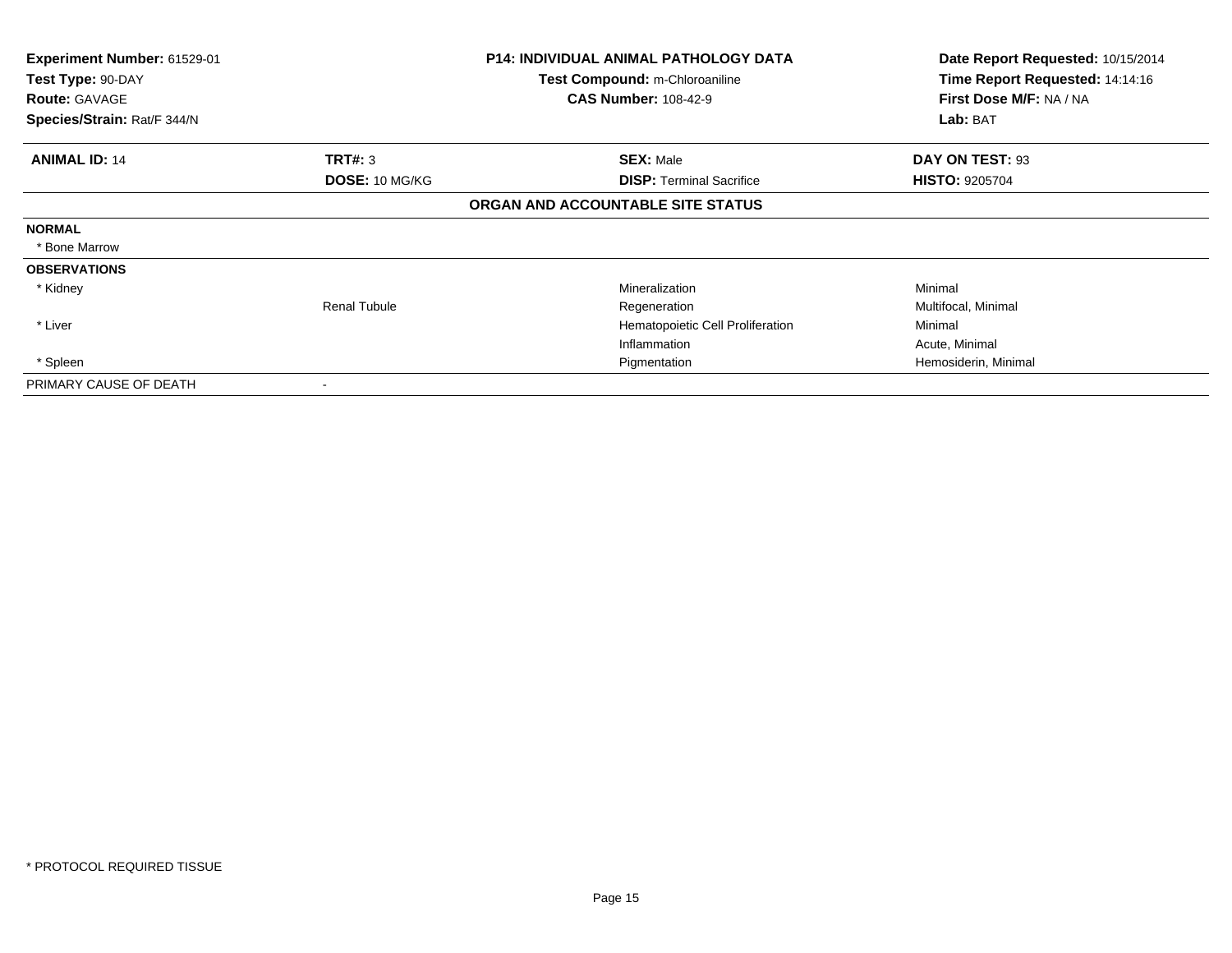| Experiment Number: 61529-01<br>Test Type: 90-DAY<br><b>Route: GAVAGE</b><br>Species/Strain: Rat/F 344/N |                       | <b>P14: INDIVIDUAL ANIMAL PATHOLOGY DATA</b><br>Test Compound: m-Chloroaniline<br><b>CAS Number: 108-42-9</b> | Date Report Requested: 10/15/2014<br>Time Report Requested: 14:14:16<br>First Dose M/F: NA / NA<br>Lab: BAT |
|---------------------------------------------------------------------------------------------------------|-----------------------|---------------------------------------------------------------------------------------------------------------|-------------------------------------------------------------------------------------------------------------|
| <b>ANIMAL ID: 15</b>                                                                                    | <b>TRT#: 3</b>        | <b>SEX: Male</b>                                                                                              | DAY ON TEST: 93                                                                                             |
|                                                                                                         | <b>DOSE: 10 MG/KG</b> | <b>DISP:</b> Terminal Sacrifice                                                                               | <b>HISTO: 9205705</b>                                                                                       |
|                                                                                                         |                       | ORGAN AND ACCOUNTABLE SITE STATUS                                                                             |                                                                                                             |
| <b>NORMAL</b>                                                                                           |                       |                                                                                                               |                                                                                                             |
| * Bone Marrow                                                                                           | * Liver               |                                                                                                               |                                                                                                             |
| <b>OBSERVATIONS</b>                                                                                     |                       |                                                                                                               |                                                                                                             |
| * Kidney                                                                                                |                       | Mineralization                                                                                                | Minimal                                                                                                     |
| * Spleen                                                                                                |                       | Hematopoietic Cell Proliferation                                                                              | Minimal                                                                                                     |
|                                                                                                         |                       | Pigmentation                                                                                                  | Hemosiderin, Minimal                                                                                        |
| PRIMARY CAUSE OF DEATH                                                                                  |                       |                                                                                                               |                                                                                                             |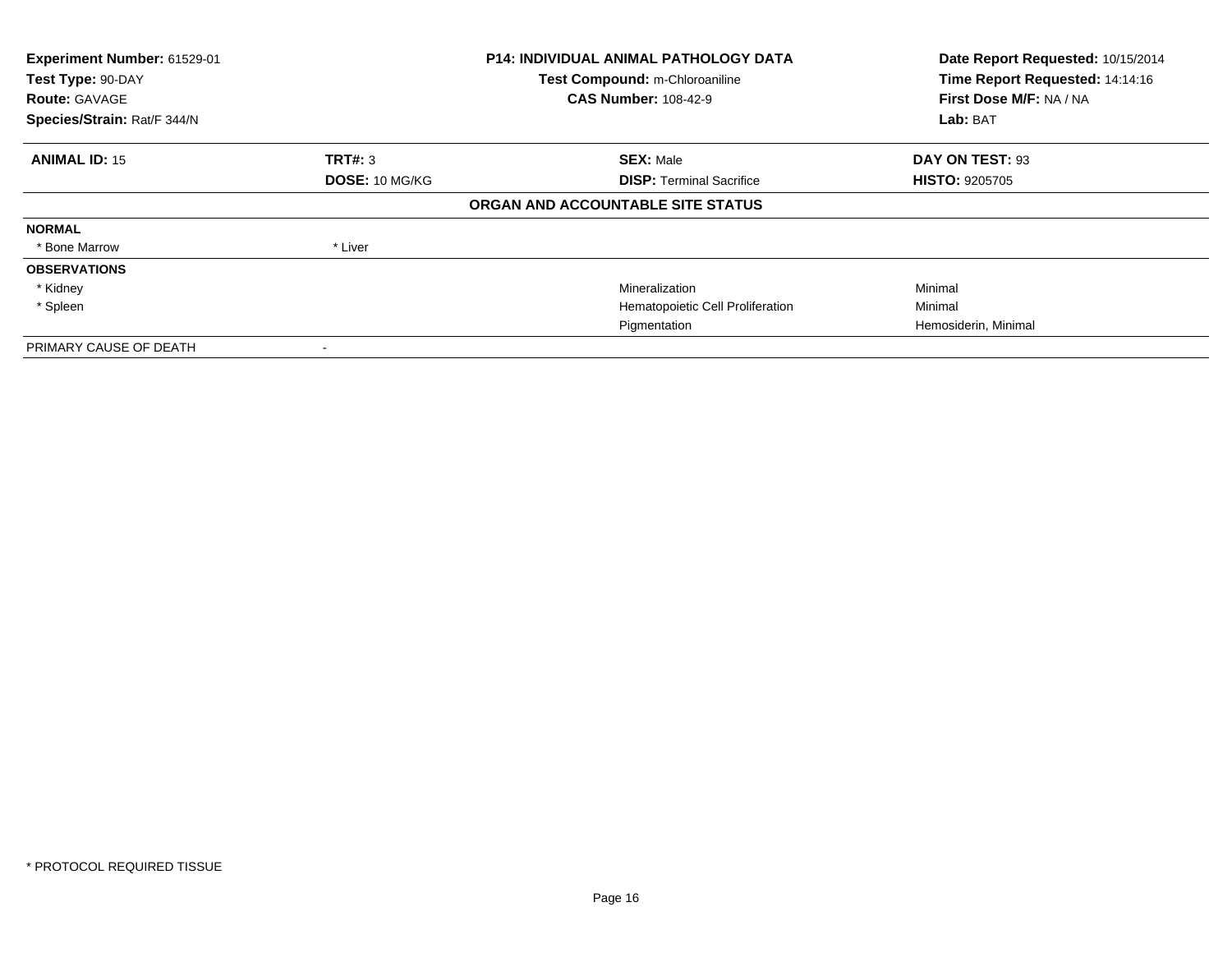| Experiment Number: 61529-01<br>Test Type: 90-DAY<br><b>Route: GAVAGE</b><br>Species/Strain: Rat/F 344/N |                | <b>P14: INDIVIDUAL ANIMAL PATHOLOGY DATA</b><br>Test Compound: m-Chloroaniline<br><b>CAS Number: 108-42-9</b> | Date Report Requested: 10/15/2014<br>Time Report Requested: 14:14:16<br>First Dose M/F: NA / NA<br>Lab: BAT |
|---------------------------------------------------------------------------------------------------------|----------------|---------------------------------------------------------------------------------------------------------------|-------------------------------------------------------------------------------------------------------------|
| <b>ANIMAL ID: 16</b>                                                                                    | TRT#: 3        | <b>SEX: Male</b>                                                                                              | DAY ON TEST: 93                                                                                             |
|                                                                                                         | DOSE: 10 MG/KG | <b>DISP:</b> Terminal Sacrifice<br>ORGAN AND ACCOUNTABLE SITE STATUS                                          | <b>HISTO: 9205706</b>                                                                                       |
| <b>NORMAL</b><br>* Bone Marrow                                                                          |                |                                                                                                               |                                                                                                             |
| <b>OBSERVATIONS</b>                                                                                     |                |                                                                                                               |                                                                                                             |
| * Kidney                                                                                                |                | Mineralization                                                                                                | Minimal                                                                                                     |
| * Liver                                                                                                 |                | Necrosis                                                                                                      | Multifocal, Minimal                                                                                         |
| * Spleen                                                                                                |                | Hematopoietic Cell Proliferation                                                                              | Minimal                                                                                                     |
|                                                                                                         |                | Pigmentation                                                                                                  | Hemosiderin, Minimal                                                                                        |
| PRIMARY CAUSE OF DEATH                                                                                  |                |                                                                                                               |                                                                                                             |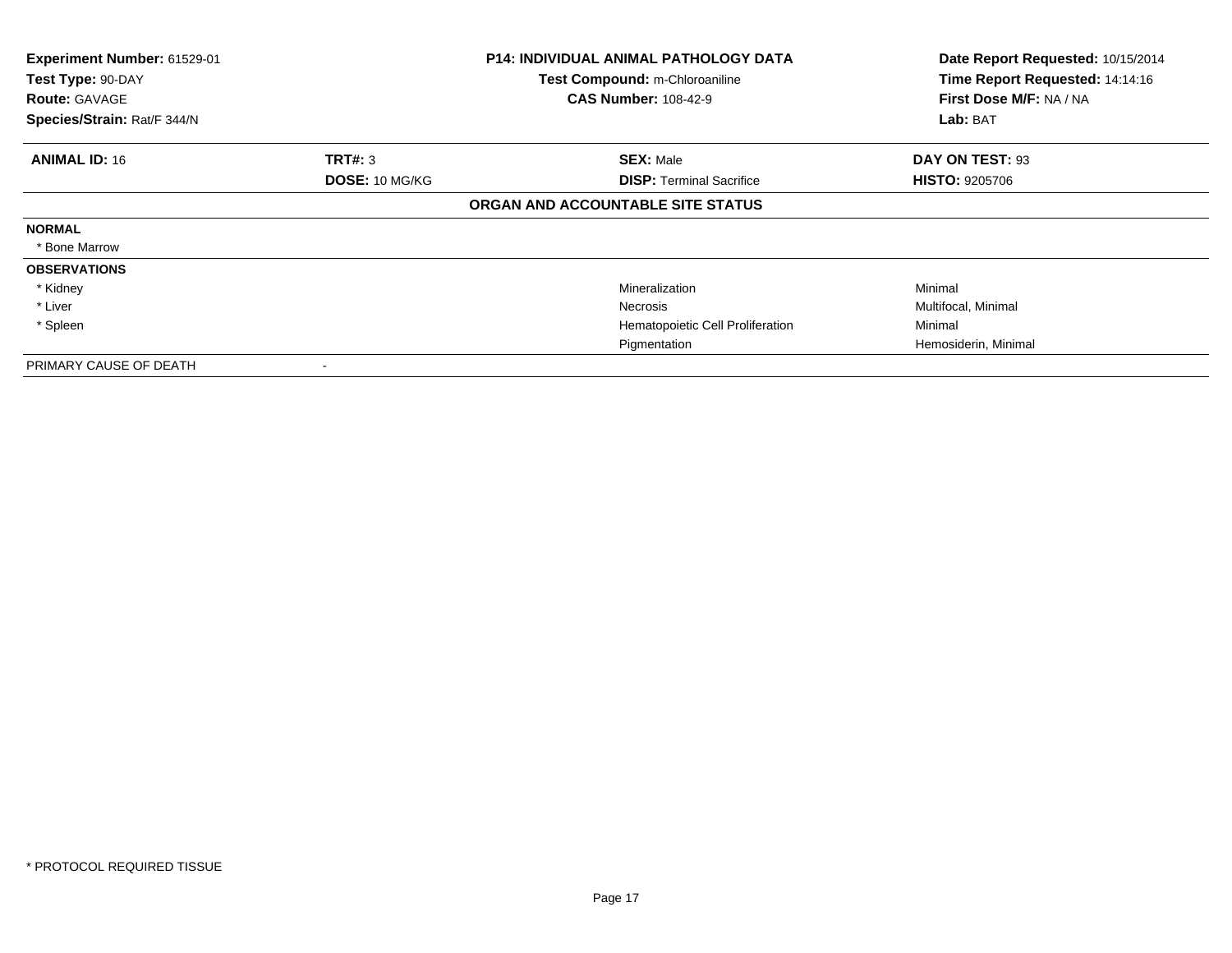| Experiment Number: 61529-01<br>Test Type: 90-DAY<br><b>Route: GAVAGE</b> |                     | <b>P14: INDIVIDUAL ANIMAL PATHOLOGY DATA</b><br>Test Compound: m-Chloroaniline<br><b>CAS Number: 108-42-9</b> | Date Report Requested: 10/15/2014<br>Time Report Requested: 14:14:16<br>First Dose M/F: NA / NA |
|--------------------------------------------------------------------------|---------------------|---------------------------------------------------------------------------------------------------------------|-------------------------------------------------------------------------------------------------|
| Species/Strain: Rat/F 344/N                                              |                     |                                                                                                               | Lab: BAT                                                                                        |
| <b>ANIMAL ID: 17</b>                                                     | TRT#: 3             | <b>SEX: Male</b>                                                                                              | DAY ON TEST: 93                                                                                 |
|                                                                          | DOSE: 10 MG/KG      | <b>DISP:</b> Terminal Sacrifice                                                                               | <b>HISTO: 9205707</b>                                                                           |
|                                                                          |                     | ORGAN AND ACCOUNTABLE SITE STATUS                                                                             |                                                                                                 |
| <b>NORMAL</b>                                                            |                     |                                                                                                               |                                                                                                 |
| * Bone Marrow                                                            | * Spleen            |                                                                                                               |                                                                                                 |
| <b>OBSERVATIONS</b>                                                      |                     |                                                                                                               |                                                                                                 |
| * Kidney                                                                 |                     | Mineralization                                                                                                | Minimal                                                                                         |
|                                                                          | <b>Renal Tubule</b> | Regeneration                                                                                                  | Multifocal, Minimal                                                                             |
| * Liver                                                                  |                     | Necrosis                                                                                                      | Focal, Minimal                                                                                  |
| PRIMARY CAUSE OF DEATH                                                   |                     |                                                                                                               |                                                                                                 |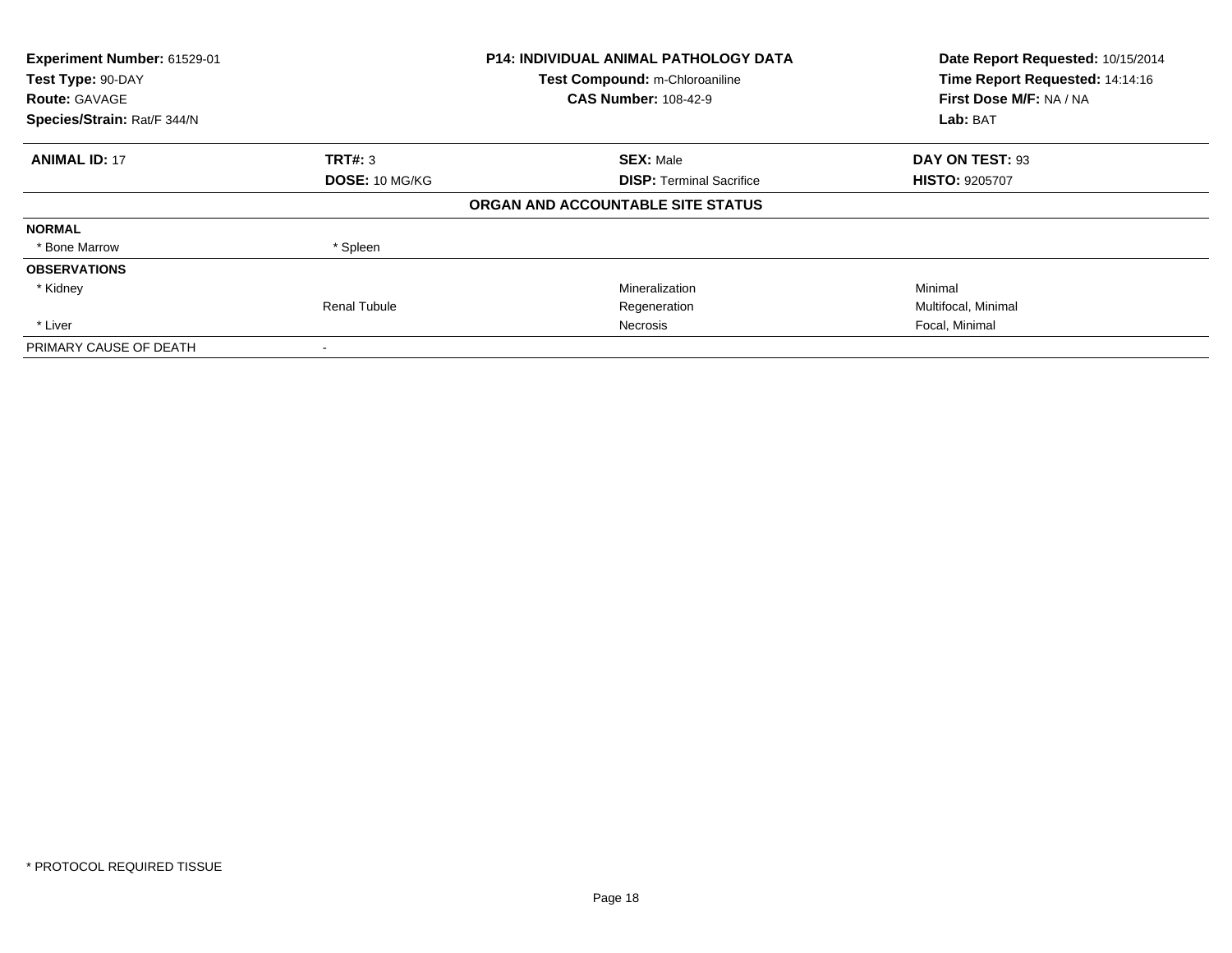| Experiment Number: 61529-01<br>Test Type: 90-DAY<br><b>Route: GAVAGE</b><br>Species/Strain: Rat/F 344/N |                       | <b>P14: INDIVIDUAL ANIMAL PATHOLOGY DATA</b><br>Test Compound: m-Chloroaniline<br><b>CAS Number: 108-42-9</b> | Date Report Requested: 10/15/2014<br>Time Report Requested: 14:14:16<br>First Dose M/F: NA / NA<br>Lab: BAT |
|---------------------------------------------------------------------------------------------------------|-----------------------|---------------------------------------------------------------------------------------------------------------|-------------------------------------------------------------------------------------------------------------|
| <b>ANIMAL ID: 18</b>                                                                                    | <b>TRT#: 3</b>        | <b>SEX: Male</b>                                                                                              | DAY ON TEST: 93                                                                                             |
|                                                                                                         | <b>DOSE: 10 MG/KG</b> | <b>DISP: Terminal Sacrifice</b>                                                                               | <b>HISTO: 9205708</b>                                                                                       |
|                                                                                                         |                       | ORGAN AND ACCOUNTABLE SITE STATUS                                                                             |                                                                                                             |
| <b>NORMAL</b>                                                                                           |                       |                                                                                                               |                                                                                                             |
| * Bone Marrow                                                                                           | * Liver               |                                                                                                               |                                                                                                             |
| <b>OBSERVATIONS</b>                                                                                     |                       |                                                                                                               |                                                                                                             |
| * Kidney                                                                                                |                       | Mineralization                                                                                                | Minimal                                                                                                     |
|                                                                                                         | <b>Renal Tubule</b>   | Regeneration                                                                                                  | Multifocal, Minimal                                                                                         |
| * Spleen                                                                                                | Capsule               | Fibrosis                                                                                                      | Minimal                                                                                                     |
|                                                                                                         |                       | Pigmentation                                                                                                  | Hemosiderin, Minimal                                                                                        |
| PRIMARY CAUSE OF DEATH                                                                                  |                       |                                                                                                               |                                                                                                             |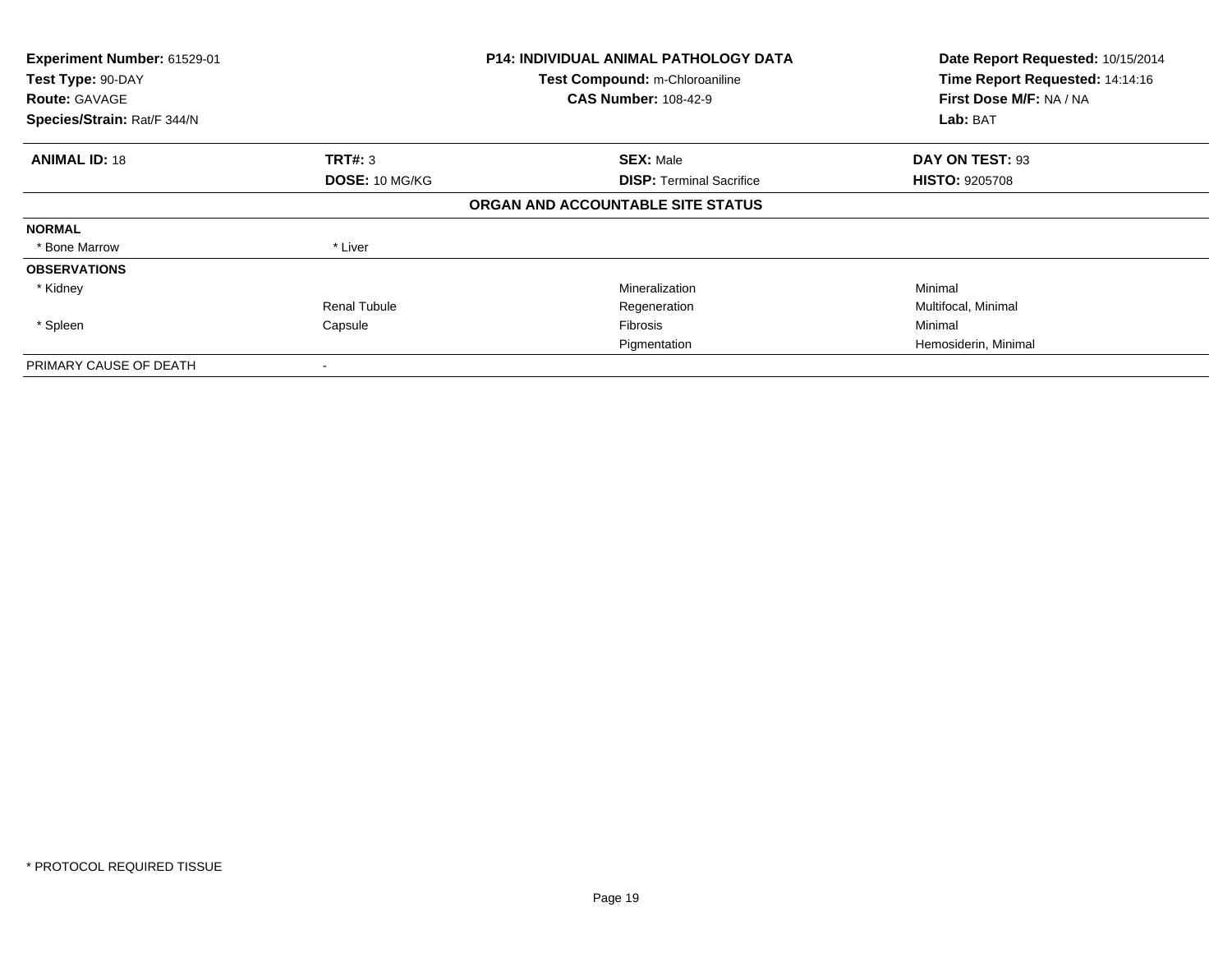| <b>Experiment Number: 61529-01</b><br>Test Type: 90-DAY<br><b>Route: GAVAGE</b> |                       | <b>P14: INDIVIDUAL ANIMAL PATHOLOGY DATA</b><br>Test Compound: m-Chloroaniline<br><b>CAS Number: 108-42-9</b> | Date Report Requested: 10/15/2014<br>Time Report Requested: 14:14:16<br>First Dose M/F: NA / NA |
|---------------------------------------------------------------------------------|-----------------------|---------------------------------------------------------------------------------------------------------------|-------------------------------------------------------------------------------------------------|
| Species/Strain: Rat/F 344/N                                                     |                       |                                                                                                               | Lab: BAT                                                                                        |
| <b>ANIMAL ID: 19</b>                                                            | TRT#: 3               | <b>SEX: Male</b>                                                                                              | DAY ON TEST: 93                                                                                 |
|                                                                                 | <b>DOSE: 10 MG/KG</b> | <b>DISP: Terminal Sacrifice</b>                                                                               | <b>HISTO: 9205709</b>                                                                           |
|                                                                                 |                       | ORGAN AND ACCOUNTABLE SITE STATUS                                                                             |                                                                                                 |
| <b>NORMAL</b>                                                                   |                       |                                                                                                               |                                                                                                 |
| * Bone Marrow                                                                   | * Liver               |                                                                                                               |                                                                                                 |
| <b>OBSERVATIONS</b>                                                             |                       |                                                                                                               |                                                                                                 |
| * Kidney                                                                        |                       | Inflammation                                                                                                  | Chronic, Multifocal, Minimal                                                                    |
|                                                                                 |                       | Mineralization                                                                                                | Minimal                                                                                         |
|                                                                                 | Renal Tubule          | Regeneration                                                                                                  | Multifocal, Minimal                                                                             |
| * Spleen                                                                        |                       | Hematopoietic Cell Proliferation                                                                              | Minimal                                                                                         |
|                                                                                 | Capsule               | <b>Infiltration Cellular</b>                                                                                  | Minimal                                                                                         |
| PRIMARY CAUSE OF DEATH                                                          | -                     |                                                                                                               |                                                                                                 |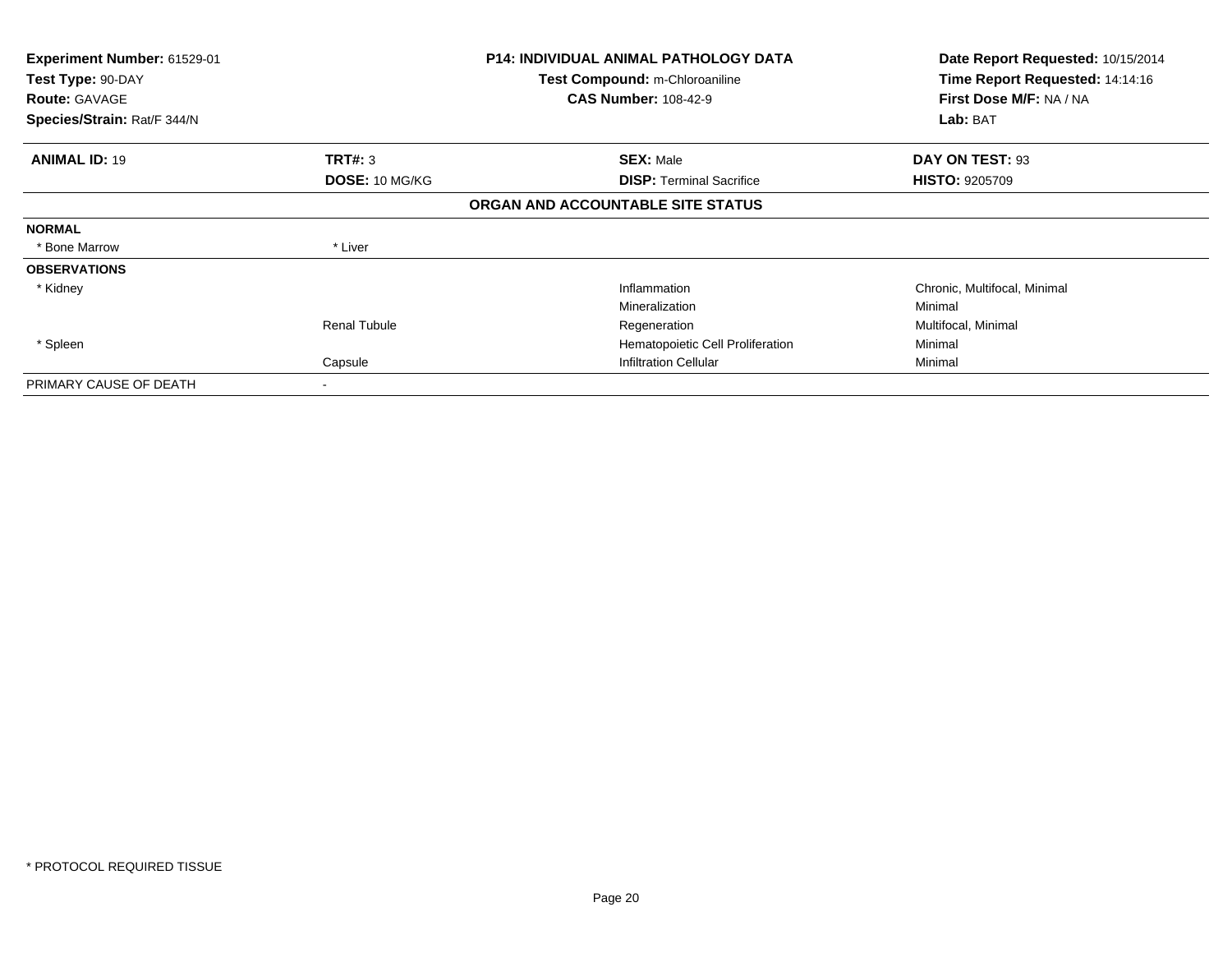| <b>Experiment Number: 61529-01</b><br>Test Type: 90-DAY<br><b>Route: GAVAGE</b> |                       | <b>P14: INDIVIDUAL ANIMAL PATHOLOGY DATA</b><br>Test Compound: m-Chloroaniline<br><b>CAS Number: 108-42-9</b> | Date Report Requested: 10/15/2014<br>Time Report Requested: 14:14:16<br>First Dose M/F: NA / NA |
|---------------------------------------------------------------------------------|-----------------------|---------------------------------------------------------------------------------------------------------------|-------------------------------------------------------------------------------------------------|
| Species/Strain: Rat/F 344/N                                                     |                       |                                                                                                               | Lab: BAT                                                                                        |
| <b>ANIMAL ID: 20</b>                                                            | <b>TRT#: 3</b>        | <b>SEX: Male</b>                                                                                              | DAY ON TEST: 93                                                                                 |
|                                                                                 | <b>DOSE: 10 MG/KG</b> | <b>DISP: Terminal Sacrifice</b>                                                                               | <b>HISTO: 9205710</b>                                                                           |
|                                                                                 |                       | ORGAN AND ACCOUNTABLE SITE STATUS                                                                             |                                                                                                 |
| <b>NORMAL</b>                                                                   |                       |                                                                                                               |                                                                                                 |
| * Bone Marrow                                                                   | * Liver               |                                                                                                               |                                                                                                 |
| <b>OBSERVATIONS</b>                                                             |                       |                                                                                                               |                                                                                                 |
| * Kidney                                                                        |                       | Mineralization                                                                                                | Minimal                                                                                         |
|                                                                                 | Renal Tubule          | Regeneration                                                                                                  | Multifocal, Minimal                                                                             |
| * Spleen                                                                        | Capsule               | <b>Fibrosis</b>                                                                                               | Minimal                                                                                         |
|                                                                                 |                       | Hematopoietic Cell Proliferation                                                                              | Minimal                                                                                         |
|                                                                                 |                       | Pigmentation                                                                                                  | Hemosiderin, Minimal                                                                            |
| PRIMARY CAUSE OF DEATH                                                          | ۰                     |                                                                                                               |                                                                                                 |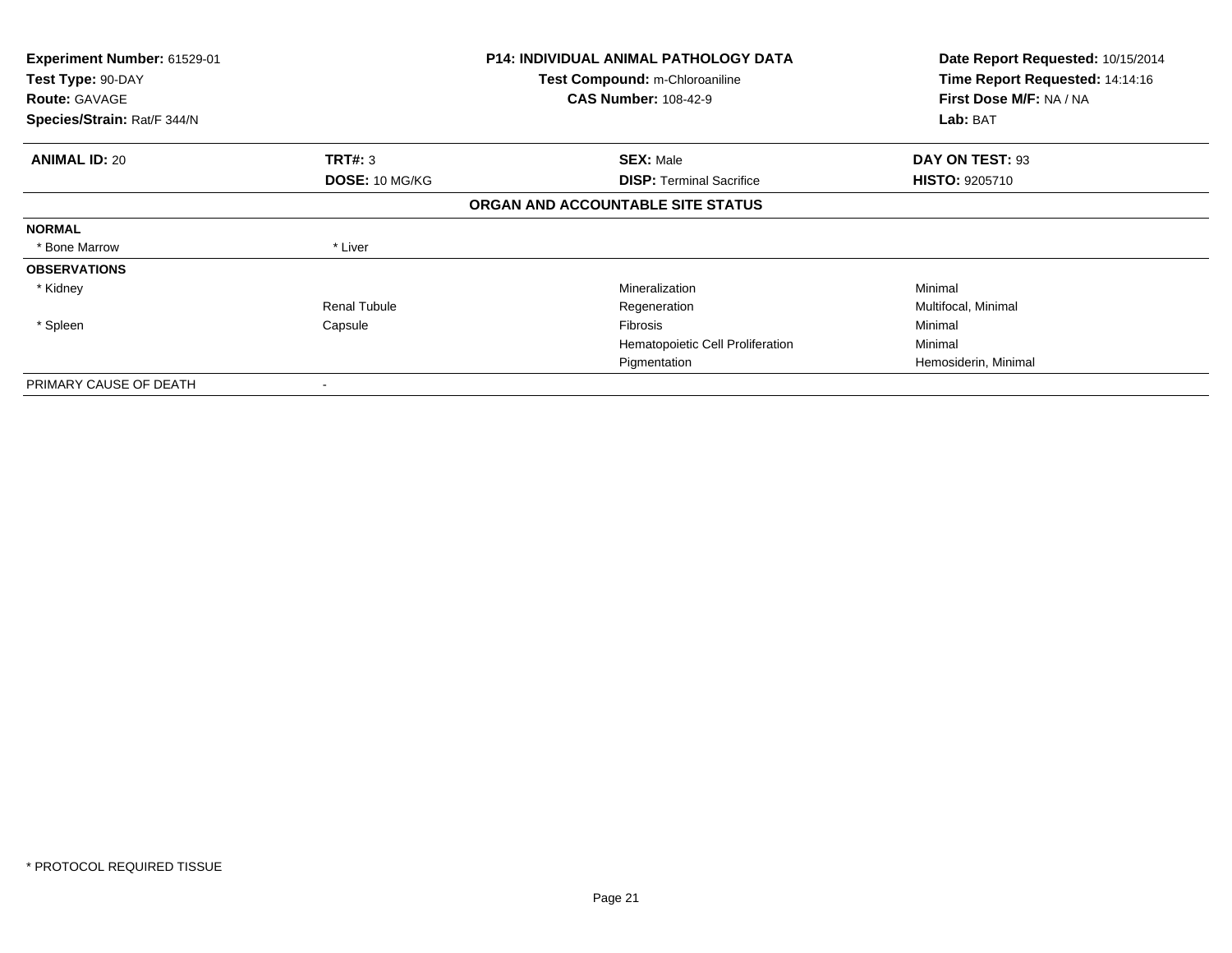| <b>Experiment Number: 61529-01</b><br>Test Type: 90-DAY |                          | <b>P14: INDIVIDUAL ANIMAL PATHOLOGY DATA</b><br>Test Compound: m-Chloroaniline | Date Report Requested: 10/15/2014<br>Time Report Requested: 14:14:16 |
|---------------------------------------------------------|--------------------------|--------------------------------------------------------------------------------|----------------------------------------------------------------------|
| <b>Route: GAVAGE</b>                                    |                          | <b>CAS Number: 108-42-9</b>                                                    | First Dose M/F: NA / NA                                              |
| Species/Strain: Rat/F 344/N                             |                          |                                                                                | Lab: BAT                                                             |
| <b>ANIMAL ID: 21</b>                                    | <b>TRT#: 5</b>           | <b>SEX: Male</b>                                                               | DAY ON TEST: 93                                                      |
|                                                         | DOSE: 20 MG/KG           | <b>DISP: Terminal Sacrifice</b>                                                | <b>HISTO: 9205681</b>                                                |
|                                                         |                          | ORGAN AND ACCOUNTABLE SITE STATUS                                              |                                                                      |
| <b>NORMAL</b>                                           |                          |                                                                                |                                                                      |
| * Bone Marrow                                           | * Liver                  |                                                                                |                                                                      |
| <b>OBSERVATIONS</b>                                     |                          |                                                                                |                                                                      |
| * Kidney                                                |                          | Mineralization                                                                 | Minimal                                                              |
|                                                         | <b>Renal Tubule</b>      | Regeneration                                                                   | Multifocal, Minimal                                                  |
| * Spleen                                                |                          | Congestion                                                                     | Minimal                                                              |
|                                                         |                          | Hematopoietic Cell Proliferation                                               | Minimal                                                              |
|                                                         |                          | Pigmentation                                                                   | Hemosiderin, Minimal                                                 |
| PRIMARY CAUSE OF DEATH                                  | $\overline{\phantom{a}}$ |                                                                                |                                                                      |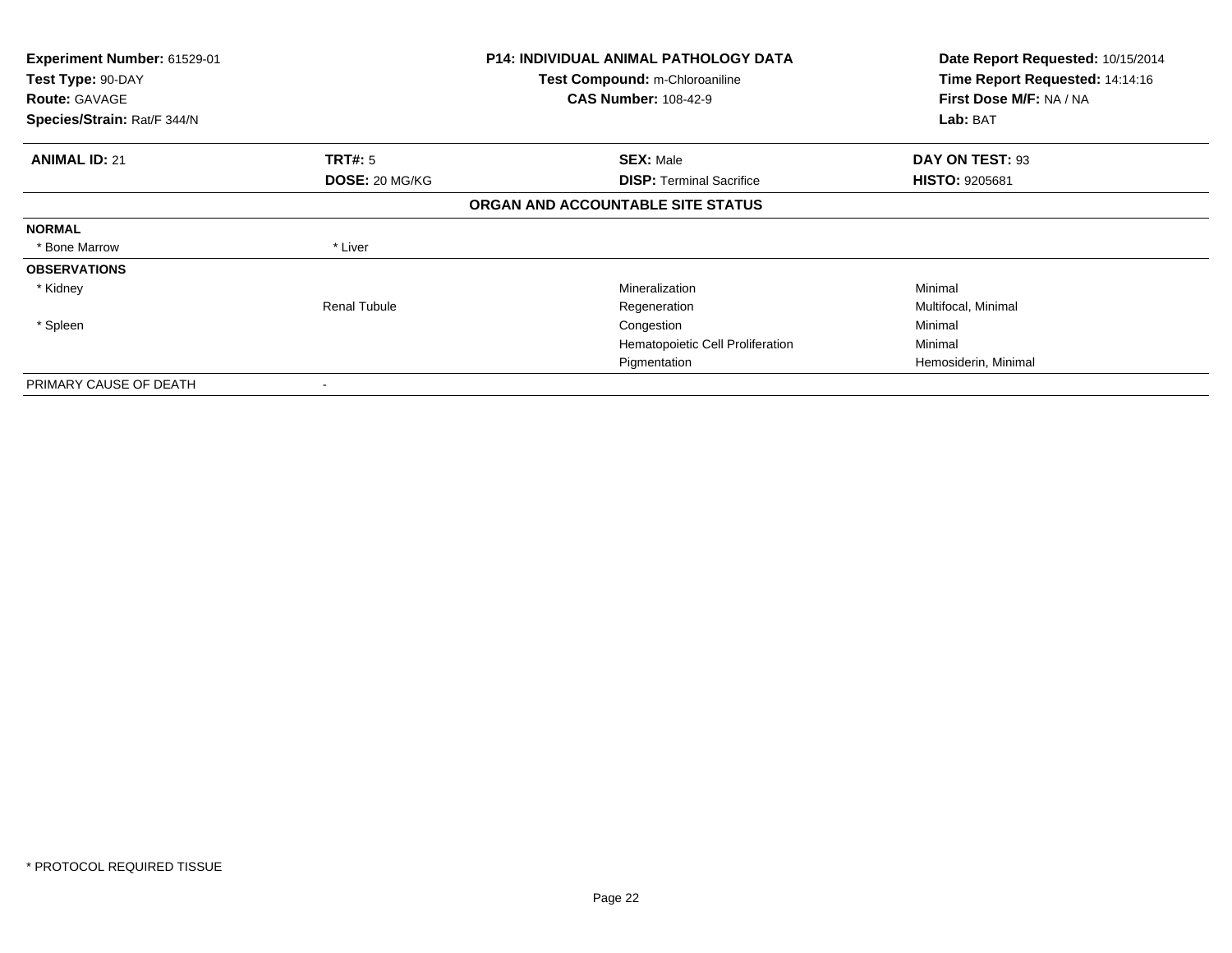| Experiment Number: 61529-01<br>Test Type: 90-DAY<br><b>Route: GAVAGE</b> |                     | <b>P14: INDIVIDUAL ANIMAL PATHOLOGY DATA</b><br>Test Compound: m-Chloroaniline<br><b>CAS Number: 108-42-9</b> | Date Report Requested: 10/15/2014<br>Time Report Requested: 14:14:16<br>First Dose M/F: NA / NA |  |
|--------------------------------------------------------------------------|---------------------|---------------------------------------------------------------------------------------------------------------|-------------------------------------------------------------------------------------------------|--|
| Species/Strain: Rat/F 344/N                                              |                     |                                                                                                               | Lab: BAT                                                                                        |  |
| <b>ANIMAL ID: 22</b>                                                     | <b>TRT#: 5</b>      | <b>SEX: Male</b>                                                                                              | DAY ON TEST: 93                                                                                 |  |
|                                                                          | DOSE: 20 MG/KG      | <b>DISP:</b> Terminal Sacrifice                                                                               | <b>HISTO: 9205682</b>                                                                           |  |
|                                                                          |                     | ORGAN AND ACCOUNTABLE SITE STATUS                                                                             |                                                                                                 |  |
| <b>NORMAL</b>                                                            |                     |                                                                                                               |                                                                                                 |  |
| * Bone Marrow                                                            | * Liver             |                                                                                                               |                                                                                                 |  |
| <b>OBSERVATIONS</b>                                                      |                     |                                                                                                               |                                                                                                 |  |
| * Kidney                                                                 |                     | Mineralization                                                                                                | Minimal                                                                                         |  |
|                                                                          | <b>Renal Tubule</b> | Regeneration                                                                                                  | Multifocal, Minimal                                                                             |  |
| * Spleen                                                                 |                     | Congestion                                                                                                    | Mild                                                                                            |  |
|                                                                          | Capsule             | Fibrosis                                                                                                      | Minimal                                                                                         |  |
|                                                                          |                     | Hematopoietic Cell Proliferation                                                                              | Minimal                                                                                         |  |
|                                                                          | Capsule             | <b>Infiltration Cellular</b>                                                                                  | Minimal                                                                                         |  |
|                                                                          |                     | Pigmentation                                                                                                  | Hemosiderin, Minimal                                                                            |  |
| PRIMARY CAUSE OF DEATH                                                   |                     |                                                                                                               |                                                                                                 |  |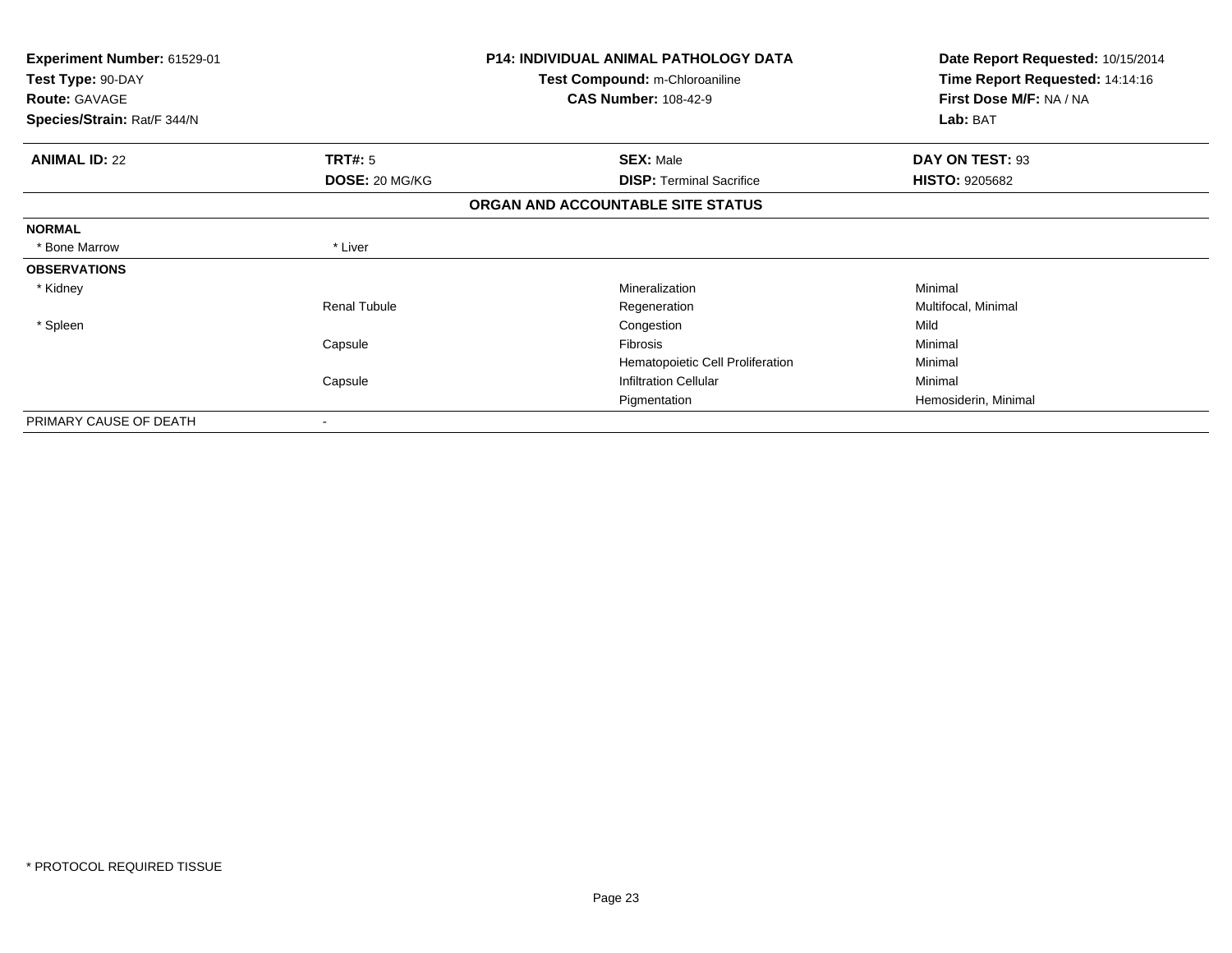| Experiment Number: 61529-01<br>Test Type: 90-DAY<br><b>Route: GAVAGE</b><br>Species/Strain: Rat/F 344/N |                     | <b>P14: INDIVIDUAL ANIMAL PATHOLOGY DATA</b><br>Test Compound: m-Chloroaniline<br><b>CAS Number: 108-42-9</b> | Date Report Requested: 10/15/2014<br>Time Report Requested: 14:14:16<br>First Dose M/F: NA / NA<br>Lab: BAT |
|---------------------------------------------------------------------------------------------------------|---------------------|---------------------------------------------------------------------------------------------------------------|-------------------------------------------------------------------------------------------------------------|
|                                                                                                         |                     |                                                                                                               |                                                                                                             |
| <b>ANIMAL ID: 23</b>                                                                                    | <b>TRT#:</b> 5      | <b>SEX: Male</b>                                                                                              | DAY ON TEST: 93                                                                                             |
|                                                                                                         | DOSE: 20 MG/KG      | <b>DISP:</b> Terminal Sacrifice                                                                               | <b>HISTO: 9205683</b>                                                                                       |
|                                                                                                         |                     | ORGAN AND ACCOUNTABLE SITE STATUS                                                                             |                                                                                                             |
| <b>NORMAL</b>                                                                                           |                     |                                                                                                               |                                                                                                             |
| * Bone Marrow                                                                                           | * Liver             |                                                                                                               |                                                                                                             |
| <b>OBSERVATIONS</b>                                                                                     |                     |                                                                                                               |                                                                                                             |
| * Kidney                                                                                                |                     | Mineralization                                                                                                | Minimal                                                                                                     |
|                                                                                                         | <b>Renal Tubule</b> | Regeneration                                                                                                  | Multifocal, Minimal                                                                                         |
| * Spleen                                                                                                |                     | Congestion                                                                                                    | Minimal                                                                                                     |
|                                                                                                         | Capsule             | Fibrosis                                                                                                      | Minimal                                                                                                     |
|                                                                                                         |                     | Hematopoietic Cell Proliferation                                                                              | Minimal                                                                                                     |
|                                                                                                         |                     | Pigmentation                                                                                                  | Hemosiderin, Minimal                                                                                        |
| PRIMARY CAUSE OF DEATH                                                                                  | ۰                   |                                                                                                               |                                                                                                             |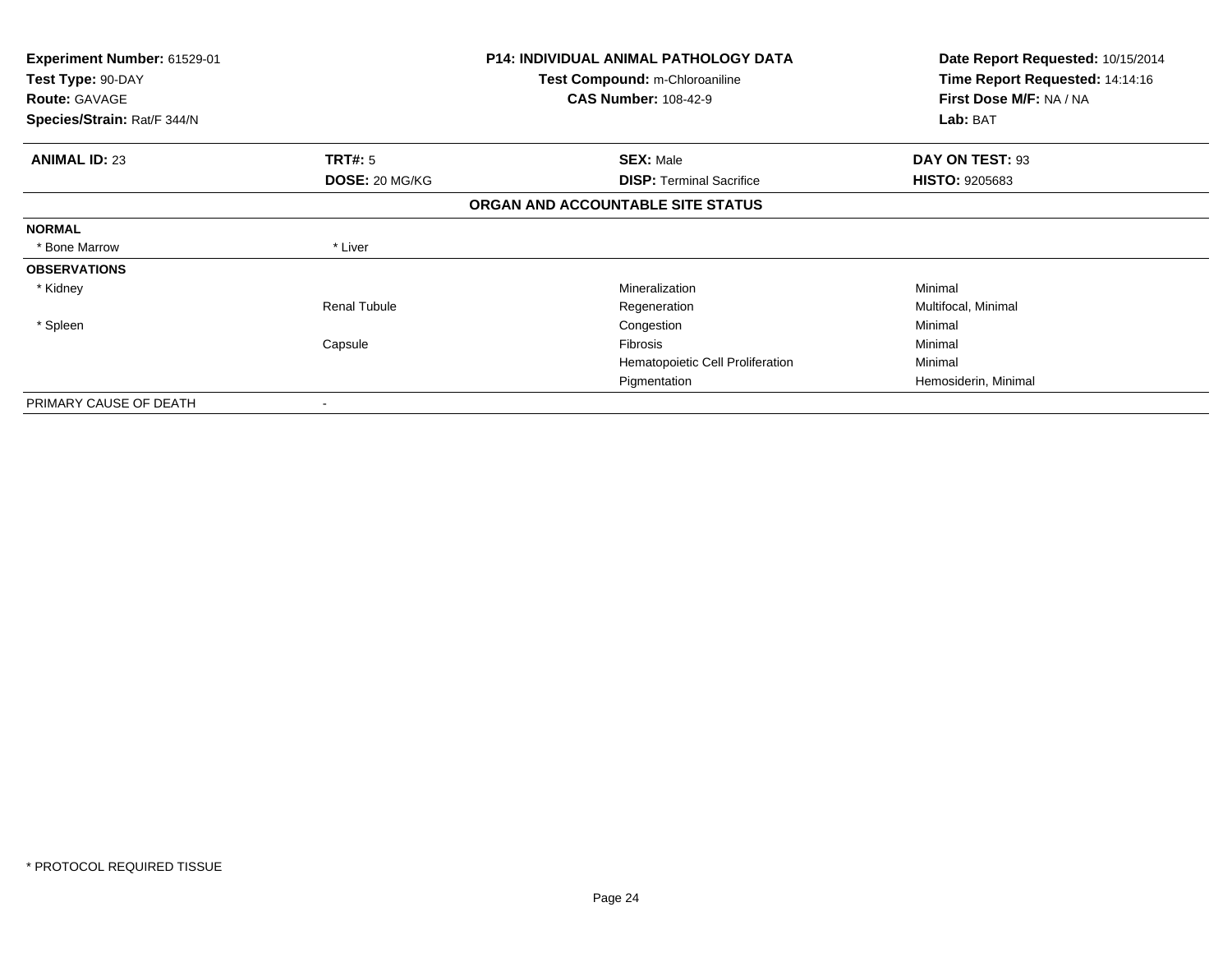| Experiment Number: 61529-01<br>Test Type: 90-DAY |                       | <b>P14: INDIVIDUAL ANIMAL PATHOLOGY DATA</b><br>Test Compound: m-Chloroaniline | Date Report Requested: 10/15/2014<br>Time Report Requested: 14:14:16 |
|--------------------------------------------------|-----------------------|--------------------------------------------------------------------------------|----------------------------------------------------------------------|
| <b>Route: GAVAGE</b>                             |                       | <b>CAS Number: 108-42-9</b>                                                    | First Dose M/F: NA / NA                                              |
| Species/Strain: Rat/F 344/N                      |                       |                                                                                | Lab: BAT                                                             |
| <b>ANIMAL ID: 24</b>                             | <b>TRT#: 5</b>        | <b>SEX: Male</b>                                                               | DAY ON TEST: 93                                                      |
|                                                  | <b>DOSE: 20 MG/KG</b> | <b>DISP: Terminal Sacrifice</b>                                                | <b>HISTO: 9205684</b>                                                |
|                                                  |                       | ORGAN AND ACCOUNTABLE SITE STATUS                                              |                                                                      |
| <b>NORMAL</b>                                    |                       |                                                                                |                                                                      |
| * Bone Marrow                                    | * Liver               |                                                                                |                                                                      |
| <b>OBSERVATIONS</b>                              |                       |                                                                                |                                                                      |
| * Kidney                                         |                       | Mineralization                                                                 | Minimal                                                              |
| * Spleen                                         |                       | Congestion                                                                     | Minimal                                                              |
|                                                  |                       | Fibrosis                                                                       | Minimal                                                              |
|                                                  |                       | Hematopoietic Cell Proliferation                                               | Minimal                                                              |
|                                                  |                       | Pigmentation                                                                   | Hemosiderin, Minimal                                                 |
| PRIMARY CAUSE OF DEATH                           |                       |                                                                                |                                                                      |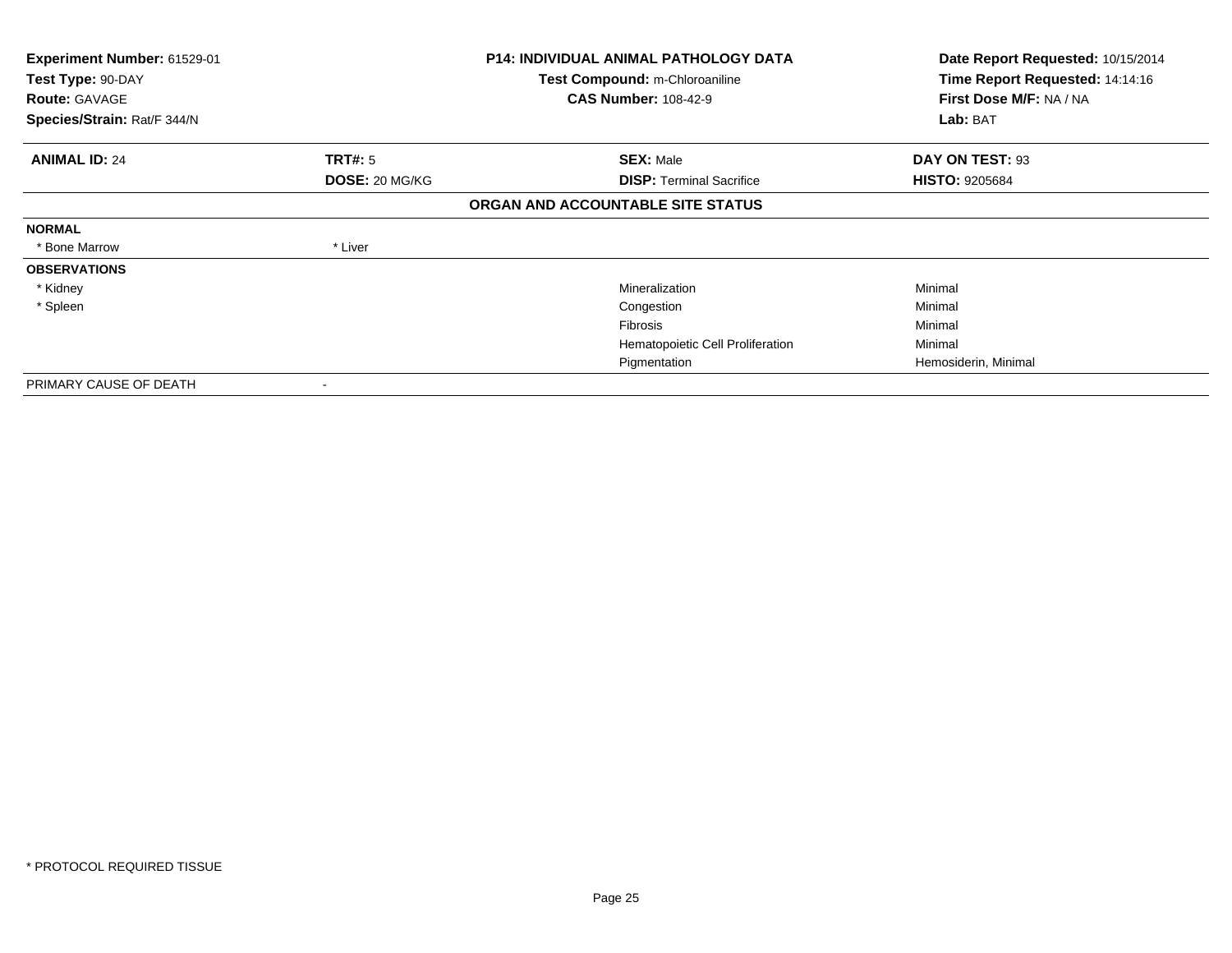| Experiment Number: 61529-01<br>Test Type: 90-DAY<br><b>Route: GAVAGE</b><br>Species/Strain: Rat/F 344/N |                | <b>P14: INDIVIDUAL ANIMAL PATHOLOGY DATA</b><br>Test Compound: m-Chloroaniline<br><b>CAS Number: 108-42-9</b> | Date Report Requested: 10/15/2014<br>Time Report Requested: 14:14:16<br>First Dose M/F: NA / NA<br>Lab: BAT |
|---------------------------------------------------------------------------------------------------------|----------------|---------------------------------------------------------------------------------------------------------------|-------------------------------------------------------------------------------------------------------------|
|                                                                                                         |                |                                                                                                               |                                                                                                             |
| <b>ANIMAL ID: 25</b>                                                                                    | <b>TRT#:</b> 5 | <b>SEX: Male</b>                                                                                              | DAY ON TEST: 93                                                                                             |
|                                                                                                         | DOSE: 20 MG/KG | <b>DISP: Terminal Sacrifice</b>                                                                               | <b>HISTO: 9205685</b>                                                                                       |
|                                                                                                         |                | ORGAN AND ACCOUNTABLE SITE STATUS                                                                             |                                                                                                             |
| <b>NORMAL</b>                                                                                           |                |                                                                                                               |                                                                                                             |
| * Bone Marrow                                                                                           | * Liver        |                                                                                                               |                                                                                                             |
| <b>OBSERVATIONS</b>                                                                                     |                |                                                                                                               |                                                                                                             |
| * Kidney                                                                                                |                | Mineralization                                                                                                | Minimal                                                                                                     |
| * Spleen                                                                                                |                | Congestion                                                                                                    | Minimal                                                                                                     |
|                                                                                                         |                | Hematopoietic Cell Proliferation                                                                              | Minimal                                                                                                     |
|                                                                                                         |                | Pigmentation                                                                                                  | Hemosiderin, Minimal                                                                                        |
| PRIMARY CAUSE OF DEATH                                                                                  |                |                                                                                                               |                                                                                                             |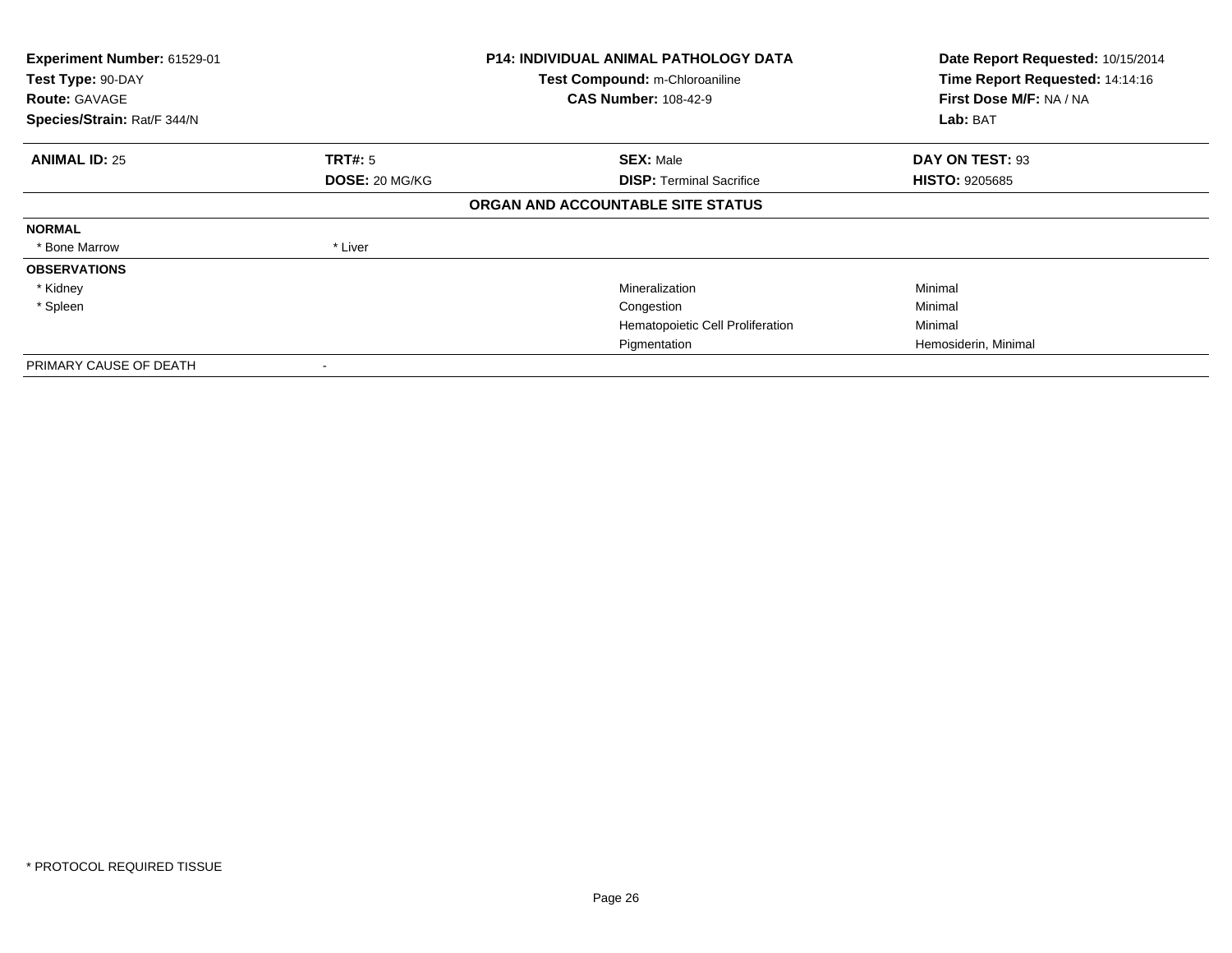| Experiment Number: 61529-01<br>Test Type: 90-DAY<br><b>Route: GAVAGE</b><br>Species/Strain: Rat/F 344/N |                                  | <b>P14: INDIVIDUAL ANIMAL PATHOLOGY DATA</b><br>Test Compound: m-Chloroaniline<br><b>CAS Number: 108-42-9</b> | Date Report Requested: 10/15/2014<br>Time Report Requested: 14:14:16<br>First Dose M/F: NA / NA<br>Lab: BAT |
|---------------------------------------------------------------------------------------------------------|----------------------------------|---------------------------------------------------------------------------------------------------------------|-------------------------------------------------------------------------------------------------------------|
| <b>ANIMAL ID: 26</b>                                                                                    | <b>TRT#:</b> 5<br>DOSE: 20 MG/KG | <b>SEX: Male</b><br><b>DISP: Terminal Sacrifice</b>                                                           | DAY ON TEST: 93<br><b>HISTO: 9205686</b>                                                                    |
|                                                                                                         |                                  | ORGAN AND ACCOUNTABLE SITE STATUS                                                                             |                                                                                                             |
| <b>NORMAL</b>                                                                                           |                                  |                                                                                                               |                                                                                                             |
| * Bone Marrow                                                                                           | * Liver                          |                                                                                                               |                                                                                                             |
| <b>OBSERVATIONS</b>                                                                                     |                                  |                                                                                                               |                                                                                                             |
| * Kidney                                                                                                |                                  | Mineralization                                                                                                | Minimal                                                                                                     |
|                                                                                                         | <b>Renal Tubule</b>              | Regeneration                                                                                                  | Multifocal, Minimal                                                                                         |
| * Spleen                                                                                                |                                  | Hematopoietic Cell Proliferation                                                                              | Minimal                                                                                                     |
|                                                                                                         |                                  | Pigmentation                                                                                                  | Hemosiderin, Minimal                                                                                        |
| PRIMARY CAUSE OF DEATH                                                                                  |                                  |                                                                                                               |                                                                                                             |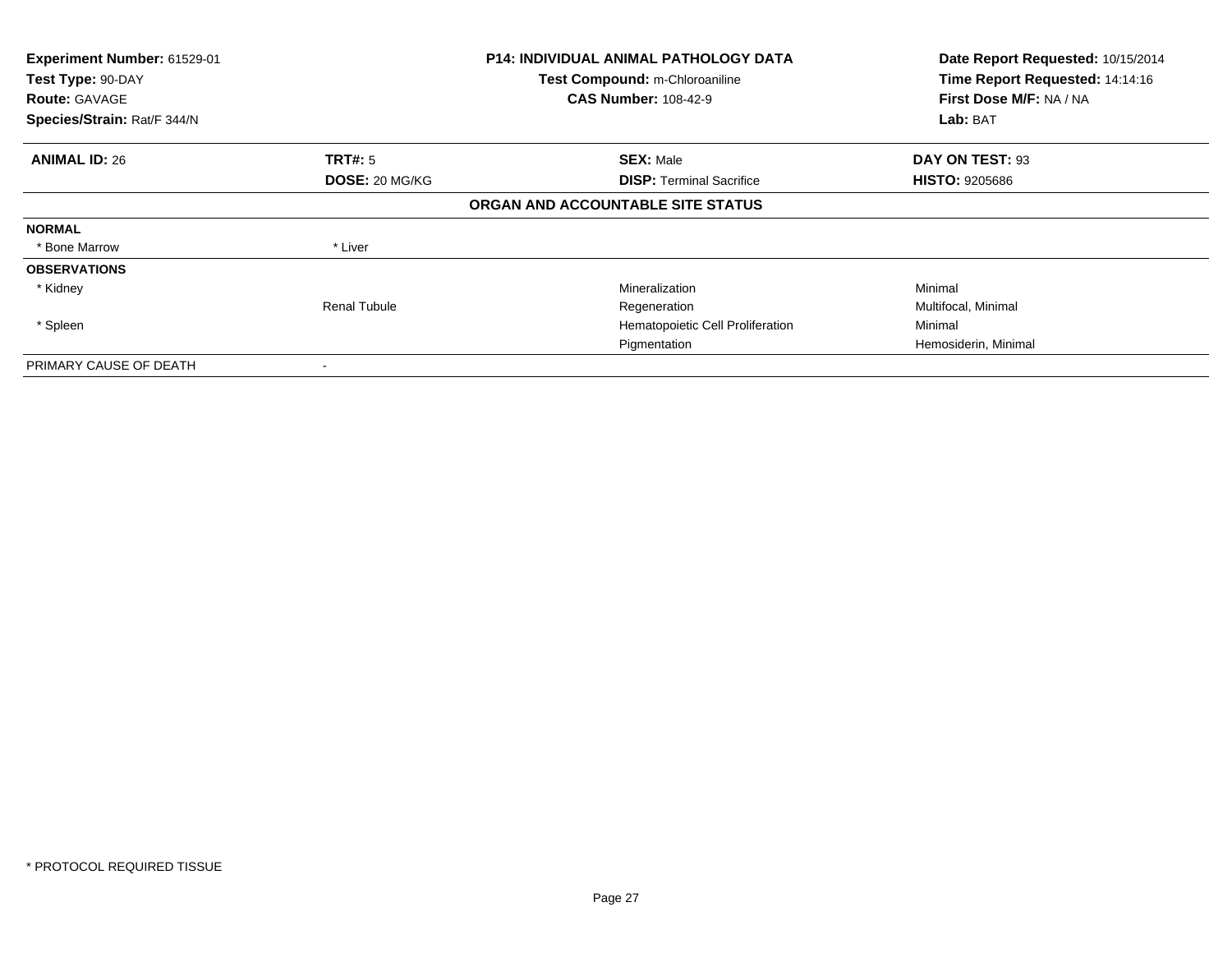| <b>Experiment Number: 61529-01</b><br>Test Type: 90-DAY |                          | <b>P14: INDIVIDUAL ANIMAL PATHOLOGY DATA</b><br>Test Compound: m-Chloroaniline | Date Report Requested: 10/15/2014<br>Time Report Requested: 14:14:16 |
|---------------------------------------------------------|--------------------------|--------------------------------------------------------------------------------|----------------------------------------------------------------------|
| <b>Route: GAVAGE</b>                                    |                          | <b>CAS Number: 108-42-9</b>                                                    | First Dose M/F: NA / NA                                              |
| Species/Strain: Rat/F 344/N                             |                          |                                                                                | Lab: BAT                                                             |
| <b>ANIMAL ID: 27</b>                                    | <b>TRT#: 5</b>           | <b>SEX: Male</b>                                                               | DAY ON TEST: 93                                                      |
|                                                         | DOSE: 20 MG/KG           | <b>DISP: Terminal Sacrifice</b>                                                | <b>HISTO: 9205687</b>                                                |
|                                                         |                          | ORGAN AND ACCOUNTABLE SITE STATUS                                              |                                                                      |
| <b>NORMAL</b>                                           |                          |                                                                                |                                                                      |
| * Bone Marrow                                           | * Liver                  |                                                                                |                                                                      |
| <b>OBSERVATIONS</b>                                     |                          |                                                                                |                                                                      |
| * Kidney                                                |                          | Mineralization                                                                 | Minimal                                                              |
|                                                         | <b>Renal Tubule</b>      | Regeneration                                                                   | Multifocal, Minimal                                                  |
| * Spleen                                                |                          | Congestion                                                                     | Minimal                                                              |
|                                                         |                          | Hematopoietic Cell Proliferation                                               | Minimal                                                              |
|                                                         |                          | Pigmentation                                                                   | Hemosiderin, Minimal                                                 |
| PRIMARY CAUSE OF DEATH                                  | $\overline{\phantom{a}}$ |                                                                                |                                                                      |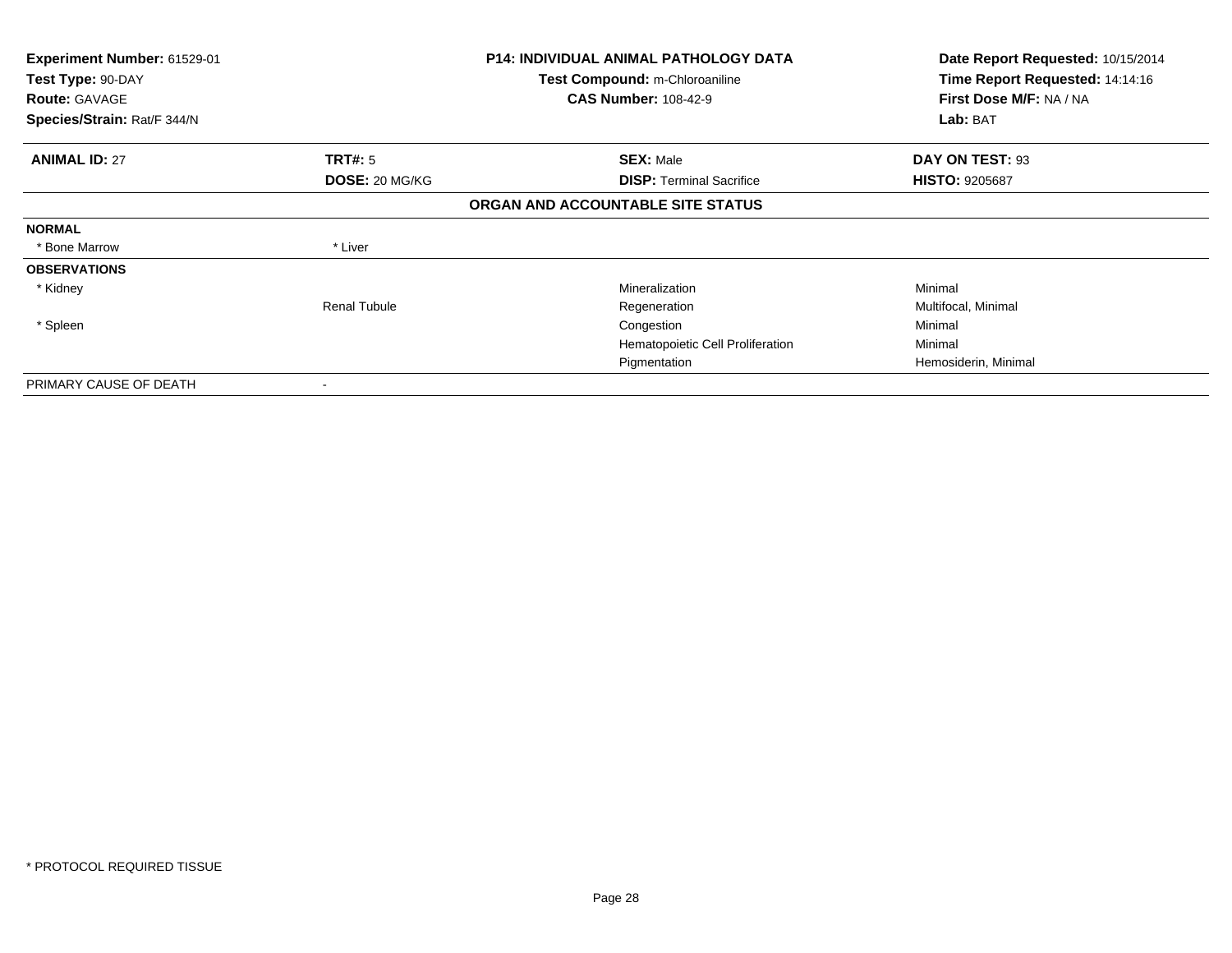| Experiment Number: 61529-01<br>Test Type: 90-DAY<br><b>Route: GAVAGE</b><br>Species/Strain: Rat/F 344/N |                     | <b>P14: INDIVIDUAL ANIMAL PATHOLOGY DATA</b><br><b>Test Compound: m-Chloroaniline</b><br><b>CAS Number: 108-42-9</b> | Date Report Requested: 10/15/2014<br>Time Report Requested: 14:14:16<br>First Dose M/F: NA / NA<br>Lab: BAT |
|---------------------------------------------------------------------------------------------------------|---------------------|----------------------------------------------------------------------------------------------------------------------|-------------------------------------------------------------------------------------------------------------|
| <b>ANIMAL ID: 28</b>                                                                                    | TRT#: 5             | <b>SEX: Male</b>                                                                                                     | DAY ON TEST: 93                                                                                             |
|                                                                                                         | DOSE: 20 MG/KG      | <b>DISP:</b> Terminal Sacrifice                                                                                      | <b>HISTO: 9205688</b>                                                                                       |
|                                                                                                         |                     | ORGAN AND ACCOUNTABLE SITE STATUS                                                                                    |                                                                                                             |
| <b>NORMAL</b>                                                                                           |                     |                                                                                                                      |                                                                                                             |
| * Bone Marrow                                                                                           | * Liver             |                                                                                                                      |                                                                                                             |
| <b>OBSERVATIONS</b>                                                                                     |                     |                                                                                                                      |                                                                                                             |
| * Kidney                                                                                                |                     | Mineralization                                                                                                       | Minimal                                                                                                     |
|                                                                                                         | <b>Renal Tubule</b> | Regeneration                                                                                                         | Multifocal, Minimal                                                                                         |
| * Spleen                                                                                                |                     | Congestion                                                                                                           | Minimal                                                                                                     |
|                                                                                                         |                     | Hematopoietic Cell Proliferation                                                                                     | Minimal                                                                                                     |
|                                                                                                         | Capsule             | <b>Infiltration Cellular</b>                                                                                         | Minimal                                                                                                     |
|                                                                                                         |                     | Pigmentation                                                                                                         | Hemosiderin, Minimal                                                                                        |
| PRIMARY CAUSE OF DEATH                                                                                  |                     |                                                                                                                      |                                                                                                             |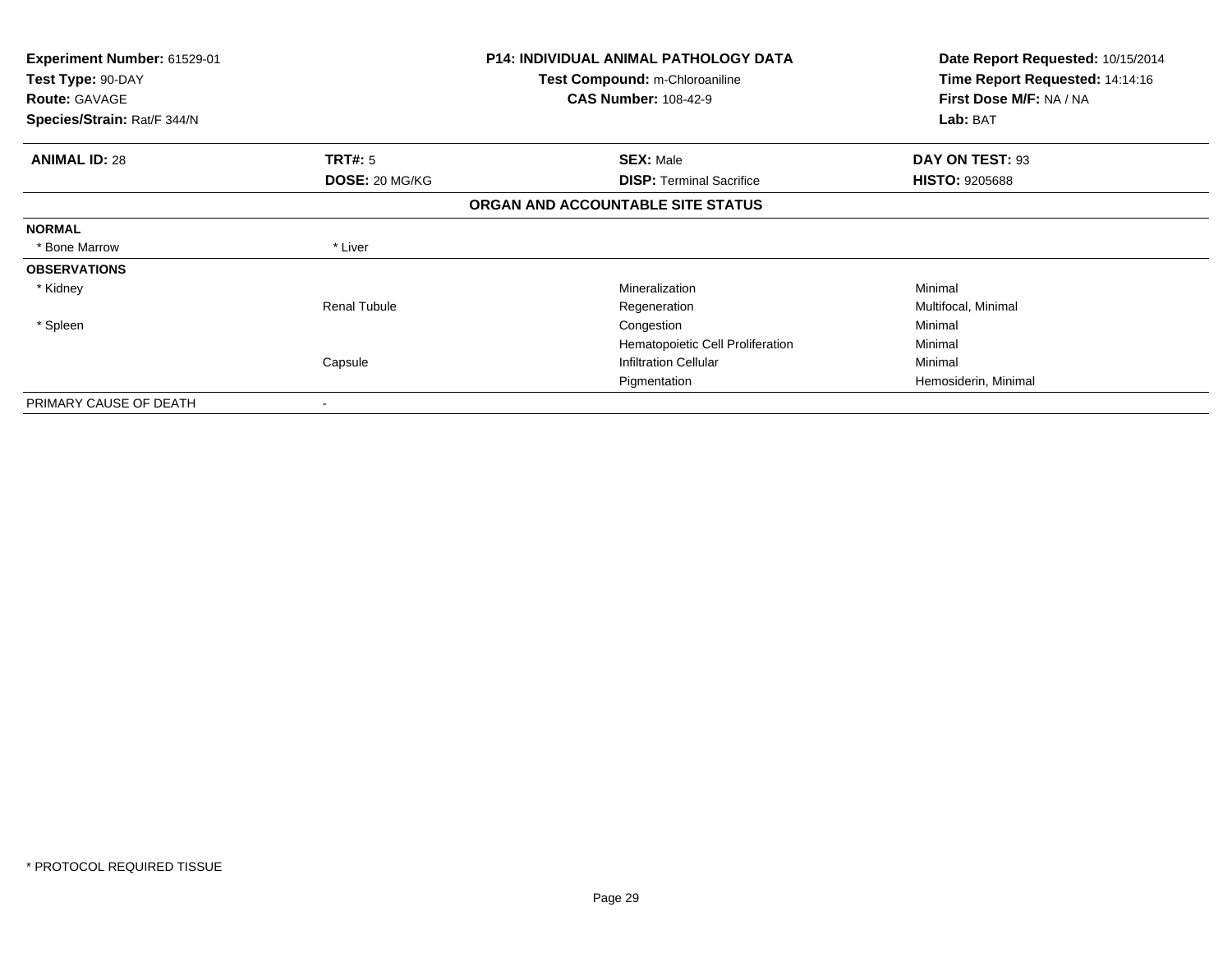| Experiment Number: 61529-01 |                | <b>P14: INDIVIDUAL ANIMAL PATHOLOGY DATA</b> | Date Report Requested: 10/15/2014 |
|-----------------------------|----------------|----------------------------------------------|-----------------------------------|
| Test Type: 90-DAY           |                | Test Compound: m-Chloroaniline               | Time Report Requested: 14:14:16   |
| <b>Route: GAVAGE</b>        |                | <b>CAS Number: 108-42-9</b>                  | First Dose M/F: NA / NA           |
| Species/Strain: Rat/F 344/N |                |                                              | Lab: BAT                          |
| <b>ANIMAL ID: 29</b>        | TRT#: 5        | <b>SEX: Male</b>                             | DAY ON TEST: 93                   |
|                             | DOSE: 20 MG/KG | <b>DISP:</b> Terminal Sacrifice              | <b>HISTO: 9205689</b>             |
|                             |                | ORGAN AND ACCOUNTABLE SITE STATUS            |                                   |
| <b>NORMAL</b>               |                |                                              |                                   |
| * Bone Marrow               | * Kidney       | * Liver                                      |                                   |
| <b>OBSERVATIONS</b>         |                |                                              |                                   |
| * Spleen                    |                | Congestion                                   | Minimal                           |
|                             |                | Hematopoietic Cell Proliferation             | Minimal                           |
|                             |                | Pigmentation                                 | Hemosiderin, Minimal              |
| PRIMARY CAUSE OF DEATH      |                |                                              |                                   |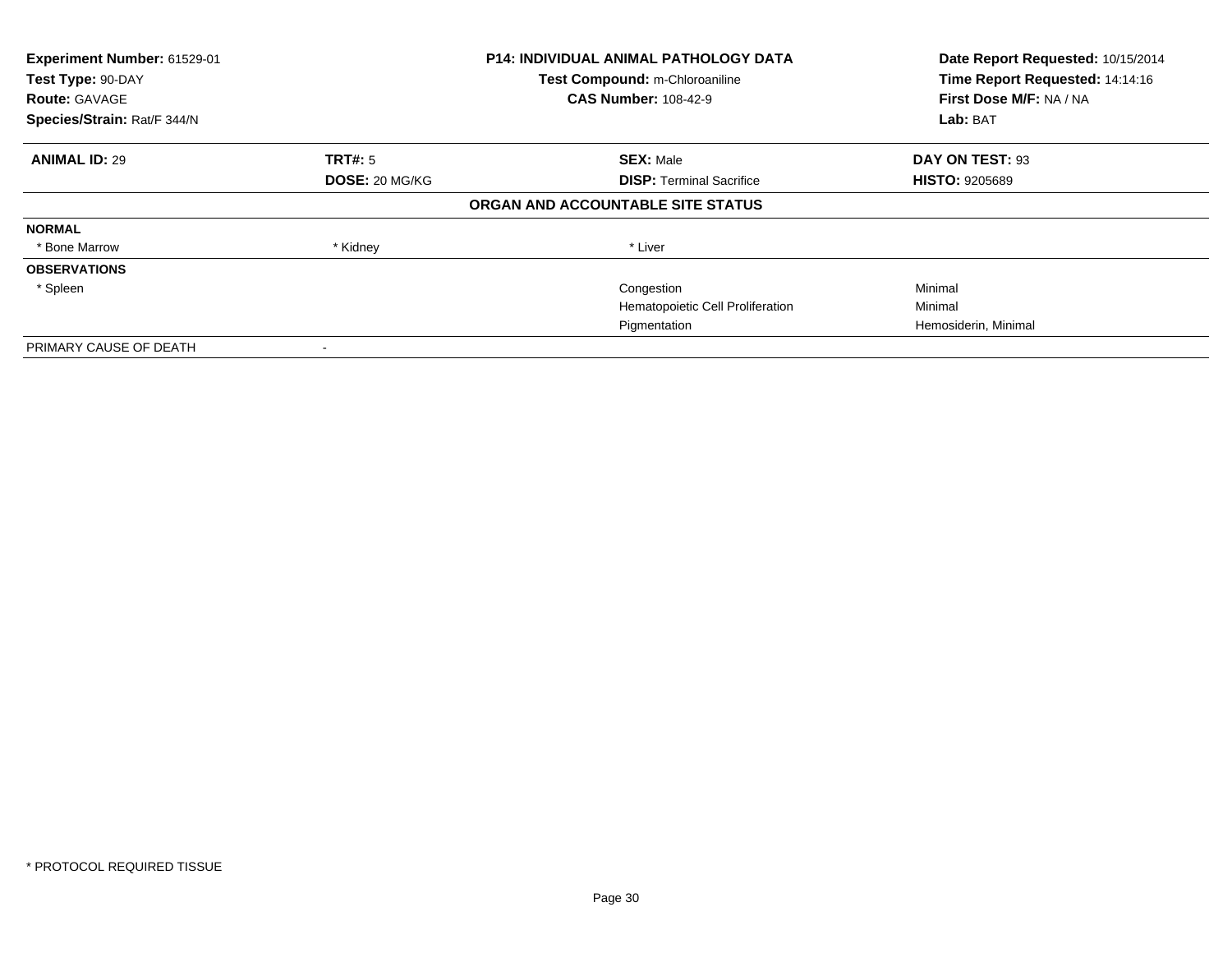| Experiment Number: 61529-01<br>Test Type: 90-DAY |                          | <b>P14: INDIVIDUAL ANIMAL PATHOLOGY DATA</b><br>Test Compound: m-Chloroaniline | Date Report Requested: 10/15/2014<br>Time Report Requested: 14:14:16 |
|--------------------------------------------------|--------------------------|--------------------------------------------------------------------------------|----------------------------------------------------------------------|
| <b>Route: GAVAGE</b>                             |                          | <b>CAS Number: 108-42-9</b>                                                    | First Dose M/F: NA / NA                                              |
| Species/Strain: Rat/F 344/N                      |                          |                                                                                | Lab: BAT                                                             |
| <b>ANIMAL ID: 30</b>                             | <b>TRT#: 5</b>           | <b>SEX: Male</b>                                                               | DAY ON TEST: 93                                                      |
|                                                  | DOSE: 20 MG/KG           | <b>DISP: Terminal Sacrifice</b>                                                | <b>HISTO: 9205690</b>                                                |
|                                                  |                          | ORGAN AND ACCOUNTABLE SITE STATUS                                              |                                                                      |
| <b>NORMAL</b>                                    |                          |                                                                                |                                                                      |
| * Bone Marrow                                    | * Liver                  |                                                                                |                                                                      |
| <b>OBSERVATIONS</b>                              |                          |                                                                                |                                                                      |
| * Kidney                                         |                          | Mineralization                                                                 | Minimal                                                              |
|                                                  | <b>Renal Tubule</b>      | Regeneration                                                                   | Multifocal, Minimal                                                  |
| * Spleen                                         |                          | Congestion                                                                     | Minimal                                                              |
|                                                  |                          | Hematopoietic Cell Proliferation                                               | Minimal                                                              |
|                                                  |                          | Pigmentation                                                                   | Hemosiderin, Minimal                                                 |
| PRIMARY CAUSE OF DEATH                           | $\overline{\phantom{a}}$ |                                                                                |                                                                      |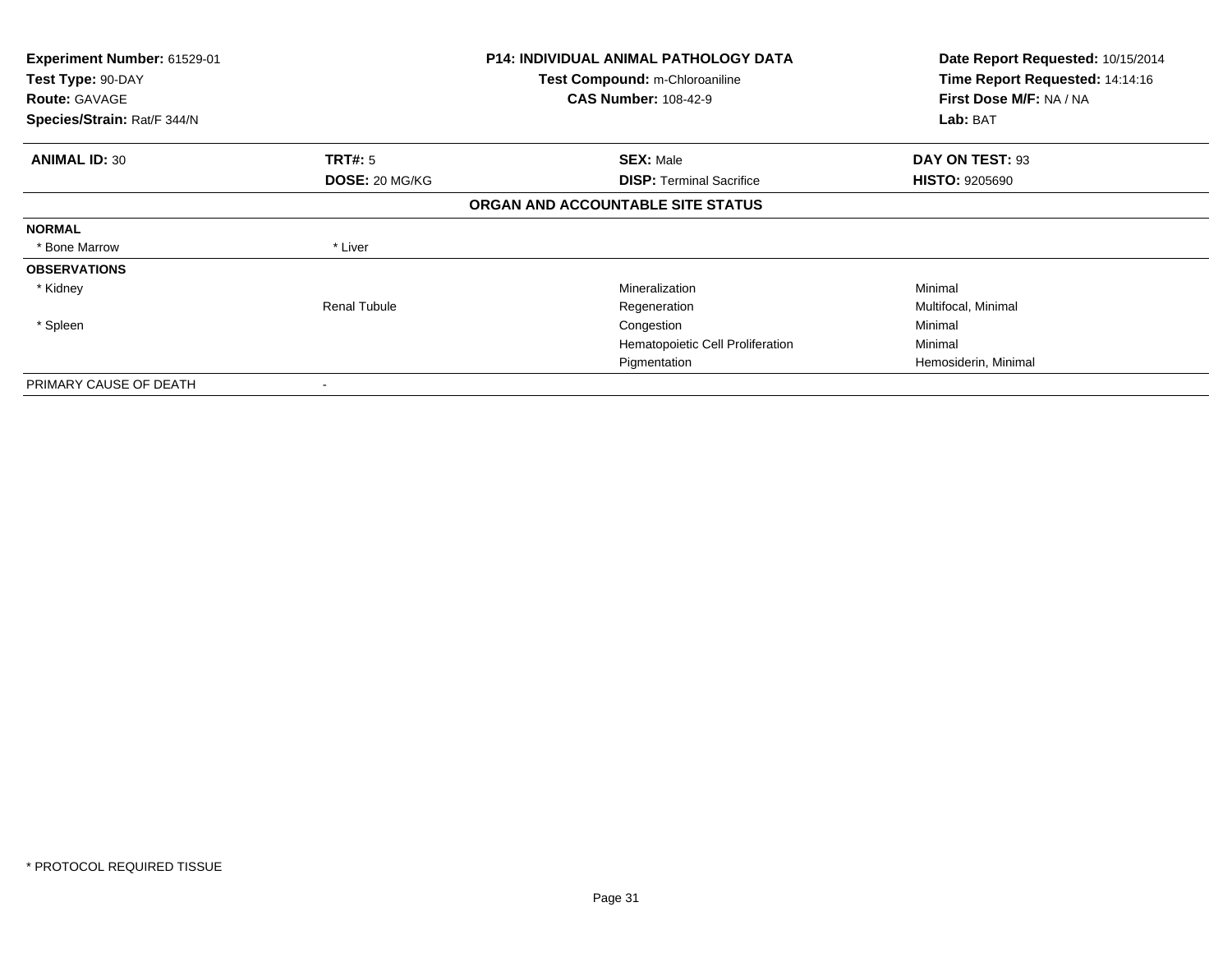**Experiment Number:** 61529-01**Test Type:** 90-DAY**Route:** GAVAGE **Species/Strain:** Rat/F 344/N**P14: INDIVIDUAL ANIMAL PATHOLOGY DATATest Compound:** m-Chloroaniline**CAS Number:** 108-42-9**Date Report Requested:** 10/15/2014**Time Report Requested:** 14:14:16**First Dose M/F:** NA / NA**Lab:** BAT**ANIMAL ID:** 31**TRT#:** 7 **SEX:** Male **DAY ON TEST:** 93 **DOSE:** 40 MG/KG**DISP:** Terminal Sacrifice **HISTO:** 9205661 **OBSERVATIONS** \* Bone Marroww the control of the control of the control of the control of the control of the control of the control of the control of the control of the control of the control of the control of the control of the control of the contro \* Kidneyy with the control of the control of the control of the control of the control of the control of the control of the control of the control of the control of the control of the control of the control of the control of the c n Minimal **Cortex**  PigmentationPigmentation **Example 2 Transformation** and Hemosiderin, Minimal Pigmentation **Contract Contract Contract Contract Contract Contract Contract Contract Contract Contract Contract Contract Contract Contract Contract Contract**  \* Liver Kupffer Cell Pigmentationn Minimal Note: Very slight amount of pigment present \* Spleenn and the congestion of the congestion of the congestion of the congestion of the congestion of the congestion Capsulee entry of the state of the state of the state of the state of the state of the state of the state of the state of the state of the state of the state of the state of the state of the state of the state of the state of the Hematopoietic Cell Proliferationn Mild CapsuleInfiltration Cellular **Moderate** Moderate Pigmentation Hemosiderin, Mild [ Congestion TGLS = 1-1 ][ Hematopoietic Cell Proliferation TGLS = 1-1 ][ Infiltration Cellular TGLS = 1-1 ][ Pigmentation TGLS = 1-1 ]PRIMARY CAUSE OF DEATH-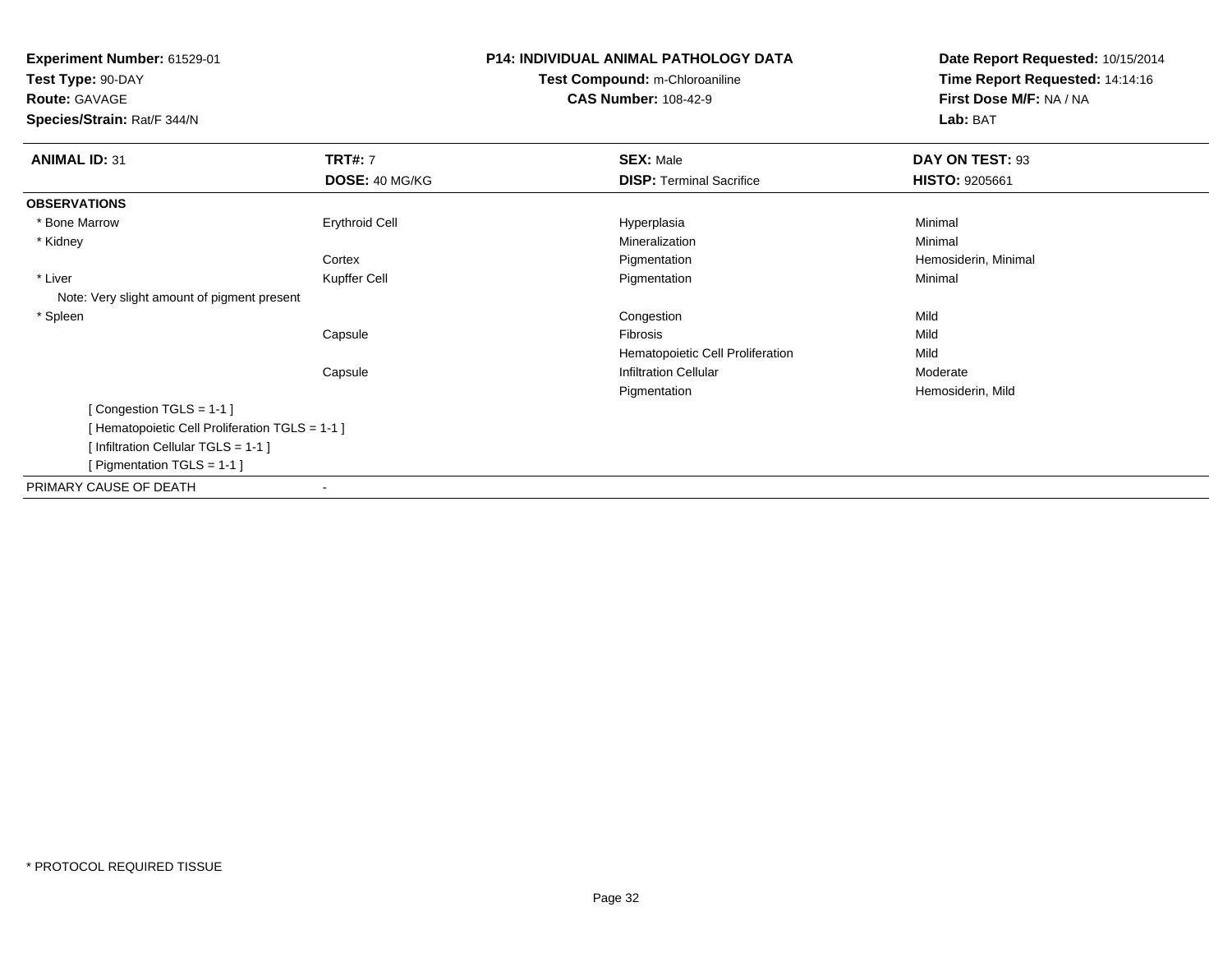| Experiment Number: 61529-01<br>Test Type: 90-DAY |                       | P14: INDIVIDUAL ANIMAL PATHOLOGY DATA<br>Test Compound: m-Chloroaniline | Date Report Requested: 10/15/2014<br>Time Report Requested: 14:14:16 |
|--------------------------------------------------|-----------------------|-------------------------------------------------------------------------|----------------------------------------------------------------------|
| <b>Route: GAVAGE</b>                             |                       | <b>CAS Number: 108-42-9</b>                                             | First Dose M/F: NA / NA                                              |
| Species/Strain: Rat/F 344/N                      |                       |                                                                         | Lab: BAT                                                             |
| <b>ANIMAL ID: 32</b>                             | <b>TRT#: 7</b>        | <b>SEX: Male</b>                                                        | DAY ON TEST: 93                                                      |
|                                                  | DOSE: 40 MG/KG        | <b>DISP:</b> Terminal Sacrifice                                         | <b>HISTO: 9205662</b>                                                |
|                                                  |                       | ORGAN AND ACCOUNTABLE SITE STATUS                                       |                                                                      |
| <b>NORMAL</b>                                    |                       |                                                                         |                                                                      |
| * Liver                                          |                       |                                                                         |                                                                      |
| <b>OBSERVATIONS</b>                              |                       |                                                                         |                                                                      |
| * Bone Marrow                                    | <b>Erythroid Cell</b> | Hyperplasia                                                             | Minimal                                                              |
| * Kidney                                         |                       | Mineralization                                                          | Minimal                                                              |
|                                                  | Cortex                | Pigmentation                                                            | Hemosiderin, Minimal                                                 |
| * Spleen                                         |                       | Congestion                                                              | Moderate                                                             |
|                                                  |                       | Hematopoietic Cell Proliferation                                        | Minimal                                                              |
|                                                  | Capsule               | <b>Infiltration Cellular</b>                                            | Mild                                                                 |
|                                                  |                       | Pigmentation                                                            | Hemosiderin, Mild                                                    |
| [Congestion TGLS = 1-1]                          |                       |                                                                         |                                                                      |
| [ Hematopoietic Cell Proliferation TGLS = 1-1 ]  |                       |                                                                         |                                                                      |
| [Infiltration Cellular TGLS = 1-1]               |                       |                                                                         |                                                                      |
| [ Pigmentation TGLS = $1-1$ ]                    |                       |                                                                         |                                                                      |
| PRIMARY CAUSE OF DEATH                           |                       |                                                                         |                                                                      |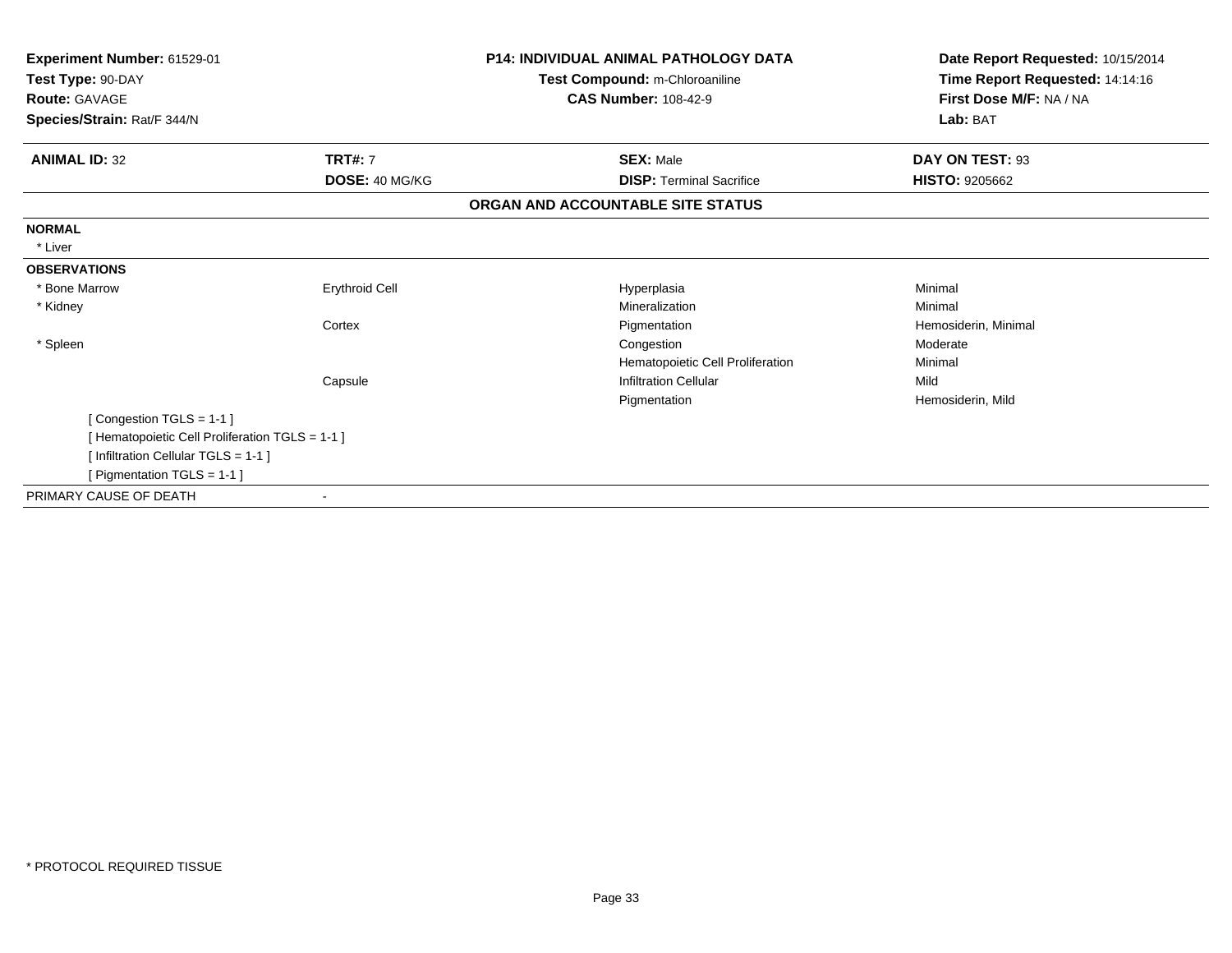**Experiment Number:** 61529-01**Test Type:** 90-DAY**Route:** GAVAGE **Species/Strain:** Rat/F 344/N**P14: INDIVIDUAL ANIMAL PATHOLOGY DATATest Compound:** m-Chloroaniline**CAS Number:** 108-42-9**Date Report Requested:** 10/15/2014**Time Report Requested:** 14:14:16**First Dose M/F:** NA / NA**Lab:** BAT**ANIMAL ID:** 33**TRT#:** 7 **SEX:** Male **DAY ON TEST:** 93 **DOSE:** 40 MG/KG**DISP:** Terminal Sacrifice **HISTO:** 9205663 **OBSERVATIONS** \* Bone Marroww the control of the control of the control of the control of the control of the control of the control of the control of the control of the control of the control of the control of the control of the control of the contro \* Kidneyy with the control of the control of the control of the control of the control of the control of the control of the control of the control of the control of the control of the control of the control of the control of the c n Minimal **Cortex**  Pigmentation Hemosiderin, Minimal \* LiverKupffer Cell **Pigmentation** n Minimal \* Spleenn and the congestion of the congestion of the congestion of the congestion of the congestion of the congestion Capsule Fibrosis Minimal Hematopoietic Cell Proliferationn Mild CapsuleInfiltration Cellular Mild Pigmentation Hemosiderin, Mild [ Congestion TGLS = 1-1 ][ Hematopoietic Cell Proliferation TGLS = 1-1 ][ Infiltration Cellular TGLS = 1-1 ][ Pigmentation TGLS = 1-1 ]PRIMARY CAUSE OF DEATH-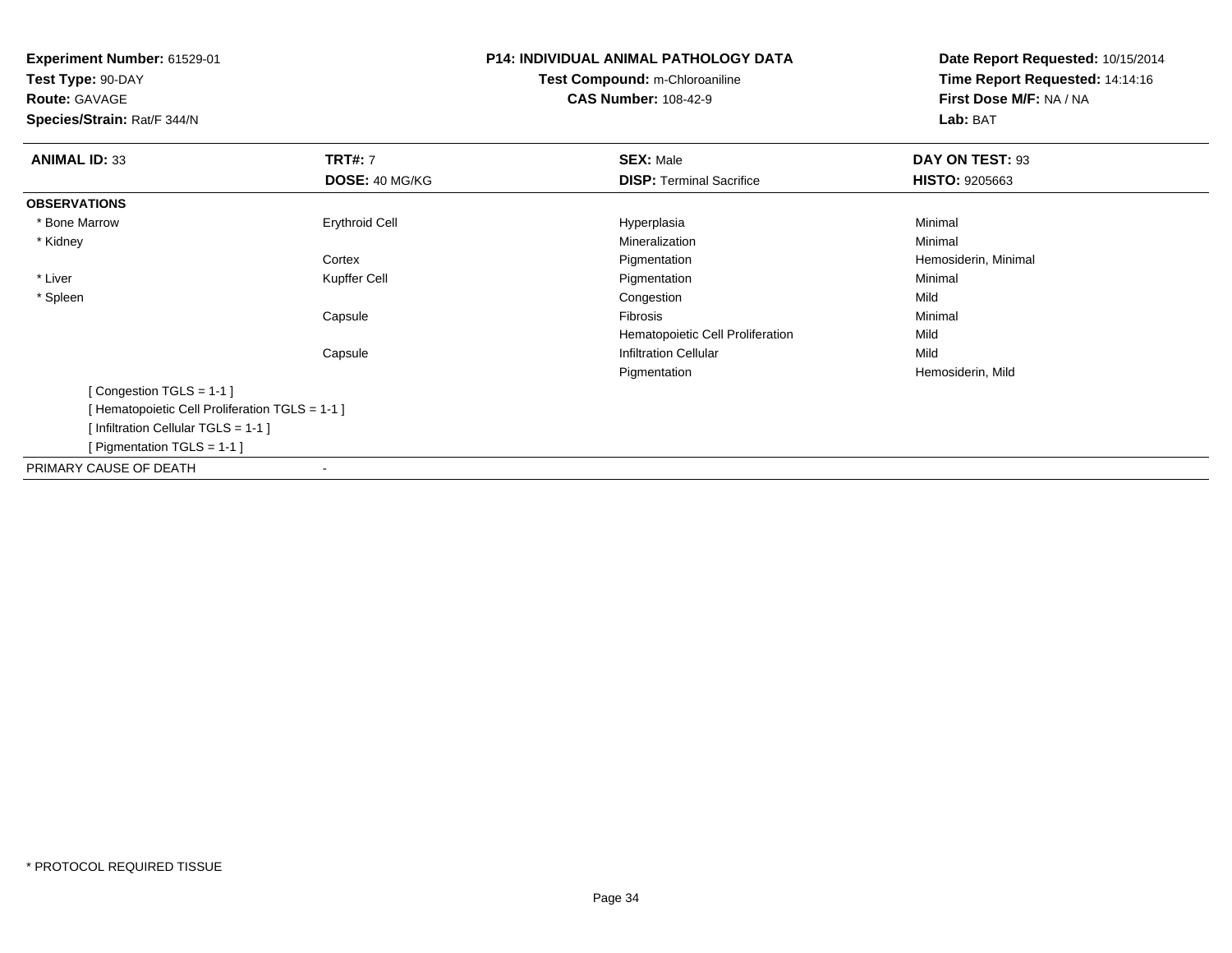**Experiment Number:** 61529-01**Test Type:** 90-DAY**Route:** GAVAGE **Species/Strain:** Rat/F 344/N**P14: INDIVIDUAL ANIMAL PATHOLOGY DATATest Compound:** m-Chloroaniline**CAS Number:** 108-42-9**Date Report Requested:** 10/15/2014**Time Report Requested:** 14:14:16**First Dose M/F:** NA / NA**Lab:** BAT**ANIMAL ID:** 34**TRT#:** 7 **SEX:** Male **DAY ON TEST:** 93 **DOSE:** 40 MG/KG**DISP:** Terminal Sacrifice **HISTO:** 9205664 **OBSERVATIONS** \* Bone Marroww the control of the control of the control of the control of the control of the control of the control of the control of the control of the control of the control of the control of the control of the control of the contro \* Kidneyy with the control of the control of the control of the control of the control of the control of the control of the control of the control of the control of the control of the control of the control of the control of the c n Minimal **Cortex**  PigmentationPigmentation **Exercise Exercise Server Accord Exercise Proportional Regeneration**<br>
Regeneration **Multifocal, Minimal** Renal Tubule Regeneration Multifocal, Minimal \* LiverPigmentation n Minimal \* Spleenn and the congestion of the congestion of the congestion of the congestion of the congestion of the congestion Capsule Fibrosis Minimal Hematopoietic Cell Proliferationn Mild CapsuleInfiltration Cellular Mild Pigmentation Hemosiderin, Mild [ Congestion TGLS = 1-1 ][ Hematopoietic Cell Proliferation TGLS = 1-1 ][ Infiltration Cellular TGLS = 1-1 ][ Pigmentation TGLS = 1-1 ]PRIMARY CAUSE OF DEATH-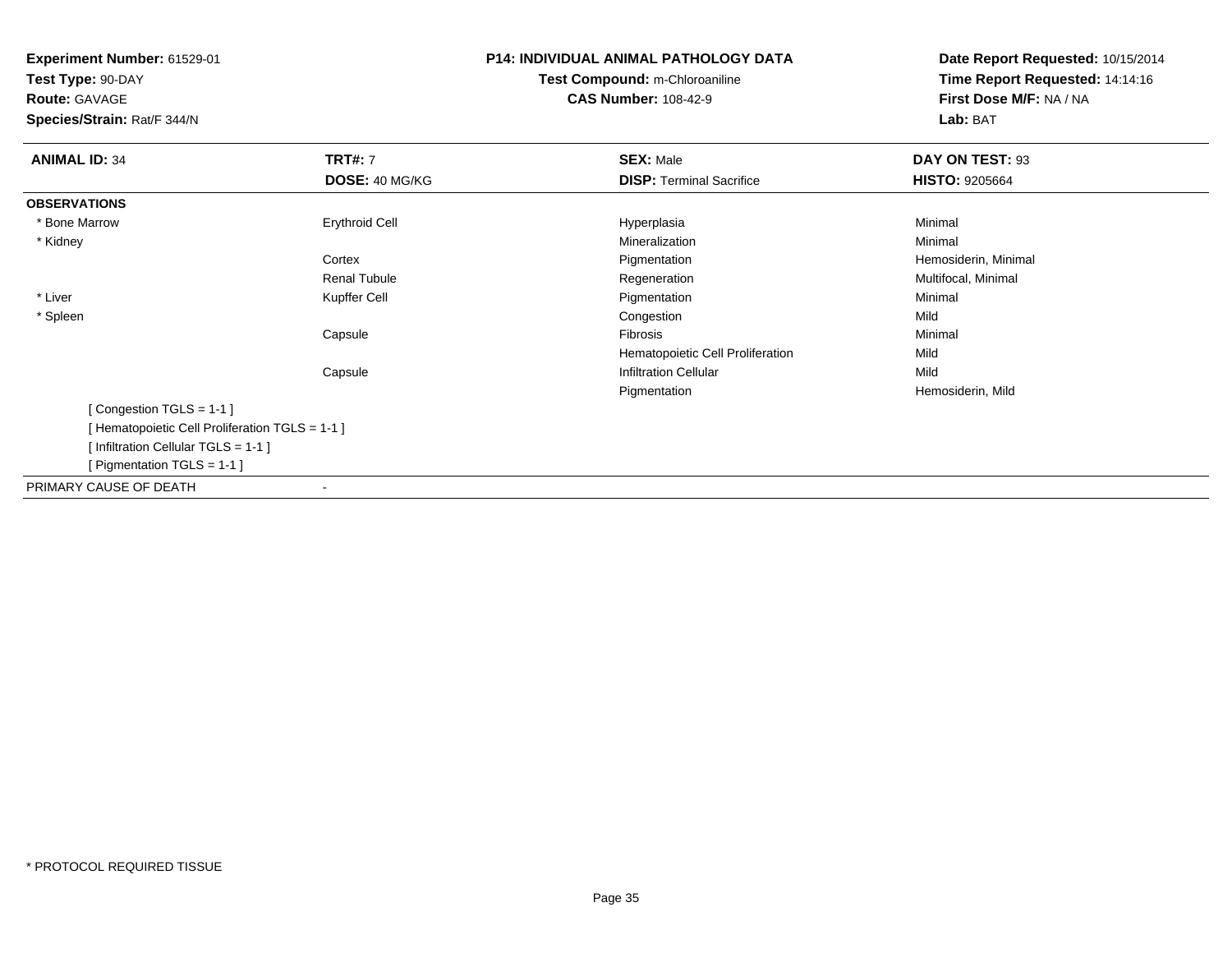**Experiment Number:** 61529-01**Test Type:** 90-DAY**Route:** GAVAGE **Species/Strain:** Rat/F 344/N**P14: INDIVIDUAL ANIMAL PATHOLOGY DATATest Compound:** m-Chloroaniline**CAS Number:** 108-42-9**Date Report Requested:** 10/15/2014**Time Report Requested:** 14:14:16**First Dose M/F:** NA / NA**Lab:** BAT**ANIMAL ID:** 35**TRT#:** 7 **SEX:** Male **DAY ON TEST:** 93 **DOSE:** 40 MG/KG**DISP:** Terminal Sacrifice **HISTO:** 9205665 **OBSERVATIONS** \* Bone Marroww the control of the control of the control of the control of the control of the control of the control of the control of the control of the control of the control of the control of the control of the control of the contro \* Kidneyy with the control of the control of the control of the control of the control of the control of the control of the control of the control of the control of the control of the control of the control of the control of the c n Minimal **Cortex**  Pigmentation Hemosiderin, Minimal \* LiverKupffer Cell **Pigmentation** n Minimal \* Spleenn and the congestion of the congestion of the congestion of the congestion of the congestion of the congestion Capsule Fibrosis Minimal Hematopoietic Cell ProliferationMinimal<br>Mild Capsule**Infiltration Cellular** Pigmentation Hemosiderin, Mild [ Congestion TGLS = 1-1 ][ Hematopoietic Cell Proliferation TGLS = 1-1 ][ Infiltration Cellular TGLS = 1-1 ][ Pigmentation TGLS = 1-1 ]PRIMARY CAUSE OF DEATH-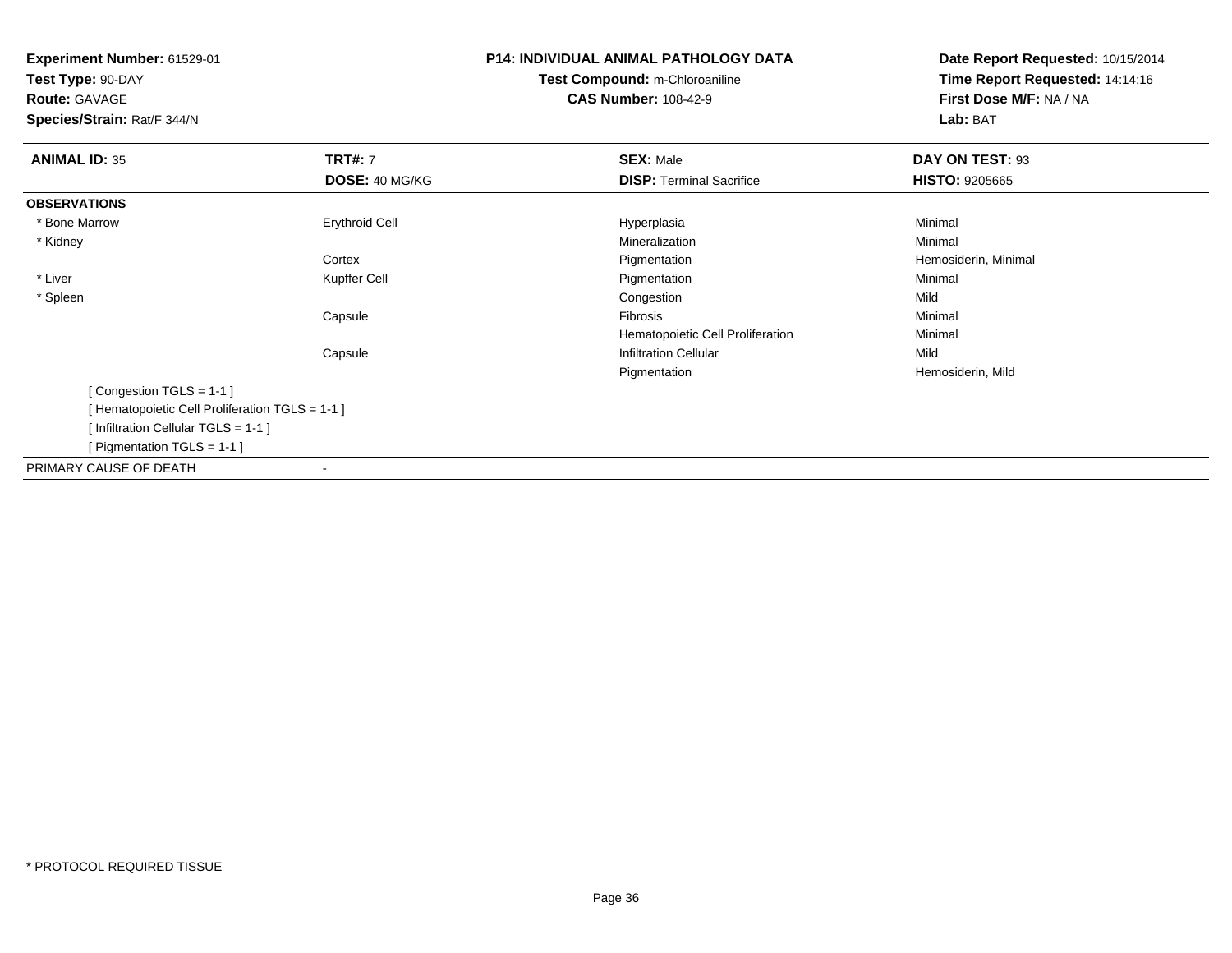**Experiment Number:** 61529-01**Test Type:** 90-DAY**Route:** GAVAGE **Species/Strain:** Rat/F 344/N**P14: INDIVIDUAL ANIMAL PATHOLOGY DATATest Compound:** m-Chloroaniline**CAS Number:** 108-42-9**Date Report Requested:** 10/15/2014**Time Report Requested:** 14:14:16**First Dose M/F:** NA / NA**Lab:** BAT**ANIMAL ID:** 36**TRT#:** 7 **SEX:** Male **DAY ON TEST:** 93 **DOSE:** 40 MG/KG**DISP:** Terminal Sacrifice **HISTO:** 9205666 **OBSERVATIONS** \* Bone Marroww the control of the control of the control of the control of the control of the control of the control of the control of the control of the control of the control of the control of the control of the control of the contro \* Kidneyy with the control of the control of the control of the control of the control of the control of the control of the control of the control of the control of the control of the control of the control of the control of the c n Minimal **Cortex**  Pigmentation Hemosiderin, Minimal \* LiverKupffer Cell **Pigmentation** n Minimal \* Spleenn and the congestion of the congestion of the congestion of the congestion of the congestion of the congestion Capsule Fibrosis Minimal Hematopoietic Cell ProliferationMinimal<br>Mild Capsule**Infiltration Cellular** Pigmentation Hemosiderin, Mild [ Congestion TGLS = 1-1 ][ Hematopoietic Cell Proliferation TGLS = 1-1 ][ Infiltration Cellular TGLS = 1-1 ][ Pigmentation TGLS = 1-1 ]PRIMARY CAUSE OF DEATH-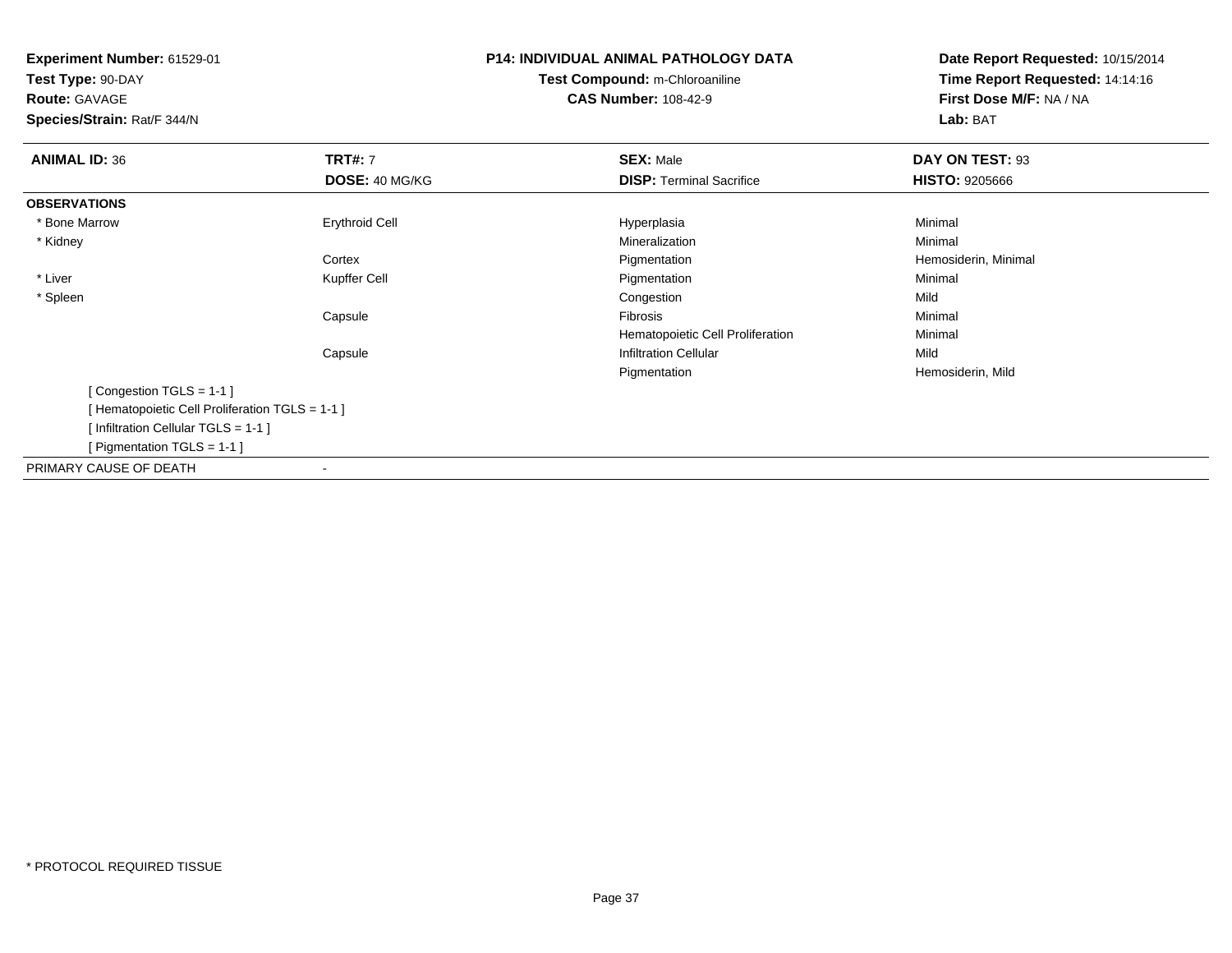**Experiment Number:** 61529-01**Test Type:** 90-DAY**Route:** GAVAGE **Species/Strain:** Rat/F 344/N**P14: INDIVIDUAL ANIMAL PATHOLOGY DATATest Compound:** m-Chloroaniline**CAS Number:** 108-42-9**Date Report Requested:** 10/15/2014**Time Report Requested:** 14:14:16**First Dose M/F:** NA / NA**Lab:** BAT**ANIMAL ID:** 37**TRT#:** 7 **SEX:** Male **DAY ON TEST:** 93 **DOSE:** 40 MG/KG**DISP:** Terminal Sacrifice **HISTO:** 9205667 **OBSERVATIONS** \* Bone Marroww the control of the control of the control of the control of the control of the control of the control of the control of the control of the control of the control of the control of the control of the control of the contro \* Kidneyy with the control of the control of the control of the control of the control of the control of the control of the control of the control of the control of the control of the control of the control of the control of the c n Mild **Cortex**  Pigmentation Hemosiderin, Minimal \* LiverKupffer Cell **Pigmentation** n Minimal \* Spleenn and the congestion of the congestion of the congestion of the congestion of the congestion of the congestion  $\mathsf{M}$ oderate Capsule Fibrosis Minimal Hematopoietic Cell ProliferationMinimal<br>Mild Capsule**Infiltration Cellular** Pigmentation Hemosiderin, Mild [ Congestion TGLS = 1-1 ][ Hematopoietic Cell Proliferation TGLS = 1-1 ][ Infiltration Cellular TGLS = 1-1 ][ Pigmentation TGLS = 1-1 ]PRIMARY CAUSE OF DEATH-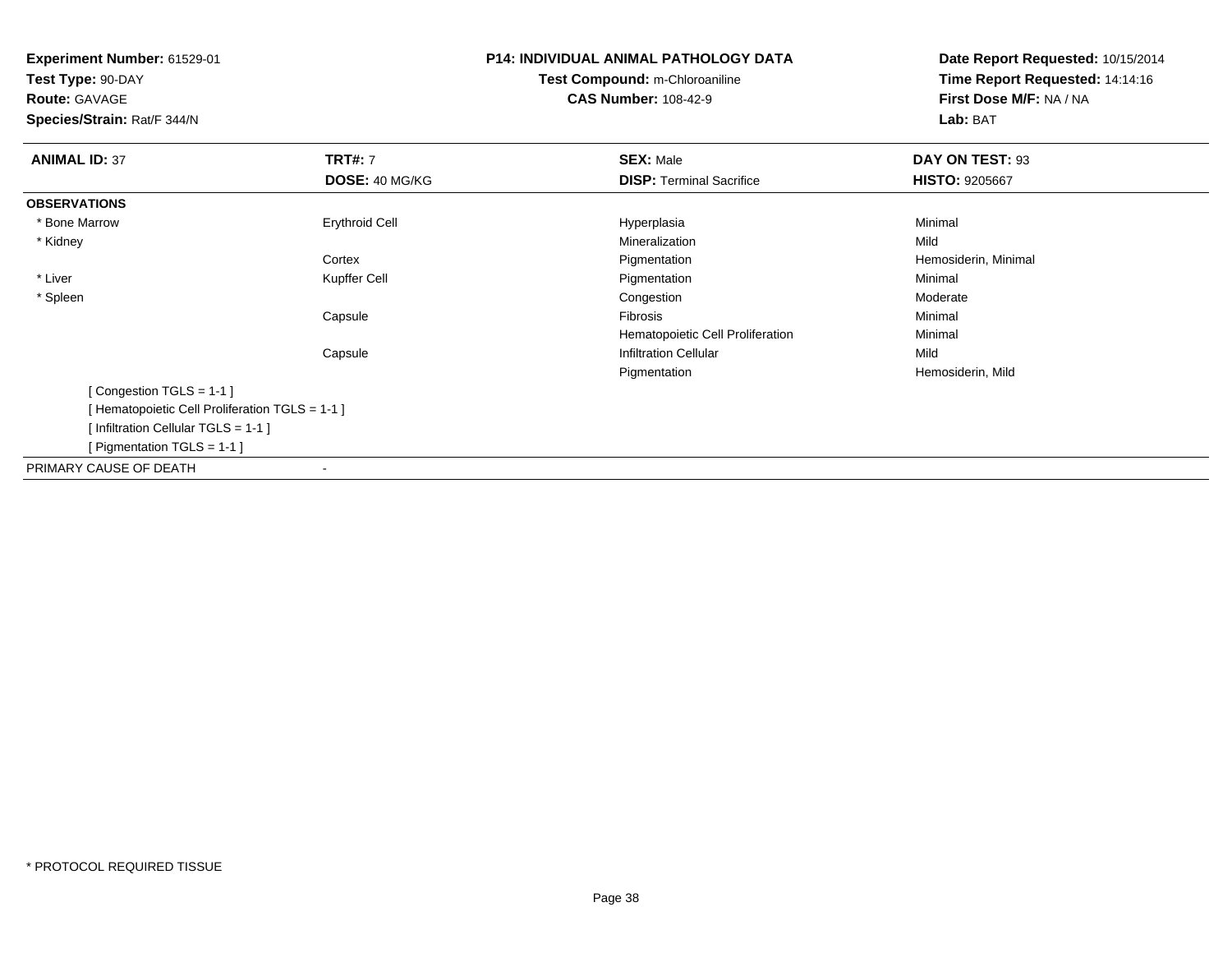| <b>Experiment Number: 61529-01</b><br>Test Type: 90-DAY<br><b>Route: GAVAGE</b><br>Species/Strain: Rat/F 344/N |                       | <b>P14: INDIVIDUAL ANIMAL PATHOLOGY DATA</b><br>Test Compound: m-Chloroaniline<br><b>CAS Number: 108-42-9</b> | Date Report Requested: 10/15/2014<br>Time Report Requested: 14:14:16<br>First Dose M/F: NA / NA<br>Lab: BAT |
|----------------------------------------------------------------------------------------------------------------|-----------------------|---------------------------------------------------------------------------------------------------------------|-------------------------------------------------------------------------------------------------------------|
| <b>ANIMAL ID: 38</b>                                                                                           | <b>TRT#: 7</b>        | <b>SEX: Male</b>                                                                                              | DAY ON TEST: 93                                                                                             |
|                                                                                                                | DOSE: 40 MG/KG        | <b>DISP: Terminal Sacrifice</b>                                                                               | <b>HISTO: 9205668</b>                                                                                       |
| <b>OBSERVATIONS</b>                                                                                            |                       |                                                                                                               |                                                                                                             |
| * Bone Marrow                                                                                                  | <b>Erythroid Cell</b> | Hyperplasia                                                                                                   | Minimal                                                                                                     |
| * Kidney                                                                                                       |                       | Mineralization                                                                                                | Minimal                                                                                                     |
|                                                                                                                | Cortex                | Pigmentation                                                                                                  | Hemosiderin, Minimal                                                                                        |
| * Liver                                                                                                        | Kupffer Cell          | Pigmentation                                                                                                  | Minimal                                                                                                     |
| * Spleen                                                                                                       |                       | Congestion                                                                                                    | Moderate                                                                                                    |
|                                                                                                                | Capsule               | Fibrosis                                                                                                      | Mild                                                                                                        |
|                                                                                                                |                       | Hematopoietic Cell Proliferation                                                                              | Minimal                                                                                                     |
|                                                                                                                | Capsule               | <b>Infiltration Cellular</b>                                                                                  | Mild                                                                                                        |
|                                                                                                                |                       | Pigmentation                                                                                                  | Hemosiderin, Minimal                                                                                        |
| PRIMARY CAUSE OF DEATH                                                                                         |                       |                                                                                                               |                                                                                                             |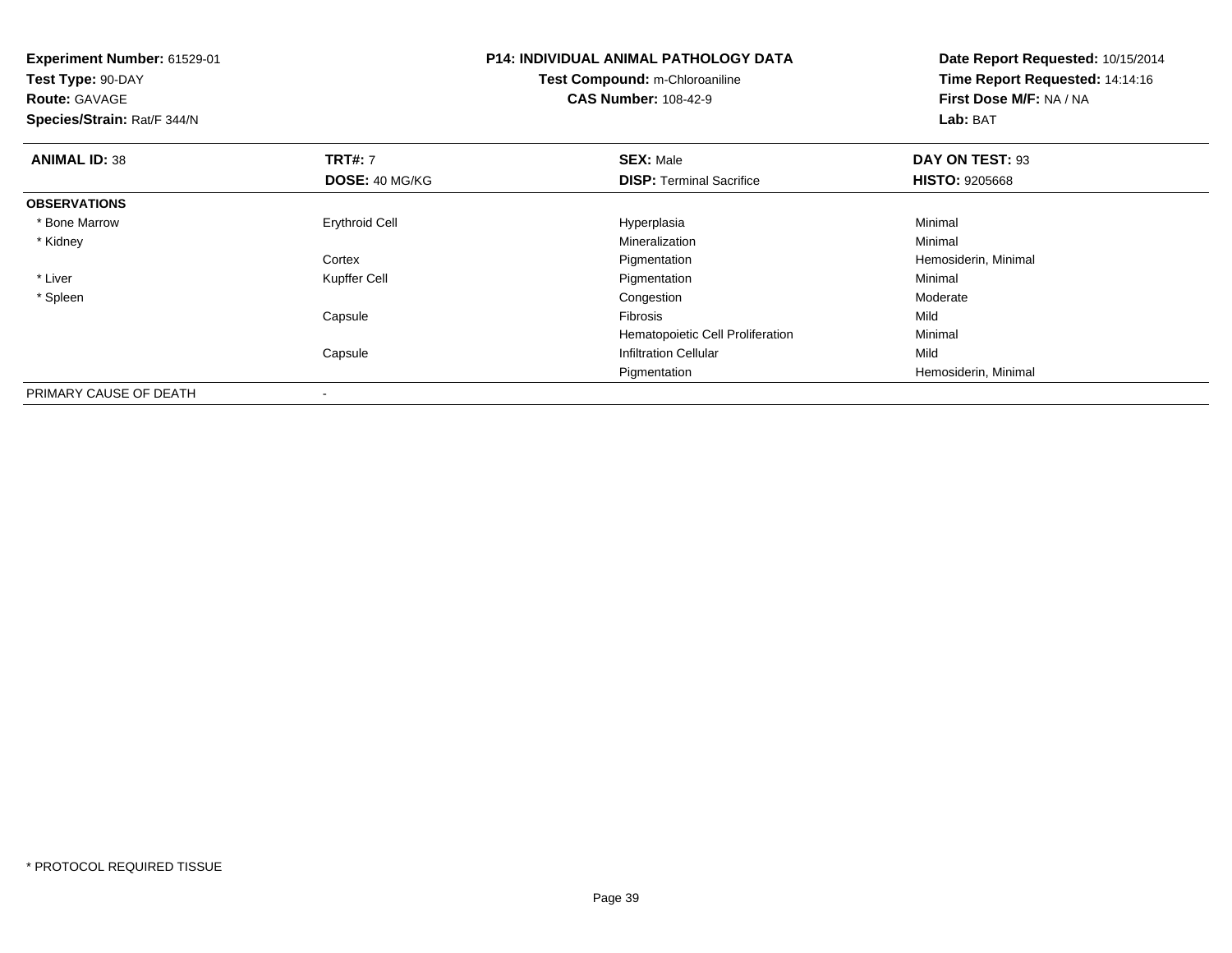| Experiment Number: 61529-01                     | <b>P14: INDIVIDUAL ANIMAL PATHOLOGY DATA</b> | Date Report Requested: 10/15/2014 |
|-------------------------------------------------|----------------------------------------------|-----------------------------------|
| Test Type: 90-DAY                               | Test Compound: m-Chloroaniline               | Time Report Requested: 14:14:16   |
| <b>Route: GAVAGE</b>                            | <b>CAS Number: 108-42-9</b>                  | First Dose M/F: NA / NA           |
| Species/Strain: Rat/F 344/N                     |                                              | Lab: BAT                          |
| <b>TRT#: 7</b><br><b>ANIMAL ID: 39</b>          | <b>SEX: Male</b>                             | DAY ON TEST: 93                   |
| DOSE: 40 MG/KG                                  | <b>DISP: Terminal Sacrifice</b>              | <b>HISTO: 9205669</b>             |
| <b>OBSERVATIONS</b>                             |                                              |                                   |
| <b>Erythroid Cell</b><br>* Bone Marrow          | Hyperplasia                                  | Minimal                           |
| * Kidney                                        | Mineralization                               | Mild                              |
| Cortex                                          | Pigmentation                                 | Hemosiderin, Moderate             |
| Renal Tubule                                    | Regeneration                                 | Focal, Minimal                    |
| * Liver<br>Kupffer Cell                         | Pigmentation                                 | Minimal                           |
| * Spleen                                        | Congestion                                   | Mild                              |
|                                                 | Hematopoietic Cell Proliferation             | Mild                              |
| Capsule                                         | <b>Infiltration Cellular</b>                 | Minimal                           |
|                                                 | Pigmentation                                 | Hemosiderin, Minimal              |
| [Congestion TGLS = 1-1]                         |                                              |                                   |
| [ Hematopoietic Cell Proliferation TGLS = 1-1 ] |                                              |                                   |
| [Infiltration Cellular TGLS = 1-1]              |                                              |                                   |
| [ Pigmentation TGLS = $1-1$ ]                   |                                              |                                   |
| PRIMARY CAUSE OF DEATH                          |                                              |                                   |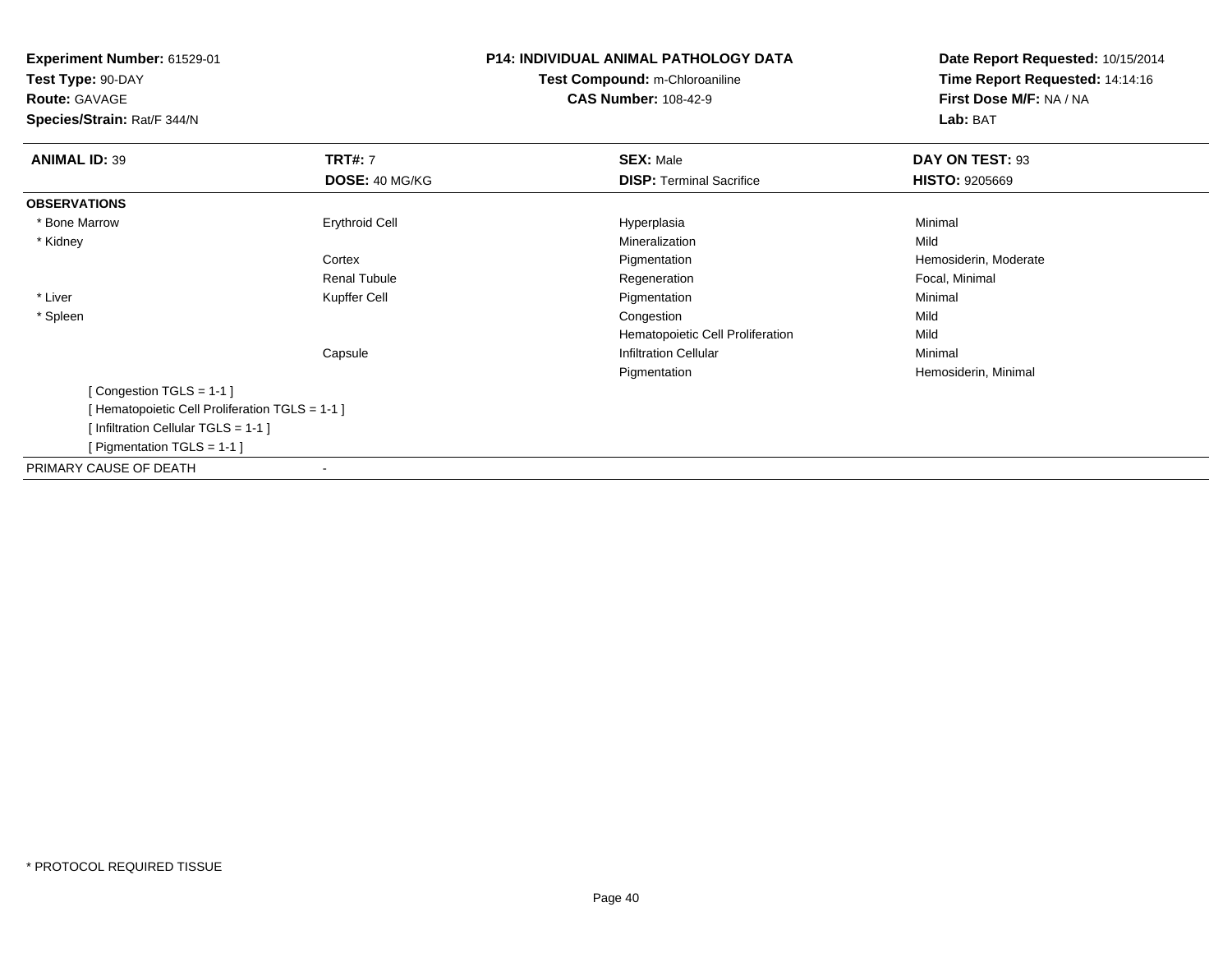**Experiment Number:** 61529-01**Test Type:** 90-DAY**Route:** GAVAGE **Species/Strain:** Rat/F 344/N**P14: INDIVIDUAL ANIMAL PATHOLOGY DATATest Compound:** m-Chloroaniline**CAS Number:** 108-42-9**Date Report Requested:** 10/15/2014**Time Report Requested:** 14:14:16**First Dose M/F:** NA / NA**Lab:** BAT**ANIMAL ID:** 40**TRT#:** 7 **SEX:** Male **DAY ON TEST:** 93 **DOSE:** 40 MG/KG**DISP:** Terminal Sacrifice **HISTO:** 9205670 **OBSERVATIONS** \* Bone Marroww the control of the control of the control of the control of the control of the control of the control of the control of the control of the control of the control of the control of the control of the control of the contro \* Kidneyy with the control of the control of the control of the control of the control of the control of the control of the control of the control of the control of the control of the control of the control of the control of the c n Mild **Cortex**  PigmentationPigmentation **Exercise Exercise Server Accord Exercise Proportional Regeneration**<br>
Regeneration **Multifocal, Minimal** Renal Tubule Regeneration Multifocal, Minimal \* LiverPigmentation n Minimal Vacuolization Cytoplasmic Minimal \* Spleenn and the congestion of the congestion of the congestion of the congestion of the congestion of the congestion Capsule Fibrosis Minimal Hematopoietic Cell Proliferationn Mild CapsuleInfiltration Cellular Mild Pigmentation Hemosiderin, Mild [ Congestion TGLS = 1-1 ][ Hematopoietic Cell Proliferation TGLS = 1-1 ][ Infiltration Cellular TGLS = 1-1 ][ Pigmentation TGLS = 1-1 ]PRIMARY CAUSE OF DEATH-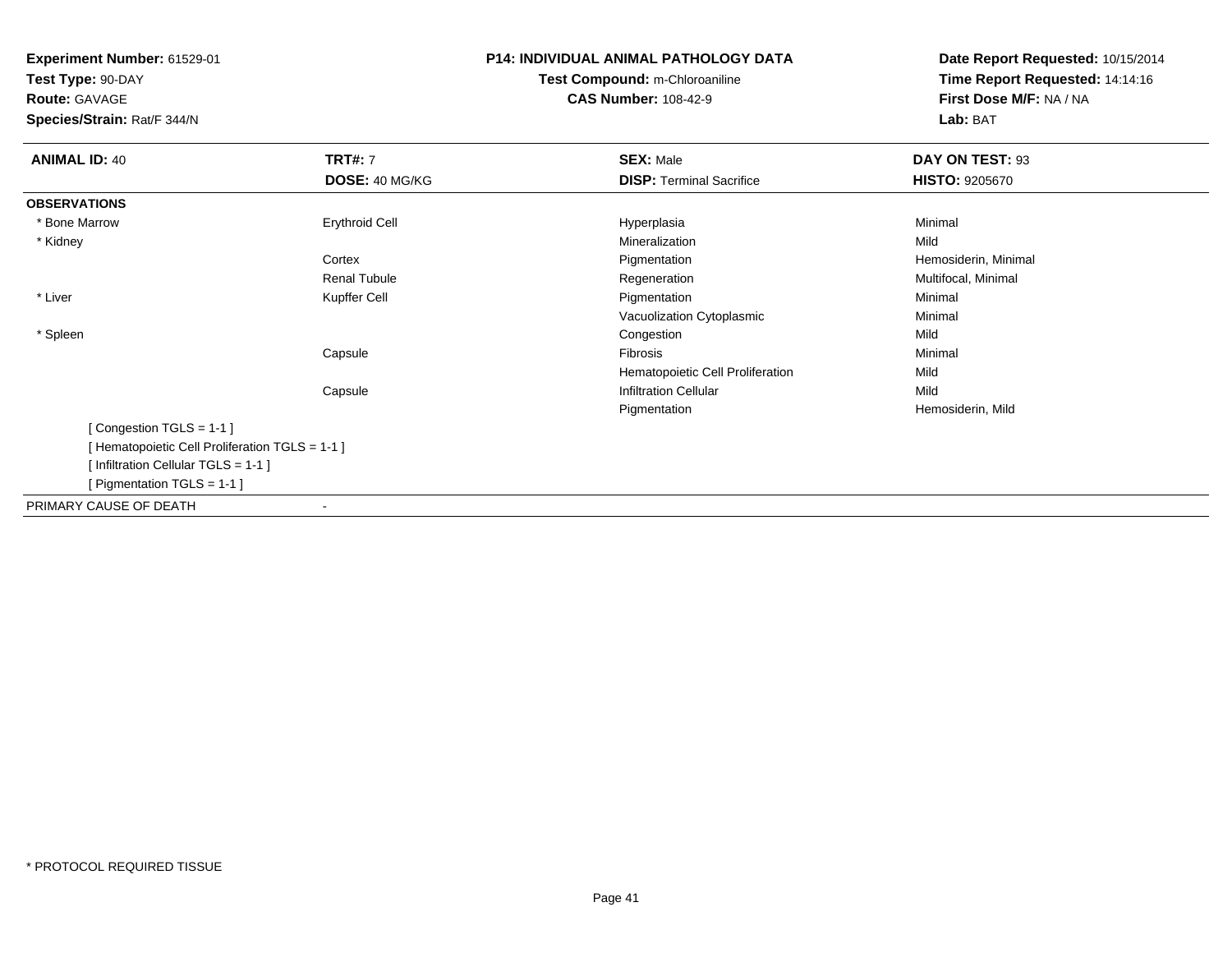**Test Type:** 90-DAY**Route:** GAVAGE

**Species/Strain:** Rat/F 344/N

# **P14: INDIVIDUAL ANIMAL PATHOLOGY DATATest Compound:** m-Chloroaniline**CAS Number:** 108-42-9

| <b>ANIMAL ID: 41</b>                            | <b>TRT#: 9</b>        | <b>SEX: Male</b>                 | DAY ON TEST: 93       |  |
|-------------------------------------------------|-----------------------|----------------------------------|-----------------------|--|
|                                                 | DOSE: 80 MG/KG        | <b>DISP: Terminal Sacrifice</b>  | <b>HISTO: 9205641</b> |  |
| <b>OBSERVATIONS</b>                             |                       |                                  |                       |  |
| * Bone Marrow                                   | <b>Erythroid Cell</b> | Hyperplasia                      | Mild                  |  |
|                                                 |                       | Pigmentation                     | Hemosiderin, Mild     |  |
| * Kidney                                        |                       | Mineralization                   | Minimal               |  |
|                                                 | Cortex                | Pigmentation                     | Hemosiderin, Minimal  |  |
| * Liver                                         |                       | Hematopoietic Cell Proliferation | Minimal               |  |
|                                                 | Kupffer Cell          | Pigmentation                     | Minimal               |  |
| Note: Very slight amount of brown pigment       |                       |                                  |                       |  |
| * Spleen                                        |                       | Congestion                       | Moderate              |  |
|                                                 | Capsule               | Fibrosis                         | Mild                  |  |
|                                                 |                       | Hematopoietic Cell Proliferation | Minimal               |  |
|                                                 | Capsule               | <b>Infiltration Cellular</b>     | Mild                  |  |
|                                                 |                       | Pigmentation                     | Hemosiderin, Mild     |  |
| [Congestion TGLS = 1-1]                         |                       |                                  |                       |  |
| [ Hematopoietic Cell Proliferation TGLS = 1-1 ] |                       |                                  |                       |  |
| [Infiltration Cellular TGLS = 1-1]              |                       |                                  |                       |  |
| [ Pigmentation TGLS = 1-1 ]                     |                       |                                  |                       |  |
| PRIMARY CAUSE OF DEATH                          | $\blacksquare$        |                                  |                       |  |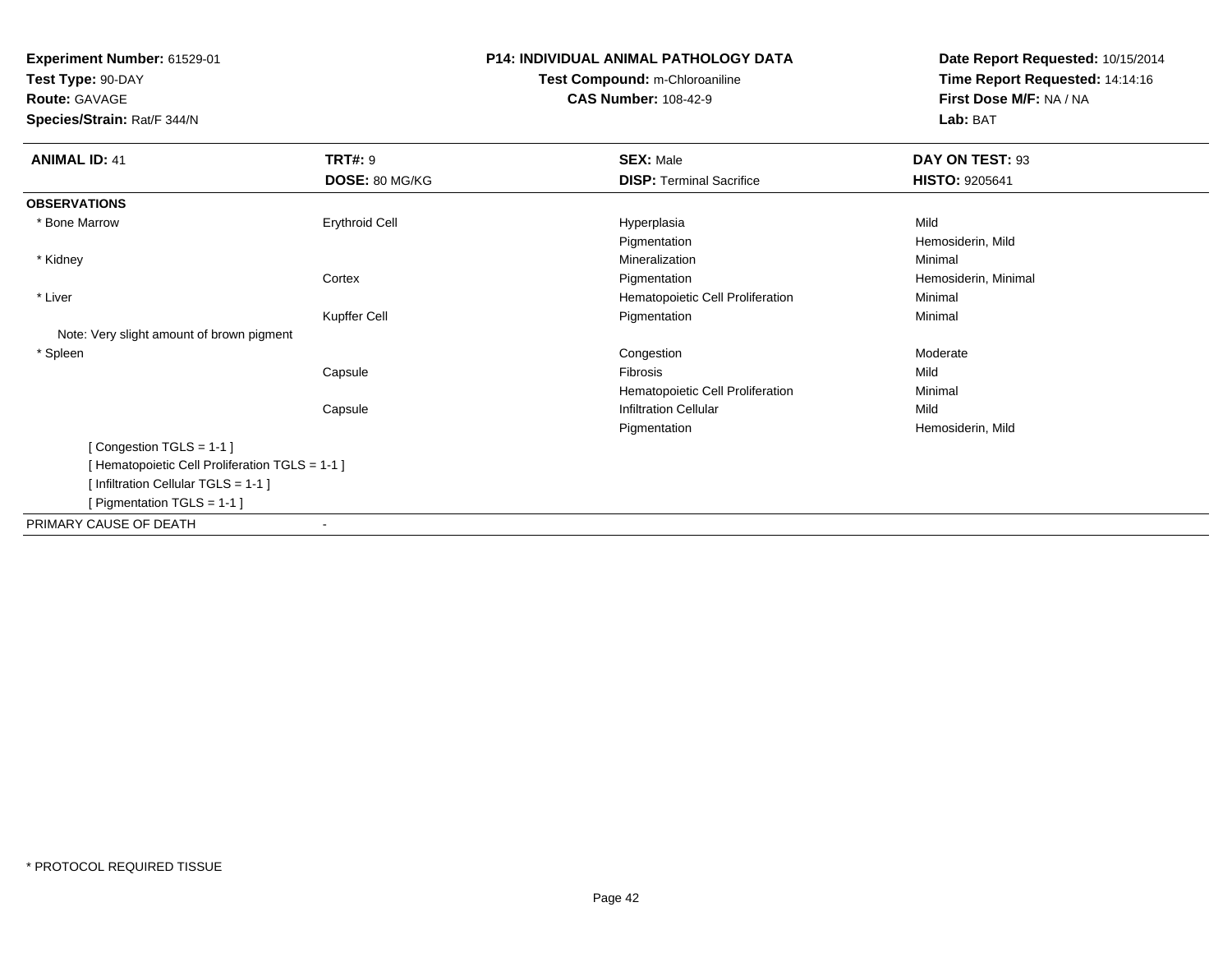**Test Type:** 90-DAY

**Route:** GAVAGE

**Species/Strain:** Rat/F 344/N

# **P14: INDIVIDUAL ANIMAL PATHOLOGY DATATest Compound:** m-Chloroaniline**CAS Number:** 108-42-9

| <b>ANIMAL ID: 42</b>                            | <b>TRT#: 9</b>      | <b>SEX: Male</b>                 | DAY ON TEST: 93       |  |
|-------------------------------------------------|---------------------|----------------------------------|-----------------------|--|
|                                                 | DOSE: 80 MG/KG      | <b>DISP: Terminal Sacrifice</b>  | <b>HISTO: 9205642</b> |  |
| <b>OBSERVATIONS</b>                             |                     |                                  |                       |  |
| * Bone Marrow                                   | Erythroid Cell      | Hyperplasia                      | Mild                  |  |
|                                                 |                     | Pigmentation                     | Hemosiderin, Minimal  |  |
| * Kidney                                        |                     | Mineralization                   | Mild                  |  |
|                                                 | Cortex              | Pigmentation                     | Hemosiderin, Mild     |  |
|                                                 | <b>Renal Tubule</b> | Regeneration                     | Focal, Minimal        |  |
| * Liver                                         |                     | Hematopoietic Cell Proliferation | Minimal               |  |
|                                                 | Kupffer Cell        | Pigmentation                     | Minimal               |  |
| * Spleen                                        |                     | Congestion                       | Moderate              |  |
|                                                 | Capsule             | Fibrosis                         | Mild                  |  |
|                                                 |                     | Hematopoietic Cell Proliferation | Minimal               |  |
|                                                 | Capsule             | <b>Infiltration Cellular</b>     | Mild                  |  |
|                                                 |                     | Pigmentation                     | Hemosiderin, Minimal  |  |
| [Congestion TGLS = 1-1]                         |                     |                                  |                       |  |
| [ Hematopoietic Cell Proliferation TGLS = 1-1 ] |                     |                                  |                       |  |
| [Infiltration Cellular TGLS = 1-1]              |                     |                                  |                       |  |
| [ Pigmentation TGLS = 1-1 ]                     |                     |                                  |                       |  |
| PRIMARY CAUSE OF DEATH                          |                     |                                  |                       |  |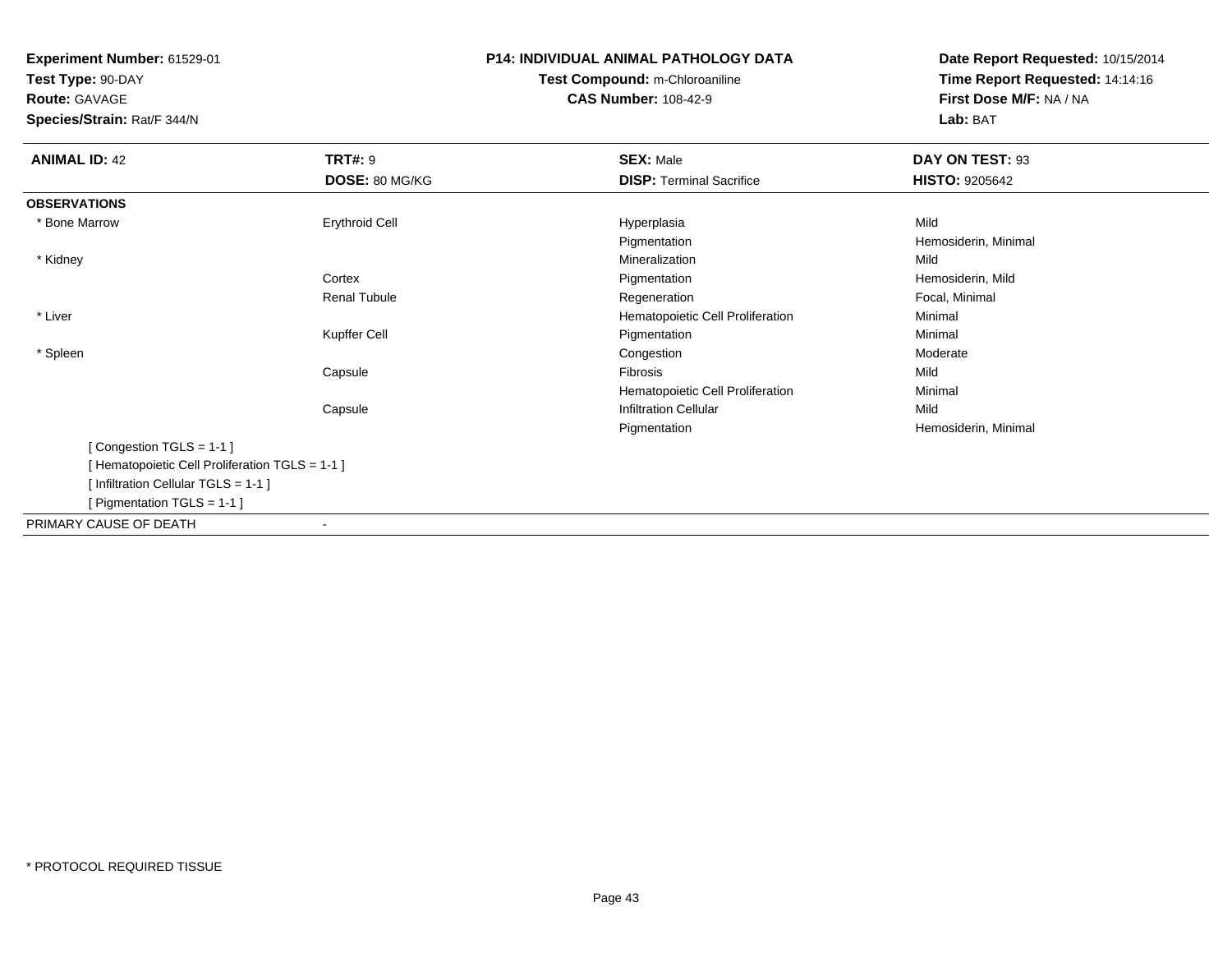**Test Type:** 90-DAY

**Route:** GAVAGE

**Species/Strain:** Rat/F 344/N

# **P14: INDIVIDUAL ANIMAL PATHOLOGY DATATest Compound:** m-Chloroaniline**CAS Number:** 108-42-9

| <b>ANIMAL ID: 43</b>                           | <b>TRT#: 9</b>        | <b>SEX: Male</b>                 | DAY ON TEST: 93       |  |
|------------------------------------------------|-----------------------|----------------------------------|-----------------------|--|
|                                                | DOSE: 80 MG/KG        | <b>DISP: Terminal Sacrifice</b>  | <b>HISTO: 9205643</b> |  |
| <b>OBSERVATIONS</b>                            |                       |                                  |                       |  |
| * Bone Marrow                                  | <b>Erythroid Cell</b> | Hyperplasia                      | Minimal               |  |
|                                                |                       | Pigmentation                     | Hemosiderin, Minimal  |  |
| * Kidney                                       |                       | Mineralization                   | Minimal               |  |
|                                                | Cortex                | Pigmentation                     | Hemosiderin, Minimal  |  |
| * Liver                                        | Kupffer Cell          | Pigmentation                     | Minimal               |  |
| * Spleen                                       |                       | Congestion                       | Mild                  |  |
|                                                | Capsule               | Fibrosis                         | Moderate              |  |
|                                                |                       | Hematopoietic Cell Proliferation | Minimal               |  |
|                                                | Capsule               | <b>Infiltration Cellular</b>     | Moderate              |  |
|                                                |                       | Pigmentation                     | Hemosiderin, Mild     |  |
| [Congestion TGLS = 1-1]                        |                       |                                  |                       |  |
| [Hematopoietic Cell Proliferation TGLS = 1-1 ] |                       |                                  |                       |  |
| [Infiltration Cellular TGLS = 1-1]             |                       |                                  |                       |  |
| [ Pigmentation TGLS = $1-1$ ]                  |                       |                                  |                       |  |
| PRIMARY CAUSE OF DEATH                         | $\blacksquare$        |                                  |                       |  |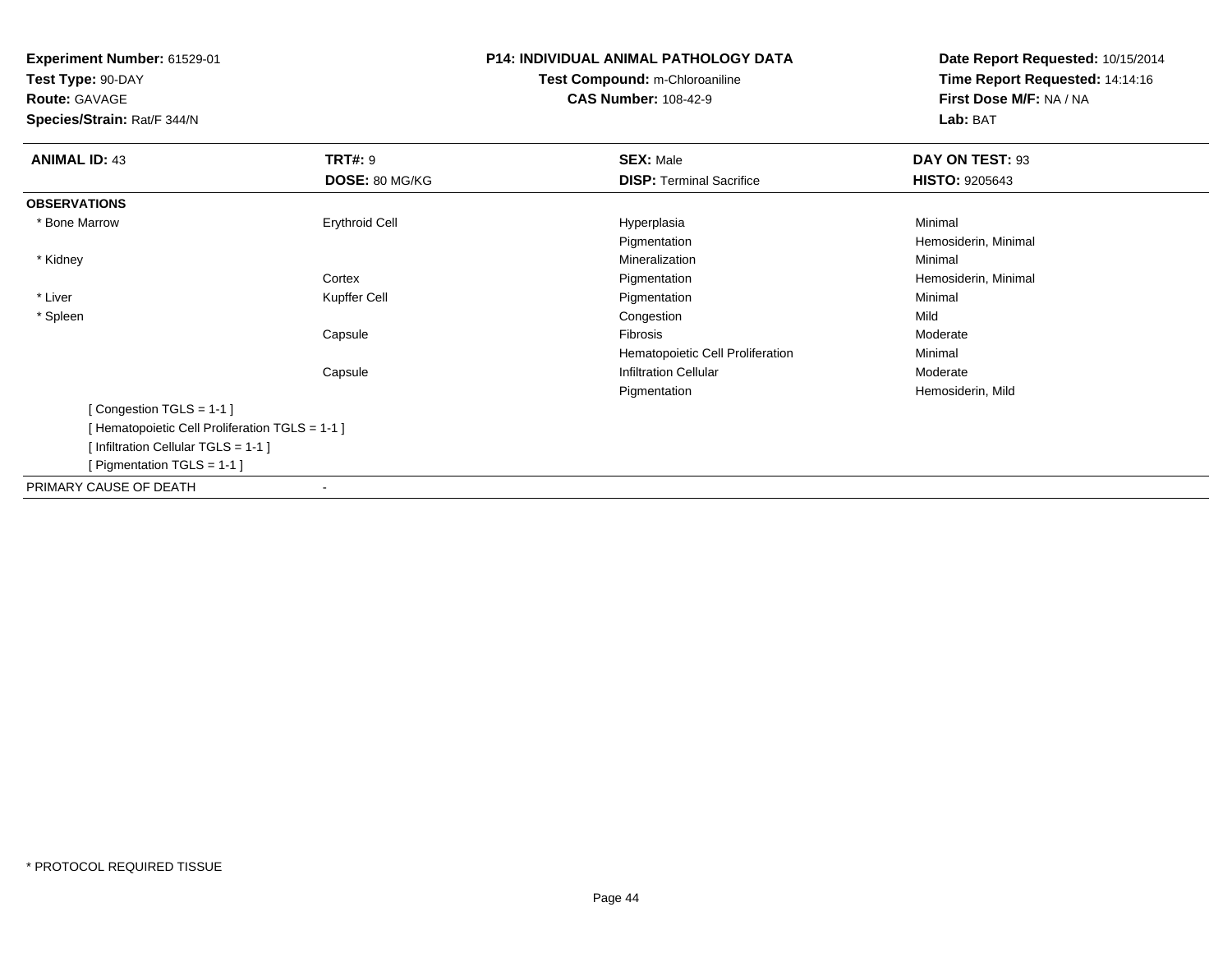**Test Type:** 90-DAY**Route:** GAVAGE

**Species/Strain:** Rat/F 344/N

# **P14: INDIVIDUAL ANIMAL PATHOLOGY DATATest Compound:** m-Chloroaniline**CAS Number:** 108-42-9

| <b>ANIMAL ID: 44</b>                           | <b>TRT#: 9</b>           | <b>SEX: Male</b>                 | DAY ON TEST: 93       |  |
|------------------------------------------------|--------------------------|----------------------------------|-----------------------|--|
|                                                | DOSE: 80 MG/KG           | <b>DISP: Terminal Sacrifice</b>  | <b>HISTO: 9205644</b> |  |
| <b>OBSERVATIONS</b>                            |                          |                                  |                       |  |
| * Bone Marrow                                  | <b>Erythroid Cell</b>    | Hyperplasia                      | Minimal               |  |
|                                                |                          | Pigmentation                     | Hemosiderin, Minimal  |  |
| * Kidney                                       |                          | Mineralization                   | Minimal               |  |
|                                                | Cortex                   | Pigmentation                     | Hemosiderin, Minimal  |  |
| * Liver                                        |                          | Hematopoietic Cell Proliferation | Minimal               |  |
|                                                | Kupffer Cell             | Pigmentation                     | Minimal               |  |
| Note: Very slight brown pigment present        |                          |                                  |                       |  |
| * Spleen                                       |                          | Congestion                       | Moderate              |  |
|                                                | Capsule                  | Fibrosis                         | Moderate              |  |
|                                                |                          | Hematopoietic Cell Proliferation | Minimal               |  |
|                                                | Capsule                  | <b>Infiltration Cellular</b>     | Moderate              |  |
|                                                |                          | Pigmentation                     | Hemosiderin, Mild     |  |
| [Congestion TGLS = 1-1]                        |                          |                                  |                       |  |
| [Hematopoietic Cell Proliferation TGLS = 1-1 ] |                          |                                  |                       |  |
| [Infiltration Cellular TGLS = 1-1]             |                          |                                  |                       |  |
| [Pigmentation TGLS = 1-1 ]                     |                          |                                  |                       |  |
| PRIMARY CAUSE OF DEATH                         | $\overline{\phantom{a}}$ |                                  |                       |  |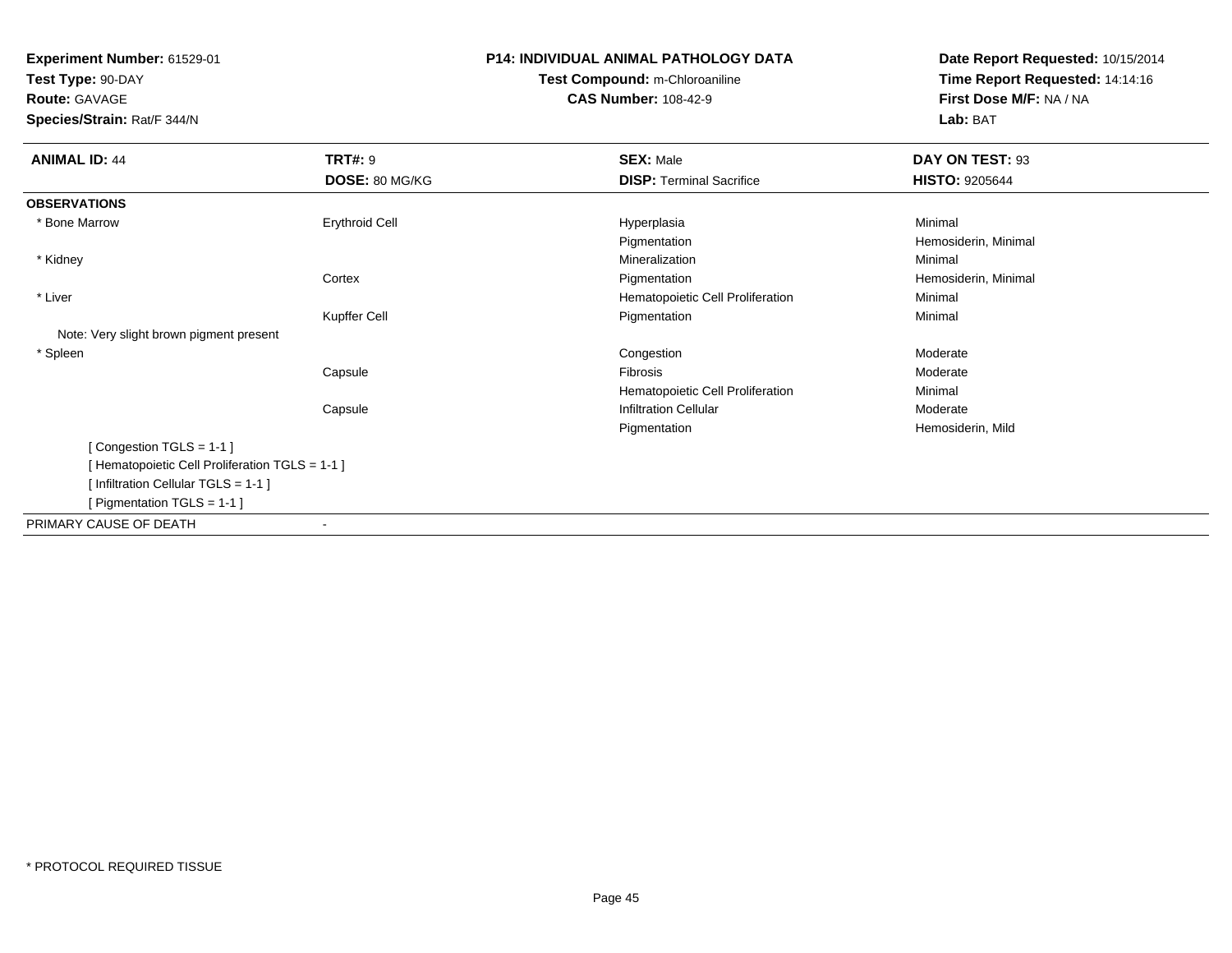**Test Type:** 90-DAY**Route:** GAVAGE

**Species/Strain:** Rat/F 344/N

# **P14: INDIVIDUAL ANIMAL PATHOLOGY DATATest Compound:** m-Chloroaniline**CAS Number:** 108-42-9

| <b>ANIMAL ID: 45</b>                            | <b>TRT#: 9</b>        | <b>SEX: Male</b>                 | DAY ON TEST: 93       |  |
|-------------------------------------------------|-----------------------|----------------------------------|-----------------------|--|
|                                                 | DOSE: 80 MG/KG        | <b>DISP: Terminal Sacrifice</b>  | <b>HISTO: 9205645</b> |  |
| <b>OBSERVATIONS</b>                             |                       |                                  |                       |  |
| * Bone Marrow                                   | <b>Erythroid Cell</b> | Hyperplasia                      | Mild                  |  |
|                                                 |                       | Pigmentation                     | Hemosiderin, Mild     |  |
| * Kidney                                        |                       | Mineralization                   | Minimal               |  |
|                                                 | Cortex                | Pigmentation                     | Hemosiderin, Mild     |  |
| * Liver                                         |                       | Hematopoietic Cell Proliferation | Minimal               |  |
|                                                 | Kupffer Cell          | Pigmentation                     | Minimal               |  |
| * Spleen                                        |                       | Congestion                       | Moderate              |  |
|                                                 | Capsule               | <b>Fibrosis</b>                  | Mild                  |  |
|                                                 |                       | Hematopoietic Cell Proliferation | Minimal               |  |
|                                                 | Capsule               | <b>Infiltration Cellular</b>     | Mild                  |  |
|                                                 |                       | Pigmentation                     | Hemosiderin, Minimal  |  |
| [Congestion TGLS = 1-1]                         |                       |                                  |                       |  |
| [ Hematopoietic Cell Proliferation TGLS = 1-1 ] |                       |                                  |                       |  |
| [ Infiltration Cellular TGLS = 1-1 ]            |                       |                                  |                       |  |
| [ Pigmentation TGLS = $1-1$ ]                   |                       |                                  |                       |  |
| PRIMARY CAUSE OF DEATH                          |                       |                                  |                       |  |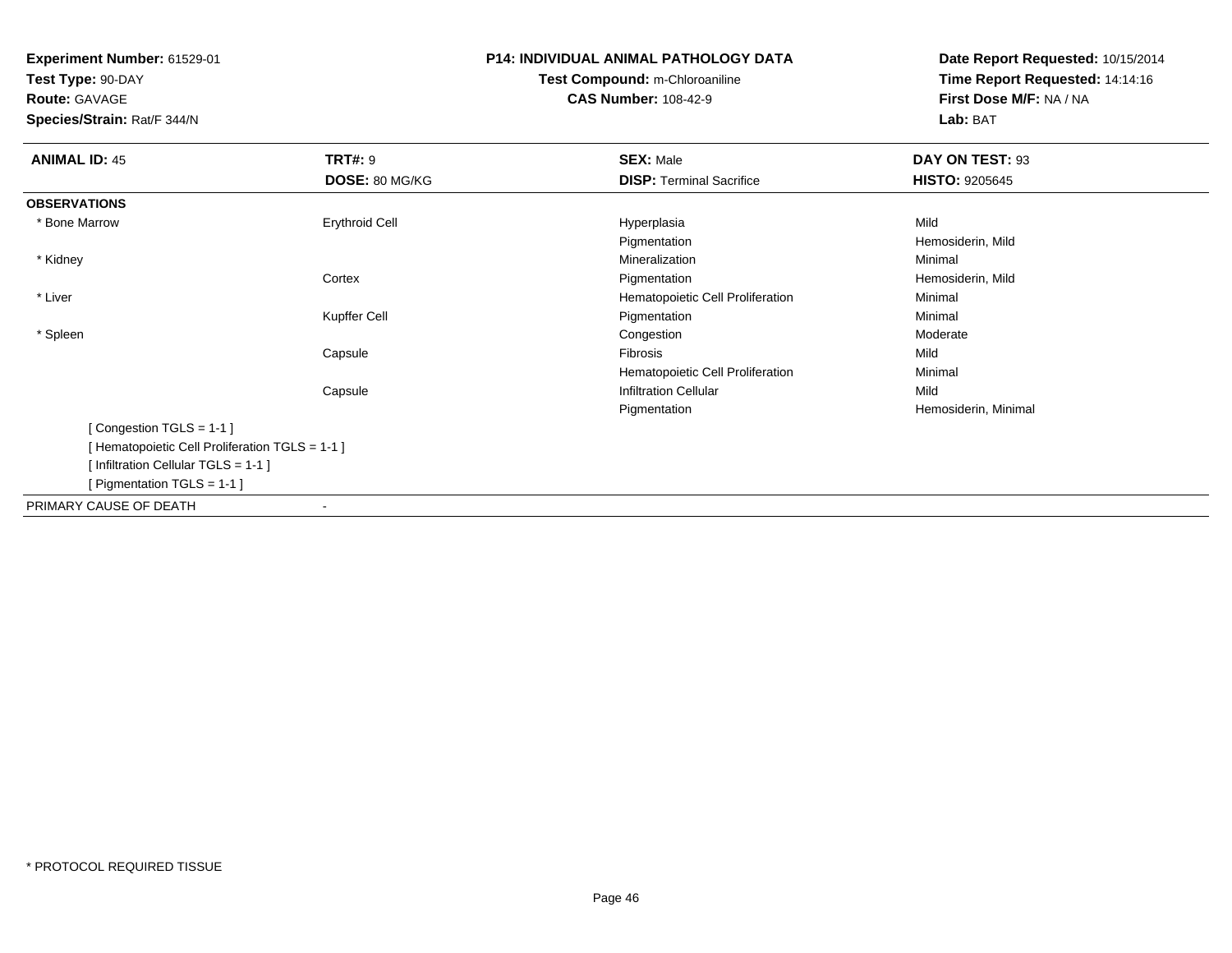**Test Type:** 90-DAY**Route:** GAVAGE

**Species/Strain:** Rat/F 344/N

# **P14: INDIVIDUAL ANIMAL PATHOLOGY DATATest Compound:** m-Chloroaniline**CAS Number:** 108-42-9

| <b>ANIMAL ID: 46</b>                          | <b>TRT#: 9</b>           | <b>SEX: Male</b>                 | DAY ON TEST: 93       |  |
|-----------------------------------------------|--------------------------|----------------------------------|-----------------------|--|
|                                               | DOSE: 80 MG/KG           | <b>DISP: Terminal Sacrifice</b>  | <b>HISTO: 9205646</b> |  |
| <b>OBSERVATIONS</b>                           |                          |                                  |                       |  |
| * Bone Marrow                                 | <b>Erythroid Cell</b>    | Hyperplasia                      | Mild                  |  |
|                                               |                          | Pigmentation                     | Hemosiderin, Mild     |  |
| * Kidney                                      |                          | Mineralization                   | Minimal               |  |
|                                               | Cortex                   | Pigmentation                     | Hemosiderin, Mild     |  |
| * Liver                                       |                          | Hematopoietic Cell Proliferation | Minimal               |  |
|                                               | Kupffer Cell             | Pigmentation                     | Minimal               |  |
| * Spleen                                      |                          | Congestion                       | Moderate              |  |
|                                               | Capsule                  | Fibrosis                         | Mild                  |  |
|                                               |                          | Hematopoietic Cell Proliferation | Minimal               |  |
|                                               | Capsule                  | <b>Infiltration Cellular</b>     | Mild                  |  |
|                                               |                          | Pigmentation                     | Hemosiderin, Mild     |  |
| [Congestion TGLS = 1-1]                       |                          |                                  |                       |  |
| [Hematopoietic Cell Proliferation TGLS = 1-1] |                          |                                  |                       |  |
| [Infiltration Cellular TGLS = 1-1]            |                          |                                  |                       |  |
| [ Pigmentation TGLS = $1-1$ ]                 |                          |                                  |                       |  |
| PRIMARY CAUSE OF DEATH                        | $\overline{\phantom{a}}$ |                                  |                       |  |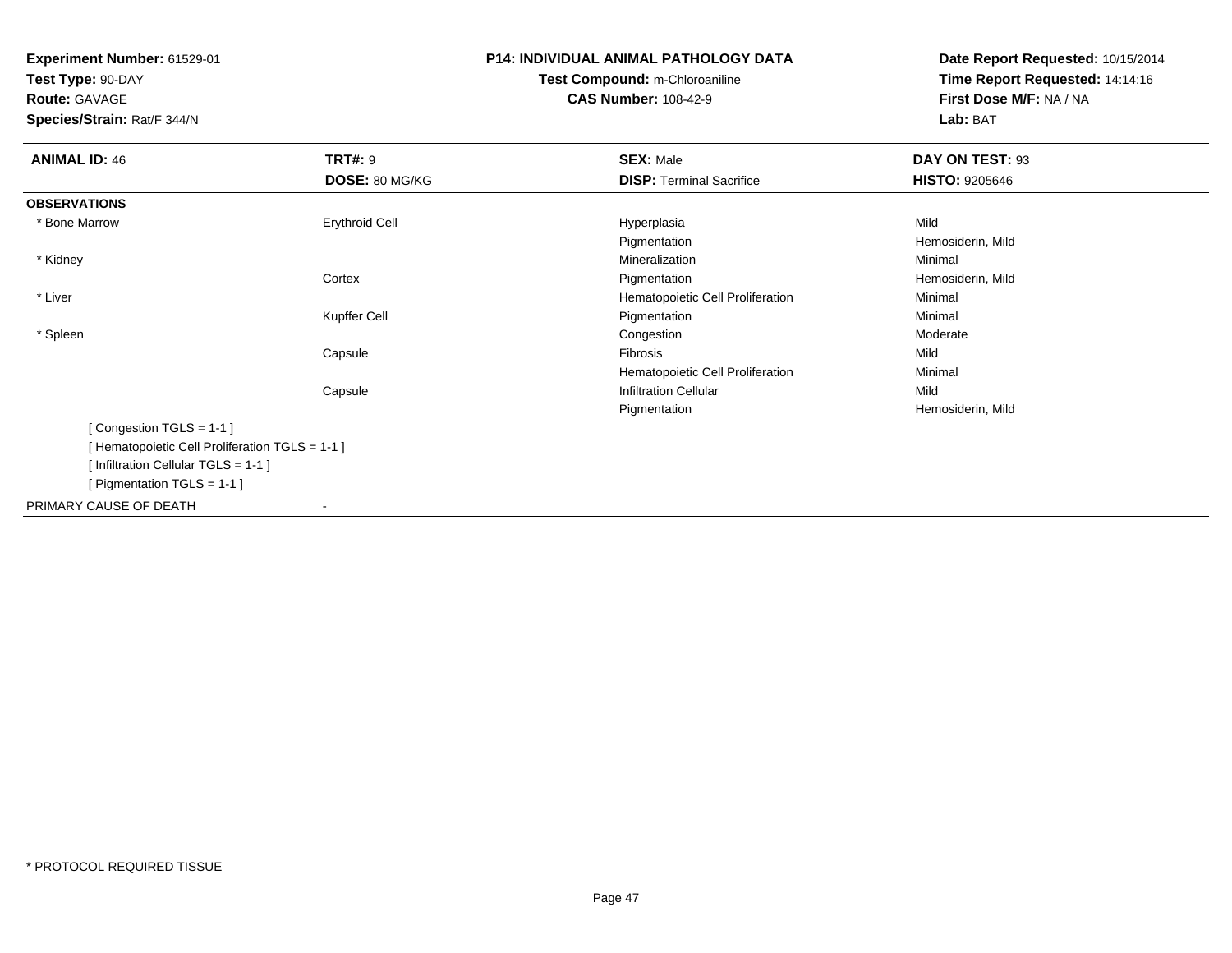**Test Type:** 90-DAY

**Route:** GAVAGE

**Species/Strain:** Rat/F 344/N

# **P14: INDIVIDUAL ANIMAL PATHOLOGY DATATest Compound:** m-Chloroaniline**CAS Number:** 108-42-9

| <b>ANIMAL ID: 47</b>                            | <b>TRT#: 9</b>           | <b>SEX: Male</b>                 | DAY ON TEST: 93       |  |
|-------------------------------------------------|--------------------------|----------------------------------|-----------------------|--|
|                                                 | DOSE: 80 MG/KG           | <b>DISP:</b> Terminal Sacrifice  | <b>HISTO: 9205647</b> |  |
| <b>OBSERVATIONS</b>                             |                          |                                  |                       |  |
| * Bone Marrow                                   | <b>Erythroid Cell</b>    | Hyperplasia                      | Minimal               |  |
|                                                 |                          | Pigmentation                     | Hemosiderin, Minimal  |  |
| * Kidney                                        |                          | Mineralization                   | Minimal               |  |
|                                                 | Cortex                   | Pigmentation                     | Hemosiderin, Mild     |  |
|                                                 | <b>Renal Tubule</b>      | Regeneration                     | Focal, Minimal        |  |
| * Liver                                         |                          | Hematopoietic Cell Proliferation | Minimal               |  |
|                                                 | Kupffer Cell             | Pigmentation                     | Minimal               |  |
| * Spleen                                        |                          | Congestion                       | Moderate              |  |
|                                                 | Capsule                  | Fibrosis                         | Moderate              |  |
|                                                 |                          | Hematopoietic Cell Proliferation | Minimal               |  |
|                                                 | Capsule                  | <b>Infiltration Cellular</b>     | Mild                  |  |
|                                                 |                          | Pigmentation                     | Hemosiderin, Minimal  |  |
| [Congestion TGLS = 1-1]                         |                          |                                  |                       |  |
| [ Hematopoietic Cell Proliferation TGLS = 1=1 ] |                          |                                  |                       |  |
| [Infiltration Cellular TGLS = 1-1]              |                          |                                  |                       |  |
| [ Pigmentation TGLS = 1-1 ]                     |                          |                                  |                       |  |
| PRIMARY CAUSE OF DEATH                          | $\overline{\phantom{a}}$ |                                  |                       |  |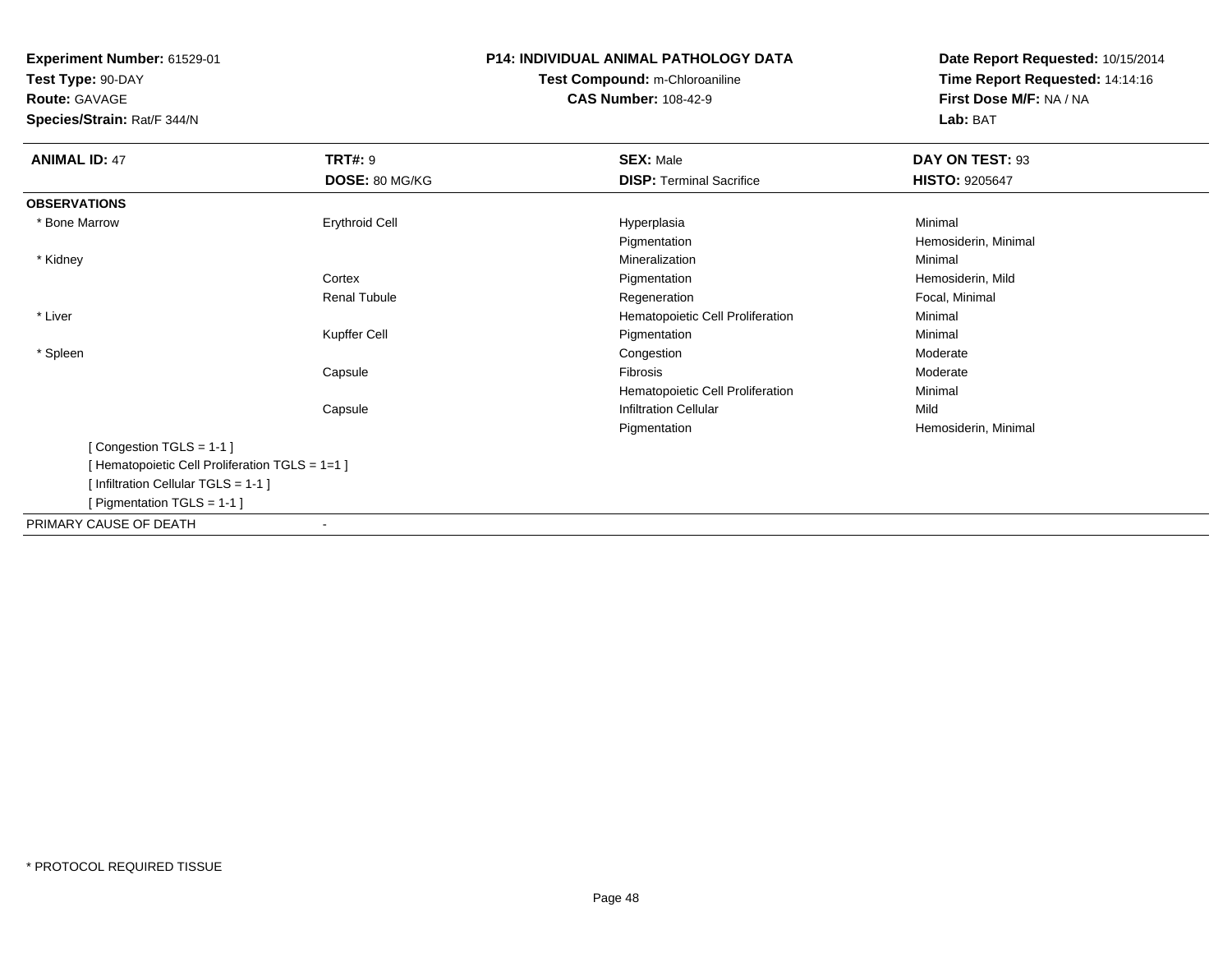**Test Type:** 90-DAY

**Route:** GAVAGE

**Species/Strain:** Rat/F 344/N

# **P14: INDIVIDUAL ANIMAL PATHOLOGY DATATest Compound:** m-Chloroaniline**CAS Number:** 108-42-9

| <b>ANIMAL ID: 48</b>                                 | <b>TRT#: 9</b> | <b>SEX: Male</b>                 | DAY ON TEST: 93       |  |
|------------------------------------------------------|----------------|----------------------------------|-----------------------|--|
|                                                      | DOSE: 80 MG/KG | <b>DISP: Terminal Sacrifice</b>  | <b>HISTO: 9205648</b> |  |
| <b>OBSERVATIONS</b>                                  |                |                                  |                       |  |
| * Bone Marrow                                        | Erythroid Cell | Hyperplasia                      | Mild                  |  |
|                                                      |                | Pigmentation                     | Hemosiderin, Mild     |  |
| * Kidney                                             |                | Mineralization                   | Minimal               |  |
|                                                      | Cortex         | Pigmentation                     | Hemosiderin, Mild     |  |
| * Liver                                              |                | Hematopoietic Cell Proliferation | Minimal               |  |
|                                                      | Kupffer Cell   | Pigmentation                     | Minimal               |  |
| Note: Brown pigment in kupffer cells very infrequent |                |                                  |                       |  |
| * Spleen                                             |                | Congestion                       | Moderate              |  |
|                                                      | Capsule        | Fibrosis                         | Mild                  |  |
|                                                      |                | Hematopoietic Cell Proliferation | Mild                  |  |
|                                                      | Capsule        | <b>Infiltration Cellular</b>     | Moderate              |  |
|                                                      |                | Pigmentation                     | Hemosiderin, Mild     |  |
| [Congestion TGLS = 1-1]                              |                |                                  |                       |  |
| [Hematopoietic Cell Proliferation TGLS = 1-1]        |                |                                  |                       |  |
| [Infiltration Cellular TGLS = 1-1]                   |                |                                  |                       |  |
| [Pigmentation TGLS = 1-1 ]                           |                |                                  |                       |  |
| PRIMARY CAUSE OF DEATH                               | $\blacksquare$ |                                  |                       |  |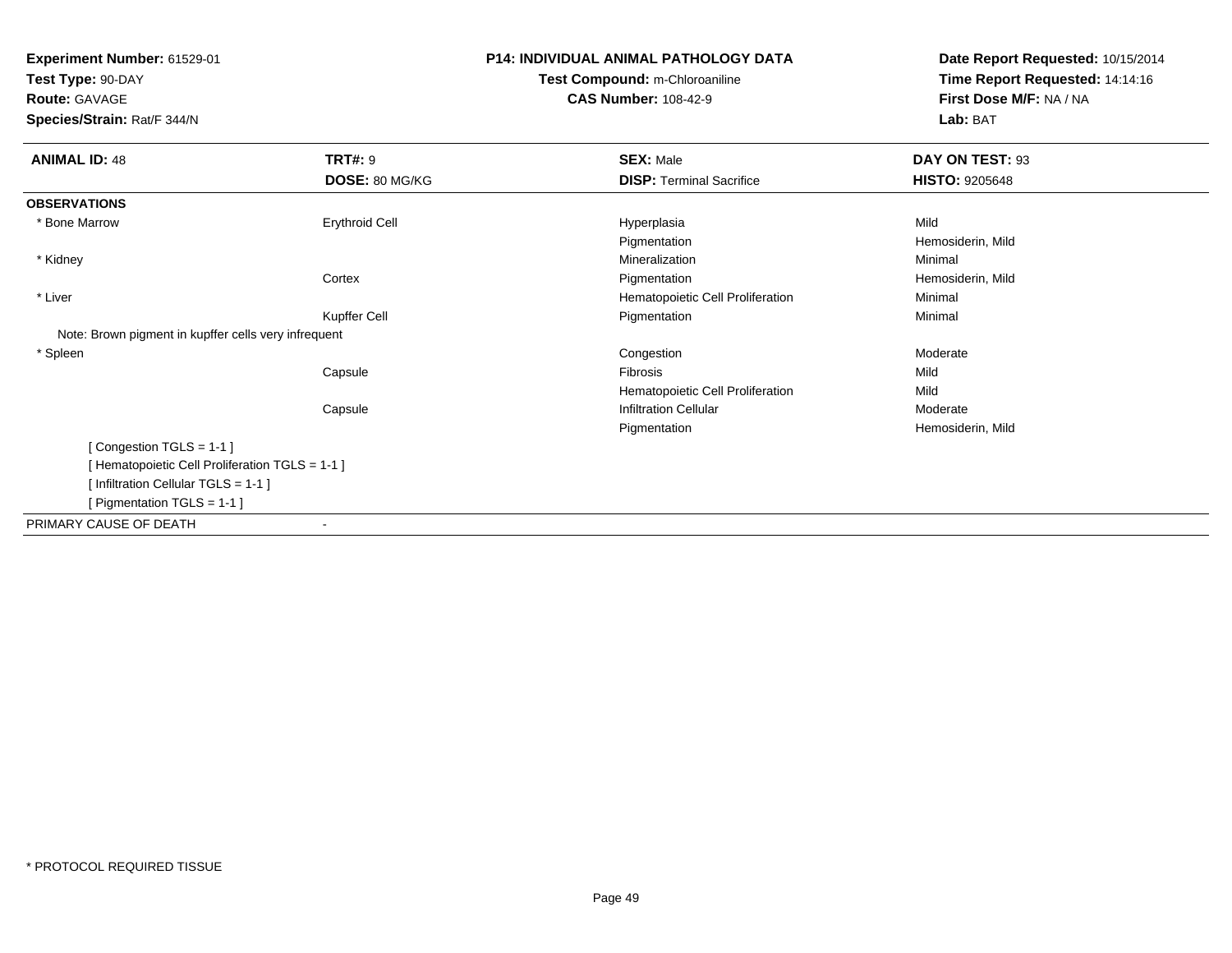**Test Type:** 90-DAY**Route:** GAVAGE

**Species/Strain:** Rat/F 344/N

# **P14: INDIVIDUAL ANIMAL PATHOLOGY DATATest Compound:** m-Chloroaniline**CAS Number:** 108-42-9

| <b>ANIMAL ID: 49</b>                            | <b>TRT#: 9</b>        | <b>SEX: Male</b>                 | DAY ON TEST: 93       |  |
|-------------------------------------------------|-----------------------|----------------------------------|-----------------------|--|
|                                                 | DOSE: 80 MG/KG        | <b>DISP: Terminal Sacrifice</b>  | <b>HISTO: 9205649</b> |  |
| <b>OBSERVATIONS</b>                             |                       |                                  |                       |  |
| * Bone Marrow                                   | <b>Erythroid Cell</b> | Hyperplasia                      | Minimal               |  |
|                                                 |                       | Pigmentation                     | Hemosiderin, Minimal  |  |
| * Kidney                                        |                       | Mineralization                   | Minimal               |  |
|                                                 | Cortex                | Pigmentation                     | Hemosiderin, Mild     |  |
| * Liver                                         |                       | Hematopoietic Cell Proliferation | Minimal               |  |
|                                                 | Kupffer Cell          | Pigmentation                     | Minimal               |  |
| * Spleen                                        |                       | Congestion                       | Moderate              |  |
|                                                 | Capsule               | Fibrosis                         | Mild                  |  |
|                                                 |                       | Hematopoietic Cell Proliferation | Minimal               |  |
|                                                 | Capsule               | <b>Infiltration Cellular</b>     | Mild                  |  |
|                                                 |                       | Pigmentation                     | Hemosiderin, Minimal  |  |
| [Congestion TGLS = 1-1]                         |                       |                                  |                       |  |
| [ Hematopoietic Cell Proliferation TGLS = 1-1 ] |                       |                                  |                       |  |
| [Infiltration Cellular TGLS = 1-1]              |                       |                                  |                       |  |
| [ Pigmentation TGLS = $1-1$ ]                   |                       |                                  |                       |  |
| PRIMARY CAUSE OF DEATH                          |                       |                                  |                       |  |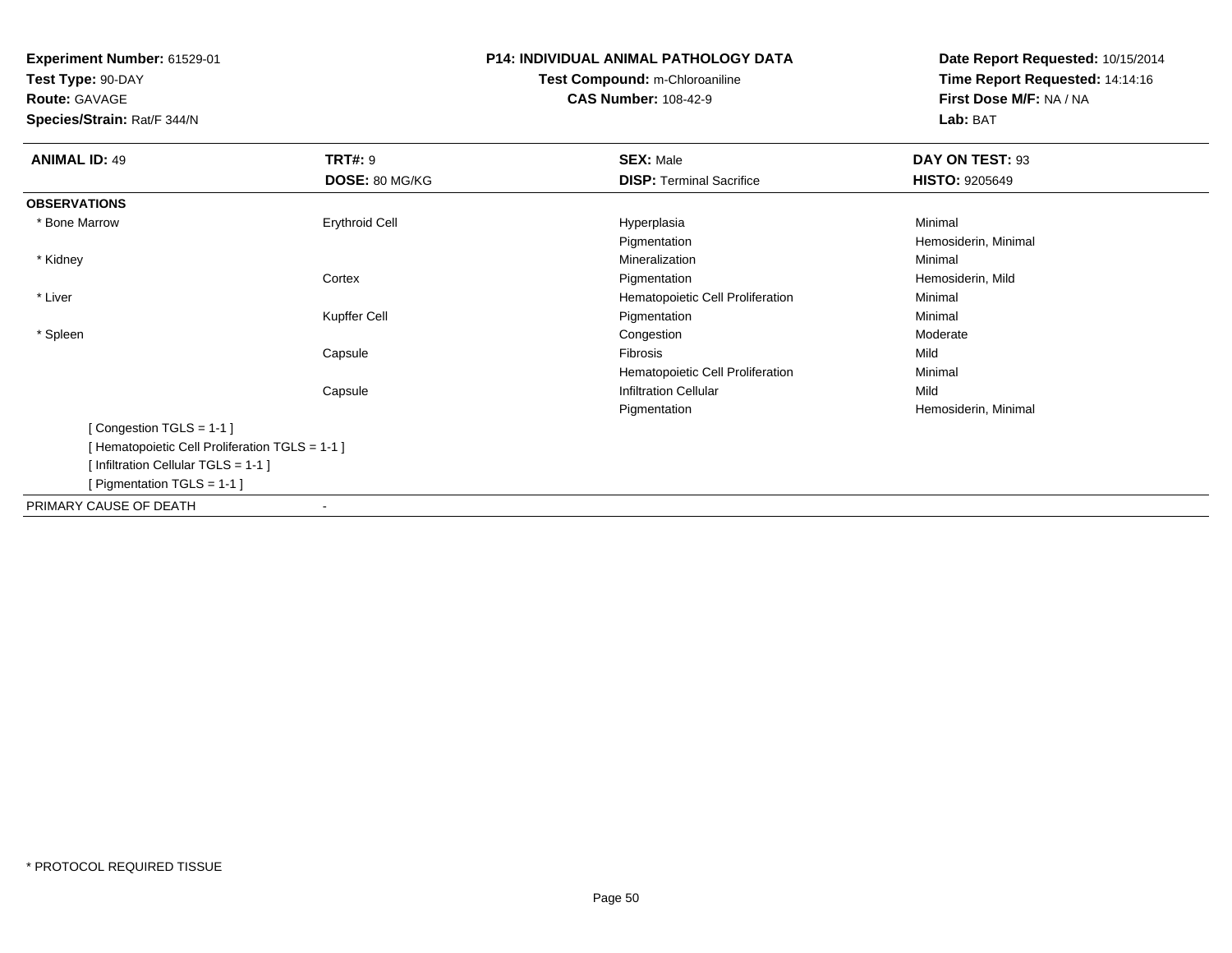**Test Type:** 90-DAY

**Route:** GAVAGE

**Species/Strain:** Rat/F 344/N

# **P14: INDIVIDUAL ANIMAL PATHOLOGY DATATest Compound:** m-Chloroaniline**CAS Number:** 108-42-9

| <b>ANIMAL ID: 50</b>                             | <b>TRT#: 9</b>        | <b>SEX: Male</b>                 | DAY ON TEST: 93       |
|--------------------------------------------------|-----------------------|----------------------------------|-----------------------|
|                                                  | DOSE: 80 MG/KG        | <b>DISP: Terminal Sacrifice</b>  | <b>HISTO: 9205650</b> |
| <b>OBSERVATIONS</b>                              |                       |                                  |                       |
| * Bone Marrow                                    | <b>Erythroid Cell</b> | Hyperplasia                      | Mild                  |
|                                                  |                       | Pigmentation                     | Hemosiderin, Mild     |
| * Kidney                                         |                       | Mineralization                   | Minimal               |
|                                                  | Cortex                | Pigmentation                     | Hemosiderin, Mild     |
| * Liver                                          |                       | Hematopoietic Cell Proliferation | Minimal               |
|                                                  | Kupffer Cell          | Pigmentation                     | Minimal               |
| Note: very lsight amount of pigment in the liver |                       |                                  |                       |
| * Spleen                                         |                       | Congestion                       | Moderate              |
|                                                  | Capsule               | Fibrosis                         | Mild                  |
|                                                  |                       | Hematopoietic Cell Proliferation | Mild                  |
|                                                  | Capsule               | <b>Infiltration Cellular</b>     | Moderate              |
|                                                  |                       | Pigmentation                     | Hemosiderin, Minimal  |
| [Congestion TGLS = 1-1]                          |                       |                                  |                       |
| [ Hematopoietic Cell Proliferation TGLS = 1-1 ]  |                       |                                  |                       |
| [Infiltration Cellular TGLS = 1-1]               |                       |                                  |                       |
| [ Pigmentation TGLS = $1-1$ ]                    |                       |                                  |                       |
| PRIMARY CAUSE OF DEATH                           | $\blacksquare$        |                                  |                       |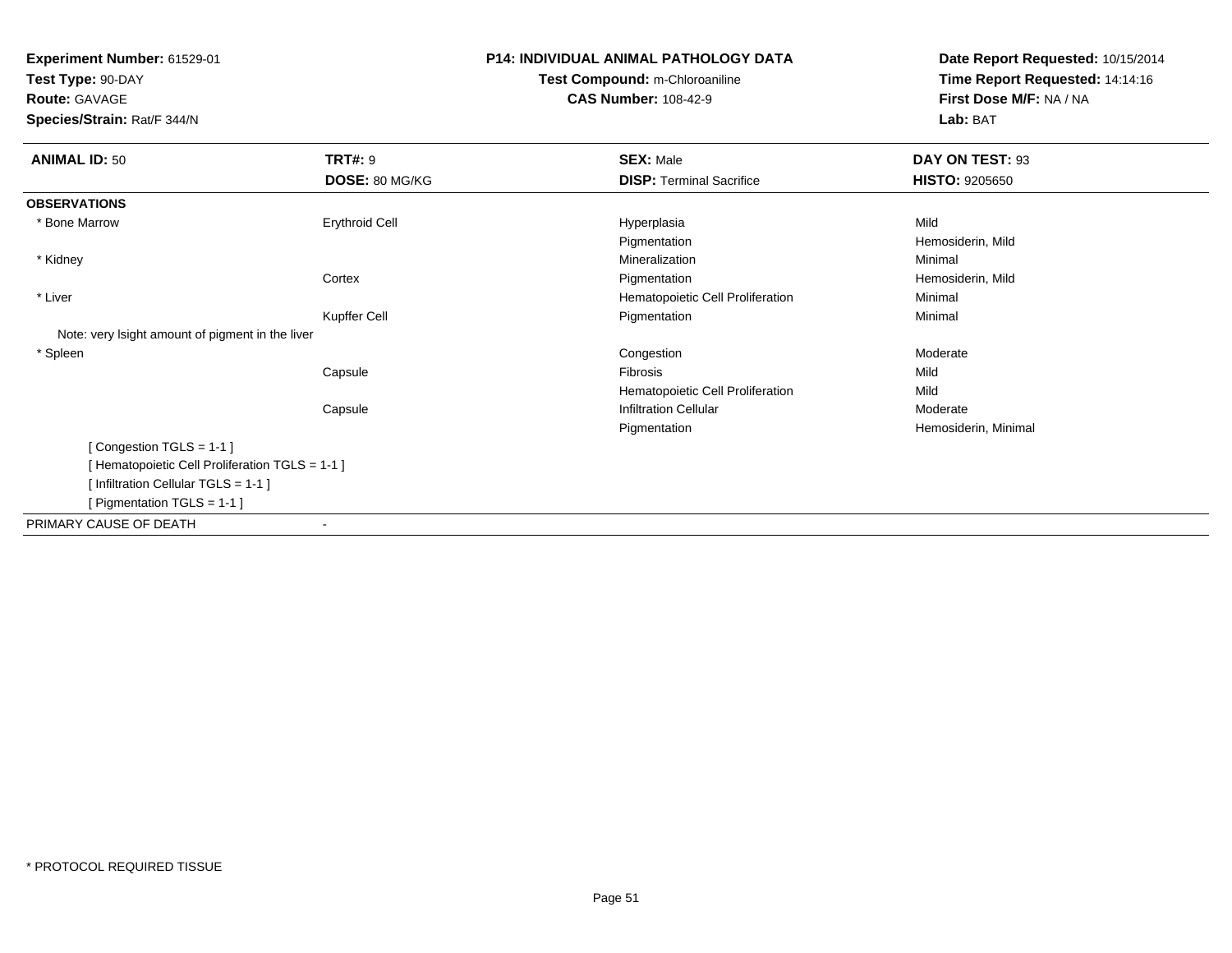| Experiment Number: 61529-01<br>Test Type: 90-DAY<br>Route: GAVAGE<br>Species/Strain: Rat/F 344/N |                           | <b>P14: INDIVIDUAL ANIMAL PATHOLOGY DATA</b><br>Test Compound: m-Chloroaniline<br><b>CAS Number: 108-42-9</b> | Date Report Requested: 10/15/2014<br>Time Report Requested: 14:14:16<br>First Dose M/F: NA / NA<br>Lab: BAT |
|--------------------------------------------------------------------------------------------------|---------------------------|---------------------------------------------------------------------------------------------------------------|-------------------------------------------------------------------------------------------------------------|
|                                                                                                  |                           |                                                                                                               |                                                                                                             |
| <b>ANIMAL ID: 51</b>                                                                             | <b>TRT#: 11</b>           | <b>SEX: Male</b>                                                                                              | DAY ON TEST: 93                                                                                             |
|                                                                                                  | <b>DOSE: 160</b><br>MG/KG | <b>DISP: Terminal Sacrifice</b>                                                                               | <b>HISTO: 9205621</b>                                                                                       |
|                                                                                                  |                           | ORGAN AND ACCOUNTABLE SITE STATUS                                                                             |                                                                                                             |
| <b>NORMAL</b>                                                                                    |                           |                                                                                                               |                                                                                                             |
| * Adrenal Cortex                                                                                 | * Adrenal Medulla         | * Blood Vessel                                                                                                | * Bone                                                                                                      |
| * Brain                                                                                          | * Epididymis              | * Esophagus                                                                                                   | * Intestine Large, Cecum                                                                                    |
| * Intestine Large, Colon                                                                         | * Intestine Large, Rectum | * Intestine Small, Duodenum                                                                                   | * Intestine Small, Ileum                                                                                    |
| * Intestine Small, Jejunum                                                                       | * Islets, Pancreatic      | * Lung                                                                                                        | * Lymph Node, Mandibular                                                                                    |
| * Lymph Node, Mesenteric                                                                         | * Mammary Gland           | * Nose                                                                                                        | * Pancreas                                                                                                  |
| * Parathyroid Gland                                                                              | * Pituitary Gland         | * Preputial Gland                                                                                             | * Prostate                                                                                                  |
| * Salivary Glands                                                                                | * Seminal Vesicle         | * Skin                                                                                                        | * Stomach, Forestomach                                                                                      |
| * Stomach, Glandular                                                                             | * Testes                  | * Thymus                                                                                                      | * Thyroid Gland                                                                                             |
| * Trachea                                                                                        | * Urinary Bladder         |                                                                                                               |                                                                                                             |
| <b>OBSERVATIONS</b>                                                                              |                           |                                                                                                               |                                                                                                             |
| * Bone Marrow                                                                                    | <b>Erythroid Cell</b>     | Hyperplasia                                                                                                   | Moderate                                                                                                    |
|                                                                                                  |                           | Pigmentation                                                                                                  | Hemosiderin, Moderate                                                                                       |
| * Heart                                                                                          |                           | Cardiomyopathy                                                                                                | Minimal                                                                                                     |
| * Kidney                                                                                         |                           | Mineralization                                                                                                | Mild                                                                                                        |
|                                                                                                  | Cortex                    | Pigmentation                                                                                                  | Hemosiderin, Moderate                                                                                       |
| * Liver                                                                                          |                           | Hematopoietic Cell Proliferation                                                                              | Minimal                                                                                                     |
|                                                                                                  | Kupffer Cell              | Pigmentation                                                                                                  | Hemosiderin, Mild                                                                                           |
| * Spleen                                                                                         |                           | Congestion                                                                                                    | Moderate                                                                                                    |
|                                                                                                  | Capsule                   | Fibrosis                                                                                                      | Mild                                                                                                        |
|                                                                                                  |                           | Hematopoietic Cell Proliferation                                                                              | Mild                                                                                                        |
|                                                                                                  | Capsule                   | <b>Infiltration Cellular</b>                                                                                  | Mild                                                                                                        |
|                                                                                                  |                           | Pigmentation                                                                                                  | Hemosiderin, Mild                                                                                           |
| [Congestion TGLS = 1-1]                                                                          |                           |                                                                                                               |                                                                                                             |
| [ Hematopoietic Cell Proliferation TGLS = 1-1 ]                                                  |                           |                                                                                                               |                                                                                                             |
| [ Infiltration Cellular TGLS = 1-1 ]                                                             |                           |                                                                                                               |                                                                                                             |
| [ Pigmentation TGLS = 1-1 ]                                                                      |                           |                                                                                                               |                                                                                                             |
| PRIMARY CAUSE OF DEATH                                                                           | $\blacksquare$            |                                                                                                               |                                                                                                             |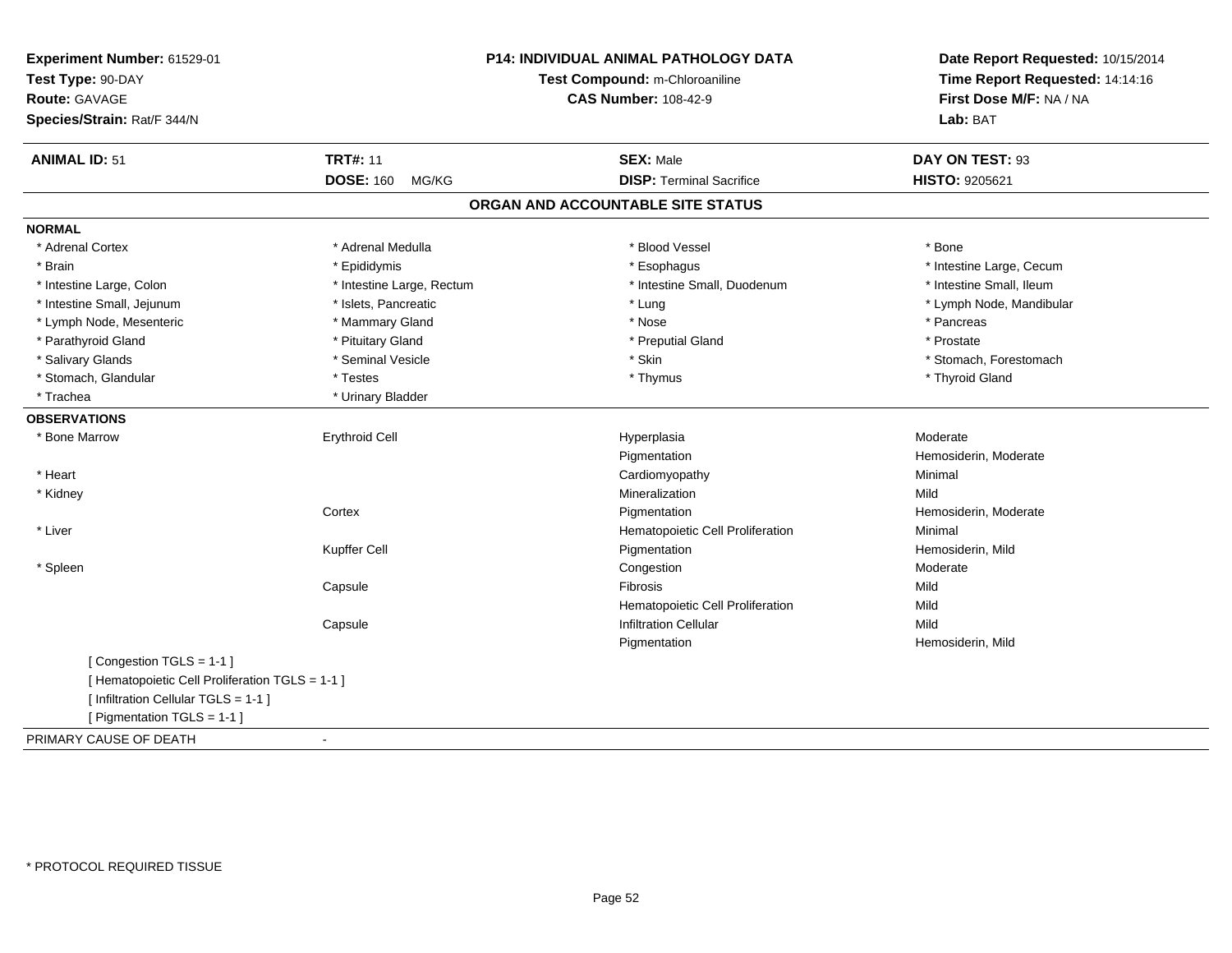| Experiment Number: 61529-01<br>Test Type: 90-DAY<br><b>Route: GAVAGE</b><br>Species/Strain: Rat/F 344/N |                           | <b>P14: INDIVIDUAL ANIMAL PATHOLOGY DATA</b><br>Test Compound: m-Chloroaniline<br><b>CAS Number: 108-42-9</b> | Date Report Requested: 10/15/2014<br>Time Report Requested: 14:14:16<br>First Dose M/F: NA / NA<br>Lab: BAT |
|---------------------------------------------------------------------------------------------------------|---------------------------|---------------------------------------------------------------------------------------------------------------|-------------------------------------------------------------------------------------------------------------|
| <b>ANIMAL ID: 52</b>                                                                                    | <b>TRT#: 11</b>           | <b>SEX: Male</b>                                                                                              | DAY ON TEST: 93                                                                                             |
|                                                                                                         | <b>DOSE: 160</b><br>MG/KG | <b>DISP: Terminal Sacrifice</b>                                                                               | HISTO: 9205622                                                                                              |
|                                                                                                         |                           | ORGAN AND ACCOUNTABLE SITE STATUS                                                                             |                                                                                                             |
| <b>NORMAL</b>                                                                                           |                           |                                                                                                               |                                                                                                             |
| * Adrenal Cortex                                                                                        | * Adrenal Medulla         | * Blood Vessel                                                                                                | * Bone                                                                                                      |
| * Brain                                                                                                 | * Epididymis              | * Esophagus                                                                                                   | * Intestine Large, Cecum                                                                                    |
| * Intestine Large, Colon                                                                                | * Intestine Large, Rectum | * Intestine Small, Duodenum                                                                                   | * Intestine Small, Ileum                                                                                    |
| * Intestine Small, Jejunum                                                                              | * Islets, Pancreatic      | * Lymph Node, Mandibular                                                                                      | * Lymph Node, Mesenteric                                                                                    |
| * Nose                                                                                                  | * Pancreas                | * Parathyroid Gland                                                                                           | * Pituitary Gland                                                                                           |
| * Prostate                                                                                              | * Salivary Glands         | * Seminal Vesicle                                                                                             | * Skin                                                                                                      |
| * Stomach, Forestomach                                                                                  | * Stomach, Glandular      | * Testes                                                                                                      | * Thymus                                                                                                    |
| * Thyroid Gland                                                                                         | * Trachea                 | * Urinary Bladder                                                                                             |                                                                                                             |
| <b>MISSING</b>                                                                                          |                           |                                                                                                               |                                                                                                             |
| * Mammary Gland                                                                                         |                           |                                                                                                               |                                                                                                             |
| <b>OBSERVATIONS</b>                                                                                     |                           |                                                                                                               |                                                                                                             |
| * Bone Marrow                                                                                           | <b>Erythroid Cell</b>     | Hyperplasia                                                                                                   | Moderate                                                                                                    |
|                                                                                                         |                           | Pigmentation                                                                                                  | Hemosiderin, Mild                                                                                           |
| * Heart                                                                                                 |                           | Cardiomyopathy                                                                                                | Minimal                                                                                                     |
| * Kidney                                                                                                |                           | Mineralization                                                                                                | Minimal                                                                                                     |
|                                                                                                         | Cortex                    | Pigmentation                                                                                                  | Hemosiderin, Moderate                                                                                       |
| * Liver                                                                                                 |                           | Hematopoietic Cell Proliferation                                                                              | Minimal                                                                                                     |
|                                                                                                         | Kupffer Cell              | Pigmentation                                                                                                  | Minimal                                                                                                     |
| * Lung                                                                                                  | Interstitium              | Inflammation                                                                                                  | Chronic, Multifocal, Minimal                                                                                |
|                                                                                                         | Artery                    | Mineralization                                                                                                | Minimal                                                                                                     |
| * Preputial Gland                                                                                       |                           | Inflammation                                                                                                  | Suppurative, Chronic, Mild                                                                                  |
| * Spleen                                                                                                |                           | Congestion                                                                                                    | Moderate                                                                                                    |
|                                                                                                         | Capsule                   | Fibrosis                                                                                                      | Mild                                                                                                        |
|                                                                                                         |                           | Hematopoietic Cell Proliferation                                                                              | Minimal                                                                                                     |
|                                                                                                         | Capsule                   | <b>Infiltration Cellular</b>                                                                                  | Mild                                                                                                        |
|                                                                                                         |                           | Pigmentation                                                                                                  | Hemosiderin, Minimal                                                                                        |
| [Congestion TGLS = 1-1]                                                                                 |                           |                                                                                                               |                                                                                                             |
| [ Hematopoietic Cell Proliferation TGLS = 1-1 ]                                                         |                           |                                                                                                               |                                                                                                             |
| [ Infiltration Cellular TGLS = 1-1 ]                                                                    |                           |                                                                                                               |                                                                                                             |
| [ Pigmentation TGLS = 1-1 ]                                                                             |                           |                                                                                                               |                                                                                                             |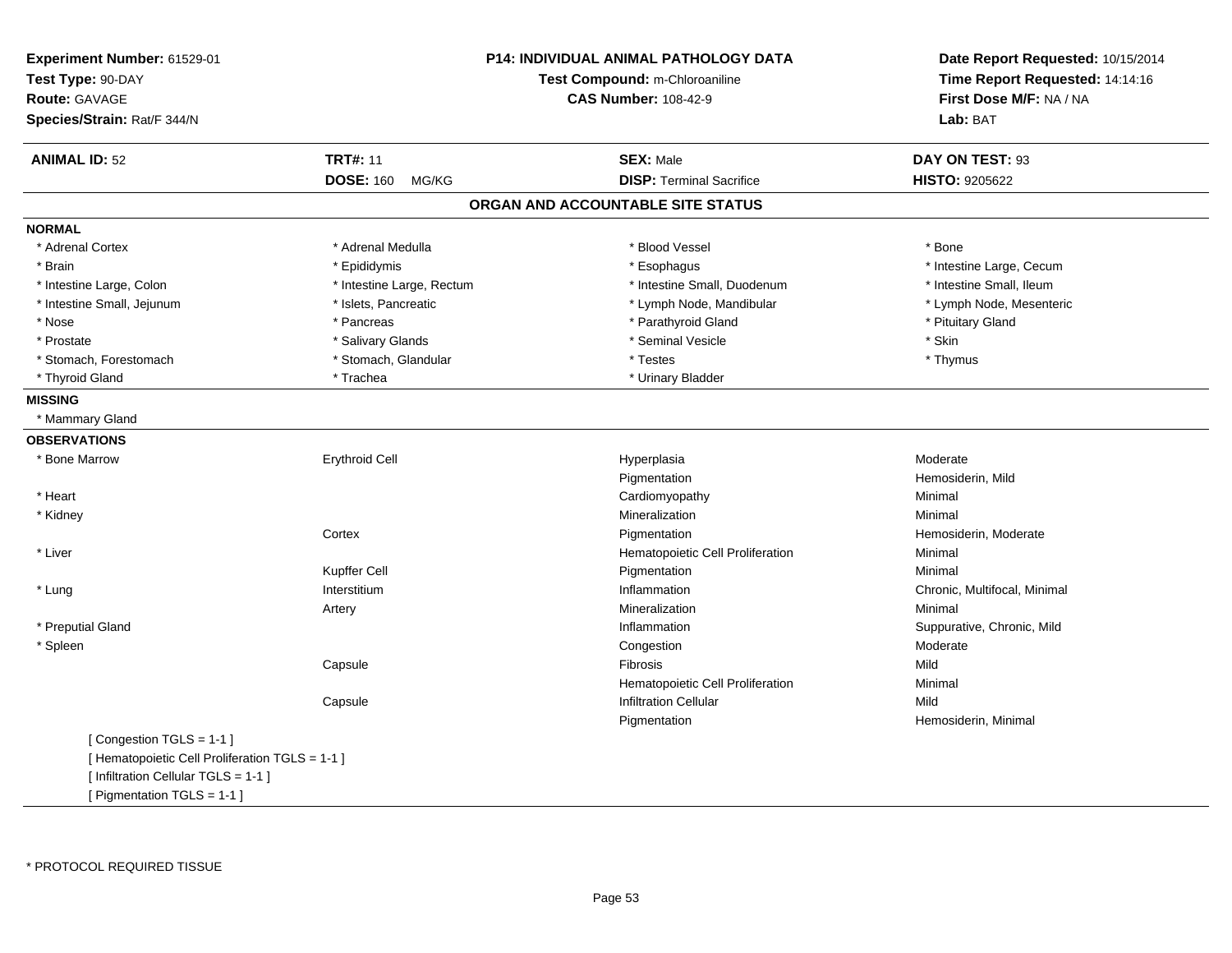| <b>Experiment Number: 61529-01</b><br>Test Type: 90-DAY<br><b>Route: GAVAGE</b> | <b>P14: INDIVIDUAL ANIMAL PATHOLOGY DATA</b><br>Test Compound: m-Chloroaniline<br><b>CAS Number: 108-42-9</b> |                                          | Date Report Requested: 10/15/2014<br>Time Report Requested: 14:14:16<br><b>First Dose M/F: NA / NA</b> |
|---------------------------------------------------------------------------------|---------------------------------------------------------------------------------------------------------------|------------------------------------------|--------------------------------------------------------------------------------------------------------|
| Species/Strain: Rat/F 344/N                                                     |                                                                                                               |                                          | Lab: BAT                                                                                               |
| <b>ANIMAL ID: 52</b>                                                            | <b>TRT#: 11</b>                                                                                               | <b>SEX: Male</b>                         | DAY ON TEST: 93                                                                                        |
|                                                                                 | <b>DOSE: 160</b><br>MG/KG                                                                                     | <b>DISP: Terminal Sacrifice</b>          | <b>HISTO: 9205622</b>                                                                                  |
|                                                                                 |                                                                                                               | <b>ORGAN AND ACCOUNTABLE SITE STATUS</b> |                                                                                                        |
| PRIMARY CAUSE OF DEATH                                                          |                                                                                                               |                                          |                                                                                                        |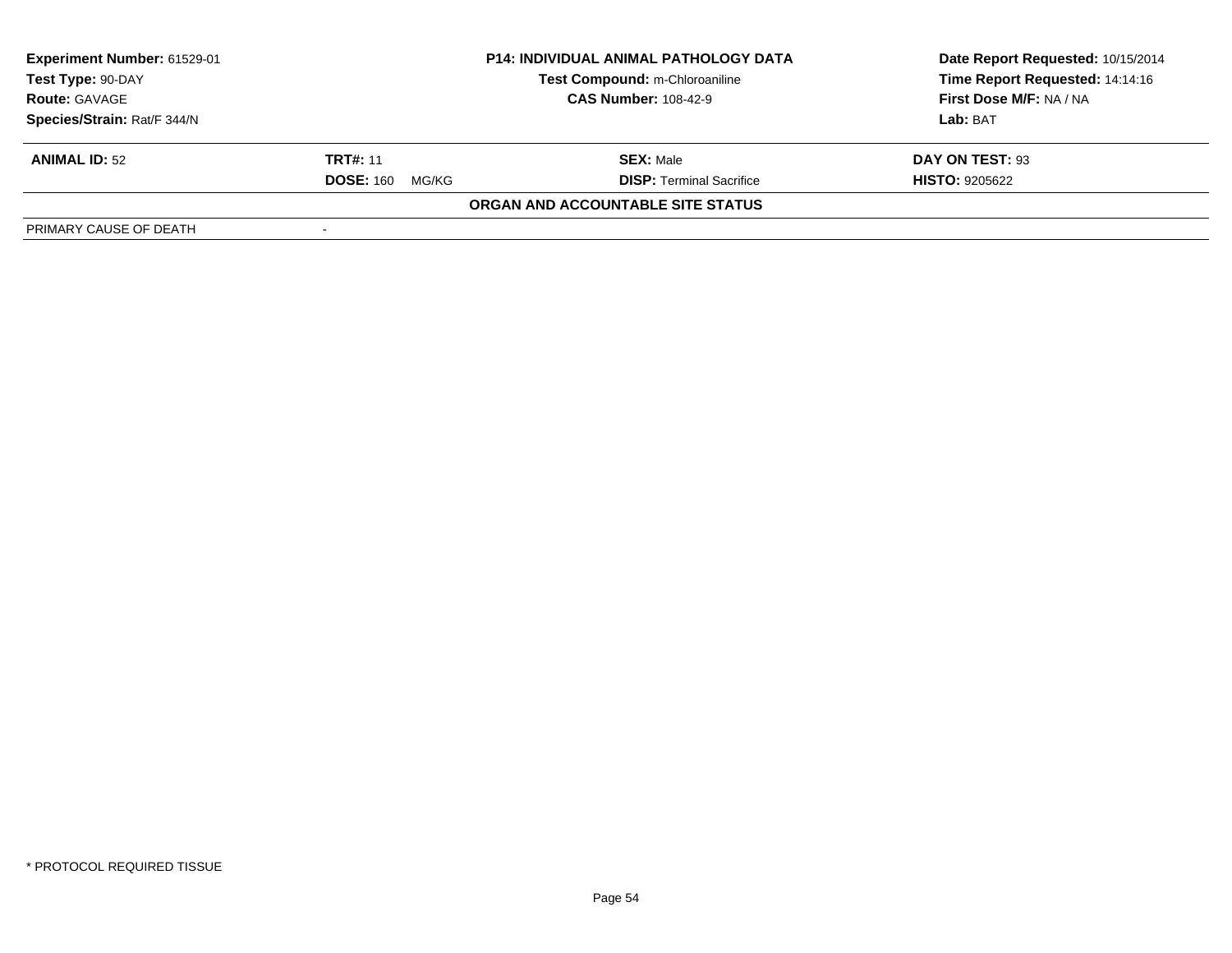| Experiment Number: 61529-01<br>Test Type: 90-DAY<br>Route: GAVAGE<br>Species/Strain: Rat/F 344/N |                           | <b>P14: INDIVIDUAL ANIMAL PATHOLOGY DATA</b><br>Test Compound: m-Chloroaniline<br><b>CAS Number: 108-42-9</b> | Date Report Requested: 10/15/2014<br>Time Report Requested: 14:14:16<br>First Dose M/F: NA / NA<br>Lab: BAT |
|--------------------------------------------------------------------------------------------------|---------------------------|---------------------------------------------------------------------------------------------------------------|-------------------------------------------------------------------------------------------------------------|
| <b>ANIMAL ID: 53</b>                                                                             | <b>TRT#: 11</b>           | <b>SEX: Male</b>                                                                                              | DAY ON TEST: 93                                                                                             |
|                                                                                                  | <b>DOSE: 160</b><br>MG/KG | <b>DISP: Terminal Sacrifice</b>                                                                               | HISTO: 9205623                                                                                              |
|                                                                                                  |                           | ORGAN AND ACCOUNTABLE SITE STATUS                                                                             |                                                                                                             |
| <b>NORMAL</b>                                                                                    |                           |                                                                                                               |                                                                                                             |
| * Adrenal Cortex                                                                                 | * Adrenal Medulla         | * Blood Vessel                                                                                                | * Bone                                                                                                      |
| * Brain                                                                                          | * Epididymis              | * Esophagus                                                                                                   | * Intestine Large, Cecum                                                                                    |
| * Intestine Large, Colon                                                                         | * Intestine Large, Rectum | * Intestine Small, Duodenum                                                                                   | * Intestine Small, Ileum                                                                                    |
| * Intestine Small, Jejunum                                                                       | * Islets, Pancreatic      | * Lung                                                                                                        | * Lymph Node, Mandibular                                                                                    |
| * Lymph Node, Mesenteric                                                                         | * Mammary Gland           | * Nose                                                                                                        | * Pancreas                                                                                                  |
| * Parathyroid Gland                                                                              | * Pituitary Gland         | * Preputial Gland                                                                                             | * Prostate                                                                                                  |
| * Salivary Glands                                                                                | * Seminal Vesicle         | * Skin                                                                                                        | * Stomach, Forestomach                                                                                      |
| * Stomach, Glandular                                                                             | * Testes                  | * Thymus                                                                                                      | * Thyroid Gland                                                                                             |
| * Trachea                                                                                        | * Urinary Bladder         |                                                                                                               |                                                                                                             |
| <b>OBSERVATIONS</b>                                                                              |                           |                                                                                                               |                                                                                                             |
| * Bone Marrow                                                                                    | <b>Erythroid Cell</b>     | Hyperplasia                                                                                                   | Moderate                                                                                                    |
|                                                                                                  |                           | Pigmentation                                                                                                  | Hemosiderin, Mild                                                                                           |
| * Heart                                                                                          |                           | Cardiomyopathy                                                                                                | Minimal                                                                                                     |
| * Kidney                                                                                         |                           | Mineralization                                                                                                | Mild                                                                                                        |
|                                                                                                  | Cortex                    | Pigmentation                                                                                                  | Hemosiderin, Moderate                                                                                       |
| * Liver                                                                                          |                           | Hematopoietic Cell Proliferation                                                                              | Minimal                                                                                                     |
|                                                                                                  | Kupffer Cell              | Pigmentation                                                                                                  | Minimal                                                                                                     |
| * Spleen                                                                                         |                           | Congestion                                                                                                    | Moderate                                                                                                    |
|                                                                                                  | Capsule                   | Fibrosis                                                                                                      | Mild                                                                                                        |
|                                                                                                  |                           | Hematopoietic Cell Proliferation                                                                              | Mild                                                                                                        |
|                                                                                                  | Capsule                   | <b>Infiltration Cellular</b>                                                                                  | Mild                                                                                                        |
|                                                                                                  |                           | Pigmentation                                                                                                  | Hemosiderin, Moderate                                                                                       |
| [Congestion TGLS = 1-1]                                                                          |                           |                                                                                                               |                                                                                                             |
| [ Hematopoietic Cell Proliferation TGLS = 1-1 ]                                                  |                           |                                                                                                               |                                                                                                             |
| [ Infiltration Cellular TGLS = 1-1 ]                                                             |                           |                                                                                                               |                                                                                                             |
| [ Pigmentation TGLS = 1-1 ]                                                                      |                           |                                                                                                               |                                                                                                             |
| PRIMARY CAUSE OF DEATH                                                                           | $\blacksquare$            |                                                                                                               |                                                                                                             |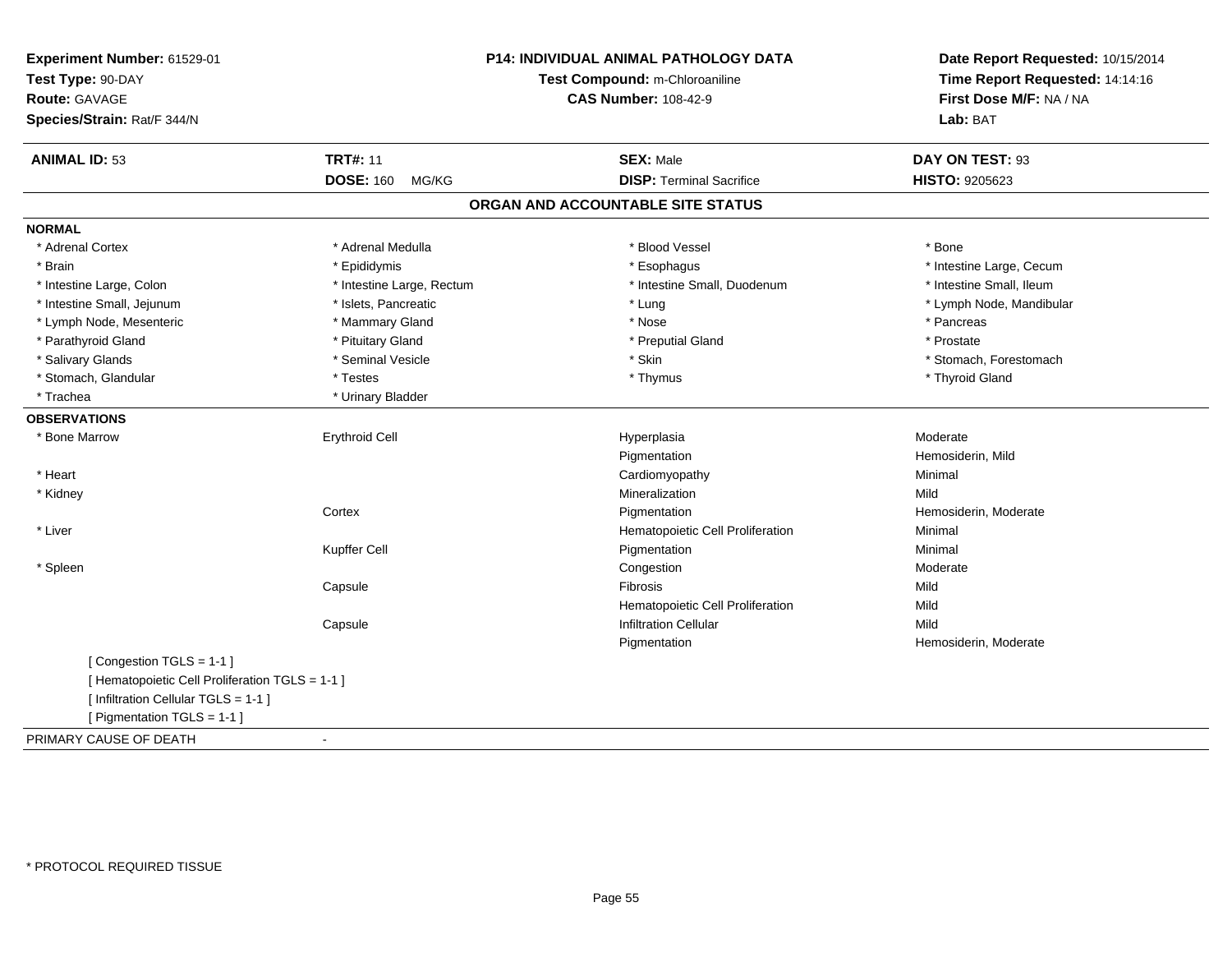| Experiment Number: 61529-01<br>Test Type: 90-DAY<br><b>Route: GAVAGE</b><br>Species/Strain: Rat/F 344/N |                            | P14: INDIVIDUAL ANIMAL PATHOLOGY DATA<br>Test Compound: m-Chloroaniline<br><b>CAS Number: 108-42-9</b> | Date Report Requested: 10/15/2014<br>Time Report Requested: 14:14:16<br>First Dose M/F: NA / NA<br>Lab: BAT |
|---------------------------------------------------------------------------------------------------------|----------------------------|--------------------------------------------------------------------------------------------------------|-------------------------------------------------------------------------------------------------------------|
| <b>ANIMAL ID: 54</b>                                                                                    | <b>TRT#: 11</b>            | <b>SEX: Male</b>                                                                                       | DAY ON TEST: 93                                                                                             |
|                                                                                                         | <b>DOSE: 160</b><br>MG/KG  | <b>DISP: Terminal Sacrifice</b>                                                                        | HISTO: 9205624                                                                                              |
|                                                                                                         |                            | ORGAN AND ACCOUNTABLE SITE STATUS                                                                      |                                                                                                             |
| <b>NORMAL</b>                                                                                           |                            |                                                                                                        |                                                                                                             |
| * Adrenal Cortex                                                                                        | * Adrenal Medulla          | * Blood Vessel                                                                                         | * Bone                                                                                                      |
| * Brain                                                                                                 | * Epididymis               | * Esophagus                                                                                            | * Heart                                                                                                     |
| * Intestine Large, Cecum                                                                                | * Intestine Large, Colon   | * Intestine Large, Rectum                                                                              | * Intestine Small, Duodenum                                                                                 |
| * Intestine Small, Ileum                                                                                | * Intestine Small, Jejunum | * Islets, Pancreatic                                                                                   | * Lymph Node, Mandibular                                                                                    |
| * Lymph Node, Mesenteric                                                                                | * Mammary Gland            | * Nose                                                                                                 | * Pancreas                                                                                                  |
| * Parathyroid Gland                                                                                     | * Pituitary Gland          | * Preputial Gland                                                                                      | * Prostate                                                                                                  |
| * Salivary Glands                                                                                       | * Seminal Vesicle          | * Skin                                                                                                 | * Stomach, Forestomach                                                                                      |
| * Stomach, Glandular                                                                                    | * Thymus                   | * Thyroid Gland                                                                                        | * Trachea                                                                                                   |
| * Urinary Bladder                                                                                       |                            |                                                                                                        |                                                                                                             |
| <b>OBSERVATIONS</b>                                                                                     |                            |                                                                                                        |                                                                                                             |
| * Bone Marrow                                                                                           | <b>Erythroid Cell</b>      | Hyperplasia                                                                                            | Moderate                                                                                                    |
|                                                                                                         |                            | Pigmentation                                                                                           | Hemosiderin, Minimal                                                                                        |
| * Kidney                                                                                                |                            | Mineralization                                                                                         | Minimal                                                                                                     |
|                                                                                                         | Cortex                     | Pigmentation                                                                                           | Hemosiderin, Moderate                                                                                       |
| * Liver                                                                                                 |                            | Hematopoietic Cell Proliferation                                                                       | Minimal                                                                                                     |
|                                                                                                         | Kupffer Cell               | Pigmentation                                                                                           | Mild                                                                                                        |
| * Lung                                                                                                  | Artery                     | Mineralization                                                                                         | Minimal                                                                                                     |
| * Spleen                                                                                                |                            | Congestion                                                                                             | Moderate                                                                                                    |
|                                                                                                         | Capsule                    | Fibrosis                                                                                               | Mild                                                                                                        |
|                                                                                                         |                            | Hematopoietic Cell Proliferation                                                                       | Minimal                                                                                                     |
|                                                                                                         | Capsule                    | <b>Infiltration Cellular</b>                                                                           | Mild                                                                                                        |
|                                                                                                         |                            | Pigmentation                                                                                           | Hemosiderin, Mild                                                                                           |
| [Congestion TGLS = 1-1]                                                                                 |                            |                                                                                                        |                                                                                                             |
| [ Hematopoietic Cell Proliferation TGLS = 1-1 ]                                                         |                            |                                                                                                        |                                                                                                             |
| [ Infiltration Cellular TGLS = 1-1 ]                                                                    |                            |                                                                                                        |                                                                                                             |
| [ Pigmentation TGLS = 1-1 ]                                                                             |                            |                                                                                                        |                                                                                                             |
| * Testes                                                                                                |                            | Atrophy                                                                                                | Mild                                                                                                        |
| PRIMARY CAUSE OF DEATH                                                                                  | $\blacksquare$             |                                                                                                        |                                                                                                             |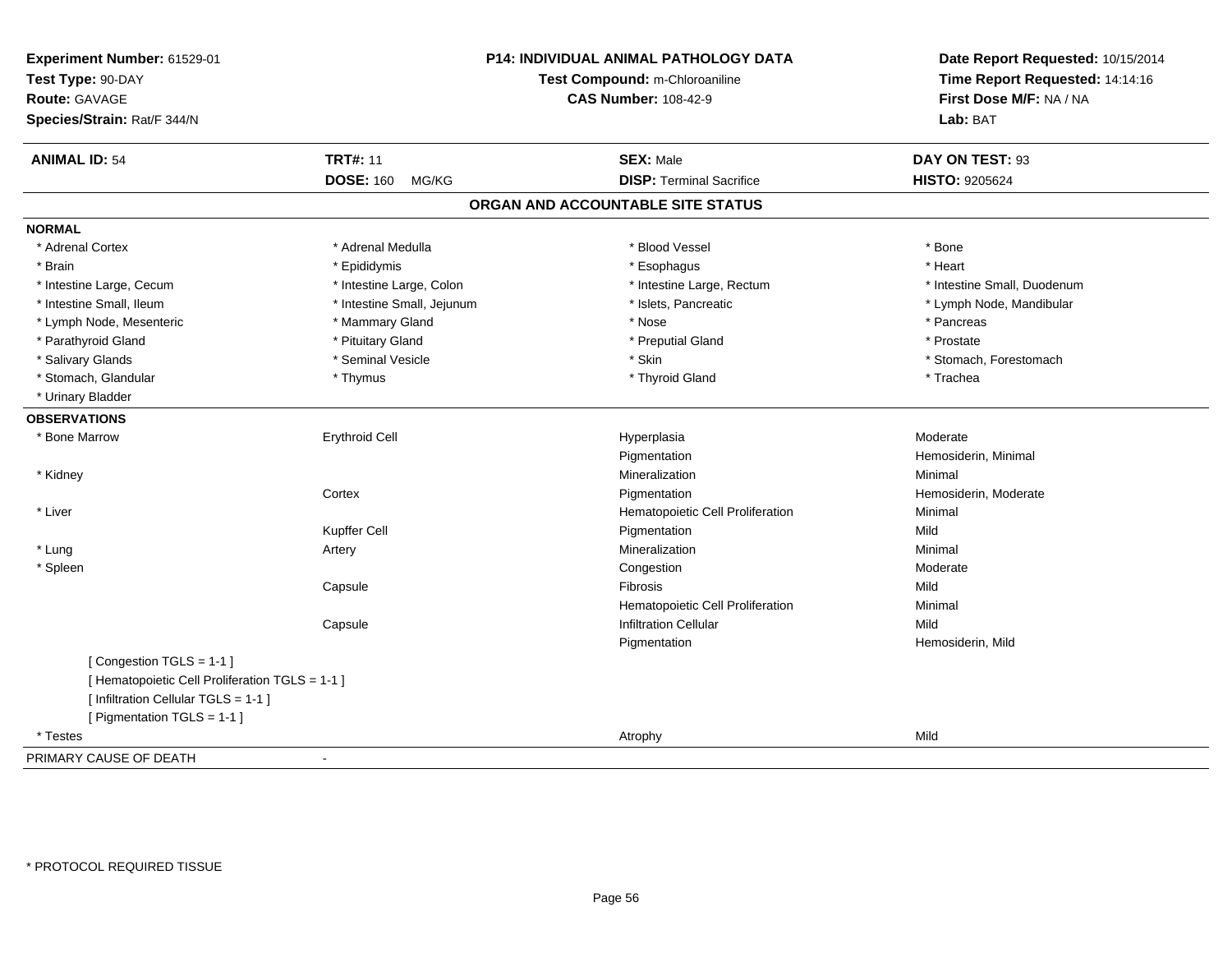| Experiment Number: 61529-01<br>Test Type: 90-DAY<br>Route: GAVAGE<br>Species/Strain: Rat/F 344/N                                                  |                           | <b>P14: INDIVIDUAL ANIMAL PATHOLOGY DATA</b><br>Test Compound: m-Chloroaniline<br><b>CAS Number: 108-42-9</b> | Date Report Requested: 10/15/2014<br>Time Report Requested: 14:14:16<br>First Dose M/F: NA / NA<br>Lab: BAT |
|---------------------------------------------------------------------------------------------------------------------------------------------------|---------------------------|---------------------------------------------------------------------------------------------------------------|-------------------------------------------------------------------------------------------------------------|
| <b>ANIMAL ID: 55</b>                                                                                                                              | <b>TRT#: 11</b>           | <b>SEX: Male</b>                                                                                              | DAY ON TEST: 93                                                                                             |
|                                                                                                                                                   | <b>DOSE: 160</b><br>MG/KG | <b>DISP: Terminal Sacrifice</b>                                                                               | HISTO: 9205625                                                                                              |
|                                                                                                                                                   |                           | ORGAN AND ACCOUNTABLE SITE STATUS                                                                             |                                                                                                             |
| <b>NORMAL</b>                                                                                                                                     |                           |                                                                                                               |                                                                                                             |
| * Adrenal Cortex                                                                                                                                  | * Adrenal Medulla         | * Blood Vessel                                                                                                | * Bone                                                                                                      |
| * Brain                                                                                                                                           | * Epididymis              | * Esophagus                                                                                                   | * Intestine Large, Cecum                                                                                    |
| * Intestine Large, Colon                                                                                                                          | * Intestine Large, Rectum | * Intestine Small, Duodenum                                                                                   | * Intestine Small, Ileum                                                                                    |
| * Intestine Small, Jejunum                                                                                                                        | * Islets, Pancreatic      | * Lymph Node, Mandibular                                                                                      | * Lymph Node, Mesenteric                                                                                    |
| * Mammary Gland                                                                                                                                   | * Nose                    | * Pancreas                                                                                                    | * Parathyroid Gland                                                                                         |
| * Pituitary Gland                                                                                                                                 | * Prostate                | * Salivary Glands                                                                                             | * Seminal Vesicle                                                                                           |
| * Skin                                                                                                                                            | * Stomach, Forestomach    | * Stomach, Glandular                                                                                          | * Testes                                                                                                    |
| * Thymus                                                                                                                                          | * Trachea                 | * Urinary Bladder                                                                                             |                                                                                                             |
| <b>OBSERVATIONS</b>                                                                                                                               |                           |                                                                                                               |                                                                                                             |
| * Bone Marrow                                                                                                                                     | <b>Erythroid Cell</b>     | Hyperplasia                                                                                                   | Moderate                                                                                                    |
|                                                                                                                                                   |                           | Pigmentation                                                                                                  | Hemosiderin, Mild                                                                                           |
| * Heart                                                                                                                                           |                           | Cardiomyopathy                                                                                                | Minimal                                                                                                     |
| * Kidney                                                                                                                                          |                           | Mineralization                                                                                                | Minimal                                                                                                     |
|                                                                                                                                                   | Cortex                    | Pigmentation                                                                                                  | Hemosiderin, Moderate                                                                                       |
| * Liver                                                                                                                                           |                           | Hematopoietic Cell Proliferation                                                                              | Minimal                                                                                                     |
|                                                                                                                                                   | Kupffer Cell              | Pigmentation                                                                                                  | Minimal                                                                                                     |
| * Lung                                                                                                                                            |                           | Hemorrhage                                                                                                    | Focal, Minimal                                                                                              |
|                                                                                                                                                   | Artery                    | Mineralization                                                                                                | Minimal                                                                                                     |
| * Preputial Gland                                                                                                                                 |                           | Inflammation                                                                                                  | Chronic, Minimal                                                                                            |
| * Spleen                                                                                                                                          |                           | Congestion                                                                                                    | Moderate                                                                                                    |
|                                                                                                                                                   | Capsule                   | Fibrosis                                                                                                      | Mild                                                                                                        |
|                                                                                                                                                   |                           | Hematopoietic Cell Proliferation                                                                              | Mild                                                                                                        |
|                                                                                                                                                   | Capsule                   | <b>Infiltration Cellular</b>                                                                                  | Mild                                                                                                        |
|                                                                                                                                                   |                           | Pigmentation                                                                                                  | Hemosiderin, Mild                                                                                           |
| [Congestion TGLS = 1-1]<br>[ Hematopoietic Cell Proliferation TGLS = 1-1 ]<br>[ Infiltration Cellular TGLS = 1-1 ]<br>[ Pigmentation TGLS = 1-1 ] |                           |                                                                                                               |                                                                                                             |
| * Thyroid Gland                                                                                                                                   |                           | Ultimobranchial Cyst                                                                                          | Minimal                                                                                                     |
| PRIMARY CAUSE OF DEATH                                                                                                                            | $\blacksquare$            |                                                                                                               |                                                                                                             |

\* PROTOCOL REQUIRED TISSUE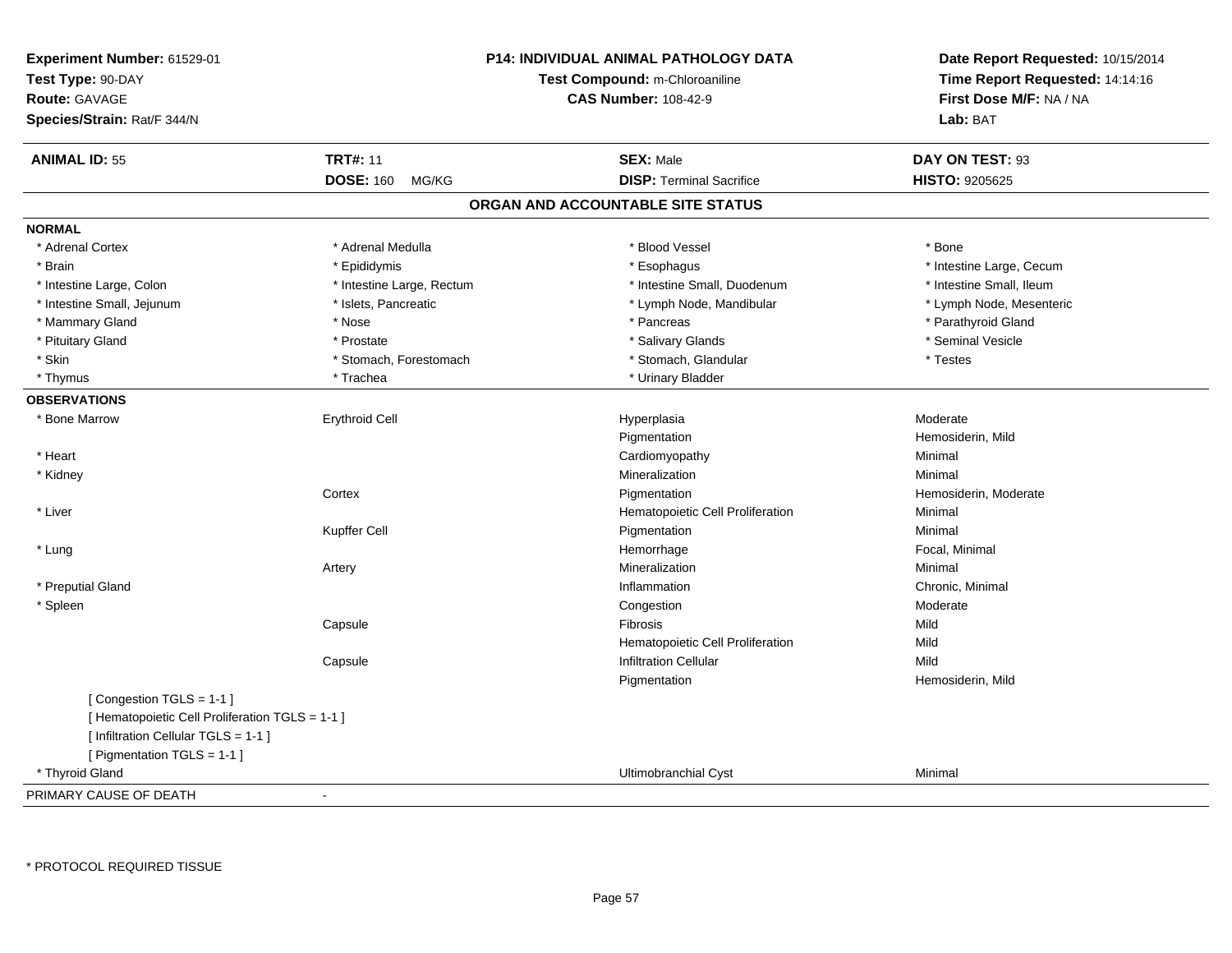| Experiment Number: 61529-01                     |                                | <b>P14: INDIVIDUAL ANIMAL PATHOLOGY DATA</b> | Date Report Requested: 10/15/2014 |
|-------------------------------------------------|--------------------------------|----------------------------------------------|-----------------------------------|
| Test Type: 90-DAY                               | Test Compound: m-Chloroaniline |                                              | Time Report Requested: 14:14:16   |
| <b>Route: GAVAGE</b>                            |                                | <b>CAS Number: 108-42-9</b>                  | First Dose M/F: NA / NA           |
| Species/Strain: Rat/F 344/N                     |                                |                                              | Lab: BAT                          |
| <b>ANIMAL ID: 56</b>                            | <b>TRT#: 11</b>                | <b>SEX: Male</b>                             | DAY ON TEST: 93                   |
|                                                 | <b>DOSE: 160</b><br>MG/KG      | <b>DISP: Terminal Sacrifice</b>              | HISTO: 9205626                    |
|                                                 |                                | ORGAN AND ACCOUNTABLE SITE STATUS            |                                   |
| <b>NORMAL</b>                                   |                                |                                              |                                   |
| * Adrenal Cortex                                | * Adrenal Medulla              | * Blood Vessel                               | * Bone                            |
| * Brain                                         | * Epididymis                   | * Esophagus                                  | * Heart                           |
| * Intestine Large, Cecum                        | * Intestine Large, Colon       | * Intestine Large, Rectum                    | * Intestine Small, Duodenum       |
| * Intestine Small, Ileum                        | * Intestine Small, Jejunum     | * Islets, Pancreatic                         | * Lymph Node, Mandibular          |
| * Lymph Node, Mesenteric                        | * Mammary Gland                | * Nose                                       | * Pancreas                        |
| * Parathyroid Gland                             | * Pituitary Gland              | * Preputial Gland                            | * Prostate                        |
| * Salivary Glands                               | * Seminal Vesicle              | * Skin                                       | * Stomach, Forestomach            |
| * Stomach, Glandular                            | * Testes                       | * Thymus                                     | * Thyroid Gland                   |
| * Trachea                                       | * Urinary Bladder              |                                              |                                   |
| <b>OBSERVATIONS</b>                             |                                |                                              |                                   |
| * Bone Marrow                                   | Erythroid Cell                 | Hyperplasia                                  | Moderate                          |
|                                                 |                                | Pigmentation                                 | Hemosiderin, Mild                 |
| * Kidney                                        |                                | Mineralization                               | Minimal                           |
|                                                 | Cortex                         | Pigmentation                                 | Hemosiderin, Moderate             |
| * Liver                                         |                                | Hematopoietic Cell Proliferation             | Minimal                           |
|                                                 | Kupffer Cell                   | Pigmentation                                 | Minimal                           |
| * Lung                                          | Vein                           | Mineralization                               | Minimal                           |
| * Spleen                                        |                                | Congestion                                   | Moderate                          |
|                                                 | Capsule                        | Fibrosis                                     | Mild                              |
|                                                 |                                | Hematopoietic Cell Proliferation             | Mild                              |
|                                                 | Capsule                        | <b>Infiltration Cellular</b>                 | Mild                              |
|                                                 |                                | Pigmentation                                 | Hemosiderin, Moderate             |
| [Congestion TGLS = 1-1]                         |                                |                                              |                                   |
| [ Hematopoietic Cell Proliferation TGLS = 1-1 ] |                                |                                              |                                   |
| [ Infiltration Cellular TGLS = 1-1 ]            |                                |                                              |                                   |
| [ Pigmentation TGLS = 1-1 ]                     |                                |                                              |                                   |
| PRIMARY CAUSE OF DEATH                          | $\blacksquare$                 |                                              |                                   |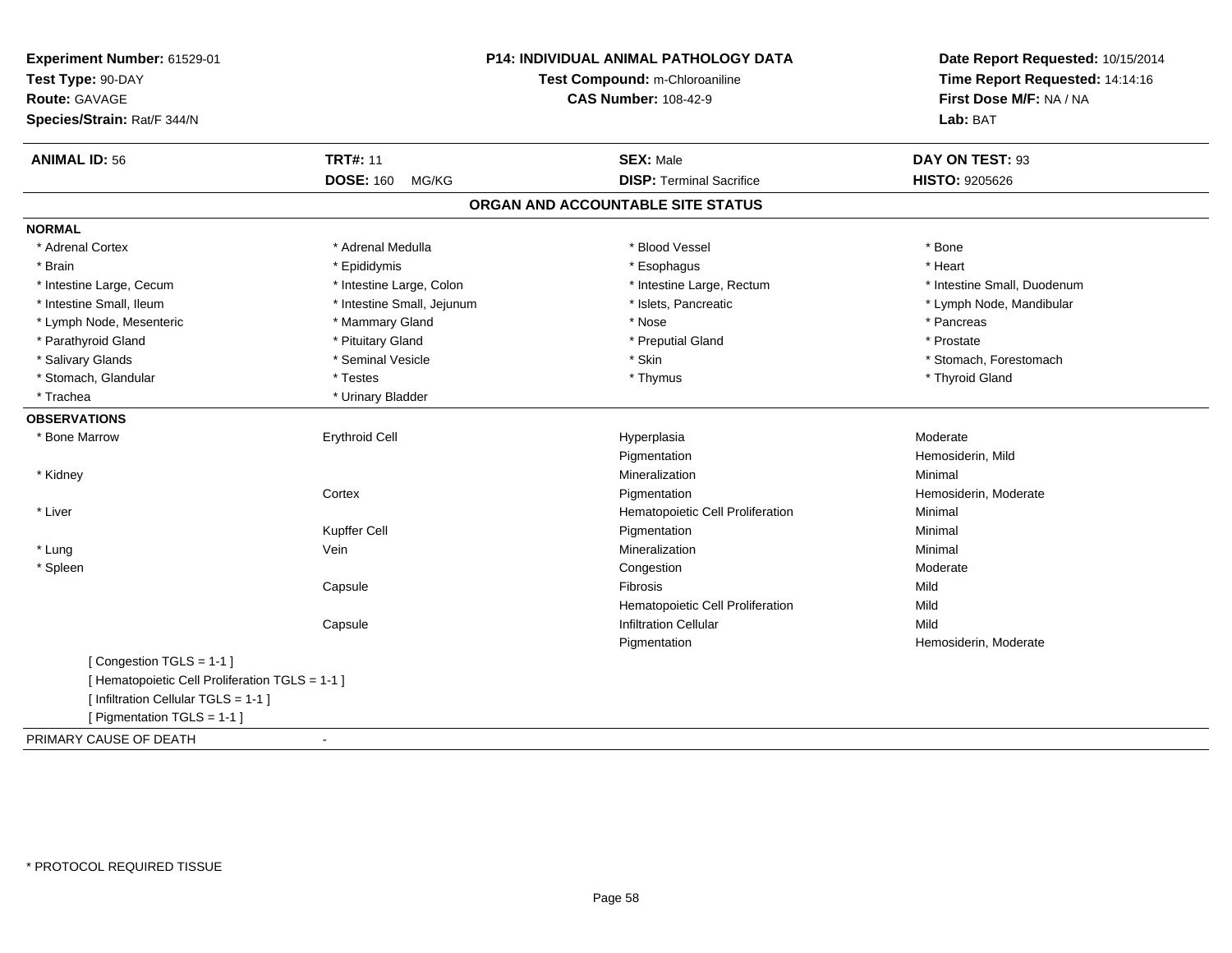| Experiment Number: 61529-01<br>Test Type: 90-DAY       | Test Compound: m-Chloroaniline    | Date Report Requested: 10/15/2014 |
|--------------------------------------------------------|-----------------------------------|-----------------------------------|
|                                                        |                                   | Time Report Requested: 14:14:16   |
| <b>Route: GAVAGE</b>                                   | <b>CAS Number: 108-42-9</b>       | First Dose M/F: NA / NA           |
| Species/Strain: Rat/F 344/N                            |                                   | Lab: BAT                          |
| <b>TRT#: 11</b><br><b>ANIMAL ID: 57</b>                | <b>SEX: Male</b>                  | DAY ON TEST: 93                   |
| <b>DOSE: 160</b><br>MG/KG                              | <b>DISP: Terminal Sacrifice</b>   | <b>HISTO: 9205627</b>             |
|                                                        | ORGAN AND ACCOUNTABLE SITE STATUS |                                   |
| <b>NORMAL</b>                                          |                                   |                                   |
| * Adrenal Cortex<br>* Adrenal Medulla                  | * Blood Vessel                    | * Bone                            |
| * Brain<br>* Epididymis                                | * Esophagus                       | * Heart                           |
| * Intestine Large, Cecum<br>* Intestine Large, Colon   | * Intestine Large, Rectum         | * Intestine Small, Duodenum       |
| * Intestine Small, Ileum<br>* Intestine Small, Jejunum | * Islets, Pancreatic              | * Lymph Node, Mandibular          |
| * Lymph Node, Mesenteric<br>* Mammary Gland            | * Nose                            | * Parathyroid Gland               |
| * Pituitary Gland<br>* Prostate                        | * Salivary Glands                 | * Seminal Vesicle                 |
| * Skin<br>* Stomach, Forestomach                       | * Stomach, Glandular              | * Testes                          |
| * Thyroid Gland<br>* Thymus                            | * Trachea                         | * Urinary Bladder                 |
| <b>OBSERVATIONS</b>                                    |                                   |                                   |
| <b>Erythroid Cell</b><br>* Bone Marrow                 | Hyperplasia                       | Mild                              |
|                                                        | Pigmentation                      | Hemosiderin, Minimal              |
| * Kidney                                               | Mineralization                    | Mild                              |
| Cortex                                                 | Pigmentation                      | Hemosiderin, Moderate             |
| * Liver                                                | Hematopoietic Cell Proliferation  | Minimal                           |
| Kupffer Cell                                           | Pigmentation                      | Minimal                           |
| * Lung<br>Artery                                       | Mineralization                    | Minimal                           |
| * Pancreas<br>Acinus                                   | Atrophy                           | Minimal                           |
| * Preputial Gland                                      | Inflammation                      | Chronic, Minimal                  |
| * Spleen                                               | Congestion                        | Moderate                          |
| Capsule                                                | Fibrosis                          | Mild                              |
|                                                        | Hematopoietic Cell Proliferation  | Mild                              |
| Capsule                                                | <b>Infiltration Cellular</b>      | Mild                              |
|                                                        | Pigmentation                      | Hemosiderin, Moderate             |
| [Congestion TGLS = 1-1]                                |                                   |                                   |
| [ Hematopoietic Cell Proliferation TGLS = 1-1 ]        |                                   |                                   |
| [ Infiltration Cellular TGLS = 1-1 ]                   |                                   |                                   |
| [ Pigmentation TGLS = 1-1 ]                            |                                   |                                   |
| PRIMARY CAUSE OF DEATH<br>$\blacksquare$               |                                   |                                   |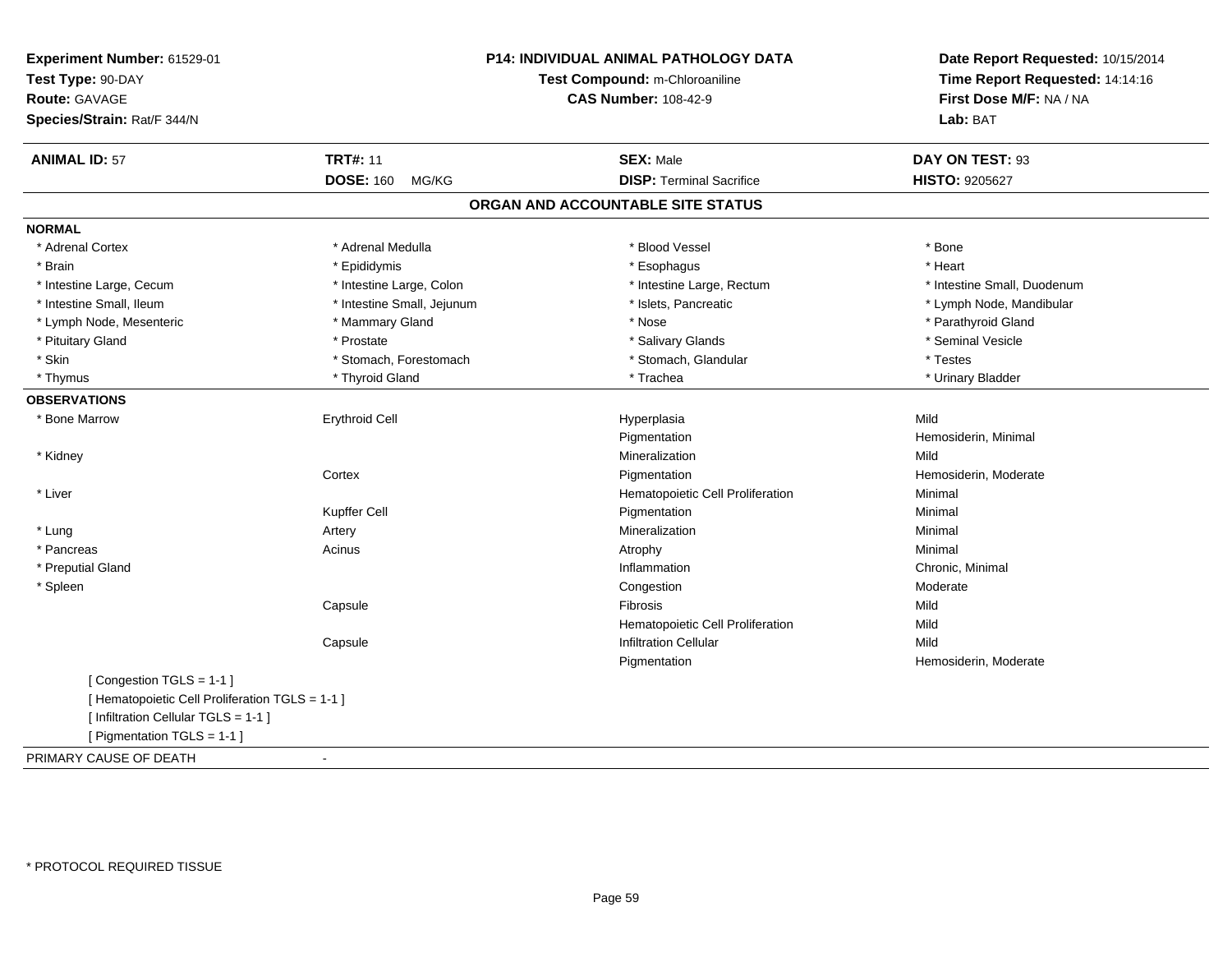| Experiment Number: 61529-01<br>Test Type: 90-DAY<br><b>Route: GAVAGE</b><br>Species/Strain: Rat/F 344/N                                           |                            | P14: INDIVIDUAL ANIMAL PATHOLOGY DATA<br>Test Compound: m-Chloroaniline<br><b>CAS Number: 108-42-9</b> | Date Report Requested: 10/15/2014<br>Time Report Requested: 14:14:17<br>First Dose M/F: NA / NA<br>Lab: BAT |
|---------------------------------------------------------------------------------------------------------------------------------------------------|----------------------------|--------------------------------------------------------------------------------------------------------|-------------------------------------------------------------------------------------------------------------|
| <b>ANIMAL ID: 58</b>                                                                                                                              | <b>TRT#: 11</b>            | <b>SEX: Male</b>                                                                                       | DAY ON TEST: 93                                                                                             |
|                                                                                                                                                   | <b>DOSE: 160</b><br>MG/KG  | <b>DISP: Terminal Sacrifice</b>                                                                        | HISTO: 9205628                                                                                              |
|                                                                                                                                                   |                            | ORGAN AND ACCOUNTABLE SITE STATUS                                                                      |                                                                                                             |
| <b>NORMAL</b>                                                                                                                                     |                            |                                                                                                        |                                                                                                             |
| * Adrenal Cortex                                                                                                                                  | * Adrenal Medulla          | * Blood Vessel                                                                                         | * Bone                                                                                                      |
| * Brain                                                                                                                                           | * Epididymis               | * Esophagus                                                                                            | * Heart                                                                                                     |
| * Intestine Large, Cecum                                                                                                                          | * Intestine Large, Colon   | * Intestine Large, Rectum                                                                              | * Intestine Small, Duodenum                                                                                 |
| * Intestine Small, Ileum                                                                                                                          | * Intestine Small, Jejunum | * Islets, Pancreatic                                                                                   | * Lung                                                                                                      |
| * Lymph Node, Mandibular                                                                                                                          | * Lymph Node, Mesenteric   | * Mammary Gland                                                                                        | * Nose                                                                                                      |
| * Pancreas                                                                                                                                        | * Pituitary Gland          | * Prostate                                                                                             | * Salivary Glands                                                                                           |
| * Seminal Vesicle                                                                                                                                 | * Skin                     | * Stomach, Forestomach                                                                                 | * Stomach, Glandular                                                                                        |
| * Testes                                                                                                                                          | * Thymus                   | * Thyroid Gland                                                                                        | * Trachea                                                                                                   |
| * Urinary Bladder                                                                                                                                 |                            |                                                                                                        |                                                                                                             |
| <b>MISSING</b>                                                                                                                                    |                            |                                                                                                        |                                                                                                             |
| * Parathyroid Gland                                                                                                                               |                            |                                                                                                        |                                                                                                             |
| <b>OBSERVATIONS</b>                                                                                                                               |                            |                                                                                                        |                                                                                                             |
| * Bone Marrow                                                                                                                                     | <b>Erythroid Cell</b>      | Hyperplasia                                                                                            | Moderate                                                                                                    |
|                                                                                                                                                   |                            | Pigmentation                                                                                           | Hemosiderin, Mild                                                                                           |
| * Kidney                                                                                                                                          |                            | Mineralization                                                                                         | Mild                                                                                                        |
|                                                                                                                                                   | Cortex                     | Pigmentation                                                                                           | Hemosiderin, Moderate                                                                                       |
| * Liver                                                                                                                                           |                            | Hematopoietic Cell Proliferation                                                                       | Minimal                                                                                                     |
|                                                                                                                                                   | Kupffer Cell               | Pigmentation                                                                                           | Minimal                                                                                                     |
| * Preputial Gland                                                                                                                                 |                            | Inflammation                                                                                           | Granulomatous, Minimal                                                                                      |
| * Spleen                                                                                                                                          |                            | Congestion                                                                                             | Moderate                                                                                                    |
|                                                                                                                                                   | Capsule                    | Fibrosis                                                                                               | Mild                                                                                                        |
|                                                                                                                                                   |                            | Hematopoietic Cell Proliferation                                                                       | Mild                                                                                                        |
|                                                                                                                                                   | Capsule                    | <b>Infiltration Cellular</b>                                                                           | Mild                                                                                                        |
|                                                                                                                                                   |                            | Pigmentation                                                                                           | Hemosiderin, Moderate                                                                                       |
| [Congestion TGLS = 1-1]<br>[ Hematopoietic Cell Proliferation TGLS = 1-1 ]<br>[ Infiltration Cellular TGLS = 1-1 ]<br>[ Pigmentation TGLS = 1-1 ] |                            |                                                                                                        |                                                                                                             |
| PRIMARY CAUSE OF DEATH                                                                                                                            | $\blacksquare$             |                                                                                                        |                                                                                                             |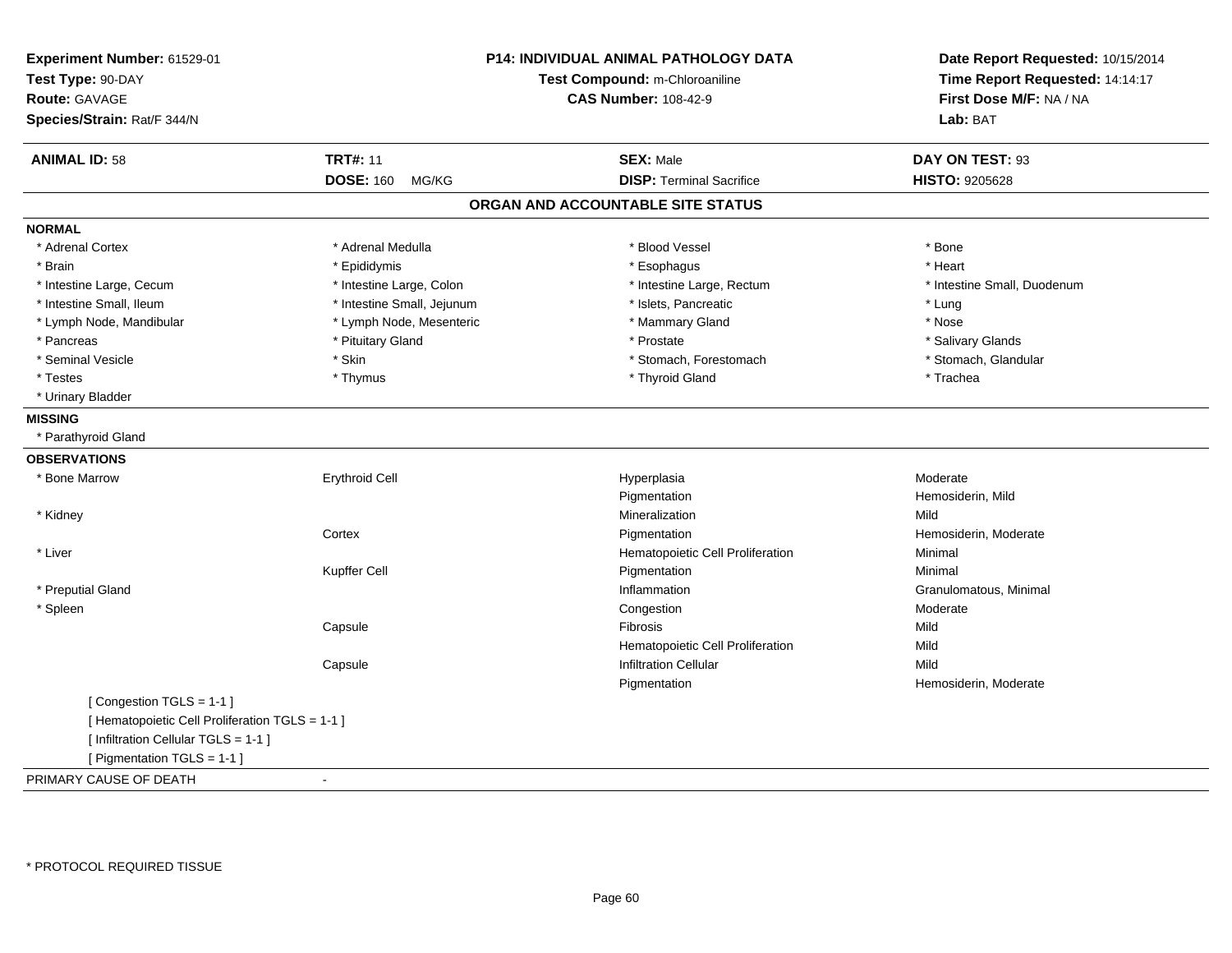| Experiment Number: 61529-01                     |                                | <b>P14: INDIVIDUAL ANIMAL PATHOLOGY DATA</b> | Date Report Requested: 10/15/2014 |
|-------------------------------------------------|--------------------------------|----------------------------------------------|-----------------------------------|
| Test Type: 90-DAY                               | Test Compound: m-Chloroaniline |                                              | Time Report Requested: 14:14:17   |
| <b>Route: GAVAGE</b>                            |                                | <b>CAS Number: 108-42-9</b>                  | First Dose M/F: NA / NA           |
| Species/Strain: Rat/F 344/N                     |                                |                                              | Lab: BAT                          |
| <b>ANIMAL ID: 59</b>                            | <b>TRT#: 11</b>                | <b>SEX: Male</b>                             | DAY ON TEST: 93                   |
|                                                 | <b>DOSE: 160</b><br>MG/KG      | <b>DISP: Terminal Sacrifice</b>              | HISTO: 9205629                    |
|                                                 |                                | ORGAN AND ACCOUNTABLE SITE STATUS            |                                   |
| <b>NORMAL</b>                                   |                                |                                              |                                   |
| * Adrenal Cortex                                | * Adrenal Medulla              | * Blood Vessel                               | * Bone                            |
| * Brain                                         | * Epididymis                   | * Esophagus                                  | * Heart                           |
| * Intestine Large, Cecum                        | * Intestine Large, Colon       | * Intestine Large, Rectum                    | * Intestine Small, Duodenum       |
| * Intestine Small, Ileum                        | * Intestine Small, Jejunum     | * Islets, Pancreatic                         | * Lymph Node, Mandibular          |
| * Lymph Node, Mesenteric                        | * Mammary Gland                | * Nose                                       | * Pancreas                        |
| * Parathyroid Gland                             | * Pituitary Gland              | * Prostate                                   | * Salivary Glands                 |
| * Seminal Vesicle                               | * Skin                         | * Stomach, Forestomach                       | * Stomach, Glandular              |
| * Testes                                        | * Thymus                       | * Thyroid Gland                              | * Trachea                         |
| * Urinary Bladder                               |                                |                                              |                                   |
| <b>OBSERVATIONS</b>                             |                                |                                              |                                   |
| * Bone Marrow                                   | <b>Erythroid Cell</b>          | Hyperplasia                                  | Moderate                          |
|                                                 |                                | Pigmentation                                 | Hemosiderin, Mild                 |
| * Kidney                                        |                                | Mineralization                               | Minimal                           |
|                                                 | Cortex                         | Pigmentation                                 | Hemosiderin, Moderate             |
| * Liver                                         | Kupffer Cell                   | Pigmentation                                 | Minimal                           |
| * Lung                                          | Artery                         | Mineralization                               | Minimal                           |
| * Preputial Gland                               |                                | Inflammation                                 | Chronic, Minimal                  |
| * Spleen                                        |                                | Congestion                                   | Moderate                          |
|                                                 | Capsule                        | Fibrosis                                     | Mild                              |
|                                                 |                                | Hematopoietic Cell Proliferation             | Mild                              |
|                                                 | Capsule                        | <b>Infiltration Cellular</b>                 | Mild                              |
|                                                 |                                | Pigmentation                                 | Hemosiderin, Mild                 |
| [Congestion TGLS = 1-1]                         |                                |                                              |                                   |
| [ Hematopoietic Cell Proliferation TGLS = 1-1 ] |                                |                                              |                                   |
| [ Infiltration Cellular TGLS = 1-1 ]            |                                |                                              |                                   |
| [ Pigmentation TGLS = 1-1 ]                     |                                |                                              |                                   |
| PRIMARY CAUSE OF DEATH                          | $\sim$                         |                                              |                                   |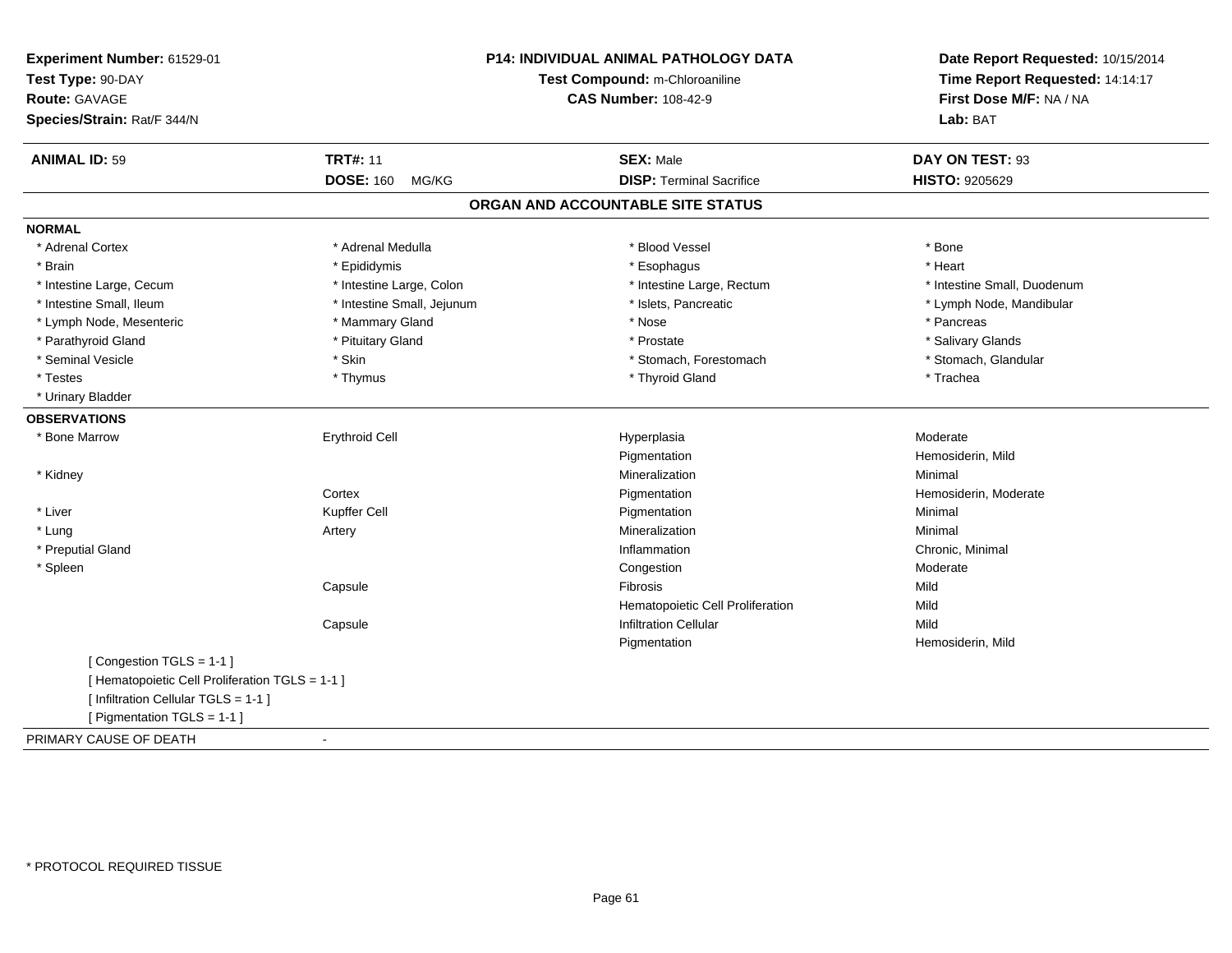| Experiment Number: 61529-01<br>Test Type: 90-DAY<br><b>Route: GAVAGE</b><br>Species/Strain: Rat/F 344/N                                           |                           | <b>P14: INDIVIDUAL ANIMAL PATHOLOGY DATA</b><br>Test Compound: m-Chloroaniline<br><b>CAS Number: 108-42-9</b> | Date Report Requested: 10/15/2014<br>Time Report Requested: 14:14:17<br>First Dose M/F: NA / NA<br>Lab: BAT |
|---------------------------------------------------------------------------------------------------------------------------------------------------|---------------------------|---------------------------------------------------------------------------------------------------------------|-------------------------------------------------------------------------------------------------------------|
| <b>ANIMAL ID: 60</b>                                                                                                                              | <b>TRT#: 11</b>           | <b>SEX: Male</b>                                                                                              | DAY ON TEST: 93                                                                                             |
|                                                                                                                                                   | <b>DOSE: 160</b><br>MG/KG | <b>DISP: Terminal Sacrifice</b>                                                                               | HISTO: 9205630                                                                                              |
|                                                                                                                                                   |                           | ORGAN AND ACCOUNTABLE SITE STATUS                                                                             |                                                                                                             |
| <b>NORMAL</b>                                                                                                                                     |                           |                                                                                                               |                                                                                                             |
| * Adrenal Cortex                                                                                                                                  | * Adrenal Medulla         | * Blood Vessel                                                                                                | * Bone                                                                                                      |
| * Brain                                                                                                                                           | * Epididymis              | * Esophagus                                                                                                   | * Intestine Large, Cecum                                                                                    |
| * Intestine Large, Colon                                                                                                                          | * Intestine Large, Rectum | * Intestine Small, Duodenum                                                                                   | * Intestine Small, Ileum                                                                                    |
| * Intestine Small, Jejunum                                                                                                                        | * Islets, Pancreatic      | * Lung                                                                                                        | * Lymph Node, Mandibular                                                                                    |
| * Lymph Node, Mesenteric                                                                                                                          | * Mammary Gland           | * Nose                                                                                                        | * Pancreas                                                                                                  |
| * Pituitary Gland                                                                                                                                 | * Prostate                | * Salivary Glands                                                                                             | * Seminal Vesicle                                                                                           |
| * Skin                                                                                                                                            | * Stomach, Forestomach    | * Stomach, Glandular                                                                                          | * Testes                                                                                                    |
| * Thymus                                                                                                                                          | * Thyroid Gland           | * Trachea                                                                                                     | * Urinary Bladder                                                                                           |
| <b>MISSING</b>                                                                                                                                    |                           |                                                                                                               |                                                                                                             |
| * Parathyroid Gland                                                                                                                               |                           |                                                                                                               |                                                                                                             |
| <b>OBSERVATIONS</b>                                                                                                                               |                           |                                                                                                               |                                                                                                             |
| * Bone Marrow                                                                                                                                     | <b>Erythroid Cell</b>     | Hyperplasia                                                                                                   | Moderate                                                                                                    |
|                                                                                                                                                   |                           | Pigmentation                                                                                                  | Hemosiderin, Mild                                                                                           |
| * Heart                                                                                                                                           |                           | Cardiomyopathy                                                                                                | Minimal                                                                                                     |
| * Kidney                                                                                                                                          |                           | Mineralization                                                                                                | Mild                                                                                                        |
|                                                                                                                                                   | Cortex                    | Pigmentation                                                                                                  | Hemosiderin, Moderate                                                                                       |
| * Liver                                                                                                                                           |                           | Hematopoietic Cell Proliferation                                                                              | Minimal                                                                                                     |
|                                                                                                                                                   | Kupffer Cell              | Pigmentation                                                                                                  | Minimal                                                                                                     |
| * Preputial Gland                                                                                                                                 |                           | Inflammation                                                                                                  | Chronic, Minimal                                                                                            |
| * Spleen                                                                                                                                          |                           | Congestion                                                                                                    | Moderate                                                                                                    |
|                                                                                                                                                   | Capsule                   | Fibrosis                                                                                                      | Mild                                                                                                        |
|                                                                                                                                                   |                           | Hematopoietic Cell Proliferation                                                                              | Mild                                                                                                        |
|                                                                                                                                                   | Capsule                   | <b>Infiltration Cellular</b>                                                                                  | Mild                                                                                                        |
|                                                                                                                                                   |                           | Pigmentation                                                                                                  | Hemosiderin, Moderate                                                                                       |
| [Congestion TGLS = 1-1]<br>[ Hematopoietic Cell Proliferation TGLS = 1-1 ]<br>[ Infiltration Cellular TGLS = 1-1 ]<br>[ Pigmentation TGLS = 1-1 ] |                           |                                                                                                               |                                                                                                             |
| PRIMARY CAUSE OF DEATH                                                                                                                            | ÷.                        |                                                                                                               |                                                                                                             |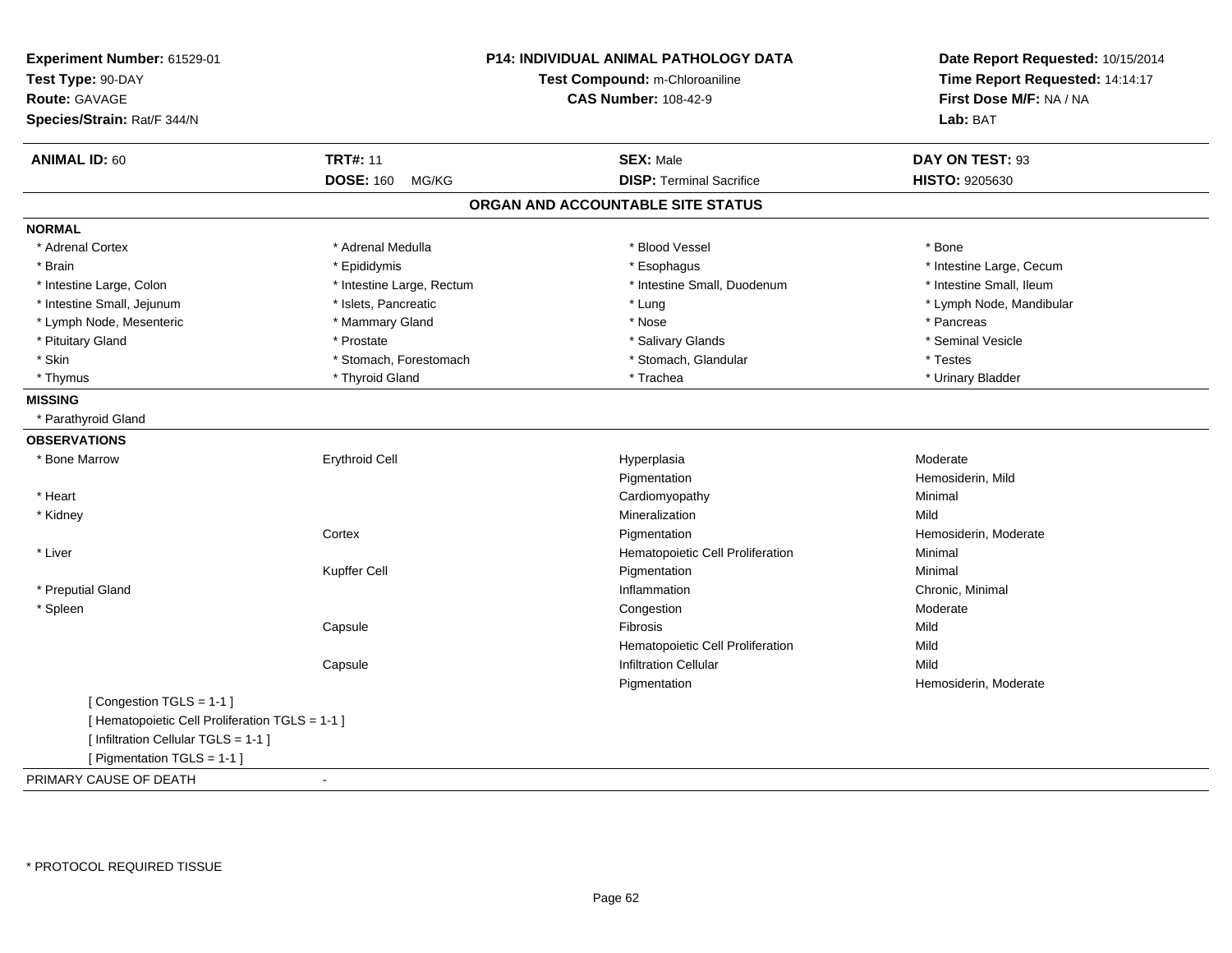| <b>Experiment Number: 61529-01</b><br>Test Type: 90-DAY<br><b>Route: GAVAGE</b><br>Species/Strain: Rat/F 344/N |                           | <b>P14: INDIVIDUAL ANIMAL PATHOLOGY DATA</b><br>Test Compound: m-Chloroaniline<br><b>CAS Number: 108-42-9</b> | Date Report Requested: 10/15/2014<br>Time Report Requested: 14:14:17<br>First Dose M/F: NA / NA<br>Lab: BAT |
|----------------------------------------------------------------------------------------------------------------|---------------------------|---------------------------------------------------------------------------------------------------------------|-------------------------------------------------------------------------------------------------------------|
| <b>ANIMAL ID: 61</b>                                                                                           | <b>TRT#: 2</b>            | <b>SEX: Female</b>                                                                                            | DAY ON TEST: 93                                                                                             |
|                                                                                                                | DOSE: 0 MG/KG             | <b>DISP: Terminal Sacrifice</b>                                                                               | <b>HISTO: 9205611</b>                                                                                       |
|                                                                                                                |                           | ORGAN AND ACCOUNTABLE SITE STATUS                                                                             |                                                                                                             |
| <b>NORMAL</b>                                                                                                  |                           |                                                                                                               |                                                                                                             |
| * Adrenal Cortex                                                                                               | * Adrenal Medulla         | * Blood Vessel                                                                                                | * Bone                                                                                                      |
| * Bone Marrow                                                                                                  | * Brain                   | * Esophagus                                                                                                   | * Intestine Large, Cecum                                                                                    |
| * Intestine Large, Colon                                                                                       | * Intestine Large, Rectum | * Intestine Small, Duodenum                                                                                   | * Intestine Small, Ileum                                                                                    |
| * Intestine Small, Jejunum                                                                                     | * Islets. Pancreatic      | * Liver                                                                                                       | * Lung                                                                                                      |
| * Lymph Node, Mandibular                                                                                       | * Lymph Node, Mesenteric  | * Mammary Gland                                                                                               | * Nose                                                                                                      |
| * Ovary                                                                                                        | * Pancreas                | * Parathyroid Gland                                                                                           | * Pituitary Gland                                                                                           |
| * Salivary Glands                                                                                              | * Skin                    | * Spleen                                                                                                      | * Stomach, Forestomach                                                                                      |
| * Stomach, Glandular                                                                                           | * Thymus                  | * Thyroid Gland                                                                                               | * Trachea                                                                                                   |
| * Urinary Bladder                                                                                              | * Uterus                  |                                                                                                               |                                                                                                             |
| <b>OBSERVATIONS</b>                                                                                            |                           |                                                                                                               |                                                                                                             |
| * Clitoral Gland                                                                                               |                           | Inflammation                                                                                                  | Suppurative, Chronic, Multifocal, Minimal                                                                   |
| * Heart                                                                                                        |                           | Cardiomyopathy                                                                                                | Minimal                                                                                                     |
| * Kidney                                                                                                       |                           | Mineralization                                                                                                | Mild                                                                                                        |
| PRIMARY CAUSE OF DEATH                                                                                         |                           |                                                                                                               |                                                                                                             |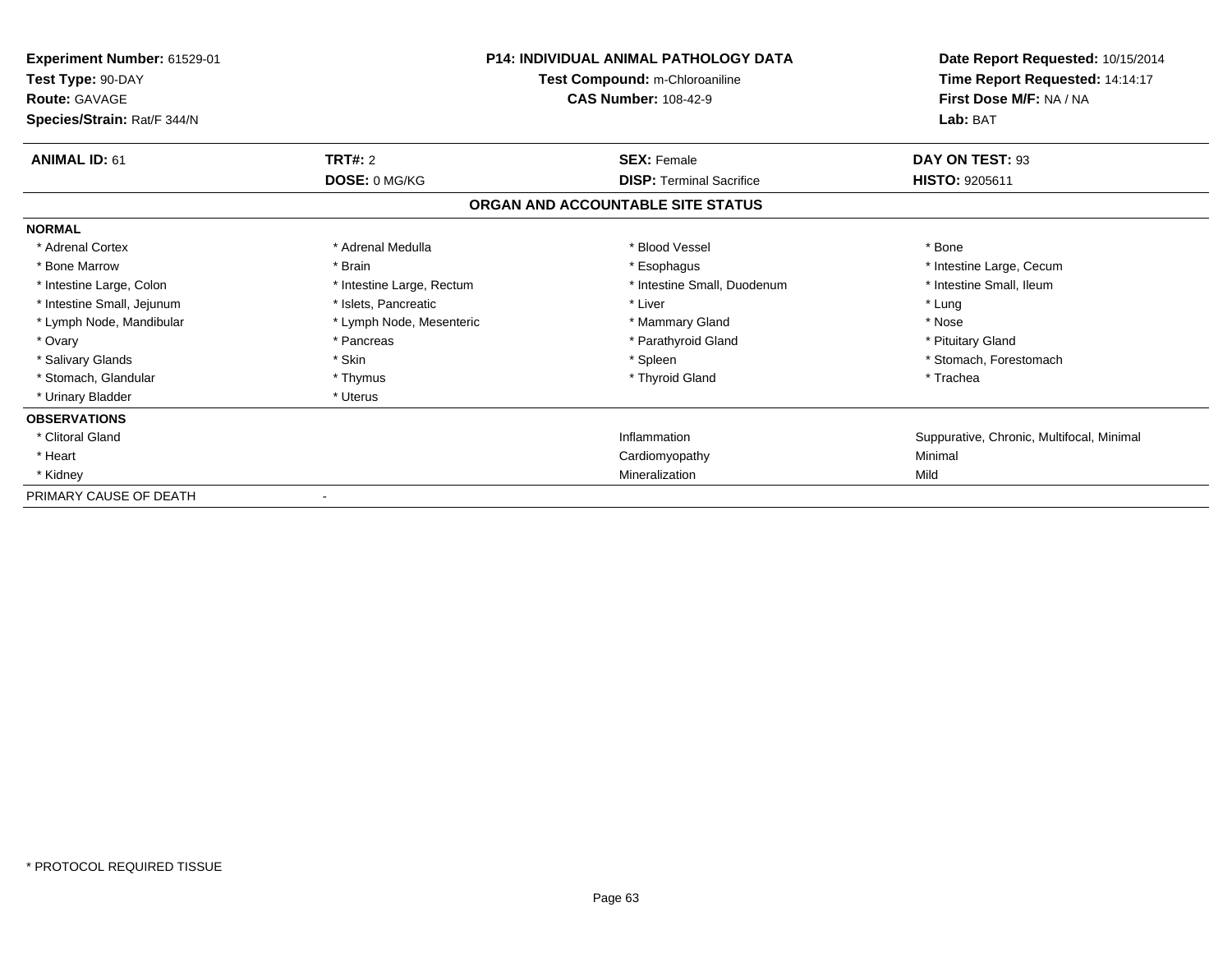| Experiment Number: 61529-01<br>Test Type: 90-DAY<br><b>Route: GAVAGE</b><br>Species/Strain: Rat/F 344/N | <b>P14: INDIVIDUAL ANIMAL PATHOLOGY DATA</b><br>Test Compound: m-Chloroaniline<br><b>CAS Number: 108-42-9</b> |                                   | Date Report Requested: 10/15/2014<br>Time Report Requested: 14:14:17<br>First Dose M/F: NA / NA<br>Lab: BAT |  |
|---------------------------------------------------------------------------------------------------------|---------------------------------------------------------------------------------------------------------------|-----------------------------------|-------------------------------------------------------------------------------------------------------------|--|
| <b>ANIMAL ID: 62</b>                                                                                    | TRT#: 2                                                                                                       | <b>SEX: Female</b>                | DAY ON TEST: 93                                                                                             |  |
|                                                                                                         | DOSE: 0 MG/KG                                                                                                 | <b>DISP: Terminal Sacrifice</b>   | <b>HISTO: 9205612</b>                                                                                       |  |
|                                                                                                         |                                                                                                               | ORGAN AND ACCOUNTABLE SITE STATUS |                                                                                                             |  |
| <b>NORMAL</b>                                                                                           |                                                                                                               |                                   |                                                                                                             |  |
| * Adrenal Cortex                                                                                        | * Adrenal Medulla                                                                                             | * Blood Vessel                    | * Bone                                                                                                      |  |
| * Bone Marrow                                                                                           | * Brain                                                                                                       | * Clitoral Gland                  | * Heart                                                                                                     |  |
| * Intestine Large, Cecum                                                                                | * Intestine Large, Colon                                                                                      | * Intestine Large, Rectum         | * Intestine Small, Duodenum                                                                                 |  |
| * Intestine Small, Ileum                                                                                | * Intestine Small, Jejunum                                                                                    | * Islets. Pancreatic              | * Lung                                                                                                      |  |
| * Lymph Node, Mandibular                                                                                | * Lymph Node, Mesenteric                                                                                      | * Mammary Gland                   | * Nose                                                                                                      |  |
| * Ovary                                                                                                 | * Pancreas                                                                                                    | * Parathyroid Gland               | * Pituitary Gland                                                                                           |  |
| * Salivary Glands                                                                                       | * Skin                                                                                                        | * Spleen                          | * Stomach, Forestomach                                                                                      |  |
| * Stomach, Glandular                                                                                    | * Thymus                                                                                                      | * Thyroid Gland                   | * Trachea                                                                                                   |  |
| * Urinary Bladder                                                                                       | * Uterus                                                                                                      |                                   |                                                                                                             |  |
| <b>INSUFFICIENT TISSUE</b>                                                                              |                                                                                                               |                                   |                                                                                                             |  |
| * Esophagus                                                                                             |                                                                                                               |                                   |                                                                                                             |  |
| <b>OBSERVATIONS</b>                                                                                     |                                                                                                               |                                   |                                                                                                             |  |
| * Kidney                                                                                                |                                                                                                               | Mineralization                    | Minimal                                                                                                     |  |
| * Liver                                                                                                 |                                                                                                               | Pigmentation                      | Minimal                                                                                                     |  |
| PRIMARY CAUSE OF DEATH                                                                                  | $\blacksquare$                                                                                                |                                   |                                                                                                             |  |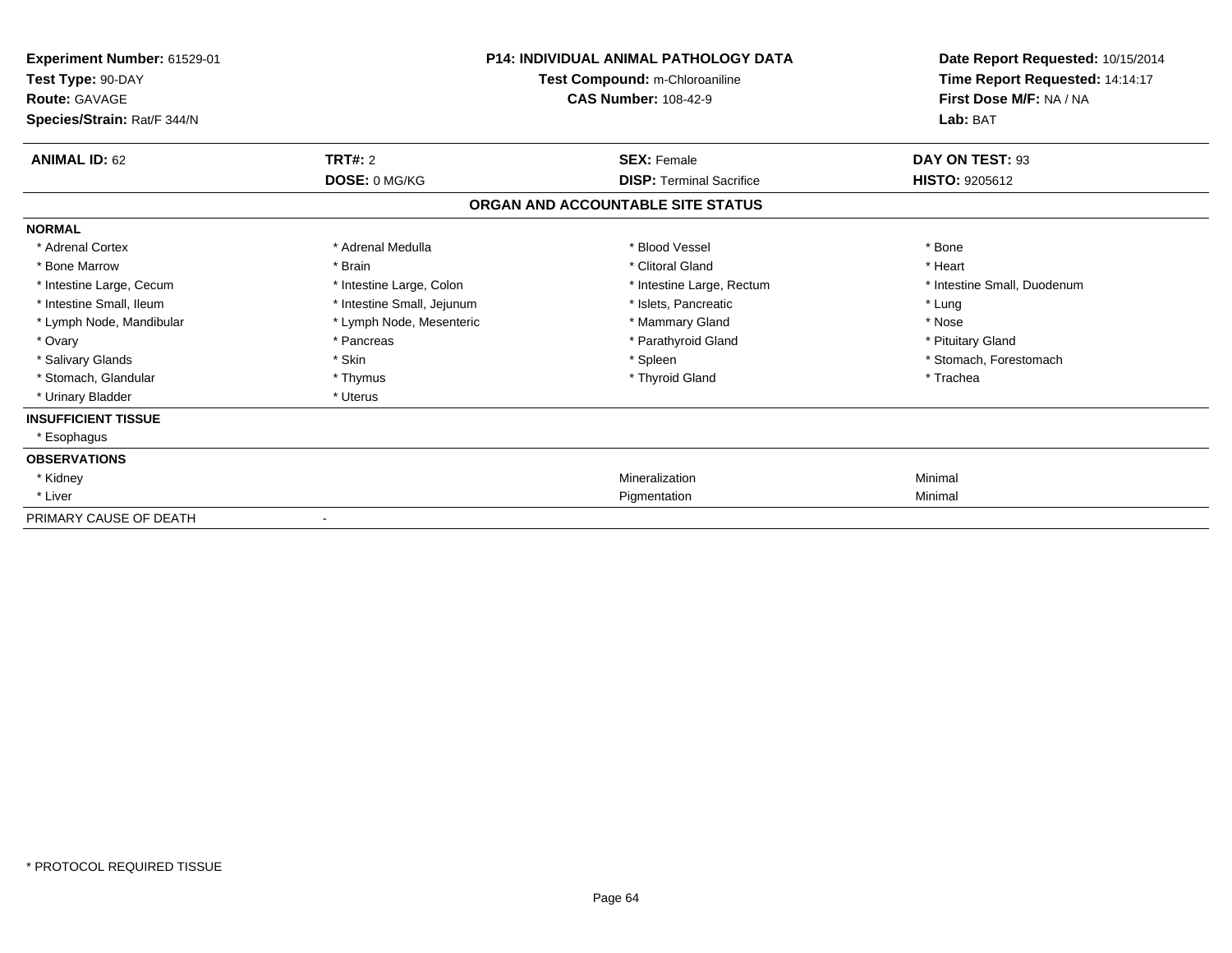| Experiment Number: 61529-01<br>Test Type: 90-DAY<br><b>Route: GAVAGE</b><br>Species/Strain: Rat/F 344/N | <b>P14: INDIVIDUAL ANIMAL PATHOLOGY DATA</b><br>Test Compound: m-Chloroaniline<br><b>CAS Number: 108-42-9</b> |                                   | Date Report Requested: 10/15/2014<br>Time Report Requested: 14:14:17<br>First Dose M/F: NA / NA<br>Lab: BAT |
|---------------------------------------------------------------------------------------------------------|---------------------------------------------------------------------------------------------------------------|-----------------------------------|-------------------------------------------------------------------------------------------------------------|
| <b>ANIMAL ID: 63</b>                                                                                    | TRT#: 2                                                                                                       | <b>SEX: Female</b>                | DAY ON TEST: 93                                                                                             |
|                                                                                                         | DOSE: 0 MG/KG                                                                                                 | <b>DISP: Terminal Sacrifice</b>   | <b>HISTO: 9205613</b>                                                                                       |
|                                                                                                         |                                                                                                               | ORGAN AND ACCOUNTABLE SITE STATUS |                                                                                                             |
| <b>NORMAL</b>                                                                                           |                                                                                                               |                                   |                                                                                                             |
| * Adrenal Cortex                                                                                        | * Adrenal Medulla                                                                                             | * Blood Vessel                    | * Bone                                                                                                      |
| * Bone Marrow                                                                                           | * Brain                                                                                                       | * Esophagus                       | * Heart                                                                                                     |
| * Intestine Large, Cecum                                                                                | * Intestine Large, Colon                                                                                      | * Intestine Large, Rectum         | * Intestine Small, Duodenum                                                                                 |
| * Intestine Small, Ileum                                                                                | * Intestine Small, Jejunum                                                                                    | * Islets, Pancreatic              | * Liver                                                                                                     |
| * Lymph Node, Mandibular                                                                                | * Mammary Gland                                                                                               | * Nose                            | * Ovary                                                                                                     |
| * Pancreas                                                                                              | * Parathyroid Gland                                                                                           | * Pituitary Gland                 | * Salivary Glands                                                                                           |
| * Skin                                                                                                  | * Spleen                                                                                                      | * Stomach, Forestomach            | * Stomach, Glandular                                                                                        |
| * Thymus                                                                                                | * Thyroid Gland                                                                                               | * Trachea                         | * Urinary Bladder                                                                                           |
| * Uterus                                                                                                |                                                                                                               |                                   |                                                                                                             |
| <b>OBSERVATIONS</b>                                                                                     |                                                                                                               |                                   |                                                                                                             |
| * Clitoral Gland                                                                                        |                                                                                                               | Inflammation                      | Chronic, Multifocal, Minimal                                                                                |
| * Kidney                                                                                                |                                                                                                               | Mineralization                    | Minimal                                                                                                     |
| * Lung                                                                                                  | Artery                                                                                                        | Mineralization                    | Minimal                                                                                                     |
| * Lymph Node, Mesenteric                                                                                |                                                                                                               | Hyperplasia                       | Histiocytic, Mild                                                                                           |
| PRIMARY CAUSE OF DEATH                                                                                  |                                                                                                               |                                   |                                                                                                             |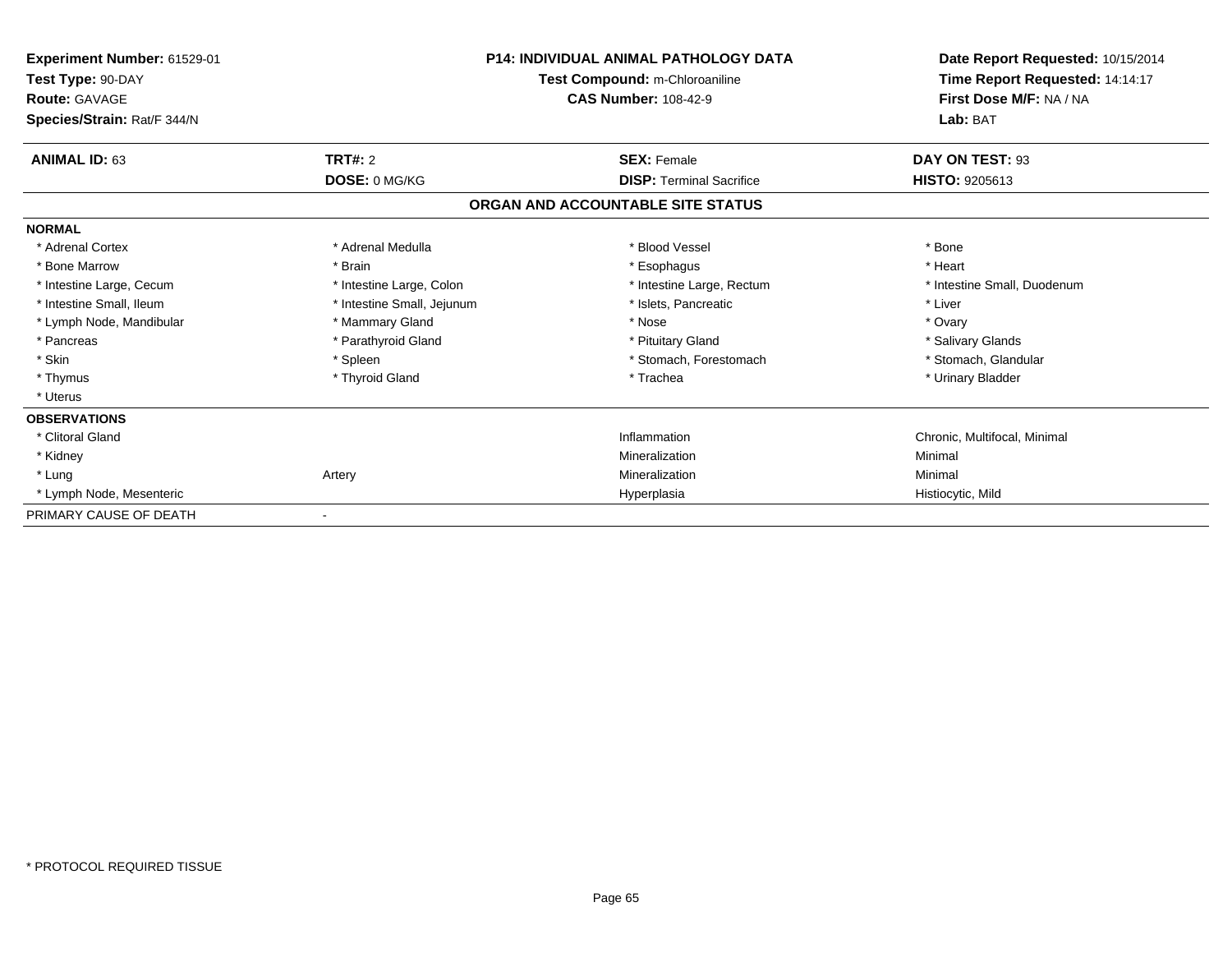| Experiment Number: 61529-01<br>Test Type: 90-DAY<br><b>Route: GAVAGE</b><br>Species/Strain: Rat/F 344/N | <b>P14: INDIVIDUAL ANIMAL PATHOLOGY DATA</b><br>Test Compound: m-Chloroaniline<br><b>CAS Number: 108-42-9</b> |                                   | Date Report Requested: 10/15/2014<br>Time Report Requested: 14:14:17<br>First Dose M/F: NA / NA<br>Lab: BAT |  |
|---------------------------------------------------------------------------------------------------------|---------------------------------------------------------------------------------------------------------------|-----------------------------------|-------------------------------------------------------------------------------------------------------------|--|
| <b>ANIMAL ID: 64</b>                                                                                    | TRT#: 2                                                                                                       | <b>SEX: Female</b>                | DAY ON TEST: 93                                                                                             |  |
|                                                                                                         | DOSE: 0 MG/KG                                                                                                 | <b>DISP: Terminal Sacrifice</b>   | <b>HISTO: 9205614</b>                                                                                       |  |
|                                                                                                         |                                                                                                               | ORGAN AND ACCOUNTABLE SITE STATUS |                                                                                                             |  |
| <b>NORMAL</b>                                                                                           |                                                                                                               |                                   |                                                                                                             |  |
| * Adrenal Cortex                                                                                        | * Adrenal Medulla                                                                                             | * Blood Vessel                    | * Bone                                                                                                      |  |
| * Brain                                                                                                 | * Clitoral Gland                                                                                              | * Esophagus                       | * Intestine Large, Cecum                                                                                    |  |
| * Intestine Large, Colon                                                                                | * Intestine Large, Rectum                                                                                     | * Intestine Small, Duodenum       | * Intestine Small, Ileum                                                                                    |  |
| * Intestine Small, Jejunum                                                                              | * Islets, Pancreatic                                                                                          | * Liver                           | * Lung                                                                                                      |  |
| * Lymph Node, Mandibular                                                                                | * Lymph Node, Mesenteric                                                                                      | * Mammary Gland                   | * Nose                                                                                                      |  |
| * Ovary                                                                                                 | * Parathyroid Gland                                                                                           | * Pituitary Gland                 | * Salivary Glands                                                                                           |  |
| * Skin                                                                                                  | * Spleen                                                                                                      | * Stomach, Forestomach            | * Stomach, Glandular                                                                                        |  |
| * Thymus                                                                                                | * Thyroid Gland                                                                                               | * Trachea                         | * Urinary Bladder                                                                                           |  |
| * Uterus                                                                                                |                                                                                                               |                                   |                                                                                                             |  |
| <b>OBSERVATIONS</b>                                                                                     |                                                                                                               |                                   |                                                                                                             |  |
| * Bone Marrow                                                                                           |                                                                                                               | Myelofibrosis                     | Mild                                                                                                        |  |
| * Heart                                                                                                 |                                                                                                               | Cardiomyopathy                    | Minimal                                                                                                     |  |
| * Kidney                                                                                                |                                                                                                               | Mineralization                    | Mild                                                                                                        |  |
| * Pancreas                                                                                              | Acinus                                                                                                        | Atrophy                           | Minimal                                                                                                     |  |
| PRIMARY CAUSE OF DEATH                                                                                  |                                                                                                               |                                   |                                                                                                             |  |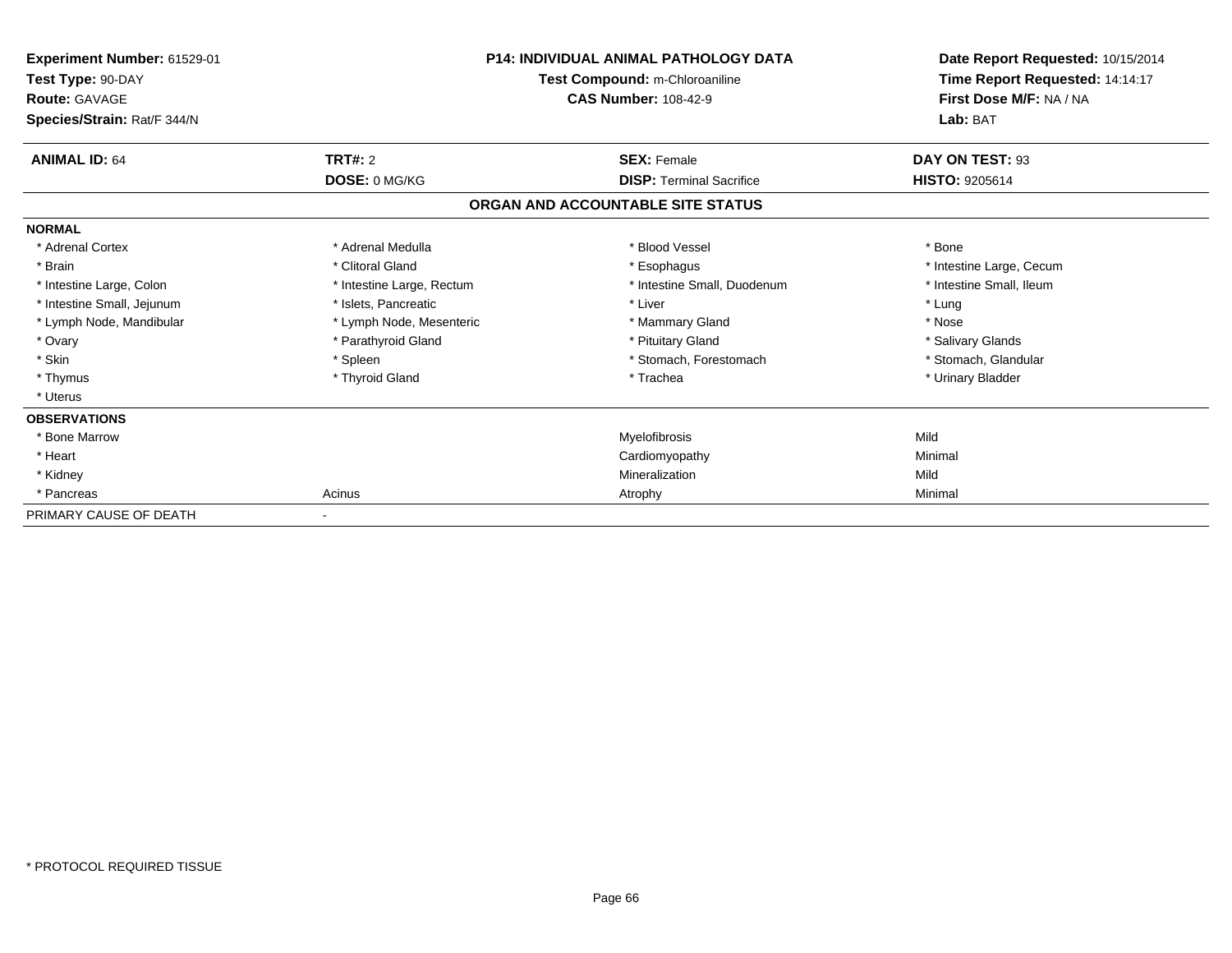| <b>Experiment Number: 61529-01</b><br>Test Type: 90-DAY<br><b>Route: GAVAGE</b><br>Species/Strain: Rat/F 344/N | <b>P14: INDIVIDUAL ANIMAL PATHOLOGY DATA</b><br>Test Compound: m-Chloroaniline<br><b>CAS Number: 108-42-9</b> |                                   | Date Report Requested: 10/15/2014<br>Time Report Requested: 14:14:17<br>First Dose M/F: NA / NA<br>Lab: BAT |
|----------------------------------------------------------------------------------------------------------------|---------------------------------------------------------------------------------------------------------------|-----------------------------------|-------------------------------------------------------------------------------------------------------------|
| <b>ANIMAL ID: 65</b>                                                                                           | <b>TRT#: 2</b>                                                                                                | <b>SEX: Female</b>                | DAY ON TEST: 93                                                                                             |
|                                                                                                                | DOSE: 0 MG/KG                                                                                                 | <b>DISP: Terminal Sacrifice</b>   | <b>HISTO: 9205615</b>                                                                                       |
|                                                                                                                |                                                                                                               | ORGAN AND ACCOUNTABLE SITE STATUS |                                                                                                             |
| <b>NORMAL</b>                                                                                                  |                                                                                                               |                                   |                                                                                                             |
| * Adrenal Cortex                                                                                               | * Adrenal Medulla                                                                                             | * Blood Vessel                    | * Bone                                                                                                      |
| * Brain                                                                                                        | * Clitoral Gland                                                                                              | * Esophagus                       | * Heart                                                                                                     |
| * Intestine Large, Cecum                                                                                       | * Intestine Large, Colon                                                                                      | * Intestine Large, Rectum         | * Intestine Small, Duodenum                                                                                 |
| * Intestine Small, Ileum                                                                                       | * Intestine Small, Jejunum                                                                                    | * Islets, Pancreatic              | * Lung                                                                                                      |
| * Lymph Node, Mandibular                                                                                       | * Lymph Node, Mesenteric                                                                                      | * Mammary Gland                   | * Nose                                                                                                      |
| * Ovary                                                                                                        | * Pancreas                                                                                                    | * Parathyroid Gland               | * Pituitary Gland                                                                                           |
| * Salivary Glands                                                                                              | * Skin                                                                                                        | * Spleen                          | * Stomach, Forestomach                                                                                      |
| * Stomach, Glandular                                                                                           | * Thymus                                                                                                      | * Thyroid Gland                   | * Trachea                                                                                                   |
| * Urinary Bladder                                                                                              | * Uterus                                                                                                      |                                   |                                                                                                             |
| <b>OBSERVATIONS</b>                                                                                            |                                                                                                               |                                   |                                                                                                             |
| * Bone Marrow                                                                                                  |                                                                                                               | Myelofibrosis                     | Minimal                                                                                                     |
| * Kidney                                                                                                       |                                                                                                               | Mineralization                    | Mild                                                                                                        |
| * Liver                                                                                                        |                                                                                                               | Inflammation                      | Chronic, Multifocal, Minimal                                                                                |
| PRIMARY CAUSE OF DEATH                                                                                         |                                                                                                               |                                   |                                                                                                             |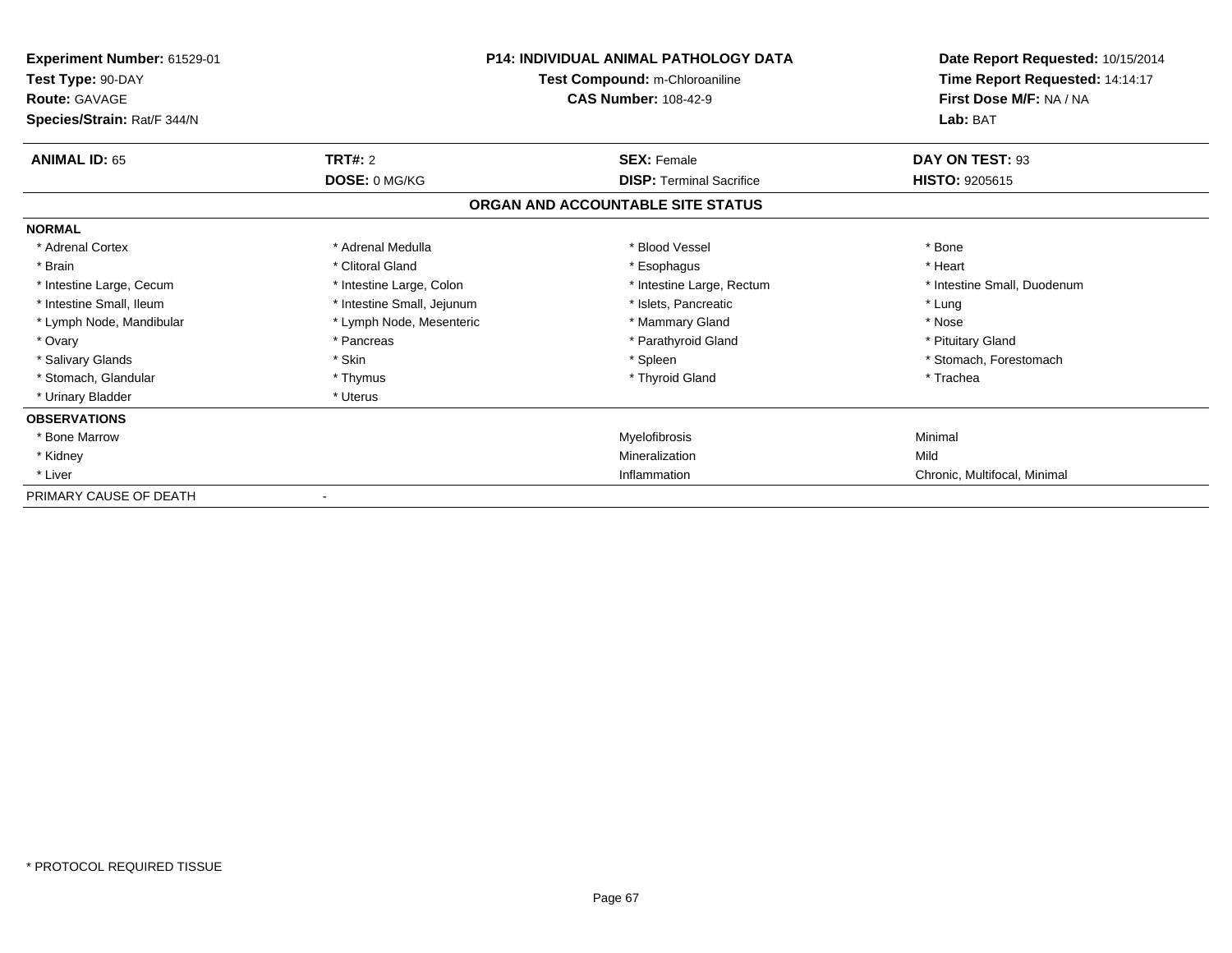| Experiment Number: 61529-01<br>Test Type: 90-DAY<br><b>Route: GAVAGE</b><br>Species/Strain: Rat/F 344/N |                          | <b>P14: INDIVIDUAL ANIMAL PATHOLOGY DATA</b><br>Test Compound: m-Chloroaniline<br><b>CAS Number: 108-42-9</b> | Date Report Requested: 10/15/2014<br>Time Report Requested: 14:14:17<br>First Dose M/F: NA / NA<br>Lab: BAT |
|---------------------------------------------------------------------------------------------------------|--------------------------|---------------------------------------------------------------------------------------------------------------|-------------------------------------------------------------------------------------------------------------|
|                                                                                                         |                          |                                                                                                               |                                                                                                             |
| <b>ANIMAL ID: 66</b>                                                                                    | TRT#: 2                  | <b>SEX: Female</b>                                                                                            | DAY ON TEST: 93                                                                                             |
|                                                                                                         | DOSE: 0 MG/KG            | <b>DISP: Terminal Sacrifice</b>                                                                               | <b>HISTO: 9205616</b>                                                                                       |
|                                                                                                         |                          | ORGAN AND ACCOUNTABLE SITE STATUS                                                                             |                                                                                                             |
| <b>NORMAL</b>                                                                                           |                          |                                                                                                               |                                                                                                             |
| * Adrenal Cortex                                                                                        | * Adrenal Medulla        | * Blood Vessel                                                                                                | * Bone                                                                                                      |
| * Bone Marrow                                                                                           | * Brain                  | * Clitoral Gland                                                                                              | * Esophagus                                                                                                 |
| * Heart                                                                                                 | * Intestine Large, Cecum | * Intestine Large, Colon                                                                                      | * Intestine Large, Rectum                                                                                   |
| * Intestine Small, Duodenum                                                                             | * Intestine Small, Ileum | * Intestine Small, Jejunum                                                                                    | * Islets, Pancreatic                                                                                        |
| * Liver                                                                                                 | * Lung                   | * Lymph Node, Mandibular                                                                                      | * Lymph Node, Mesenteric                                                                                    |
| * Mammary Gland                                                                                         | * Nose                   | * Ovary                                                                                                       | * Pancreas                                                                                                  |
| * Pituitary Gland                                                                                       | * Salivary Glands        | * Skin                                                                                                        | * Spleen                                                                                                    |
| * Stomach, Forestomach                                                                                  | * Stomach, Glandular     | * Thymus                                                                                                      | * Trachea                                                                                                   |
| * Urinary Bladder                                                                                       | * Uterus                 |                                                                                                               |                                                                                                             |
| <b>MISSING</b>                                                                                          |                          |                                                                                                               |                                                                                                             |
| * Parathyroid Gland                                                                                     |                          |                                                                                                               |                                                                                                             |
| <b>OBSERVATIONS</b>                                                                                     |                          |                                                                                                               |                                                                                                             |
| * Kidney                                                                                                |                          | Mineralization                                                                                                | Minimal                                                                                                     |
| * Thyroid Gland                                                                                         |                          | Ultimobranchial Cyst                                                                                          | Minimal                                                                                                     |
| PRIMARY CAUSE OF DEATH                                                                                  | $\blacksquare$           |                                                                                                               |                                                                                                             |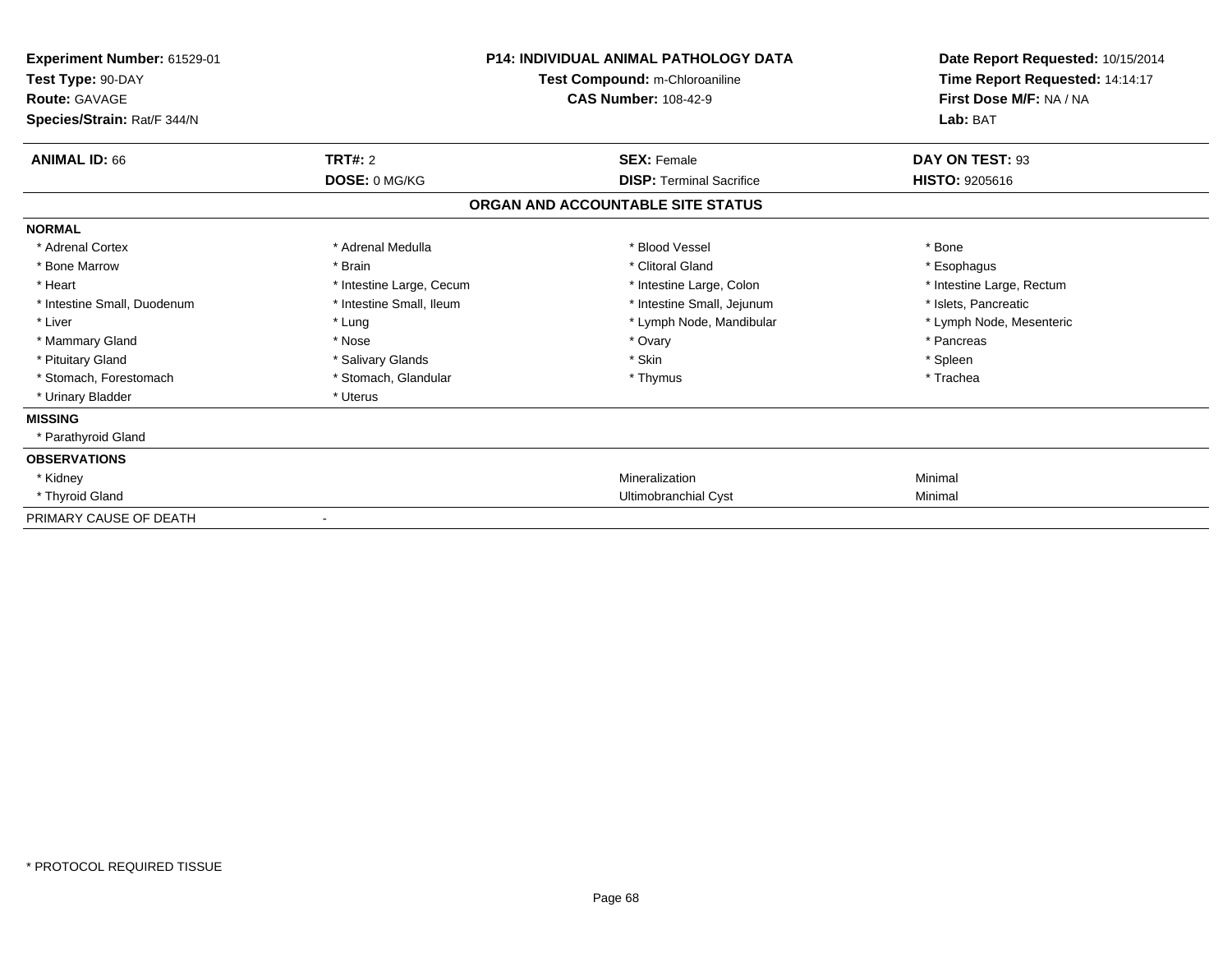| Experiment Number: 61529-01<br>Test Type: 90-DAY<br><b>Route: GAVAGE</b><br>Species/Strain: Rat/F 344/N | <b>P14: INDIVIDUAL ANIMAL PATHOLOGY DATA</b><br>Test Compound: m-Chloroaniline<br><b>CAS Number: 108-42-9</b> |                                   | Date Report Requested: 10/15/2014<br>Time Report Requested: 14:14:17<br>First Dose M/F: NA / NA<br>Lab: BAT |  |
|---------------------------------------------------------------------------------------------------------|---------------------------------------------------------------------------------------------------------------|-----------------------------------|-------------------------------------------------------------------------------------------------------------|--|
| <b>ANIMAL ID: 67</b>                                                                                    | TRT#: 2                                                                                                       | <b>SEX: Female</b>                | DAY ON TEST: 93                                                                                             |  |
|                                                                                                         | DOSE: 0 MG/KG                                                                                                 | <b>DISP: Terminal Sacrifice</b>   | HISTO: 9205617                                                                                              |  |
|                                                                                                         |                                                                                                               | ORGAN AND ACCOUNTABLE SITE STATUS |                                                                                                             |  |
| <b>NORMAL</b>                                                                                           |                                                                                                               |                                   |                                                                                                             |  |
| * Adrenal Cortex                                                                                        | * Adrenal Medulla                                                                                             | * Blood Vessel                    | * Bone                                                                                                      |  |
| * Bone Marrow                                                                                           | * Brain                                                                                                       | * Esophagus                       | * Heart                                                                                                     |  |
| * Intestine Large, Cecum                                                                                | * Intestine Large, Colon                                                                                      | * Intestine Large, Rectum         | * Intestine Small, Duodenum                                                                                 |  |
| * Intestine Small, Ileum                                                                                | * Intestine Small, Jejunum                                                                                    | * Islets, Pancreatic              | * Liver                                                                                                     |  |
| * Lymph Node, Mandibular                                                                                | * Lymph Node, Mesenteric                                                                                      | * Mammary Gland                   | * Nose                                                                                                      |  |
| * Ovary                                                                                                 | * Pancreas                                                                                                    | * Parathyroid Gland               | * Pituitary Gland                                                                                           |  |
| * Salivary Glands                                                                                       | * Skin                                                                                                        | * Spleen                          | * Stomach, Forestomach                                                                                      |  |
| * Stomach, Glandular                                                                                    | * Thymus                                                                                                      | * Thyroid Gland                   | * Trachea                                                                                                   |  |
| * Urinary Bladder                                                                                       | * Uterus                                                                                                      |                                   |                                                                                                             |  |
| <b>OBSERVATIONS</b>                                                                                     |                                                                                                               |                                   |                                                                                                             |  |
| * Clitoral Gland                                                                                        |                                                                                                               | Inflammation                      | Chronic, Multifocal, Minimal                                                                                |  |
| * Kidney                                                                                                |                                                                                                               | Mineralization                    | Minimal                                                                                                     |  |
|                                                                                                         | <b>Renal Tubule</b>                                                                                           | Regeneration                      | Focal, Minimal                                                                                              |  |
| * Lung                                                                                                  |                                                                                                               | Inflammation                      | Chronic Active, Multifocal, Minimal                                                                         |  |
|                                                                                                         | Artery                                                                                                        | Mineralization                    | Minimal                                                                                                     |  |
| PRIMARY CAUSE OF DEATH                                                                                  |                                                                                                               |                                   |                                                                                                             |  |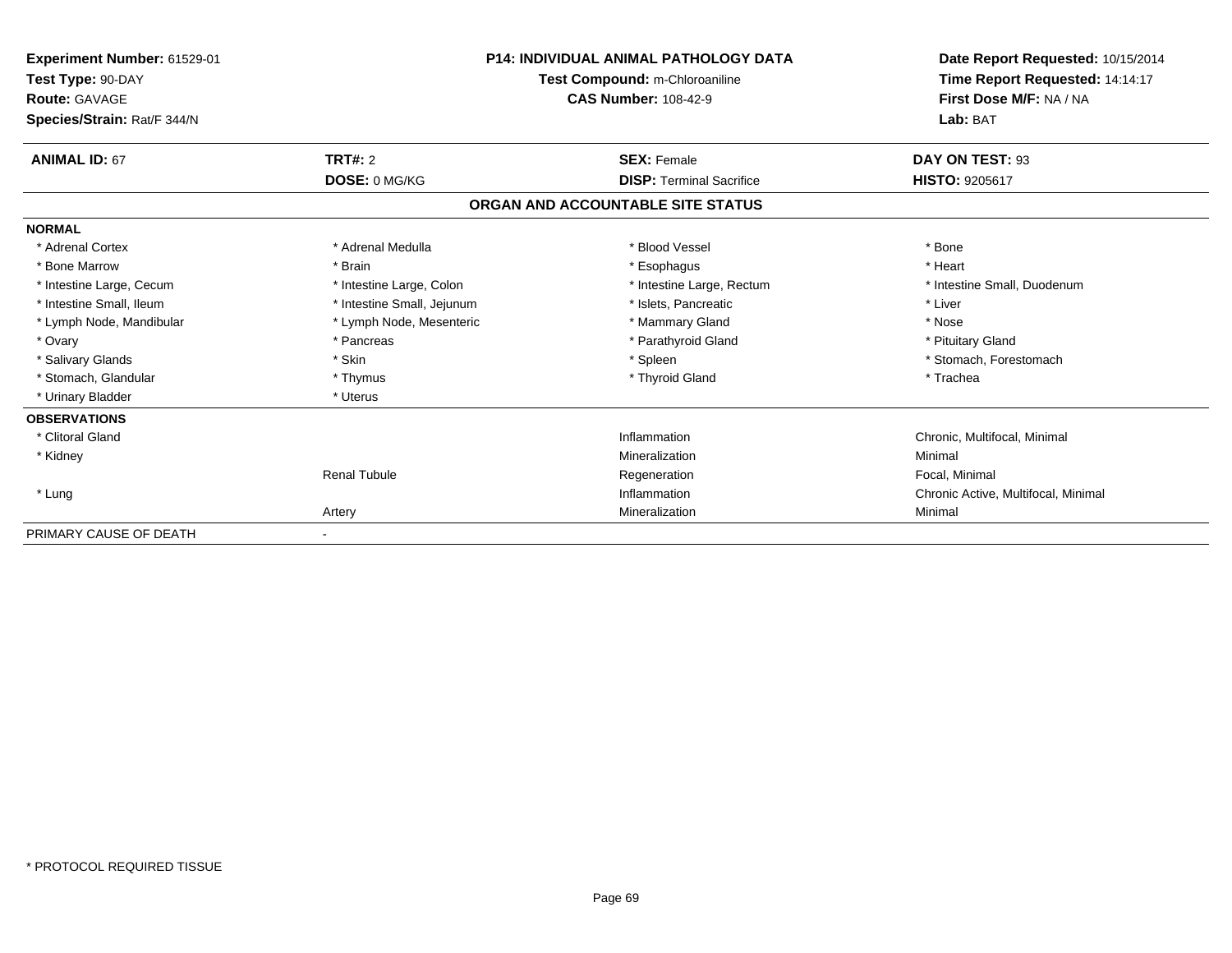| Experiment Number: 61529-01<br>Test Type: 90-DAY<br><b>Route: GAVAGE</b><br>Species/Strain: Rat/F 344/N | <b>P14: INDIVIDUAL ANIMAL PATHOLOGY DATA</b><br>Test Compound: m-Chloroaniline<br><b>CAS Number: 108-42-9</b> |                                                       | Date Report Requested: 10/15/2014<br>Time Report Requested: 14:14:17<br>First Dose M/F: NA / NA<br>Lab: BAT |  |
|---------------------------------------------------------------------------------------------------------|---------------------------------------------------------------------------------------------------------------|-------------------------------------------------------|-------------------------------------------------------------------------------------------------------------|--|
| <b>ANIMAL ID: 68</b>                                                                                    | TRT#: 2<br>DOSE: 0 MG/KG                                                                                      | <b>SEX: Female</b><br><b>DISP: Terminal Sacrifice</b> | DAY ON TEST: 93<br><b>HISTO: 9205618</b>                                                                    |  |
|                                                                                                         |                                                                                                               | ORGAN AND ACCOUNTABLE SITE STATUS                     |                                                                                                             |  |
|                                                                                                         |                                                                                                               |                                                       |                                                                                                             |  |
| <b>NORMAL</b>                                                                                           |                                                                                                               |                                                       |                                                                                                             |  |
| * Adrenal Cortex                                                                                        | * Adrenal Medulla                                                                                             | * Blood Vessel                                        | * Bone                                                                                                      |  |
| * Bone Marrow                                                                                           | * Brain                                                                                                       | * Esophagus                                           | * Intestine Large, Cecum                                                                                    |  |
| * Intestine Large, Colon                                                                                | * Intestine Large, Rectum                                                                                     | * Intestine Small, Duodenum                           | * Intestine Small, Ileum                                                                                    |  |
| * Intestine Small, Jejunum                                                                              | * Islets, Pancreatic                                                                                          | * Lung                                                | * Lymph Node, Mandibular                                                                                    |  |
| * Lymph Node, Mesenteric                                                                                | * Mammary Gland                                                                                               | * Nose                                                | * Ovary                                                                                                     |  |
| * Pancreas                                                                                              | * Parathyroid Gland                                                                                           | * Pituitary Gland                                     | * Salivary Glands                                                                                           |  |
| * Skin                                                                                                  | * Spleen                                                                                                      | * Stomach, Forestomach                                | * Stomach, Glandular                                                                                        |  |
| * Thymus                                                                                                | * Thyroid Gland                                                                                               | * Trachea                                             | * Urinary Bladder                                                                                           |  |
| * Uterus                                                                                                |                                                                                                               |                                                       |                                                                                                             |  |
| <b>OBSERVATIONS</b>                                                                                     |                                                                                                               |                                                       |                                                                                                             |  |
| * Clitoral Gland                                                                                        |                                                                                                               | Inflammation                                          | Chronic, Multifocal, Minimal                                                                                |  |
| * Heart                                                                                                 |                                                                                                               | Cardiomyopathy                                        | Minimal                                                                                                     |  |
| * Kidney                                                                                                |                                                                                                               | Mineralization                                        | Minimal                                                                                                     |  |
|                                                                                                         | <b>Renal Tubule</b>                                                                                           | Regeneration                                          | Focal, Minimal                                                                                              |  |
| * Liver                                                                                                 |                                                                                                               | Hematopoietic Cell Proliferation                      | Minimal                                                                                                     |  |
|                                                                                                         |                                                                                                               | Hepatodiaphragmatic Nodule                            |                                                                                                             |  |
|                                                                                                         |                                                                                                               | Pigmentation                                          | Minimal                                                                                                     |  |
| [Hepatodiaphragmatic Nodule TGLS = 1-5]                                                                 |                                                                                                               |                                                       |                                                                                                             |  |
| PRIMARY CAUSE OF DEATH                                                                                  | $\overline{\phantom{a}}$                                                                                      |                                                       |                                                                                                             |  |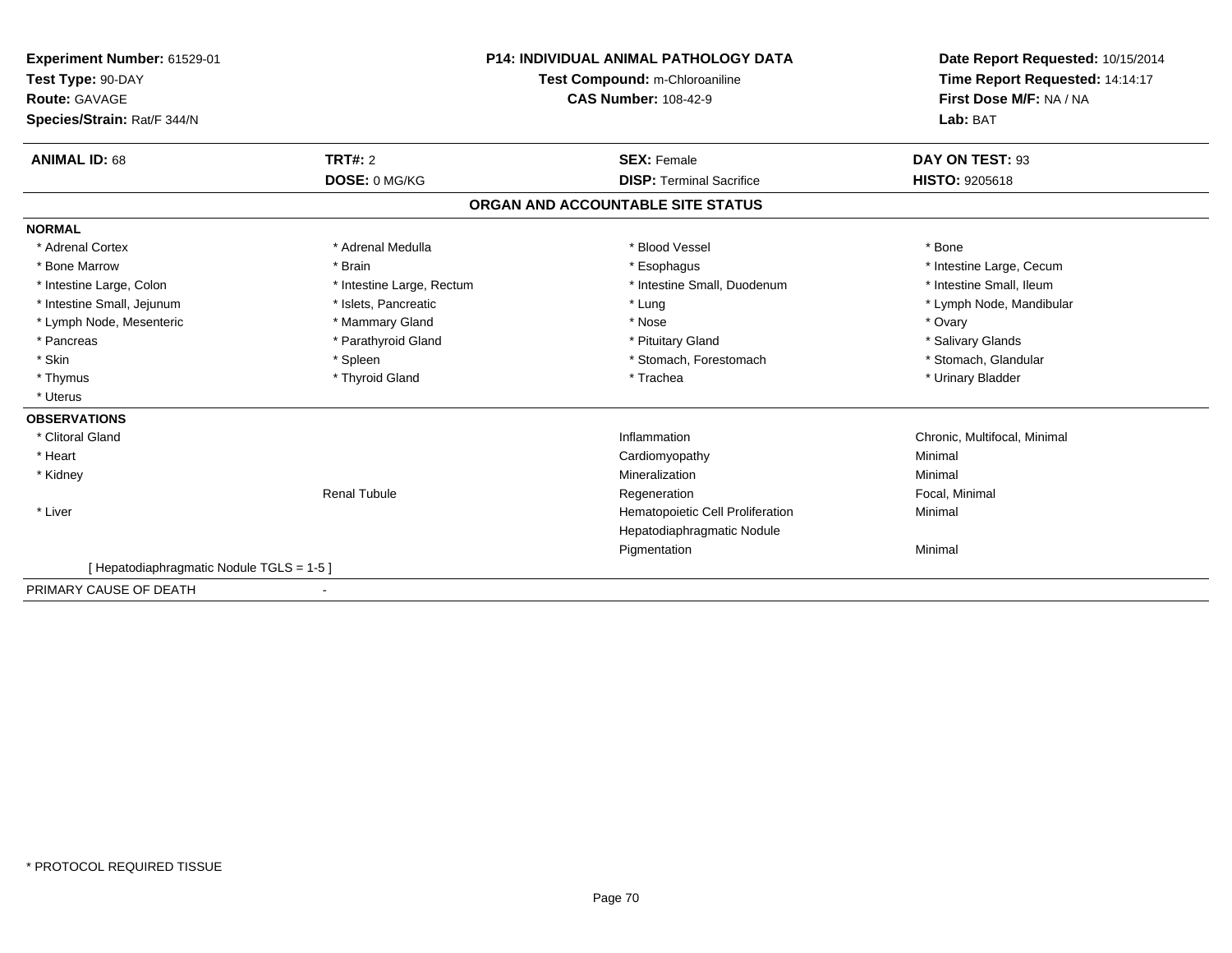| Experiment Number: 61529-01<br>Test Type: 90-DAY<br><b>Route: GAVAGE</b><br>Species/Strain: Rat/F 344/N | <b>P14: INDIVIDUAL ANIMAL PATHOLOGY DATA</b><br>Test Compound: m-Chloroaniline<br><b>CAS Number: 108-42-9</b> |                                   | Date Report Requested: 10/15/2014<br>Time Report Requested: 14:14:17<br>First Dose M/F: NA / NA<br>Lab: BAT |
|---------------------------------------------------------------------------------------------------------|---------------------------------------------------------------------------------------------------------------|-----------------------------------|-------------------------------------------------------------------------------------------------------------|
| <b>ANIMAL ID: 69</b>                                                                                    | <b>TRT#: 2</b>                                                                                                | <b>SEX: Female</b>                | DAY ON TEST: 93                                                                                             |
|                                                                                                         | DOSE: 0 MG/KG                                                                                                 | <b>DISP: Terminal Sacrifice</b>   | HISTO: 9205619                                                                                              |
|                                                                                                         |                                                                                                               | ORGAN AND ACCOUNTABLE SITE STATUS |                                                                                                             |
| <b>NORMAL</b>                                                                                           |                                                                                                               |                                   |                                                                                                             |
| * Adrenal Cortex                                                                                        | * Adrenal Medulla                                                                                             | * Blood Vessel                    | * Bone                                                                                                      |
| * Brain                                                                                                 | * Esophagus                                                                                                   | * Intestine Large, Cecum          | * Intestine Large, Colon                                                                                    |
| * Intestine Large, Rectum                                                                               | * Intestine Small, Duodenum                                                                                   | * Intestine Small. Ileum          | * Intestine Small, Jejunum                                                                                  |
| * Islets, Pancreatic                                                                                    | * Lymph Node, Mandibular                                                                                      | * Lymph Node, Mesenteric          | * Mammary Gland                                                                                             |
| * Nose                                                                                                  | * Ovary                                                                                                       | * Pancreas                        | * Parathyroid Gland                                                                                         |
| * Pituitary Gland                                                                                       | * Salivary Glands                                                                                             | * Skin                            | * Spleen                                                                                                    |
| * Stomach, Forestomach                                                                                  | * Stomach, Glandular                                                                                          | * Thymus                          | * Thyroid Gland                                                                                             |
| * Trachea                                                                                               | * Urinary Bladder                                                                                             | * Uterus                          |                                                                                                             |
| <b>OBSERVATIONS</b>                                                                                     |                                                                                                               |                                   |                                                                                                             |
| * Bone Marrow                                                                                           |                                                                                                               | Myelofibrosis                     | Minimal                                                                                                     |
| * Clitoral Gland                                                                                        |                                                                                                               | Inflammation                      | Chronic, Focal, Minimal                                                                                     |
| * Heart                                                                                                 |                                                                                                               | Cardiomyopathy                    | Minimal                                                                                                     |
| * Kidney                                                                                                |                                                                                                               | Mineralization                    | Mild                                                                                                        |
| * Liver                                                                                                 |                                                                                                               | Hematopoietic Cell Proliferation  | Minimal                                                                                                     |
|                                                                                                         |                                                                                                               | Pigmentation                      | Minimal                                                                                                     |
| * Lung                                                                                                  | Artery                                                                                                        | Mineralization                    | Minimal                                                                                                     |
| PRIMARY CAUSE OF DEATH                                                                                  |                                                                                                               |                                   |                                                                                                             |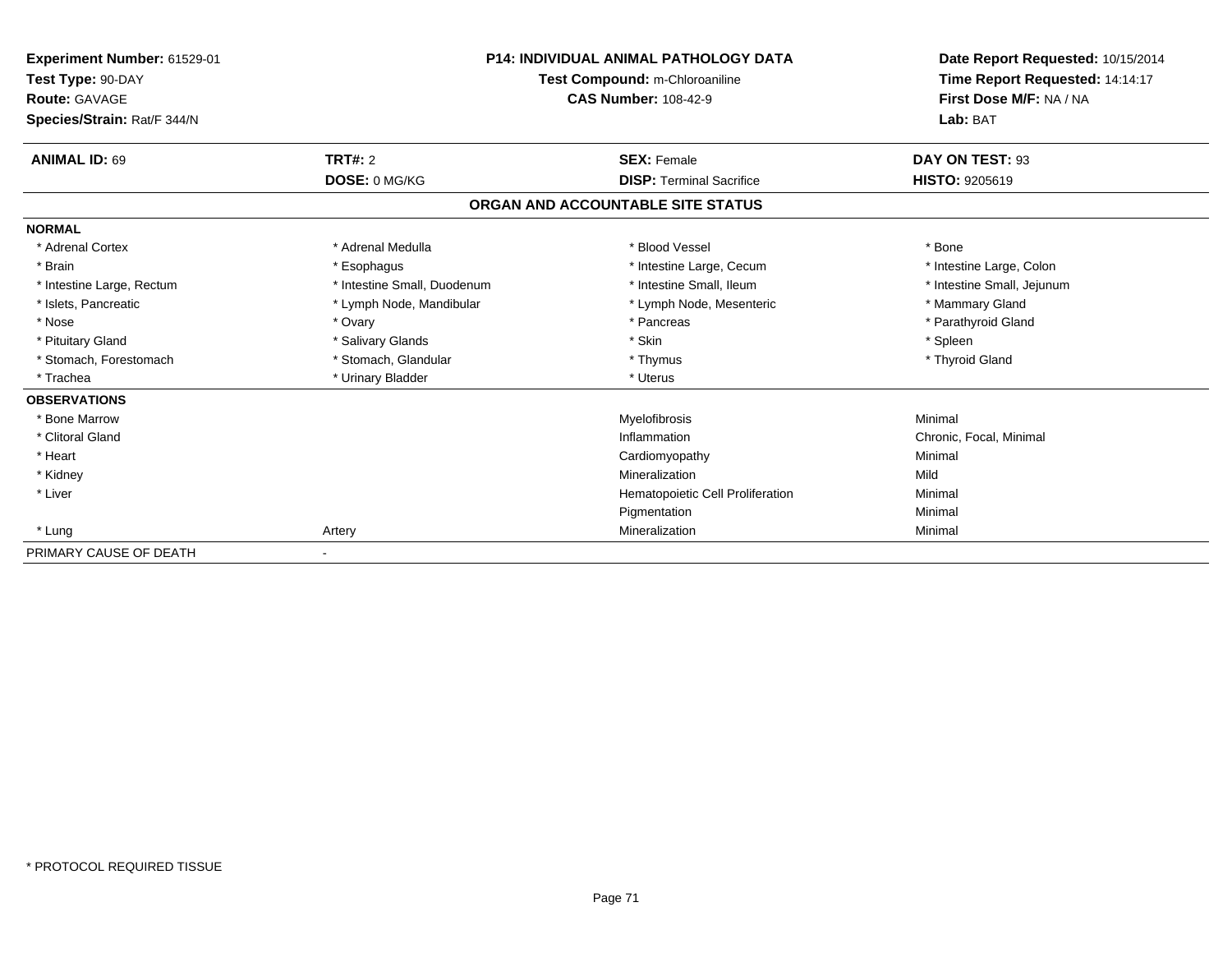| Experiment Number: 61529-01<br>Test Type: 90-DAY<br><b>Route: GAVAGE</b><br>Species/Strain: Rat/F 344/N |                            | <b>P14: INDIVIDUAL ANIMAL PATHOLOGY DATA</b><br>Test Compound: m-Chloroaniline<br><b>CAS Number: 108-42-9</b> | Date Report Requested: 10/15/2014<br>Time Report Requested: 14:14:17<br>First Dose M/F: NA / NA<br>Lab: BAT |  |
|---------------------------------------------------------------------------------------------------------|----------------------------|---------------------------------------------------------------------------------------------------------------|-------------------------------------------------------------------------------------------------------------|--|
| <b>ANIMAL ID: 70</b>                                                                                    | <b>TRT#: 2</b>             | <b>SEX: Female</b>                                                                                            | DAY ON TEST: 93                                                                                             |  |
|                                                                                                         | DOSE: 0 MG/KG              | <b>DISP: Terminal Sacrifice</b>                                                                               | <b>HISTO: 9205620</b>                                                                                       |  |
|                                                                                                         |                            | ORGAN AND ACCOUNTABLE SITE STATUS                                                                             |                                                                                                             |  |
| <b>NORMAL</b>                                                                                           |                            |                                                                                                               |                                                                                                             |  |
| * Adrenal Cortex                                                                                        | * Adrenal Medulla          | * Blood Vessel                                                                                                | * Bone                                                                                                      |  |
| * Bone Marrow                                                                                           | * Brain                    | * Esophagus                                                                                                   | * Heart                                                                                                     |  |
| * Intestine Large, Cecum                                                                                | * Intestine Large, Colon   | * Intestine Large, Rectum                                                                                     | * Intestine Small, Duodenum                                                                                 |  |
| * Intestine Small, Ileum                                                                                | * Intestine Small, Jejunum | * Islets, Pancreatic                                                                                          | * Liver                                                                                                     |  |
| * Lung                                                                                                  | * Lymph Node, Mandibular   | * Lymph Node, Mesenteric                                                                                      | * Mammary Gland                                                                                             |  |
| * Nose                                                                                                  | * Ovary                    | * Pancreas                                                                                                    | * Parathyroid Gland                                                                                         |  |
| * Pituitary Gland                                                                                       | * Salivary Glands          | * Skin                                                                                                        | * Stomach, Forestomach                                                                                      |  |
| * Stomach, Glandular                                                                                    | * Thymus                   | * Thyroid Gland                                                                                               | * Trachea                                                                                                   |  |
| * Urinary Bladder                                                                                       | * Uterus                   |                                                                                                               |                                                                                                             |  |
| <b>OBSERVATIONS</b>                                                                                     |                            |                                                                                                               |                                                                                                             |  |
| * Clitoral Gland                                                                                        |                            | Inflammation                                                                                                  | Chronic, Minimal                                                                                            |  |
| * Kidney                                                                                                |                            | Mineralization                                                                                                | Minimal                                                                                                     |  |
| * Spleen                                                                                                | Capsule                    | Infiltration Cellular                                                                                         | Minimal                                                                                                     |  |
| PRIMARY CAUSE OF DEATH                                                                                  |                            |                                                                                                               |                                                                                                             |  |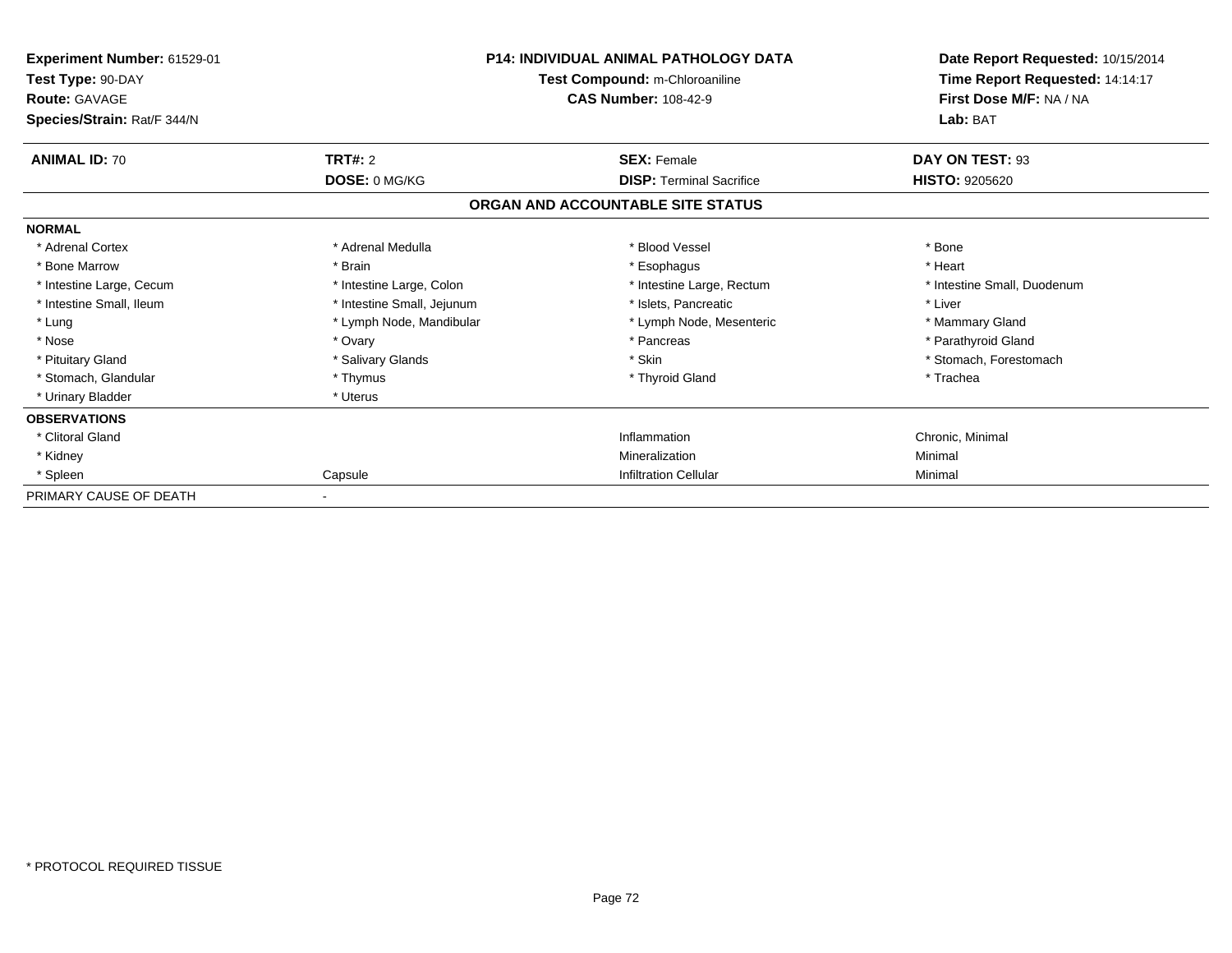| Experiment Number: 61529-01 |                | <b>P14: INDIVIDUAL ANIMAL PATHOLOGY DATA</b> | Date Report Requested: 10/15/2014 |  |
|-----------------------------|----------------|----------------------------------------------|-----------------------------------|--|
| Test Type: 90-DAY           |                | Test Compound: m-Chloroaniline               | Time Report Requested: 14:14:17   |  |
| <b>Route: GAVAGE</b>        |                | <b>CAS Number: 108-42-9</b>                  | First Dose M/F: NA / NA           |  |
| Species/Strain: Rat/F 344/N |                |                                              | Lab: BAT                          |  |
| <b>ANIMAL ID: 71</b>        | <b>TRT#: 4</b> | <b>SEX: Female</b>                           | DAY ON TEST: 93                   |  |
|                             | DOSE: 10 MG/KG | <b>DISP: Terminal Sacrifice</b>              | <b>HISTO: 9205711</b>             |  |
|                             |                | ORGAN AND ACCOUNTABLE SITE STATUS            |                                   |  |
| <b>NORMAL</b>               |                |                                              |                                   |  |
| * Bone Marrow               | * Liver        |                                              |                                   |  |
| <b>OBSERVATIONS</b>         |                |                                              |                                   |  |
| * Kidney                    |                | Mineralization                               | Mild                              |  |
| * Spleen                    |                | Pigmentation                                 | Hemosiderin, Minimal              |  |
| PRIMARY CAUSE OF DEATH      |                |                                              |                                   |  |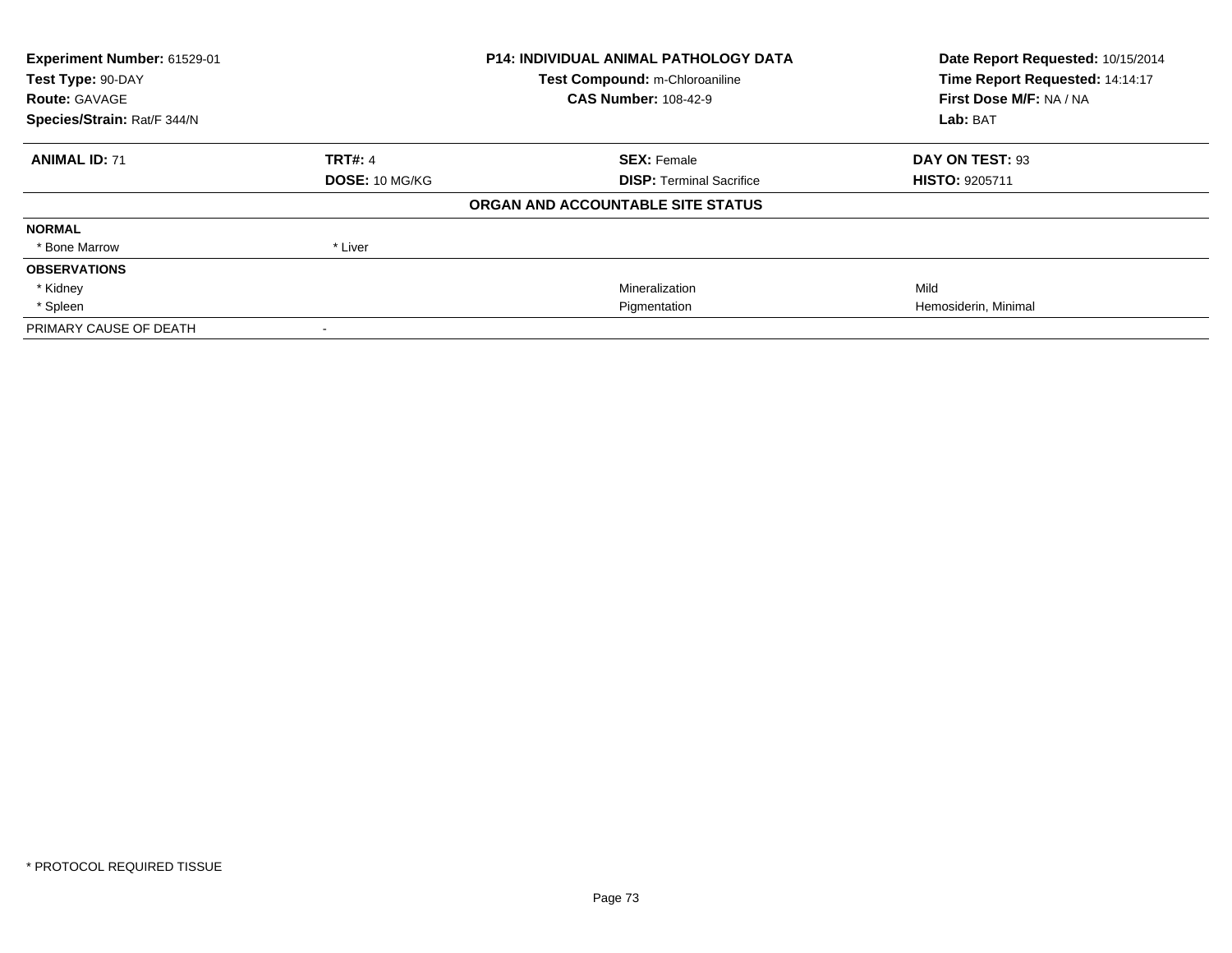| Experiment Number: 61529-01<br>Test Type: 90-DAY<br><b>Route: GAVAGE</b><br>Species/Strain: Rat/F 344/N |                       | <b>P14: INDIVIDUAL ANIMAL PATHOLOGY DATA</b><br>Test Compound: m-Chloroaniline<br><b>CAS Number: 108-42-9</b> | Date Report Requested: 10/15/2014<br>Time Report Requested: 14:14:17<br>First Dose M/F: NA / NA<br>Lab: BAT |
|---------------------------------------------------------------------------------------------------------|-----------------------|---------------------------------------------------------------------------------------------------------------|-------------------------------------------------------------------------------------------------------------|
| <b>ANIMAL ID: 72</b>                                                                                    | <b>TRT#: 4</b>        | <b>SEX: Female</b>                                                                                            | DAY ON TEST: 93                                                                                             |
|                                                                                                         | <b>DOSE: 10 MG/KG</b> | <b>DISP:</b> Terminal Sacrifice                                                                               | <b>HISTO: 9205712</b>                                                                                       |
|                                                                                                         |                       | ORGAN AND ACCOUNTABLE SITE STATUS                                                                             |                                                                                                             |
| <b>NORMAL</b>                                                                                           |                       |                                                                                                               |                                                                                                             |
| * Liver                                                                                                 |                       |                                                                                                               |                                                                                                             |
| <b>OBSERVATIONS</b>                                                                                     |                       |                                                                                                               |                                                                                                             |
| * Bone Marrow                                                                                           |                       | <b>Infiltration Cellular</b>                                                                                  | Histiocyte, Minimal                                                                                         |
| * Kidney                                                                                                |                       | Mineralization                                                                                                | Mild                                                                                                        |
| * Spleen                                                                                                |                       | Hematopoietic Cell Proliferation                                                                              | Minimal                                                                                                     |
|                                                                                                         |                       | Pigmentation                                                                                                  | Hemosiderin, Minimal                                                                                        |
| PRIMARY CAUSE OF DEATH                                                                                  |                       |                                                                                                               |                                                                                                             |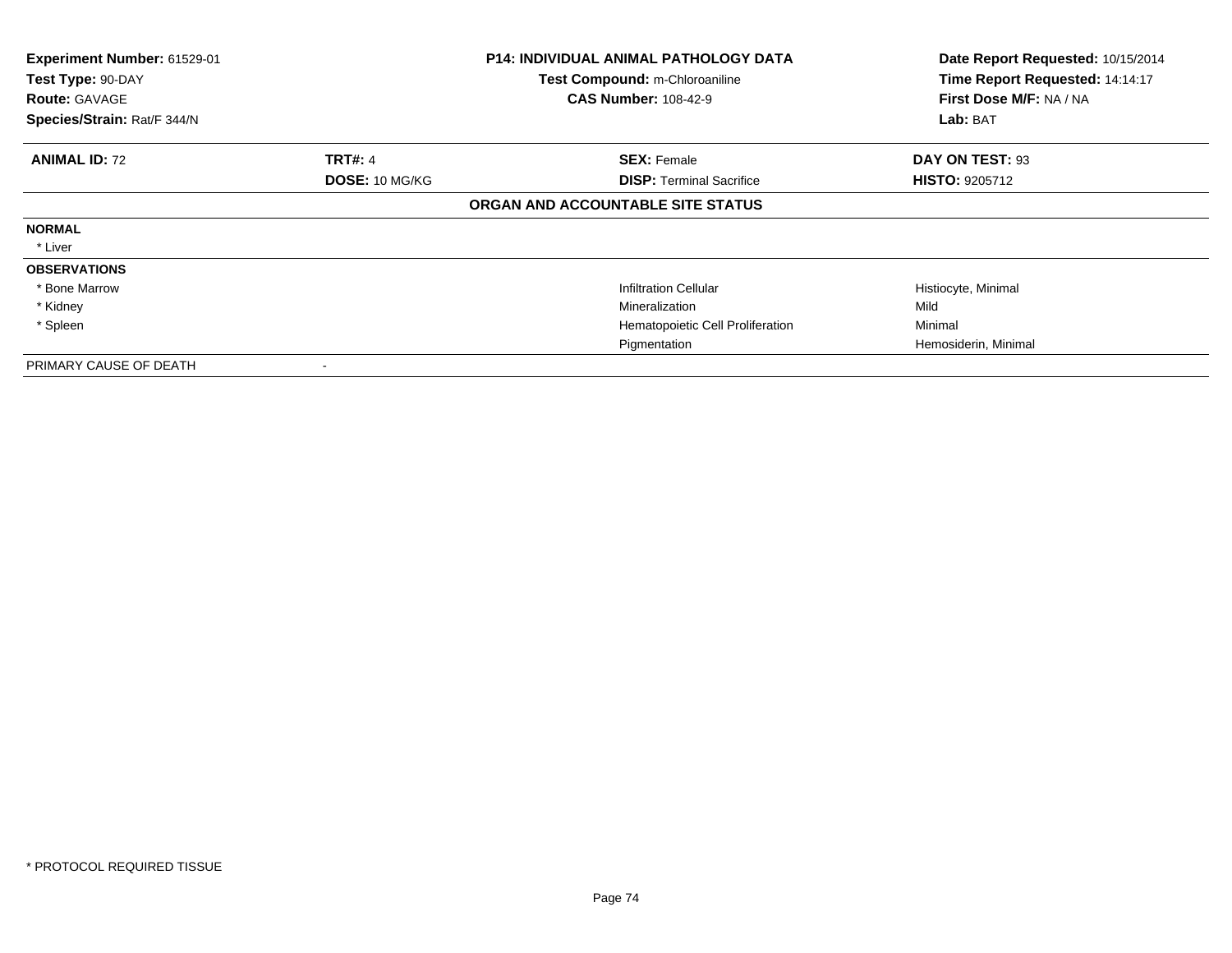| <b>Experiment Number: 61529-01</b><br>Test Type: 90-DAY<br><b>Route: GAVAGE</b><br>Species/Strain: Rat/F 344/N |                       | <b>P14: INDIVIDUAL ANIMAL PATHOLOGY DATA</b><br><b>Test Compound: m-Chloroaniline</b><br><b>CAS Number: 108-42-9</b> | Date Report Requested: 10/15/2014<br>Time Report Requested: 14:14:17<br>First Dose M/F: NA / NA<br>Lab: BAT |
|----------------------------------------------------------------------------------------------------------------|-----------------------|----------------------------------------------------------------------------------------------------------------------|-------------------------------------------------------------------------------------------------------------|
|                                                                                                                |                       |                                                                                                                      |                                                                                                             |
| <b>ANIMAL ID: 73</b>                                                                                           | <b>TRT#: 4</b>        | <b>SEX: Female</b>                                                                                                   | DAY ON TEST: 93                                                                                             |
|                                                                                                                | <b>DOSE: 10 MG/KG</b> | <b>DISP: Terminal Sacrifice</b>                                                                                      | <b>HISTO: 9205713</b>                                                                                       |
|                                                                                                                |                       | ORGAN AND ACCOUNTABLE SITE STATUS                                                                                    |                                                                                                             |
| <b>NORMAL</b>                                                                                                  |                       |                                                                                                                      |                                                                                                             |
| * Liver                                                                                                        |                       |                                                                                                                      |                                                                                                             |
| <b>OBSERVATIONS</b>                                                                                            |                       |                                                                                                                      |                                                                                                             |
| * Bone Marrow                                                                                                  |                       | Myelofibrosis                                                                                                        | Minimal                                                                                                     |
| * Kidney                                                                                                       | Cortex                | Inflammation                                                                                                         | Chronic, Focal, Minimal                                                                                     |
|                                                                                                                |                       | Mineralization                                                                                                       | Mild                                                                                                        |
| * Spleen                                                                                                       |                       | Hematopoietic Cell Proliferation                                                                                     | Minimal                                                                                                     |
|                                                                                                                |                       | Pigmentation                                                                                                         | Hemosiderin, Minimal                                                                                        |
| PRIMARY CAUSE OF DEATH                                                                                         |                       |                                                                                                                      |                                                                                                             |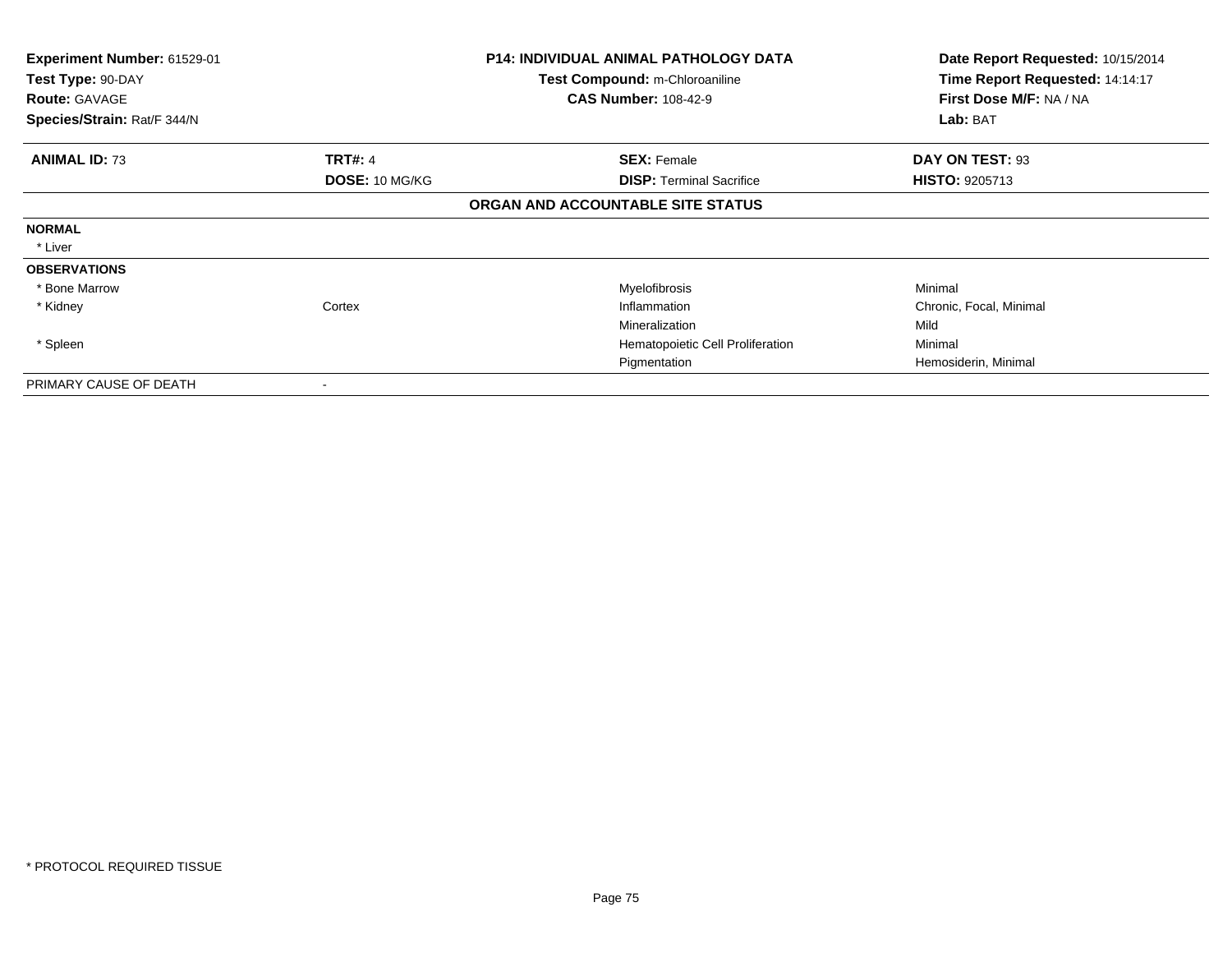| Experiment Number: 61529-01 |                       | <b>P14: INDIVIDUAL ANIMAL PATHOLOGY DATA</b> | Date Report Requested: 10/15/2014 |  |
|-----------------------------|-----------------------|----------------------------------------------|-----------------------------------|--|
| Test Type: 90-DAY           |                       | Test Compound: m-Chloroaniline               | Time Report Requested: 14:14:17   |  |
| <b>Route: GAVAGE</b>        |                       | <b>CAS Number: 108-42-9</b>                  | First Dose M/F: NA / NA           |  |
| Species/Strain: Rat/F 344/N |                       |                                              | Lab: BAT                          |  |
| <b>ANIMAL ID: 74</b>        | <b>TRT#: 4</b>        | <b>SEX: Female</b>                           | DAY ON TEST: 93                   |  |
|                             | <b>DOSE: 10 MG/KG</b> | <b>DISP:</b> Terminal Sacrifice              | <b>HISTO: 9205714</b>             |  |
|                             |                       | ORGAN AND ACCOUNTABLE SITE STATUS            |                                   |  |
| <b>NORMAL</b>               |                       |                                              |                                   |  |
| * Bone Marrow               | * Liver               |                                              |                                   |  |
| <b>OBSERVATIONS</b>         |                       |                                              |                                   |  |
| * Kidney                    |                       | Mineralization                               | Minimal                           |  |
| * Spleen                    |                       | Pigmentation                                 | Hemosiderin, Minimal              |  |
| PRIMARY CAUSE OF DEATH      |                       |                                              |                                   |  |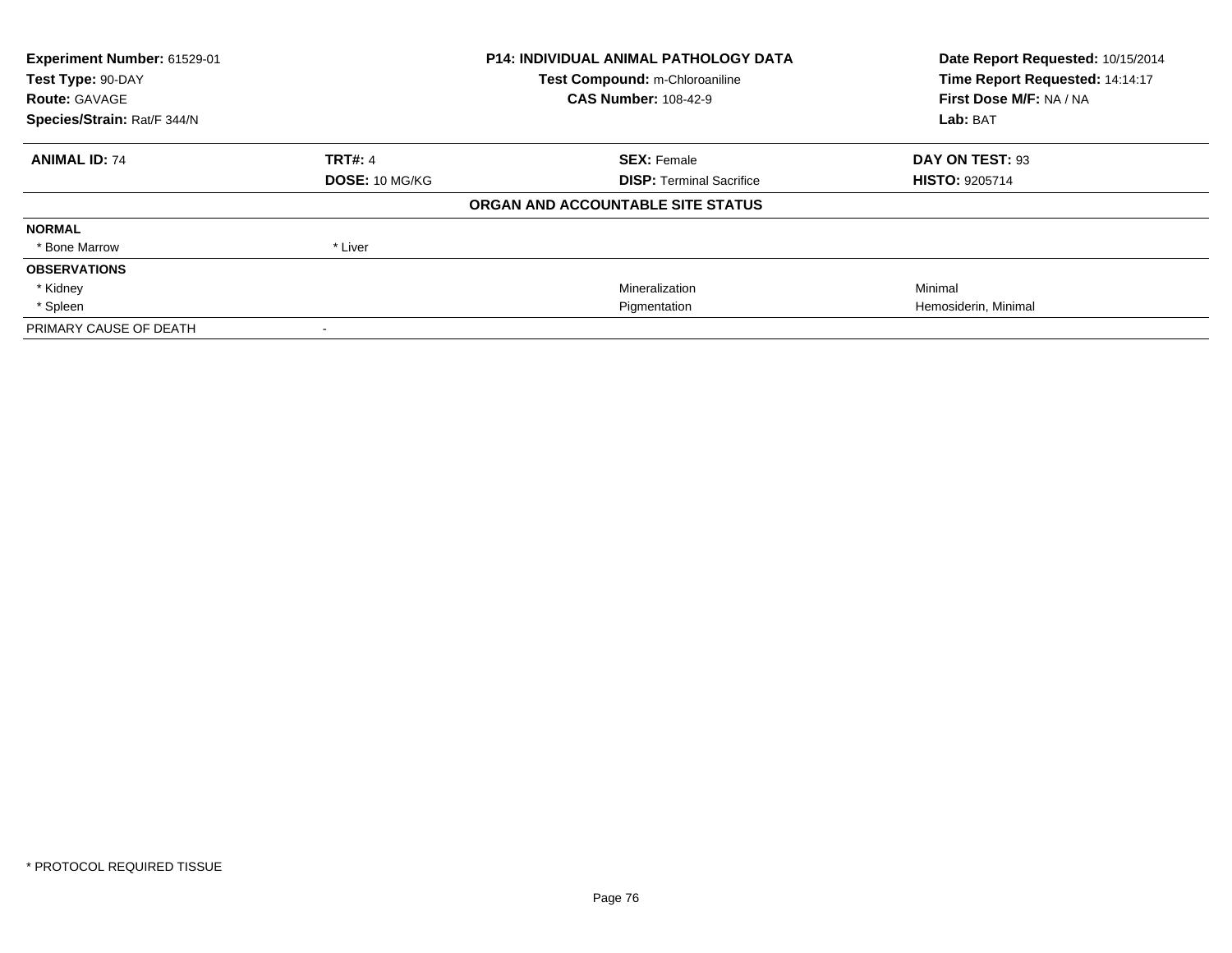| Experiment Number: 61529-01 |                | <b>P14: INDIVIDUAL ANIMAL PATHOLOGY DATA</b> | Date Report Requested: 10/15/2014 |  |
|-----------------------------|----------------|----------------------------------------------|-----------------------------------|--|
| Test Type: 90-DAY           |                | Test Compound: m-Chloroaniline               | Time Report Requested: 14:14:17   |  |
| <b>Route: GAVAGE</b>        |                | <b>CAS Number: 108-42-9</b>                  | First Dose M/F: NA / NA           |  |
| Species/Strain: Rat/F 344/N |                |                                              | Lab: BAT                          |  |
| <b>ANIMAL ID: 75</b>        | <b>TRT#: 4</b> | <b>SEX: Female</b>                           | DAY ON TEST: 93                   |  |
|                             | DOSE: 10 MG/KG | <b>DISP: Terminal Sacrifice</b>              | <b>HISTO: 9205715</b>             |  |
|                             |                | ORGAN AND ACCOUNTABLE SITE STATUS            |                                   |  |
| <b>NORMAL</b>               |                |                                              |                                   |  |
| * Bone Marrow               | * Liver        |                                              |                                   |  |
| <b>OBSERVATIONS</b>         |                |                                              |                                   |  |
| * Kidney                    |                | Mineralization                               | Minimal                           |  |
| * Spleen                    |                | Pigmentation                                 | Hemosiderin, Minimal              |  |
| PRIMARY CAUSE OF DEATH      |                |                                              |                                   |  |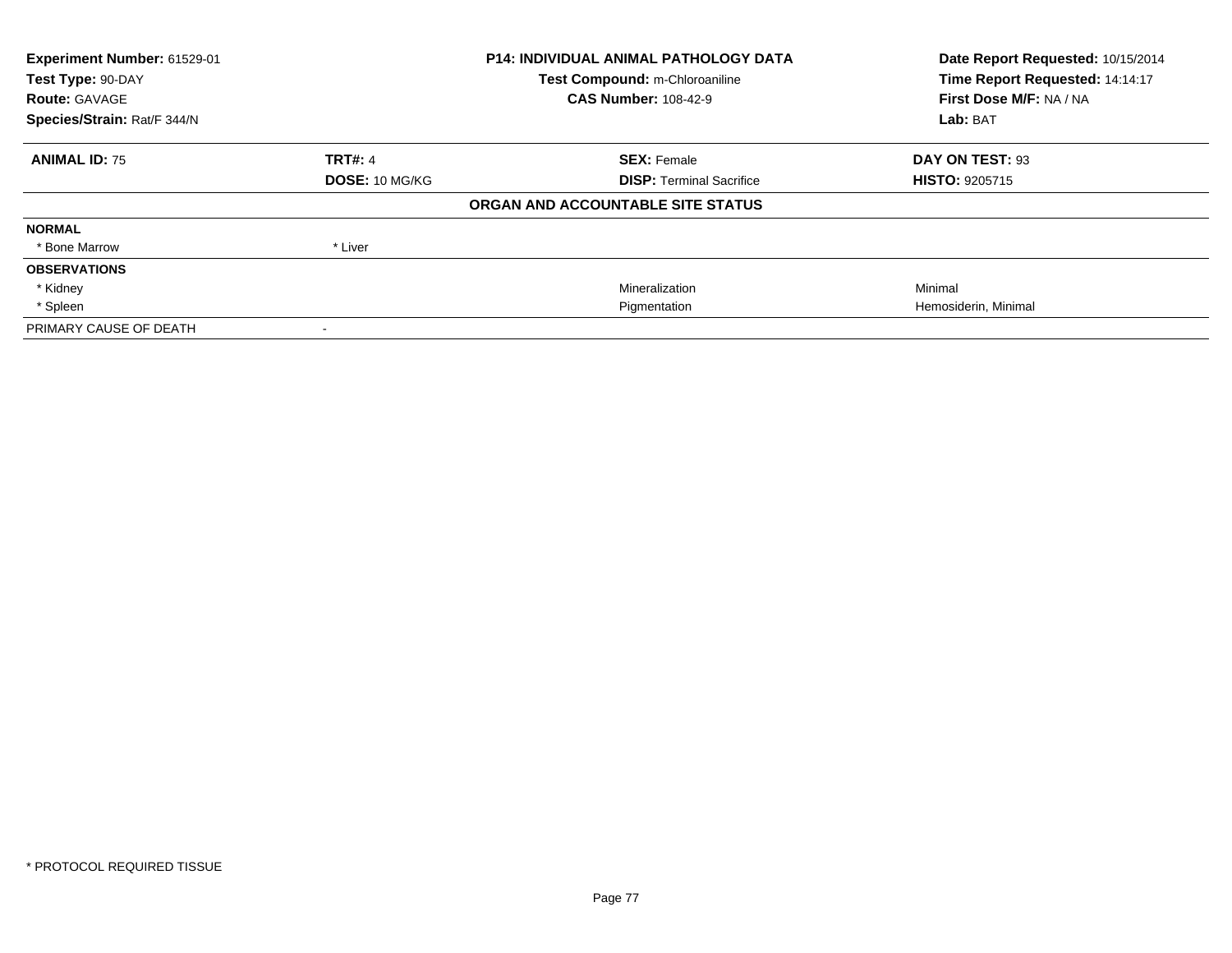| Experiment Number: 61529-01<br>Test Type: 90-DAY<br><b>Route: GAVAGE</b><br>Species/Strain: Rat/F 344/N |                | <b>P14: INDIVIDUAL ANIMAL PATHOLOGY DATA</b><br>Test Compound: m-Chloroaniline<br><b>CAS Number: 108-42-9</b> | Date Report Requested: 10/15/2014<br>Time Report Requested: 14:14:17<br>First Dose M/F: NA / NA<br>Lab: BAT |
|---------------------------------------------------------------------------------------------------------|----------------|---------------------------------------------------------------------------------------------------------------|-------------------------------------------------------------------------------------------------------------|
| <b>ANIMAL ID: 76</b>                                                                                    | <b>TRT#: 4</b> | <b>SEX: Female</b>                                                                                            | DAY ON TEST: 93                                                                                             |
|                                                                                                         | DOSE: 10 MG/KG | <b>DISP:</b> Terminal Sacrifice                                                                               | <b>HISTO: 9205716</b>                                                                                       |
|                                                                                                         |                | ORGAN AND ACCOUNTABLE SITE STATUS                                                                             |                                                                                                             |
| <b>NORMAL</b>                                                                                           |                |                                                                                                               |                                                                                                             |
| * Bone Marrow                                                                                           | * Liver        |                                                                                                               |                                                                                                             |
| <b>OBSERVATIONS</b>                                                                                     |                |                                                                                                               |                                                                                                             |
| * Kidney                                                                                                |                | Mineralization                                                                                                | Minimal                                                                                                     |
| * Spleen                                                                                                | Capsule        | <b>Infiltration Cellular</b>                                                                                  | Minimal                                                                                                     |
|                                                                                                         |                | Pigmentation                                                                                                  | Hemosiderin, Minimal                                                                                        |
| PRIMARY CAUSE OF DEATH                                                                                  |                |                                                                                                               |                                                                                                             |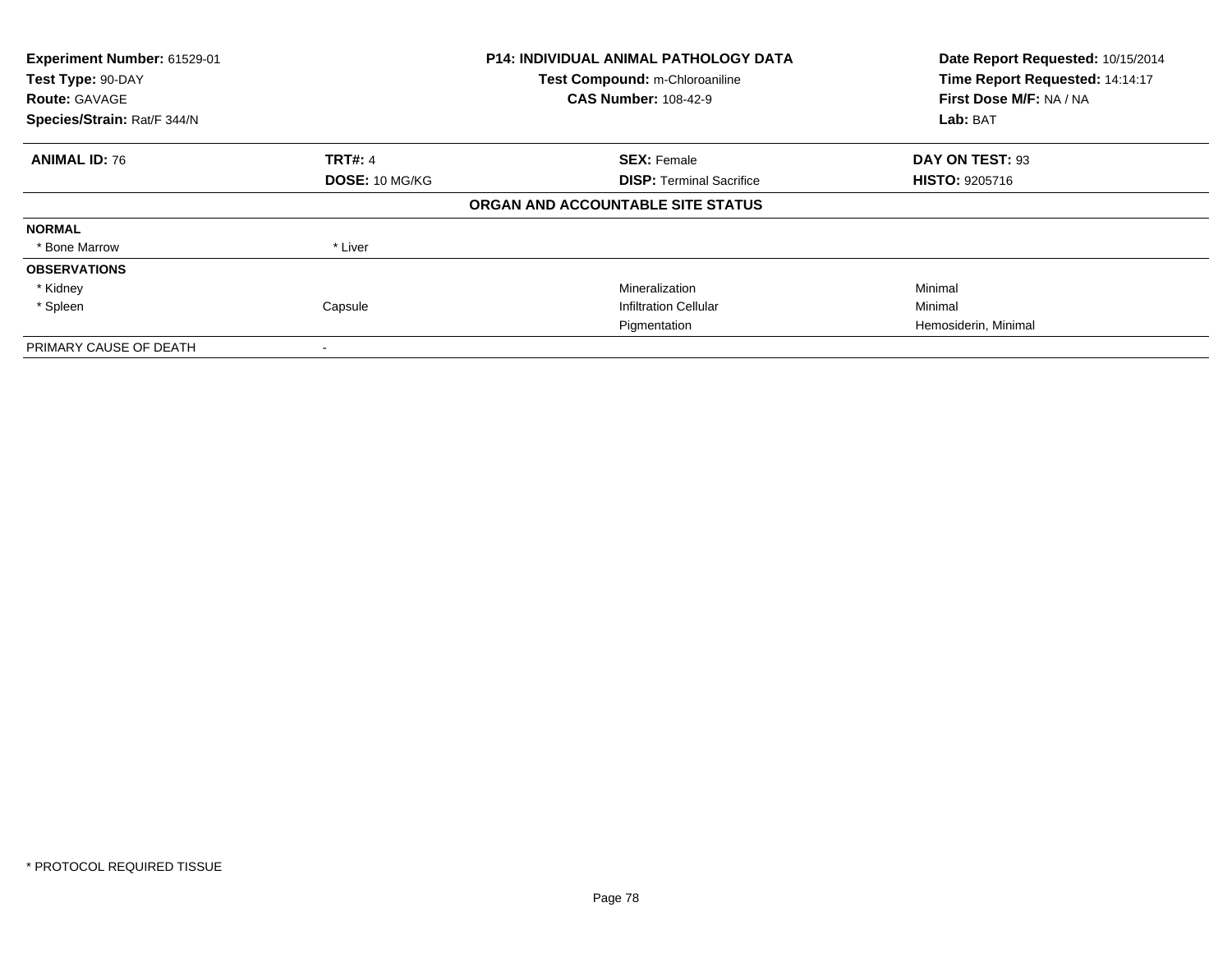| Experiment Number: 61529-01<br>Test Type: 90-DAY<br><b>Route: GAVAGE</b><br>Species/Strain: Rat/F 344/N |                | <b>P14: INDIVIDUAL ANIMAL PATHOLOGY DATA</b><br>Test Compound: m-Chloroaniline<br><b>CAS Number: 108-42-9</b> | Date Report Requested: 10/15/2014<br>Time Report Requested: 14:14:17<br>First Dose M/F: NA / NA<br>Lab: BAT |
|---------------------------------------------------------------------------------------------------------|----------------|---------------------------------------------------------------------------------------------------------------|-------------------------------------------------------------------------------------------------------------|
| <b>ANIMAL ID: 77</b>                                                                                    | <b>TRT#: 4</b> | <b>SEX: Female</b>                                                                                            | DAY ON TEST: 93                                                                                             |
|                                                                                                         | DOSE: 10 MG/KG | <b>DISP:</b> Terminal Sacrifice                                                                               | <b>HISTO: 9205717</b>                                                                                       |
|                                                                                                         |                | ORGAN AND ACCOUNTABLE SITE STATUS                                                                             |                                                                                                             |
| <b>NORMAL</b>                                                                                           |                |                                                                                                               |                                                                                                             |
| * Bone Marrow                                                                                           | * Liver        |                                                                                                               |                                                                                                             |
| <b>OBSERVATIONS</b>                                                                                     |                |                                                                                                               |                                                                                                             |
| * Kidney                                                                                                |                | Mineralization                                                                                                | Minimal                                                                                                     |
| * Spleen                                                                                                |                | Hematopoietic Cell Proliferation                                                                              | Minimal                                                                                                     |
|                                                                                                         |                | Pigmentation                                                                                                  | Hemosiderin, Minimal                                                                                        |
| PRIMARY CAUSE OF DEATH                                                                                  |                |                                                                                                               |                                                                                                             |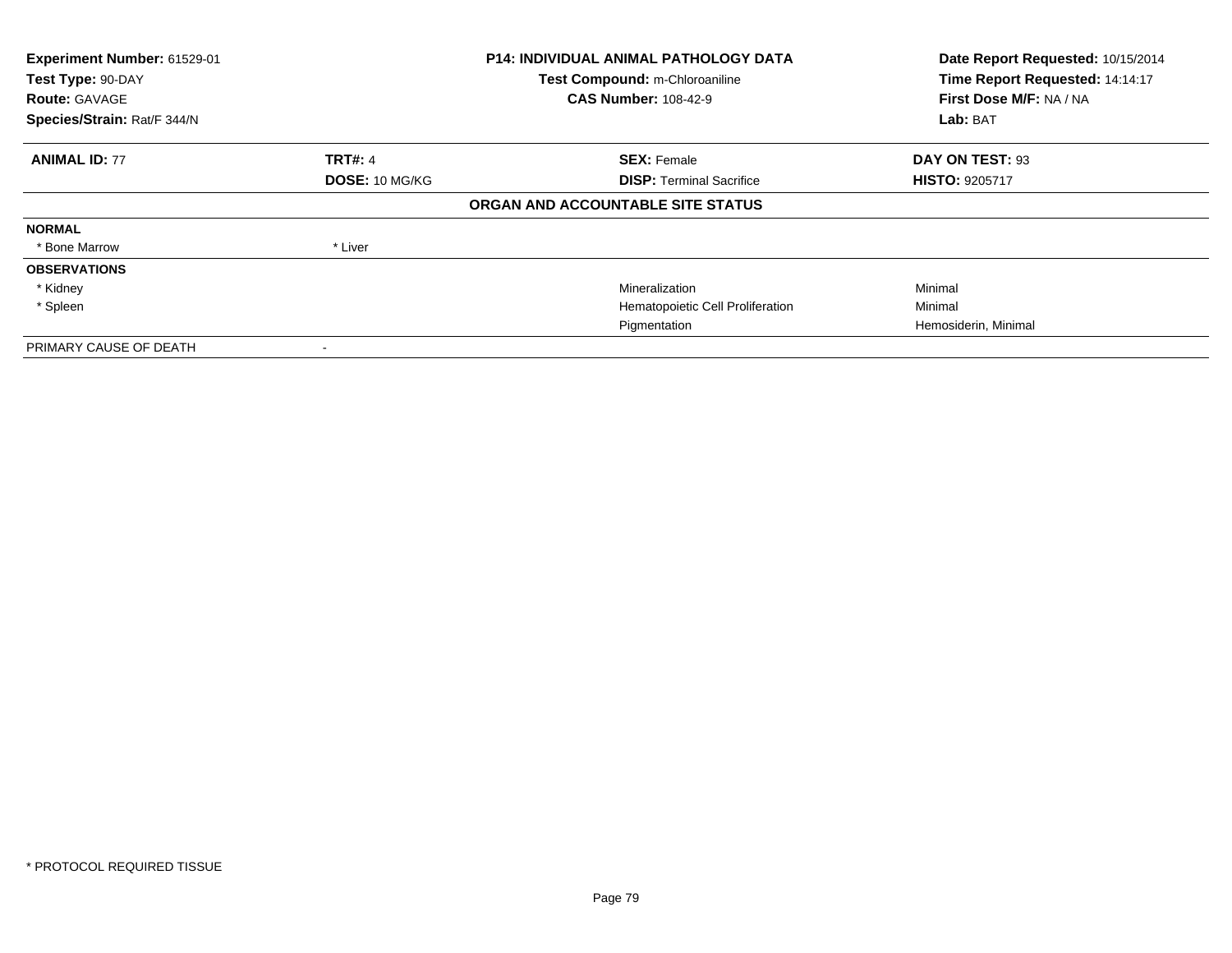| Experiment Number: 61529-01<br>Test Type: 90-DAY<br><b>Route: GAVAGE</b><br>Species/Strain: Rat/F 344/N |                | P14: INDIVIDUAL ANIMAL PATHOLOGY DATA<br>Test Compound: m-Chloroaniline<br><b>CAS Number: 108-42-9</b> | Date Report Requested: 10/15/2014<br>Time Report Requested: 14:14:17<br>First Dose M/F: NA / NA<br>Lab: BAT |
|---------------------------------------------------------------------------------------------------------|----------------|--------------------------------------------------------------------------------------------------------|-------------------------------------------------------------------------------------------------------------|
| <b>ANIMAL ID: 78</b>                                                                                    | <b>TRT#: 4</b> | <b>SEX: Female</b>                                                                                     | DAY ON TEST: 93                                                                                             |
|                                                                                                         | DOSE: 10 MG/KG | <b>DISP:</b> Terminal Sacrifice                                                                        | <b>HISTO: 9205718</b>                                                                                       |
|                                                                                                         |                | ORGAN AND ACCOUNTABLE SITE STATUS                                                                      |                                                                                                             |
| <b>NORMAL</b>                                                                                           |                |                                                                                                        |                                                                                                             |
| * Bone Marrow                                                                                           | * Liver        |                                                                                                        |                                                                                                             |
| <b>OBSERVATIONS</b>                                                                                     |                |                                                                                                        |                                                                                                             |
| * Kidney                                                                                                |                | Mineralization                                                                                         | Minimal                                                                                                     |
| * Spleen                                                                                                |                | Hematopoietic Cell Proliferation                                                                       | Minimal                                                                                                     |
|                                                                                                         |                | Pigmentation                                                                                           | Hemosiderin, Minimal                                                                                        |
| PRIMARY CAUSE OF DEATH                                                                                  |                |                                                                                                        |                                                                                                             |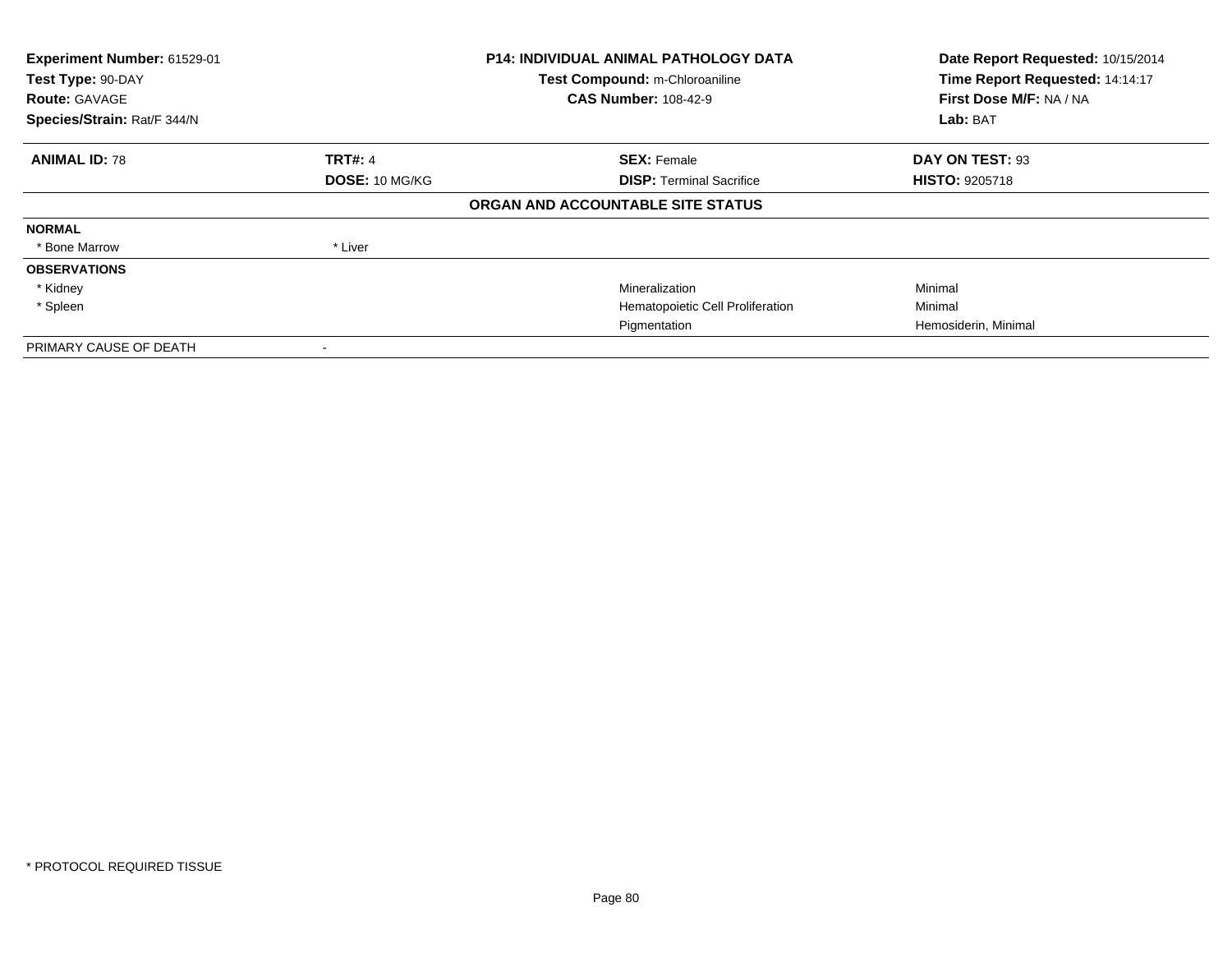| Experiment Number: 61529-01<br>Test Type: 90-DAY<br><b>Route: GAVAGE</b><br>Species/Strain: Rat/F 344/N |                | <b>P14: INDIVIDUAL ANIMAL PATHOLOGY DATA</b><br>Test Compound: m-Chloroaniline<br><b>CAS Number: 108-42-9</b> | Date Report Requested: 10/15/2014<br>Time Report Requested: 14:14:17<br>First Dose M/F: NA / NA<br>Lab: BAT |
|---------------------------------------------------------------------------------------------------------|----------------|---------------------------------------------------------------------------------------------------------------|-------------------------------------------------------------------------------------------------------------|
| <b>ANIMAL ID: 79</b>                                                                                    | <b>TRT#: 4</b> | <b>SEX: Female</b>                                                                                            | DAY ON TEST: 93                                                                                             |
|                                                                                                         | DOSE: 10 MG/KG | <b>DISP:</b> Terminal Sacrifice                                                                               | <b>HISTO: 9205719</b>                                                                                       |
|                                                                                                         |                | ORGAN AND ACCOUNTABLE SITE STATUS                                                                             |                                                                                                             |
| <b>NORMAL</b>                                                                                           |                |                                                                                                               |                                                                                                             |
| * Bone Marrow                                                                                           | * Liver        |                                                                                                               |                                                                                                             |
| <b>OBSERVATIONS</b>                                                                                     |                |                                                                                                               |                                                                                                             |
| * Kidney                                                                                                |                | Mineralization                                                                                                | Minimal                                                                                                     |
| * Spleen                                                                                                |                | Hematopoietic Cell Proliferation                                                                              | Minimal                                                                                                     |
|                                                                                                         |                | Pigmentation                                                                                                  | Hemosiderin, Minimal                                                                                        |
| PRIMARY CAUSE OF DEATH                                                                                  |                |                                                                                                               |                                                                                                             |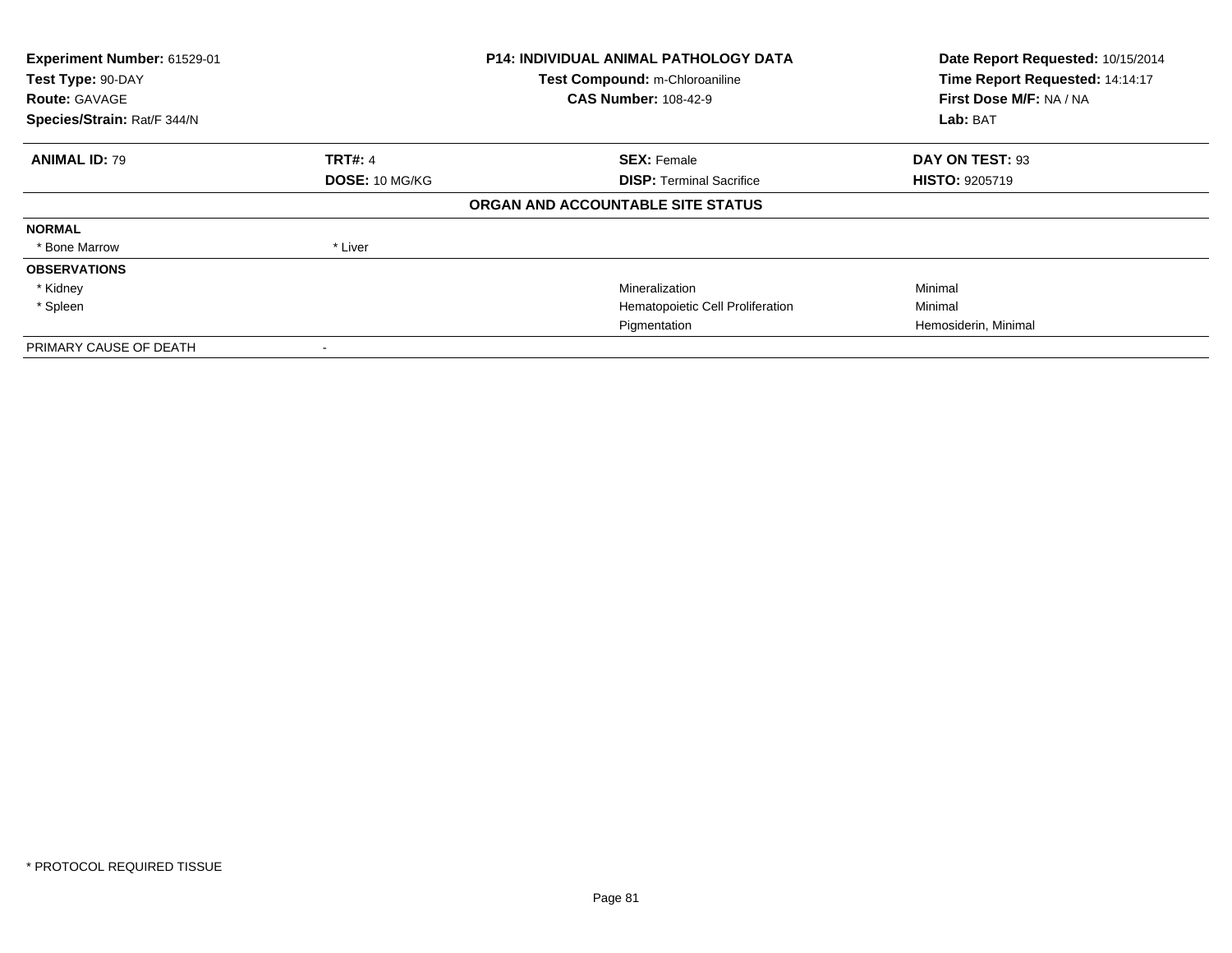| Experiment Number: 61529-01 |                       | <b>P14: INDIVIDUAL ANIMAL PATHOLOGY DATA</b> | Date Report Requested: 10/15/2014 |  |
|-----------------------------|-----------------------|----------------------------------------------|-----------------------------------|--|
| Test Type: 90-DAY           |                       | Test Compound: m-Chloroaniline               | Time Report Requested: 14:14:17   |  |
| <b>Route: GAVAGE</b>        |                       | <b>CAS Number: 108-42-9</b>                  | First Dose M/F: NA / NA           |  |
| Species/Strain: Rat/F 344/N |                       |                                              | Lab: BAT                          |  |
| <b>ANIMAL ID: 80</b>        | <b>TRT#: 4</b>        | <b>SEX: Female</b>                           | DAY ON TEST: 93                   |  |
|                             | <b>DOSE: 10 MG/KG</b> | <b>DISP:</b> Terminal Sacrifice              | <b>HISTO: 9205720</b>             |  |
|                             |                       | ORGAN AND ACCOUNTABLE SITE STATUS            |                                   |  |
| <b>NORMAL</b>               |                       |                                              |                                   |  |
| * Bone Marrow               | * Liver               |                                              |                                   |  |
| <b>OBSERVATIONS</b>         |                       |                                              |                                   |  |
| * Kidney                    |                       | Mineralization                               | Minimal                           |  |
| * Spleen                    |                       | Pigmentation                                 | Hemosiderin, Minimal              |  |
| PRIMARY CAUSE OF DEATH      |                       |                                              |                                   |  |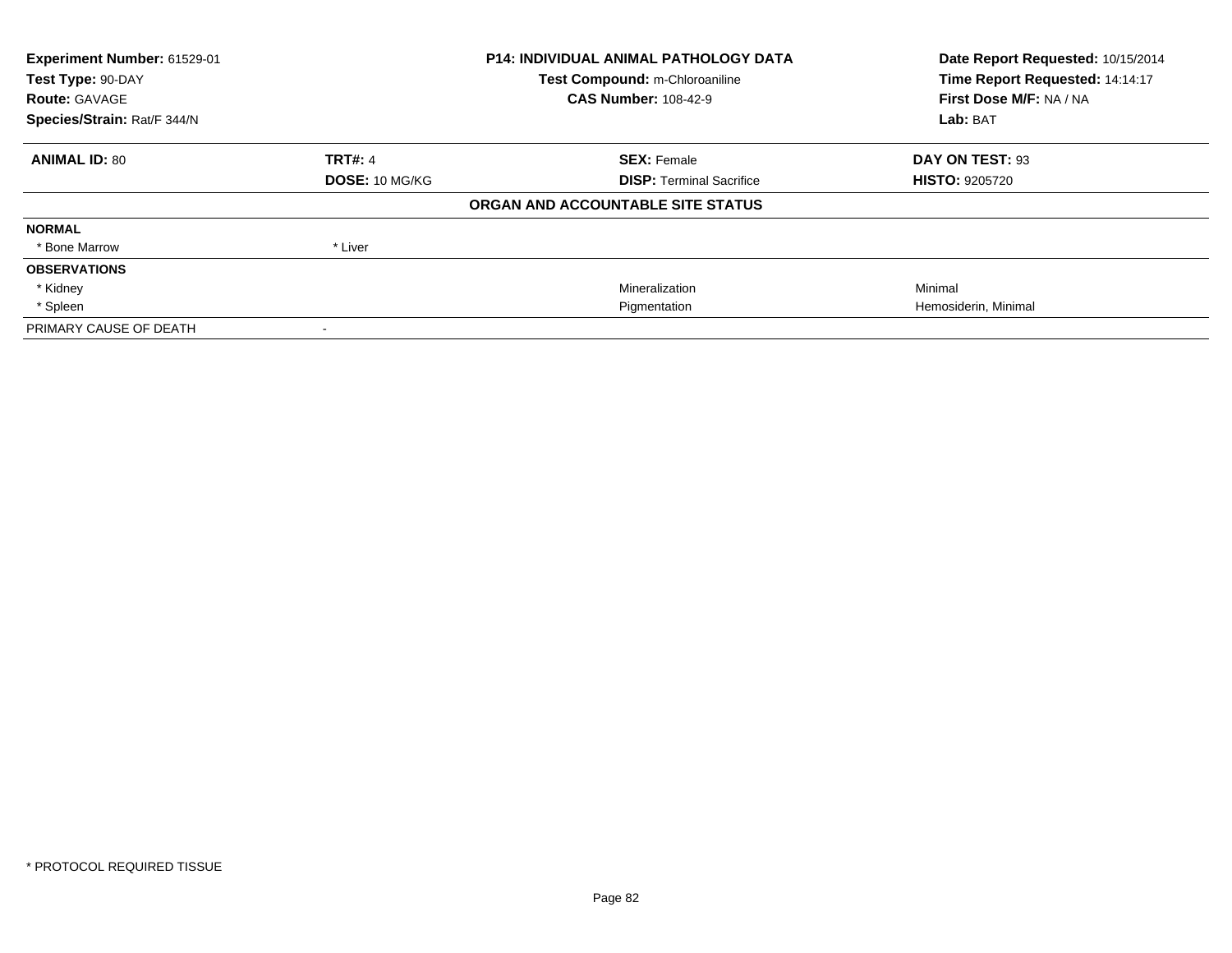| Experiment Number: 61529-01<br>Test Type: 90-DAY<br><b>Route: GAVAGE</b><br>Species/Strain: Rat/F 344/N |                       | <b>P14: INDIVIDUAL ANIMAL PATHOLOGY DATA</b><br>Test Compound: m-Chloroaniline<br><b>CAS Number: 108-42-9</b> | Date Report Requested: 10/15/2014<br>Time Report Requested: 14:14:17<br>First Dose M/F: NA / NA<br>Lab: BAT |
|---------------------------------------------------------------------------------------------------------|-----------------------|---------------------------------------------------------------------------------------------------------------|-------------------------------------------------------------------------------------------------------------|
| <b>ANIMAL ID: 81</b>                                                                                    | <b>TRT#:</b> 6        | <b>SEX: Female</b>                                                                                            | DAY ON TEST: 93                                                                                             |
|                                                                                                         | <b>DOSE: 20 MG/KG</b> | <b>DISP:</b> Terminal Sacrifice                                                                               | <b>HISTO: 9205691</b>                                                                                       |
|                                                                                                         |                       | ORGAN AND ACCOUNTABLE SITE STATUS                                                                             |                                                                                                             |
| <b>NORMAL</b>                                                                                           |                       |                                                                                                               |                                                                                                             |
| * Bone Marrow                                                                                           | * Liver               |                                                                                                               |                                                                                                             |
| <b>OBSERVATIONS</b>                                                                                     |                       |                                                                                                               |                                                                                                             |
| * Kidney                                                                                                |                       | Mineralization                                                                                                | Minimal                                                                                                     |
| * Spleen                                                                                                |                       | Hematopoietic Cell Proliferation                                                                              | Minimal                                                                                                     |
|                                                                                                         |                       | Pigmentation                                                                                                  | Hemosiderin, Minimal                                                                                        |
| PRIMARY CAUSE OF DEATH                                                                                  |                       |                                                                                                               |                                                                                                             |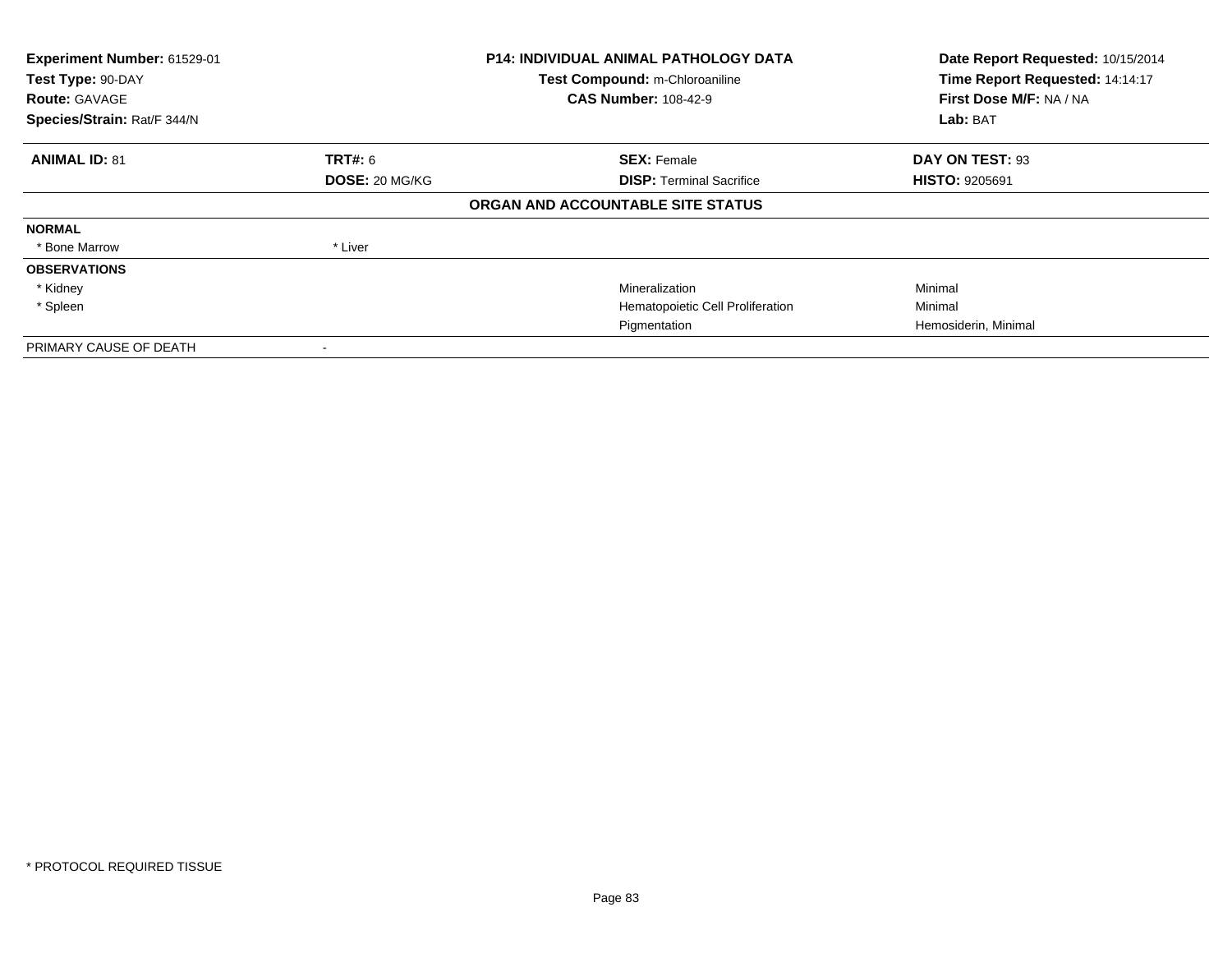| <b>Experiment Number: 61529-01</b><br>Test Type: 90-DAY<br><b>Route: GAVAGE</b><br>Species/Strain: Rat/F 344/N |                       | <b>P14: INDIVIDUAL ANIMAL PATHOLOGY DATA</b><br>Test Compound: m-Chloroaniline<br><b>CAS Number: 108-42-9</b> | Date Report Requested: 10/15/2014<br>Time Report Requested: 14:14:17<br>First Dose M/F: NA / NA<br>Lab: BAT |
|----------------------------------------------------------------------------------------------------------------|-----------------------|---------------------------------------------------------------------------------------------------------------|-------------------------------------------------------------------------------------------------------------|
| <b>ANIMAL ID: 82</b>                                                                                           | <b>TRT#: 6</b>        | <b>SEX: Female</b>                                                                                            | DAY ON TEST: 93                                                                                             |
|                                                                                                                | <b>DOSE: 20 MG/KG</b> | <b>DISP: Terminal Sacrifice</b>                                                                               | <b>HISTO: 9205692</b>                                                                                       |
| <b>OBSERVATIONS</b>                                                                                            |                       |                                                                                                               |                                                                                                             |
| * Bone Marrow                                                                                                  |                       | <b>Infiltration Cellular</b>                                                                                  | Histiocyte, Minimal                                                                                         |
| * Kidney                                                                                                       |                       | Mineralization                                                                                                | Minimal                                                                                                     |
|                                                                                                                | <b>Renal Tubule</b>   | Regeneration                                                                                                  | Focal, Minimal                                                                                              |
| * Liver                                                                                                        |                       | Hematopoietic Cell Proliferation                                                                              | Minimal                                                                                                     |
| Lymph Node<br>Note: Bilateral Involvement<br>[Pigmentation TGLS = 1-11]                                        | Lumbar                | Pigmentation                                                                                                  | Mild                                                                                                        |
| * Spleen                                                                                                       |                       | Congestion                                                                                                    | Minimal                                                                                                     |
|                                                                                                                |                       | Hematopoietic Cell Proliferation                                                                              | Minimal                                                                                                     |
|                                                                                                                |                       | Pigmentation                                                                                                  | Hemosiderin, Minimal                                                                                        |
| PRIMARY CAUSE OF DEATH                                                                                         |                       |                                                                                                               |                                                                                                             |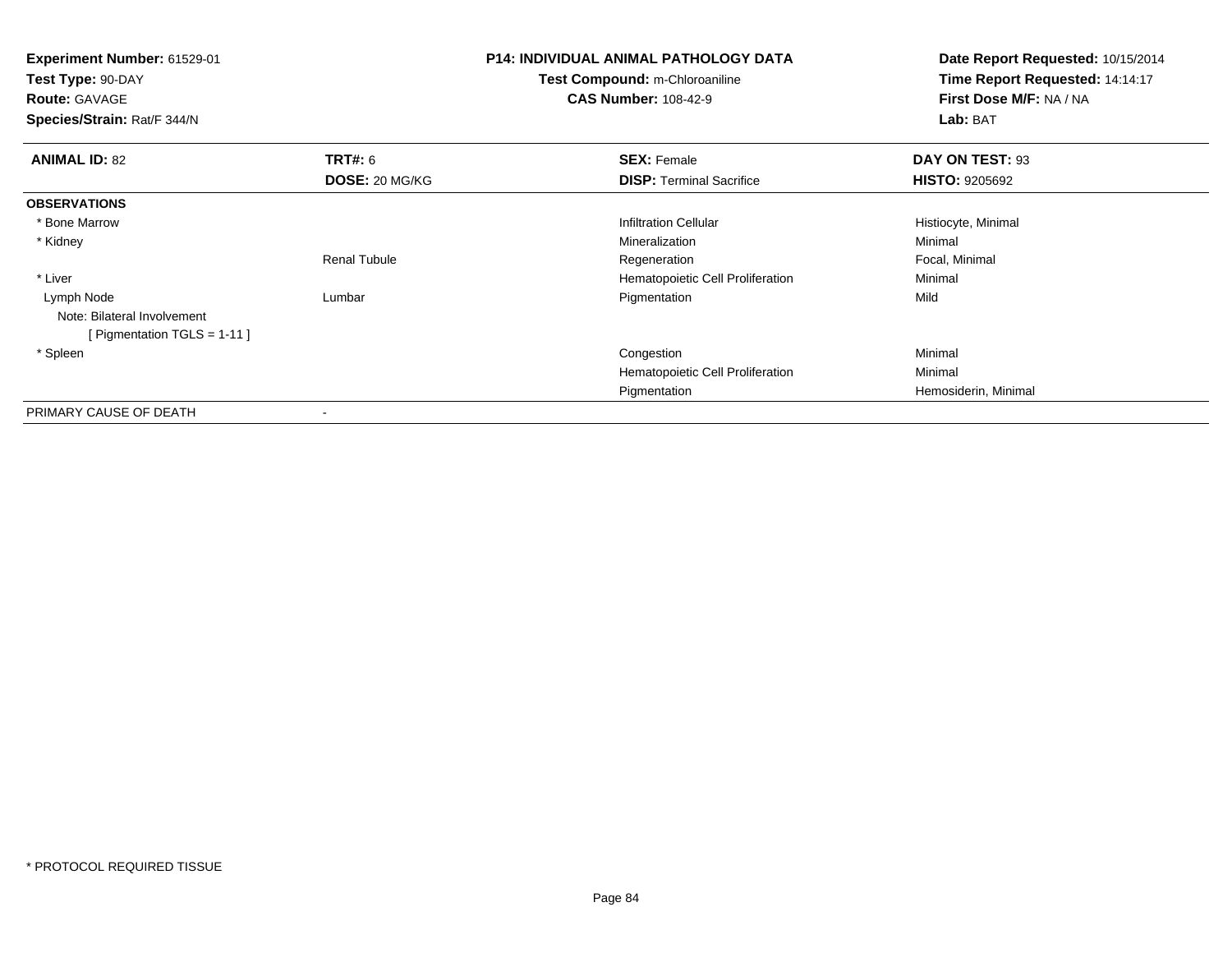| Experiment Number: 61529-01<br>Test Type: 90-DAY<br><b>Route: GAVAGE</b><br>Species/Strain: Rat/F 344/N |                | <b>P14: INDIVIDUAL ANIMAL PATHOLOGY DATA</b><br>Test Compound: m-Chloroaniline<br><b>CAS Number: 108-42-9</b> | Date Report Requested: 10/15/2014<br>Time Report Requested: 14:14:17<br>First Dose M/F: NA / NA<br>Lab: BAT |
|---------------------------------------------------------------------------------------------------------|----------------|---------------------------------------------------------------------------------------------------------------|-------------------------------------------------------------------------------------------------------------|
|                                                                                                         |                |                                                                                                               |                                                                                                             |
| <b>ANIMAL ID: 83</b>                                                                                    | <b>TRT#:</b> 6 | <b>SEX: Female</b>                                                                                            | DAY ON TEST: 93                                                                                             |
|                                                                                                         | DOSE: 20 MG/KG | <b>DISP: Terminal Sacrifice</b>                                                                               | <b>HISTO: 9205693</b>                                                                                       |
|                                                                                                         |                | ORGAN AND ACCOUNTABLE SITE STATUS                                                                             |                                                                                                             |
| <b>NORMAL</b>                                                                                           |                |                                                                                                               |                                                                                                             |
| * Bone Marrow                                                                                           | * Liver        |                                                                                                               |                                                                                                             |
| <b>OBSERVATIONS</b>                                                                                     |                |                                                                                                               |                                                                                                             |
| * Kidney                                                                                                |                | Mineralization                                                                                                | Minimal                                                                                                     |
| * Spleen                                                                                                |                | Congestion                                                                                                    | Minimal                                                                                                     |
|                                                                                                         |                | Hematopoietic Cell Proliferation                                                                              | Minimal                                                                                                     |
|                                                                                                         |                | Pigmentation                                                                                                  | Hemosiderin, Minimal                                                                                        |
| PRIMARY CAUSE OF DEATH                                                                                  |                |                                                                                                               |                                                                                                             |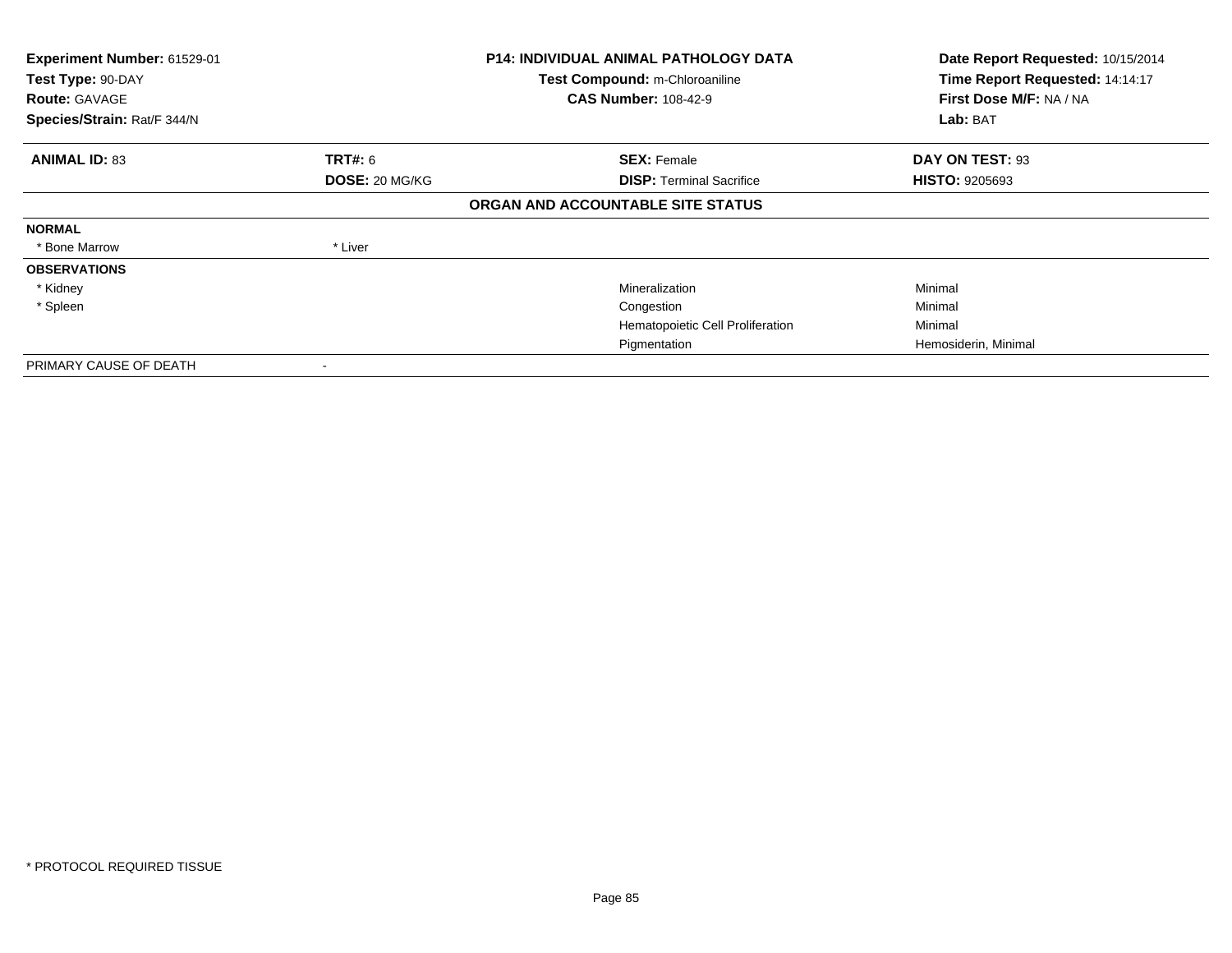| Experiment Number: 61529-01<br>Test Type: 90-DAY |                | <b>P14: INDIVIDUAL ANIMAL PATHOLOGY DATA</b> | Date Report Requested: 10/15/2014 |  |
|--------------------------------------------------|----------------|----------------------------------------------|-----------------------------------|--|
|                                                  |                | Test Compound: m-Chloroaniline               | Time Report Requested: 14:14:17   |  |
| <b>Route: GAVAGE</b>                             |                | <b>CAS Number: 108-42-9</b>                  | First Dose M/F: NA / NA           |  |
| Species/Strain: Rat/F 344/N                      |                |                                              | Lab: BAT                          |  |
| <b>ANIMAL ID: 84</b>                             | <b>TRT#: 6</b> | <b>SEX: Female</b>                           | DAY ON TEST: 93                   |  |
|                                                  | DOSE: 20 MG/KG | <b>DISP:</b> Terminal Sacrifice              | <b>HISTO: 9205694</b>             |  |
|                                                  |                | ORGAN AND ACCOUNTABLE SITE STATUS            |                                   |  |
| <b>NORMAL</b>                                    |                |                                              |                                   |  |
| * Bone Marrow                                    | * Liver        |                                              |                                   |  |
| <b>OBSERVATIONS</b>                              |                |                                              |                                   |  |
| * Kidney                                         |                | Mineralization                               | Minimal                           |  |
| * Spleen                                         |                | Pigmentation                                 | Hemosiderin, Minimal              |  |
| PRIMARY CAUSE OF DEATH                           |                |                                              |                                   |  |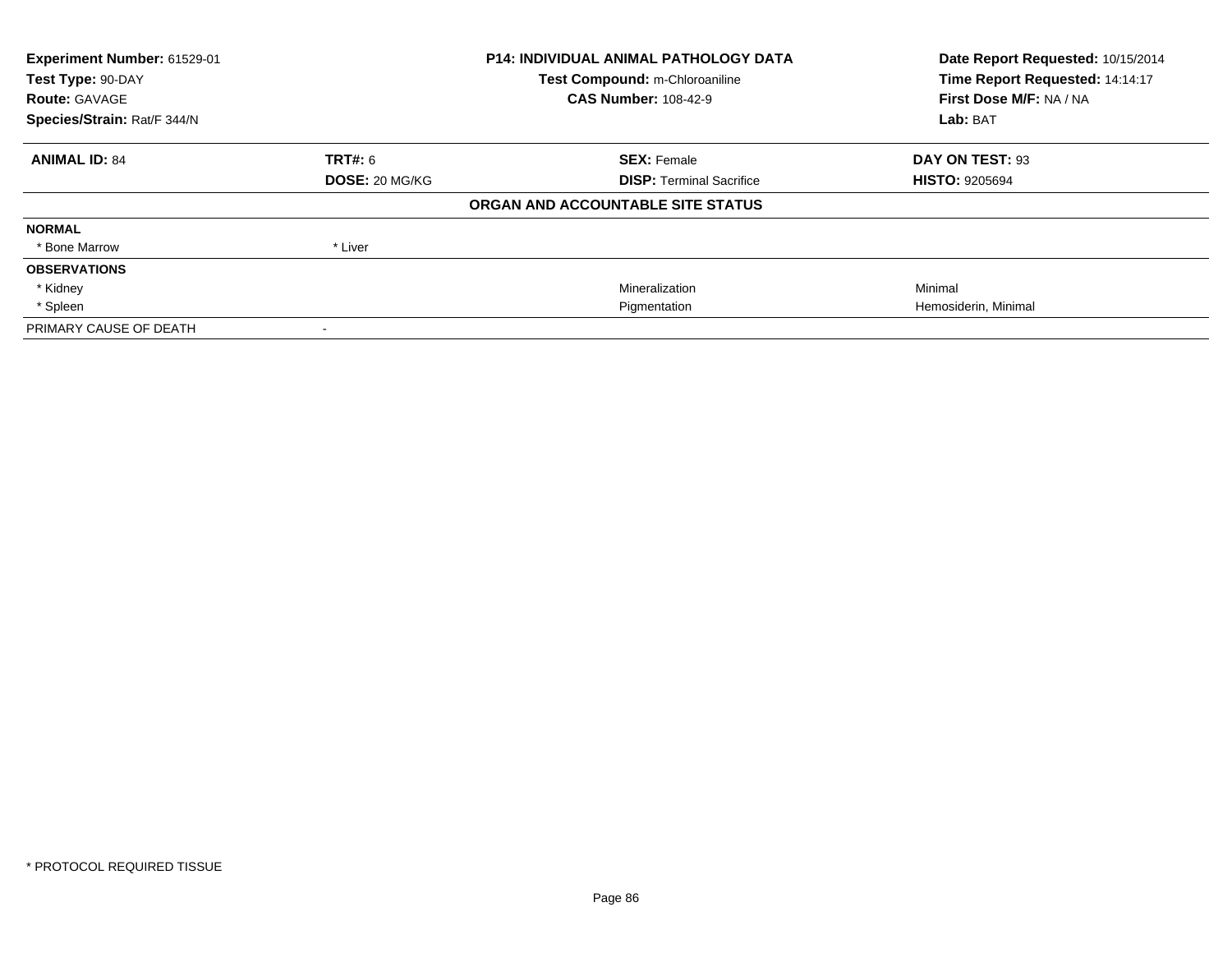| Experiment Number: 61529-01<br>Test Type: 90-DAY<br><b>Route: GAVAGE</b><br>Species/Strain: Rat/F 344/N |                | <b>P14: INDIVIDUAL ANIMAL PATHOLOGY DATA</b><br>Test Compound: m-Chloroaniline<br><b>CAS Number: 108-42-9</b> | Date Report Requested: 10/15/2014<br>Time Report Requested: 14:14:17<br>First Dose M/F: NA / NA<br>Lab: BAT |
|---------------------------------------------------------------------------------------------------------|----------------|---------------------------------------------------------------------------------------------------------------|-------------------------------------------------------------------------------------------------------------|
|                                                                                                         |                |                                                                                                               |                                                                                                             |
| <b>ANIMAL ID: 85</b>                                                                                    | <b>TRT#:</b> 6 | <b>SEX: Female</b>                                                                                            | DAY ON TEST: 93                                                                                             |
|                                                                                                         | DOSE: 20 MG/KG | <b>DISP: Terminal Sacrifice</b>                                                                               | <b>HISTO: 9205695</b>                                                                                       |
|                                                                                                         |                | ORGAN AND ACCOUNTABLE SITE STATUS                                                                             |                                                                                                             |
| <b>NORMAL</b>                                                                                           |                |                                                                                                               |                                                                                                             |
| * Bone Marrow                                                                                           | * Liver        |                                                                                                               |                                                                                                             |
| <b>OBSERVATIONS</b>                                                                                     |                |                                                                                                               |                                                                                                             |
| * Kidney                                                                                                |                | Mineralization                                                                                                | Minimal                                                                                                     |
| * Spleen                                                                                                |                | Congestion                                                                                                    | Minimal                                                                                                     |
|                                                                                                         |                | Hematopoietic Cell Proliferation                                                                              | Minimal                                                                                                     |
|                                                                                                         |                | Pigmentation                                                                                                  | Hemosiderin, Minimal                                                                                        |
| PRIMARY CAUSE OF DEATH                                                                                  |                |                                                                                                               |                                                                                                             |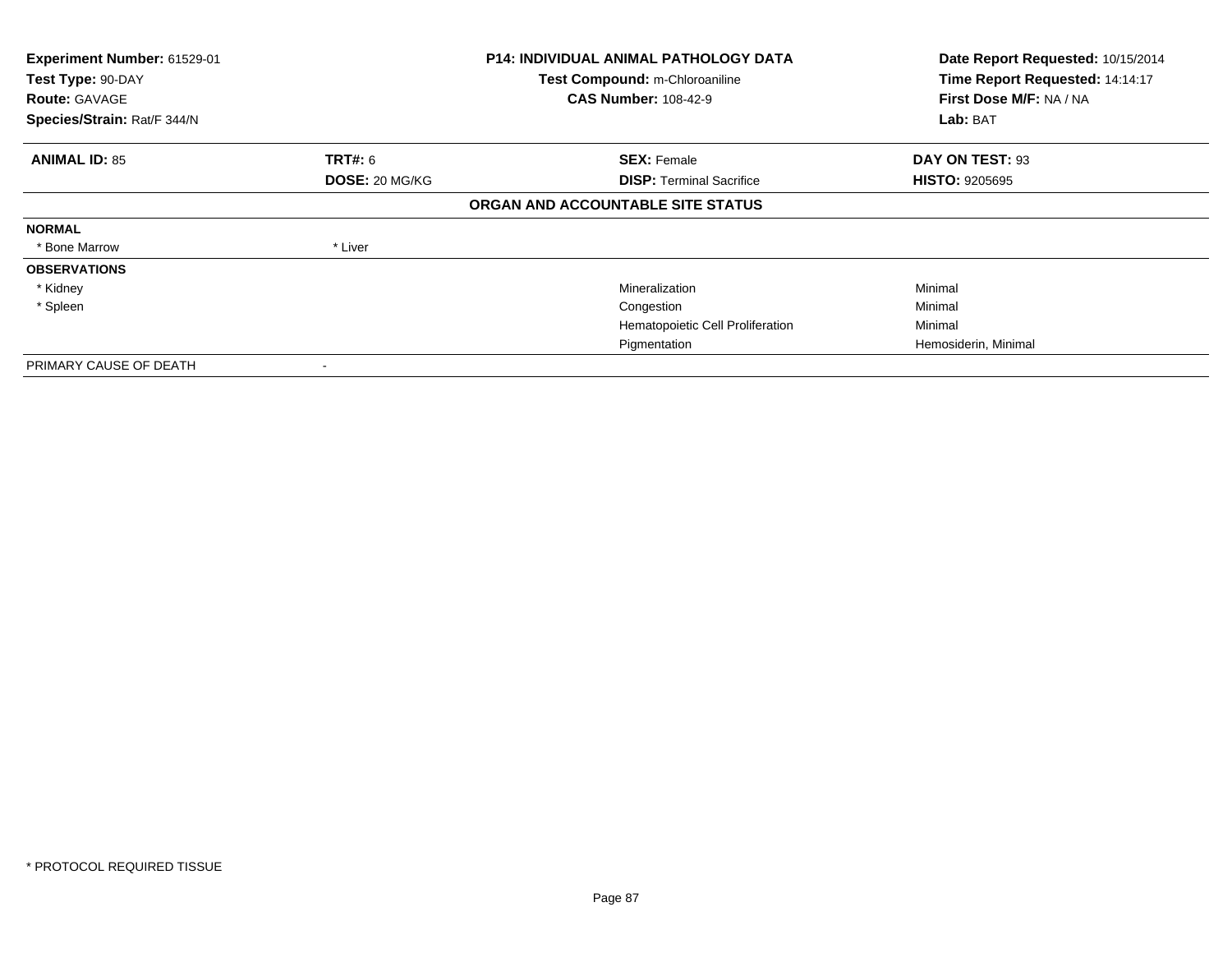| Experiment Number: 61529-01<br>Test Type: 90-DAY<br><b>Route: GAVAGE</b><br>Species/Strain: Rat/F 344/N |                | <b>P14: INDIVIDUAL ANIMAL PATHOLOGY DATA</b><br>Test Compound: m-Chloroaniline<br><b>CAS Number: 108-42-9</b> | Date Report Requested: 10/15/2014<br>Time Report Requested: 14:14:17<br>First Dose M/F: NA / NA<br>Lab: BAT |
|---------------------------------------------------------------------------------------------------------|----------------|---------------------------------------------------------------------------------------------------------------|-------------------------------------------------------------------------------------------------------------|
|                                                                                                         |                |                                                                                                               |                                                                                                             |
| <b>ANIMAL ID: 86</b>                                                                                    | TRT#: 6        | <b>SEX: Female</b>                                                                                            | DAY ON TEST: 93                                                                                             |
|                                                                                                         | DOSE: 20 MG/KG | <b>DISP:</b> Terminal Sacrifice                                                                               | <b>HISTO: 9205696</b>                                                                                       |
|                                                                                                         |                | ORGAN AND ACCOUNTABLE SITE STATUS                                                                             |                                                                                                             |
| <b>NORMAL</b>                                                                                           |                |                                                                                                               |                                                                                                             |
| * Bone Marrow                                                                                           | * Liver        |                                                                                                               |                                                                                                             |
| <b>OBSERVATIONS</b>                                                                                     |                |                                                                                                               |                                                                                                             |
| * Kidney                                                                                                |                | Mineralization                                                                                                | Minimal                                                                                                     |
| * Spleen                                                                                                |                | Congestion                                                                                                    | Minimal                                                                                                     |
|                                                                                                         |                | Pigmentation                                                                                                  | Hemosiderin, Minimal                                                                                        |
| PRIMARY CAUSE OF DEATH                                                                                  |                |                                                                                                               |                                                                                                             |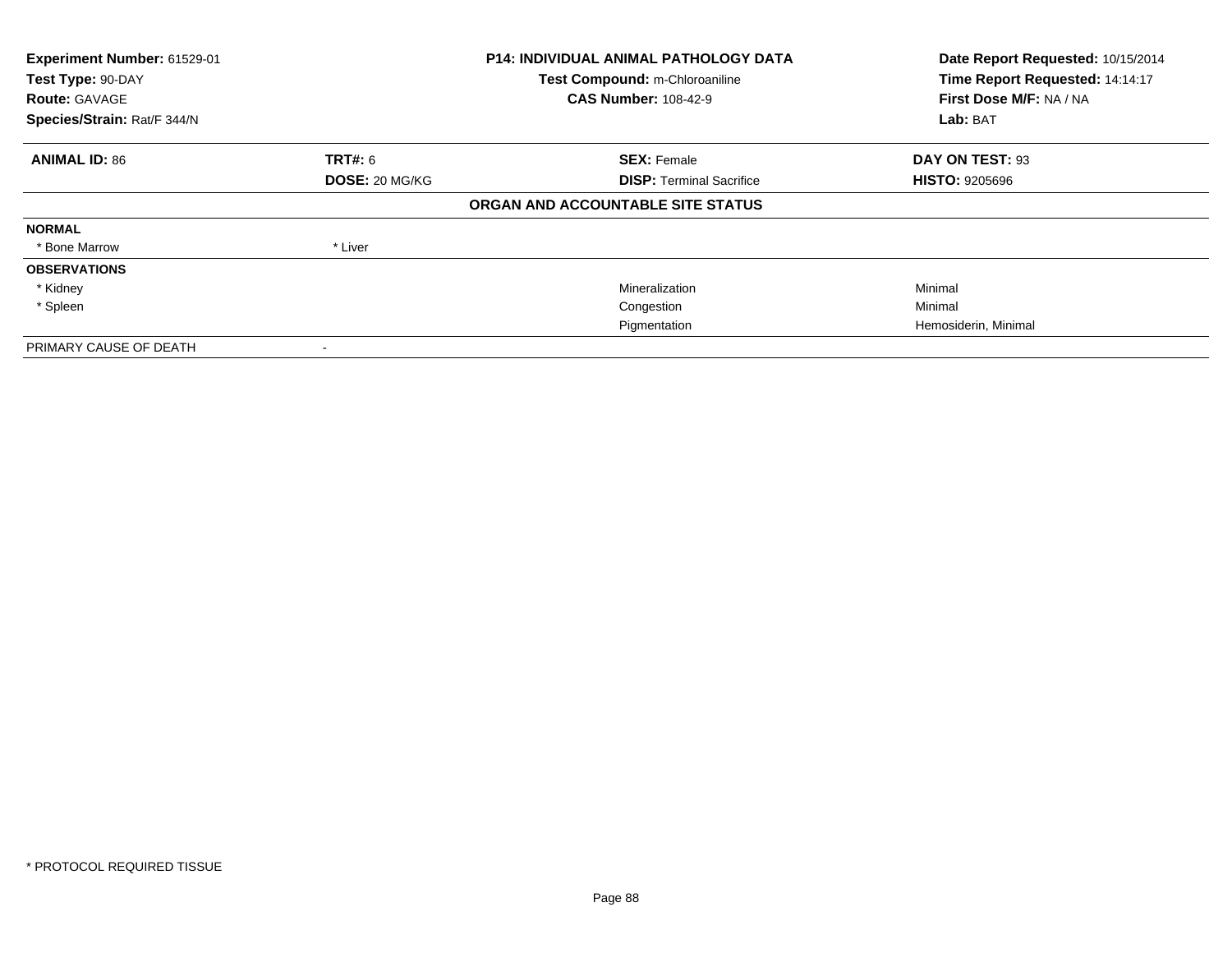| <b>Experiment Number: 61529-01</b><br>Test Type: 90-DAY<br><b>Route: GAVAGE</b> |                          | <b>P14: INDIVIDUAL ANIMAL PATHOLOGY DATA</b><br>Test Compound: m-Chloroaniline<br><b>CAS Number: 108-42-9</b> | Date Report Requested: 10/15/2014<br>Time Report Requested: 14:14:17<br>First Dose M/F: NA / NA |
|---------------------------------------------------------------------------------|--------------------------|---------------------------------------------------------------------------------------------------------------|-------------------------------------------------------------------------------------------------|
| Species/Strain: Rat/F 344/N                                                     |                          |                                                                                                               | Lab: BAT                                                                                        |
| <b>ANIMAL ID: 87</b>                                                            | <b>TRT#: 6</b>           | <b>SEX: Female</b>                                                                                            | DAY ON TEST: 93                                                                                 |
|                                                                                 | DOSE: 20 MG/KG           | <b>DISP: Terminal Sacrifice</b>                                                                               | <b>HISTO: 9205697</b>                                                                           |
|                                                                                 |                          | ORGAN AND ACCOUNTABLE SITE STATUS                                                                             |                                                                                                 |
| <b>NORMAL</b>                                                                   |                          |                                                                                                               |                                                                                                 |
| * Bone Marrow                                                                   | * Liver                  |                                                                                                               |                                                                                                 |
| <b>OBSERVATIONS</b>                                                             |                          |                                                                                                               |                                                                                                 |
| * Kidney                                                                        |                          | Mineralization                                                                                                | Minimal                                                                                         |
|                                                                                 | Cortex                   | Pigmentation                                                                                                  | Hemosiderin, Minimal                                                                            |
| * Spleen                                                                        |                          | Congestion                                                                                                    | Minimal                                                                                         |
|                                                                                 |                          | Hematopoietic Cell Proliferation                                                                              | Minimal                                                                                         |
|                                                                                 |                          | Pigmentation                                                                                                  | Hemosiderin, Minimal                                                                            |
| PRIMARY CAUSE OF DEATH                                                          | $\overline{\phantom{a}}$ |                                                                                                               |                                                                                                 |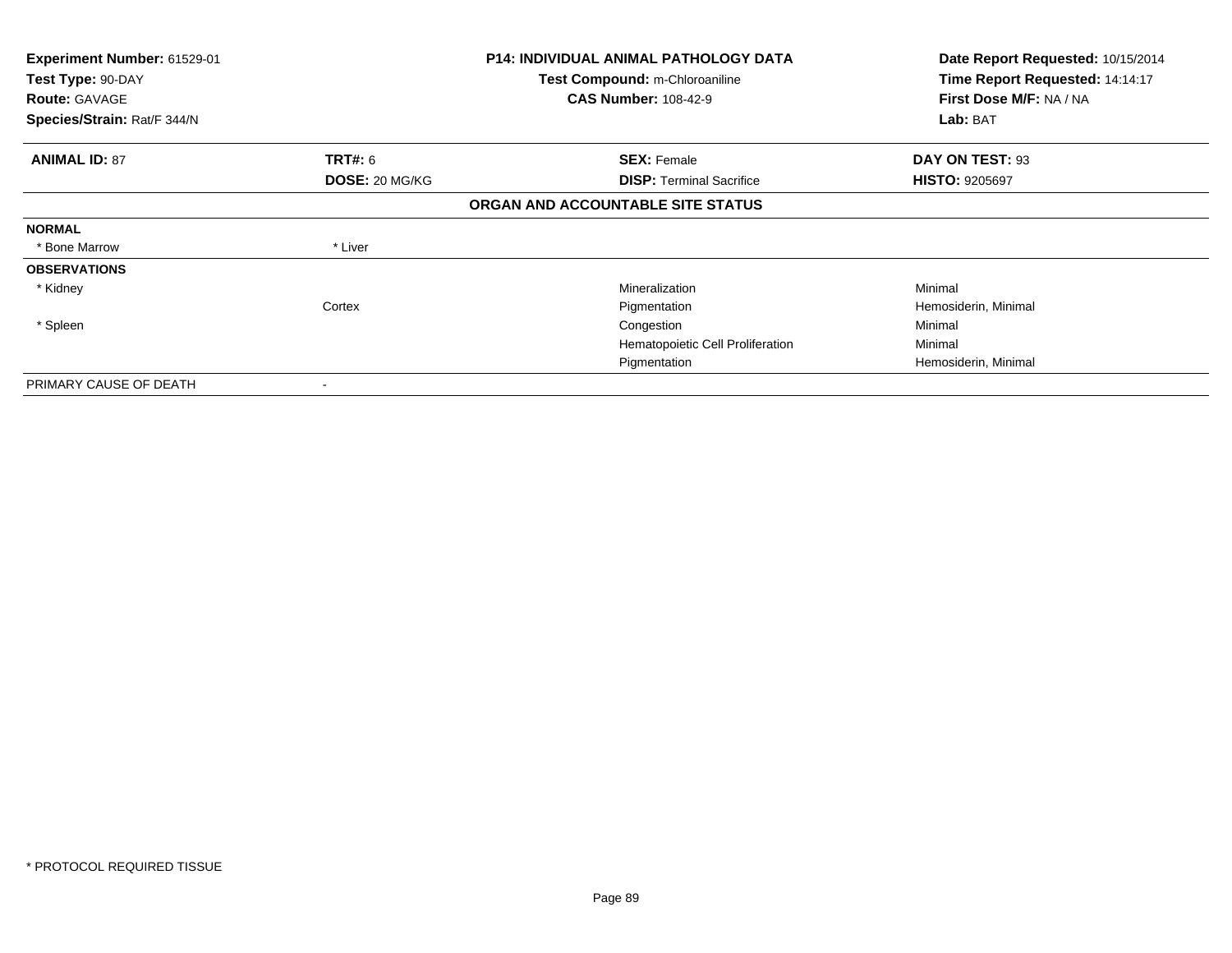| <b>Experiment Number: 61529-01</b><br>Test Type: 90-DAY                |                | <b>P14: INDIVIDUAL ANIMAL PATHOLOGY DATA</b><br>Test Compound: m-Chloroaniline | Date Report Requested: 10/15/2014<br>Time Report Requested: 14:14:17 |
|------------------------------------------------------------------------|----------------|--------------------------------------------------------------------------------|----------------------------------------------------------------------|
| <b>Route: GAVAGE</b>                                                   |                | <b>CAS Number: 108-42-9</b>                                                    | First Dose M/F: NA / NA                                              |
| Species/Strain: Rat/F 344/N                                            |                |                                                                                | Lab: BAT                                                             |
| <b>ANIMAL ID: 88</b>                                                   | TRT#: 6        | <b>SEX: Female</b>                                                             | DAY ON TEST: 93                                                      |
|                                                                        | DOSE: 20 MG/KG | <b>DISP:</b> Terminal Sacrifice                                                | <b>HISTO: 9205698</b>                                                |
|                                                                        |                | ORGAN AND ACCOUNTABLE SITE STATUS                                              |                                                                      |
| <b>NORMAL</b>                                                          |                |                                                                                |                                                                      |
| * Bone Marrow                                                          | * Liver        |                                                                                |                                                                      |
| <b>OBSERVATIONS</b>                                                    |                |                                                                                |                                                                      |
| * Kidney                                                               |                | Mineralization                                                                 | Minimal                                                              |
| * Spleen                                                               |                | Congestion                                                                     | Minimal                                                              |
|                                                                        |                | Hematopoietic Cell Proliferation                                               | Minimal                                                              |
|                                                                        |                | Pigmentation                                                                   | Hemosiderin, Minimal                                                 |
| <b>Thyroid Gland</b>                                                   |                | Cyst                                                                           | Minimal                                                              |
| Note: Cyst near thyroid gland mistaken for nodule in parathyroid gland |                |                                                                                |                                                                      |
| [ Cyst TGLS = $1-7$ ]                                                  |                |                                                                                |                                                                      |
| PRIMARY CAUSE OF DEATH                                                 |                |                                                                                |                                                                      |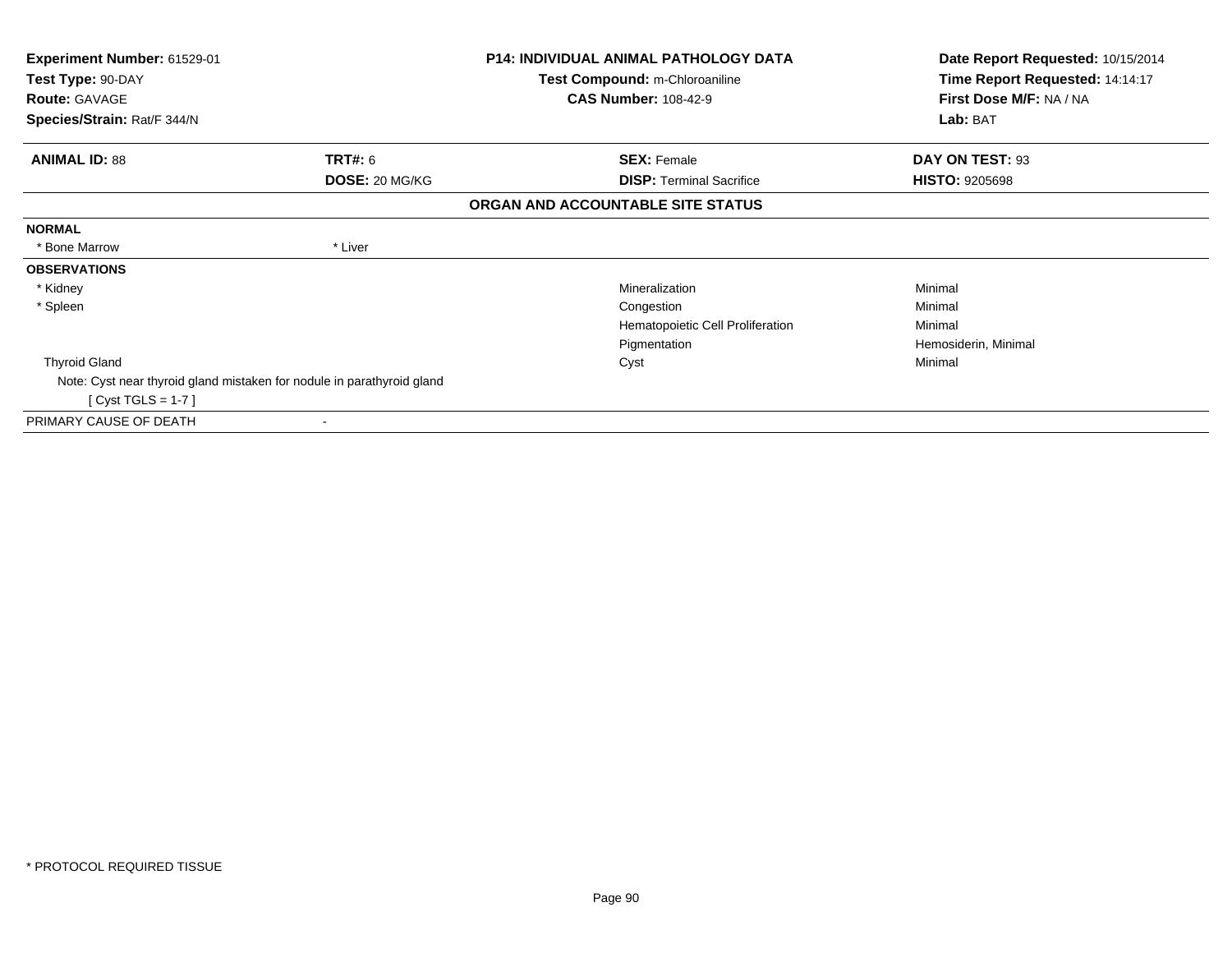| Experiment Number: 61529-01<br>Test Type: 90-DAY<br><b>Route: GAVAGE</b><br>Species/Strain: Rat/F 344/N |                                  | <b>P14: INDIVIDUAL ANIMAL PATHOLOGY DATA</b><br><b>Test Compound: m-Chloroaniline</b><br><b>CAS Number: 108-42-9</b> | Date Report Requested: 10/15/2014<br>Time Report Requested: 14:14:17<br>First Dose M/F: NA / NA<br>Lab: BAT |
|---------------------------------------------------------------------------------------------------------|----------------------------------|----------------------------------------------------------------------------------------------------------------------|-------------------------------------------------------------------------------------------------------------|
|                                                                                                         |                                  |                                                                                                                      |                                                                                                             |
| <b>ANIMAL ID: 89</b>                                                                                    | <b>TRT#:</b> 6<br>DOSE: 20 MG/KG | <b>SEX: Female</b><br><b>DISP: Terminal Sacrifice</b>                                                                | DAY ON TEST: 93<br><b>HISTO: 9205699</b>                                                                    |
|                                                                                                         |                                  | ORGAN AND ACCOUNTABLE SITE STATUS                                                                                    |                                                                                                             |
| <b>NORMAL</b>                                                                                           |                                  |                                                                                                                      |                                                                                                             |
| * Liver                                                                                                 |                                  |                                                                                                                      |                                                                                                             |
| <b>OBSERVATIONS</b>                                                                                     |                                  |                                                                                                                      |                                                                                                             |
| * Bone Marrow                                                                                           |                                  | <b>Infiltration Cellular</b>                                                                                         | Histiocyte, Minimal                                                                                         |
| * Kidney                                                                                                |                                  | Mineralization                                                                                                       | Minimal                                                                                                     |
| * Spleen                                                                                                |                                  | Congestion                                                                                                           | Minimal                                                                                                     |
|                                                                                                         |                                  | Hematopoietic Cell Proliferation                                                                                     | Minimal                                                                                                     |
|                                                                                                         |                                  | Pigmentation                                                                                                         | Hemosiderin, Minimal                                                                                        |
| PRIMARY CAUSE OF DEATH                                                                                  | $\,$                             |                                                                                                                      |                                                                                                             |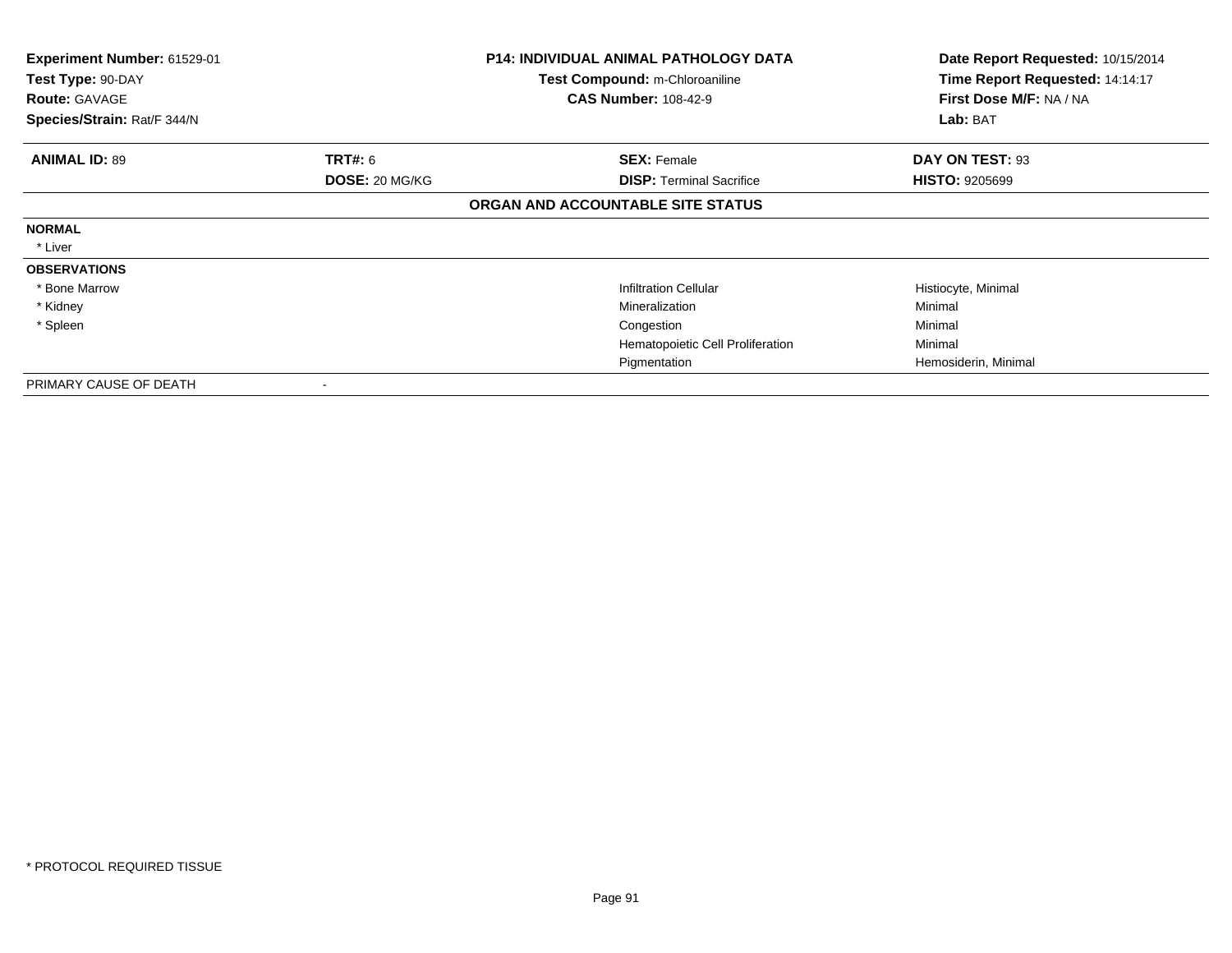| Experiment Number: 61529-01<br>Test Type: 90-DAY<br><b>Route: GAVAGE</b><br>Species/Strain: Rat/F 344/N |                | <b>P14: INDIVIDUAL ANIMAL PATHOLOGY DATA</b><br>Test Compound: m-Chloroaniline<br><b>CAS Number: 108-42-9</b> | Date Report Requested: 10/15/2014<br>Time Report Requested: 14:14:17<br>First Dose M/F: NA / NA<br>Lab: BAT |
|---------------------------------------------------------------------------------------------------------|----------------|---------------------------------------------------------------------------------------------------------------|-------------------------------------------------------------------------------------------------------------|
|                                                                                                         |                |                                                                                                               |                                                                                                             |
| <b>ANIMAL ID: 90</b>                                                                                    | <b>TRT#:</b> 6 | <b>SEX: Female</b>                                                                                            | DAY ON TEST: 93                                                                                             |
|                                                                                                         | DOSE: 20 MG/KG | <b>DISP: Terminal Sacrifice</b>                                                                               | <b>HISTO: 9205700</b>                                                                                       |
|                                                                                                         |                | ORGAN AND ACCOUNTABLE SITE STATUS                                                                             |                                                                                                             |
| <b>NORMAL</b>                                                                                           |                |                                                                                                               |                                                                                                             |
| * Bone Marrow                                                                                           | * Liver        |                                                                                                               |                                                                                                             |
| <b>OBSERVATIONS</b>                                                                                     |                |                                                                                                               |                                                                                                             |
| * Kidney                                                                                                |                | Mineralization                                                                                                | Minimal                                                                                                     |
| * Spleen                                                                                                |                | Congestion                                                                                                    | Minimal                                                                                                     |
|                                                                                                         |                | Hematopoietic Cell Proliferation                                                                              | Minimal                                                                                                     |
|                                                                                                         |                | Pigmentation                                                                                                  | Hemosiderin, Minimal                                                                                        |
| PRIMARY CAUSE OF DEATH                                                                                  |                |                                                                                                               |                                                                                                             |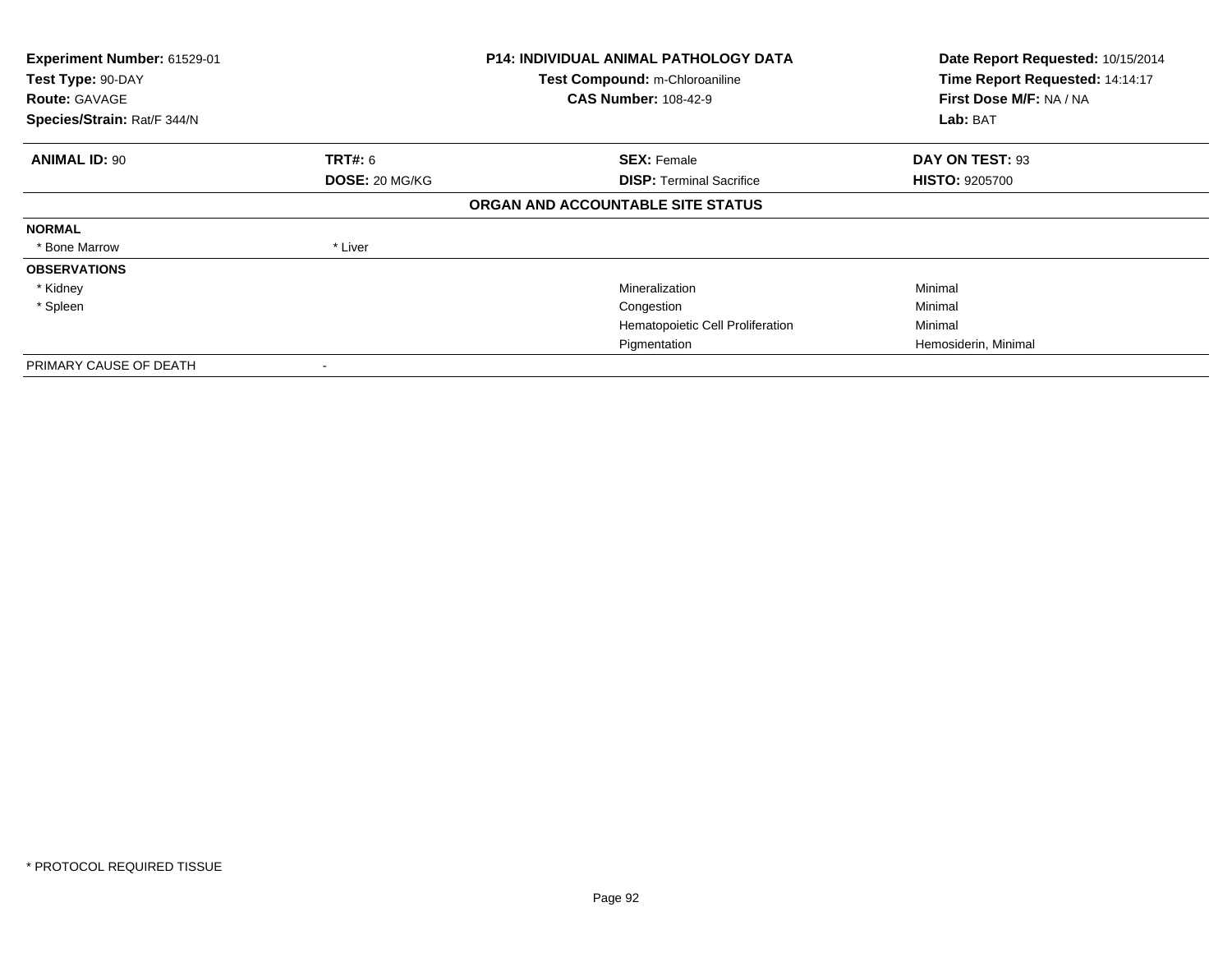| Experiment Number: 61529-01<br>Test Type: 90-DAY<br><b>Route: GAVAGE</b> |                              | <b>P14: INDIVIDUAL ANIMAL PATHOLOGY DATA</b><br>Test Compound: m-Chloroaniline<br><b>CAS Number: 108-42-9</b> | Date Report Requested: 10/15/2014<br>Time Report Requested: 14:14:17<br>First Dose M/F: NA / NA |
|--------------------------------------------------------------------------|------------------------------|---------------------------------------------------------------------------------------------------------------|-------------------------------------------------------------------------------------------------|
| Species/Strain: Rat/F 344/N                                              |                              |                                                                                                               | Lab: BAT                                                                                        |
| <b>ANIMAL ID: 91</b>                                                     | TRT#: 8                      | <b>SEX: Female</b>                                                                                            | DAY ON TEST: 93                                                                                 |
|                                                                          | DOSE: 40 MG/KG               | <b>DISP: Terminal Sacrifice</b>                                                                               | <b>HISTO: 9205671</b>                                                                           |
|                                                                          |                              | ORGAN AND ACCOUNTABLE SITE STATUS                                                                             |                                                                                                 |
| <b>NORMAL</b>                                                            |                              |                                                                                                               |                                                                                                 |
| * Bone Marrow                                                            |                              |                                                                                                               |                                                                                                 |
| <b>OBSERVATIONS</b>                                                      |                              |                                                                                                               |                                                                                                 |
| * Kidney                                                                 |                              | Mineralization                                                                                                | Minimal                                                                                         |
|                                                                          | Cortex                       | Pigmentation                                                                                                  | Hemosiderin, Minimal                                                                            |
| * Liver                                                                  |                              | Hematopoietic Cell Proliferation                                                                              | Minimal                                                                                         |
|                                                                          | Kupffer Cell                 | Pigmentation                                                                                                  | Minimal                                                                                         |
| * Spleen                                                                 |                              | Congestion                                                                                                    | Minimal                                                                                         |
|                                                                          | Capsule                      | Fibrosis                                                                                                      | Minimal                                                                                         |
|                                                                          |                              | Hematopoietic Cell Proliferation                                                                              | Mild                                                                                            |
|                                                                          | Capsule                      | <b>Infiltration Cellular</b>                                                                                  | Mild                                                                                            |
|                                                                          |                              | Pigmentation                                                                                                  | Hemosiderin, Moderate                                                                           |
| PRIMARY CAUSE OF DEATH                                                   | $\qquad \qquad \blacksquare$ |                                                                                                               |                                                                                                 |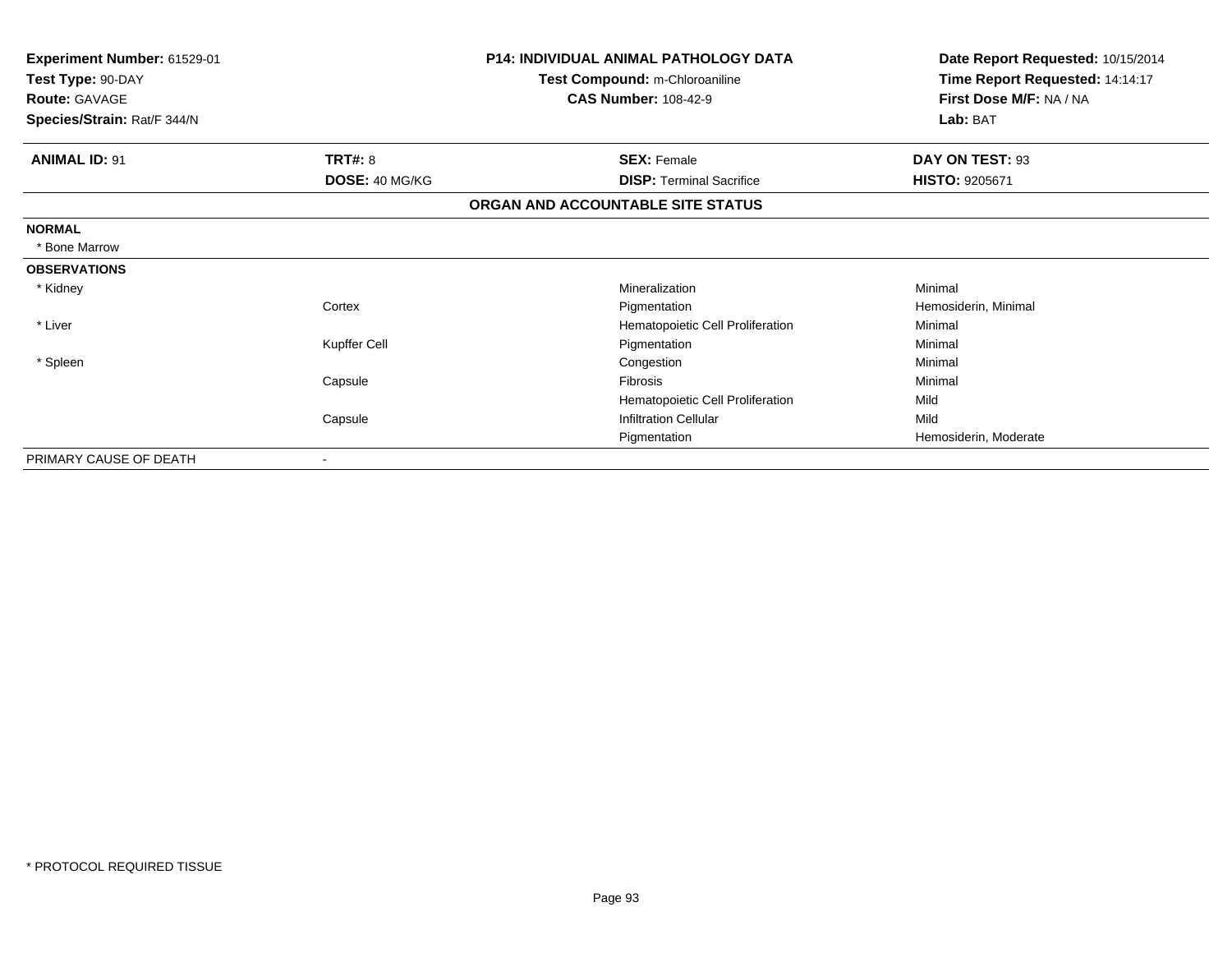| <b>Experiment Number: 61529-01</b> |                       | <b>P14: INDIVIDUAL ANIMAL PATHOLOGY DATA</b> | Date Report Requested: 10/15/2014 |
|------------------------------------|-----------------------|----------------------------------------------|-----------------------------------|
| Test Type: 90-DAY                  |                       | Test Compound: m-Chloroaniline               | Time Report Requested: 14:14:17   |
| <b>Route: GAVAGE</b>               |                       | <b>CAS Number: 108-42-9</b>                  | First Dose M/F: NA / NA           |
| Species/Strain: Rat/F 344/N        |                       |                                              | Lab: BAT                          |
| <b>ANIMAL ID: 92</b>               | <b>TRT#: 8</b>        | <b>SEX: Female</b>                           | DAY ON TEST: 93                   |
|                                    | DOSE: 40 MG/KG        | <b>DISP:</b> Terminal Sacrifice              | <b>HISTO: 9205672</b>             |
| <b>OBSERVATIONS</b>                |                       |                                              |                                   |
| * Bone Marrow                      | <b>Erythroid Cell</b> | Hyperplasia                                  | Minimal                           |
|                                    |                       | Pigmentation                                 | Hemosiderin, Minimal              |
| * Kidney                           |                       | Mineralization                               | Mild                              |
|                                    | Cortex                | Pigmentation                                 | Hemosiderin, Mild                 |
| * Liver                            |                       | Hematopoietic Cell Proliferation             | Minimal                           |
|                                    | Kupffer Cell          | Pigmentation                                 | Minimal                           |
| * Spleen                           |                       | Hematopoietic Cell Proliferation             | Minimal                           |
|                                    | Capsule               | <b>Infiltration Cellular</b>                 | Minimal                           |
|                                    |                       | Pigmentation                                 | Hemosiderin, Moderate             |
| PRIMARY CAUSE OF DEATH             |                       |                                              |                                   |

-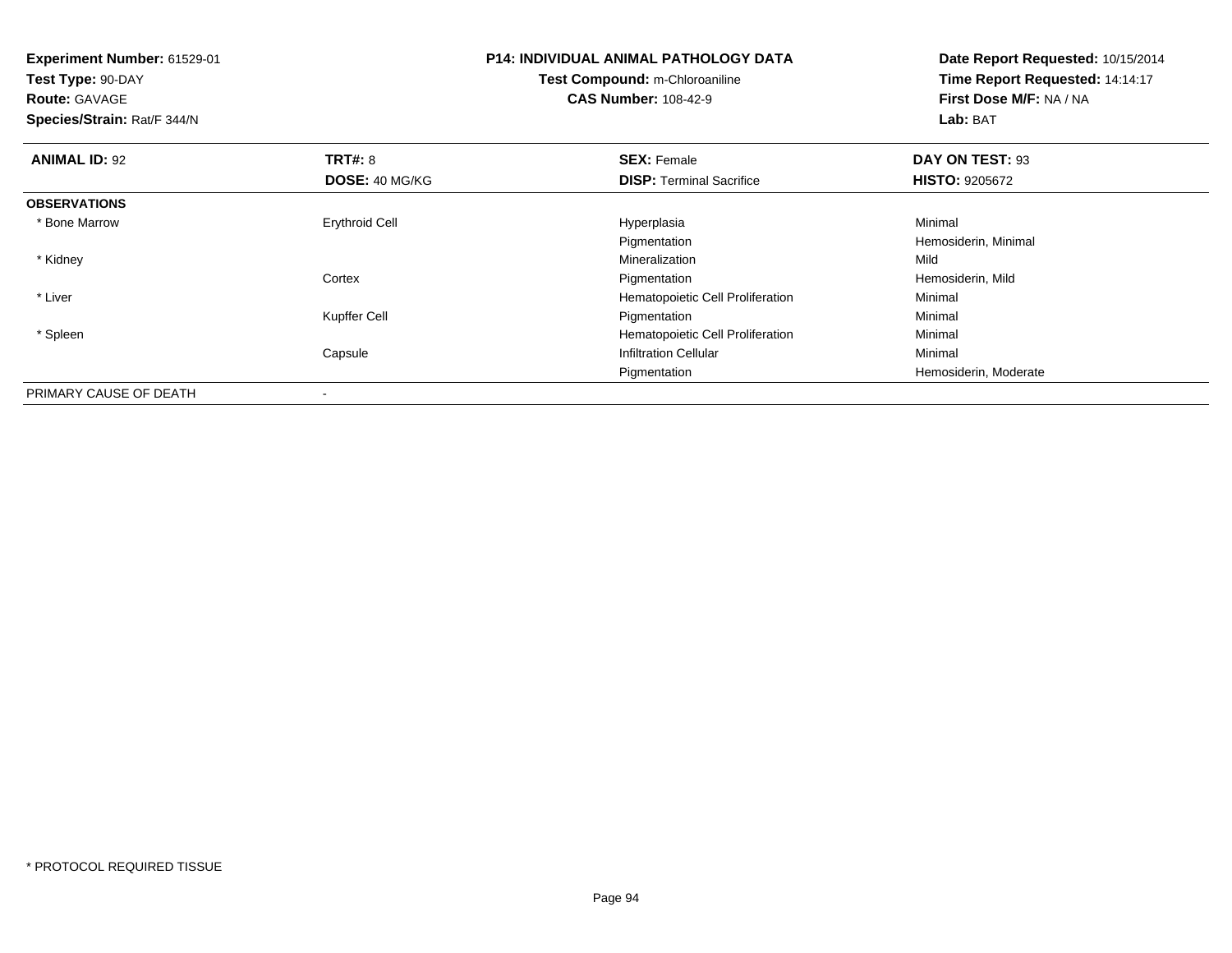**Test Type:** 90-DAY**Route:** GAVAGE

**Species/Strain:** Rat/F 344/N

# **P14: INDIVIDUAL ANIMAL PATHOLOGY DATATest Compound:** m-Chloroaniline

**CAS Number:** 108-42-9

| <b>ANIMAL ID: 93</b>                            | <b>TRT#: 8</b>        | <b>SEX: Female</b>               | DAY ON TEST: 93       |  |
|-------------------------------------------------|-----------------------|----------------------------------|-----------------------|--|
|                                                 | DOSE: 40 MG/KG        | <b>DISP: Terminal Sacrifice</b>  | <b>HISTO: 9205673</b> |  |
| <b>OBSERVATIONS</b>                             |                       |                                  |                       |  |
| * Bone Marrow                                   | <b>Erythroid Cell</b> | Hyperplasia                      | Minimal               |  |
|                                                 |                       | <b>Infiltration Cellular</b>     | Histiocyte, Minimal   |  |
| * Kidney                                        |                       | Mineralization                   | Mild                  |  |
|                                                 | Cortex                | Pigmentation                     | Hemosiderin, Mild     |  |
| * Liver                                         |                       | Hematopoietic Cell Proliferation | Minimal               |  |
|                                                 | Kupffer Cell          | Pigmentation                     | Minimal               |  |
| * Spleen                                        |                       | Congestion                       | Minimal               |  |
|                                                 | Capsule               | Fibrosis                         | Mild                  |  |
|                                                 |                       | Hematopoietic Cell Proliferation | Mild                  |  |
|                                                 | Capsule               | <b>Infiltration Cellular</b>     | Mild                  |  |
|                                                 |                       | Pigmentation                     | Hemosiderin, Moderate |  |
| [Congestion TGLS = 1-1]                         |                       |                                  |                       |  |
| [ Hematopoietic Cell Proliferation TGLS = 1-1 ] |                       |                                  |                       |  |
| [Infiltration Cellular TGLS = 1-1]              |                       |                                  |                       |  |
| [ Pigmentation TGLS = $1-1$ ]                   |                       |                                  |                       |  |
| PRIMARY CAUSE OF DEATH                          |                       |                                  |                       |  |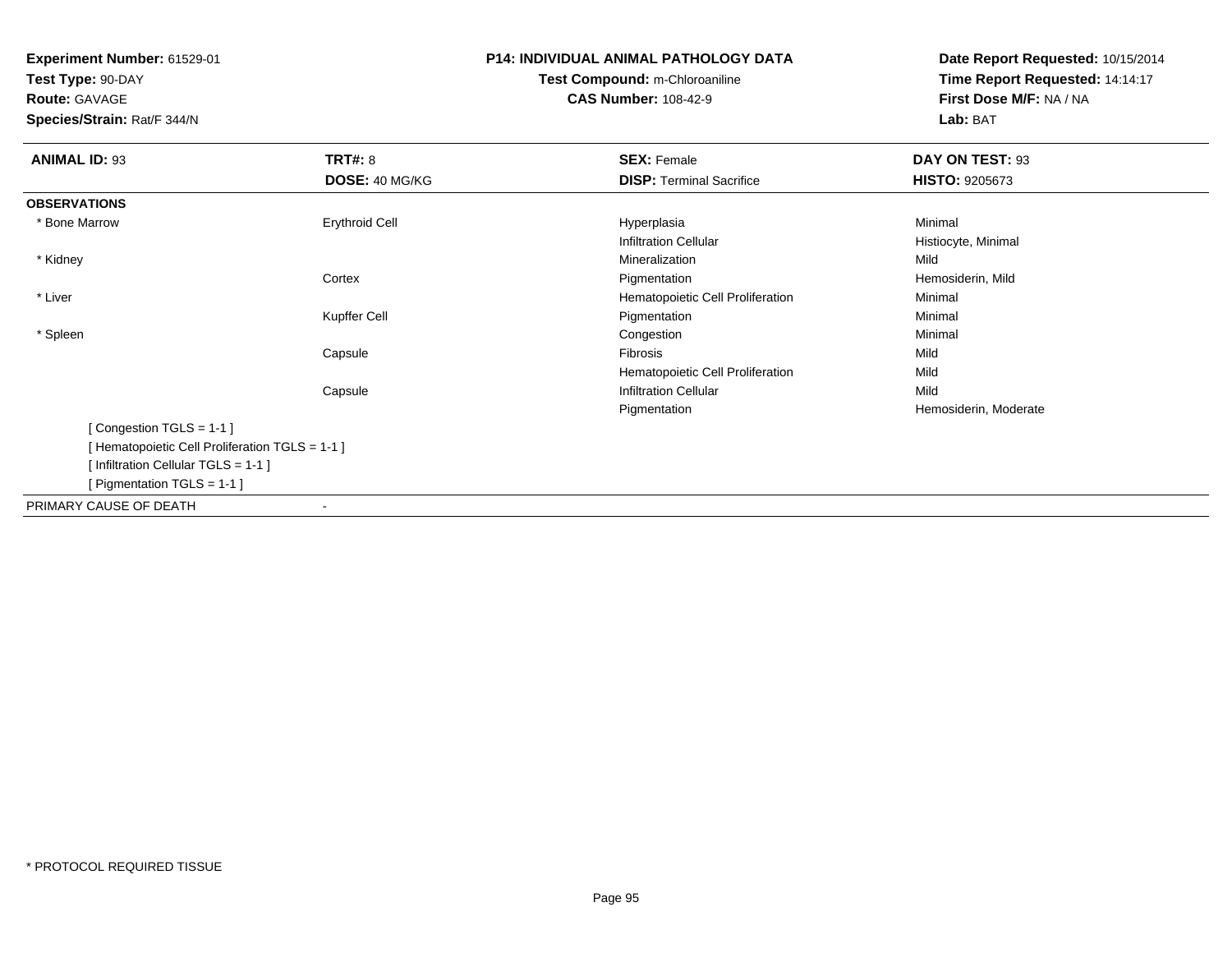**Experiment Number:** 61529-01**Test Type:** 90-DAY**Route:** GAVAGE **Species/Strain:** Rat/F 344/N**P14: INDIVIDUAL ANIMAL PATHOLOGY DATATest Compound:** m-Chloroaniline**CAS Number:** 108-42-9**Date Report Requested:** 10/15/2014**Time Report Requested:** 14:14:17**First Dose M/F:** NA / NA**Lab:** BAT**ANIMAL ID:** 94**TRT#:** 8 **SEX:** Female **DAY ON TEST:** 93 **DOSE:** 40 MG/KG**DISP:** Terminal Sacrifice **HISTO:** 9205674 **OBSERVATIONS** \* Bone Marroww which is a constant of the Pigmentation and the Pigmentation of the Hemosiderin, Minimal states in the Hemosiderin, Minimal states in the Hemosiderin, Minimal states in the Minimal states in the Minimal states in the Min \* Kidneyy with the control of the control of the control of the control of the control of the control of the control of the control of the control of the control of the control of the control of the control of the control of the c n Minimal **Cortex**  Pigmentation Hemosiderin, Minimal \* Liver Hematopoietic Cell ProliferationMinimal<br>Minimal Kupffer Cell Pigmentationn Minimal \* Spleenn and the congestion of the congestion of the congestion of the congestion of the congestion of the congestion Capsule Fibrosis Minimal Hematopoietic Cell Proliferation Minimal CapsuleInfiltration Cellular **Minimal** Pigmentation Hemosiderin, Mild PRIMARY CAUSE OF DEATH-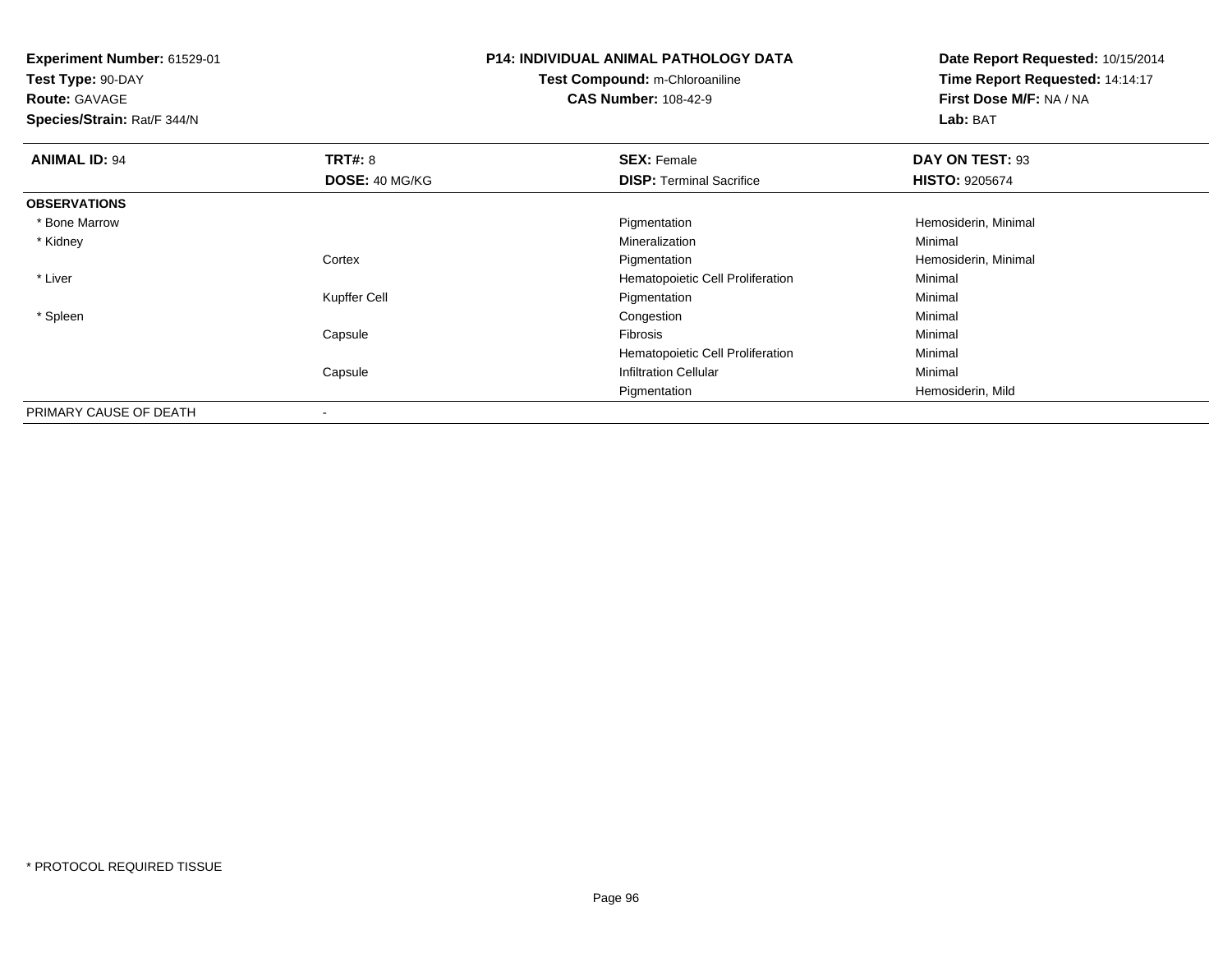**Test Type:** 90-DAY**Route:** GAVAGE

**Species/Strain:** Rat/F 344/N

# **P14: INDIVIDUAL ANIMAL PATHOLOGY DATATest Compound:** m-Chloroaniline**CAS Number:** 108-42-9

| <b>ANIMAL ID: 95</b>                           | <b>TRT#: 8</b>           | <b>SEX: Female</b>               | DAY ON TEST: 93       |  |
|------------------------------------------------|--------------------------|----------------------------------|-----------------------|--|
|                                                | DOSE: 40 MG/KG           | <b>DISP:</b> Terminal Sacrifice  | <b>HISTO: 9205675</b> |  |
| <b>OBSERVATIONS</b>                            |                          |                                  |                       |  |
| * Bone Marrow                                  | <b>Erythroid Cell</b>    | Hyperplasia                      | Minimal               |  |
| * Kidney                                       |                          | Mineralization                   | Minimal               |  |
|                                                | Cortex                   | Pigmentation                     | Hemosiderin, Minimal  |  |
| * Liver                                        |                          | Hematopoietic Cell Proliferation | Minimal               |  |
|                                                | Kupffer Cell             | Pigmentation                     | Minimal               |  |
| * Spleen                                       |                          | Congestion                       | Minimal               |  |
|                                                | Capsule                  | Fibrosis                         | Minimal               |  |
|                                                |                          | Hematopoietic Cell Proliferation | Minimal               |  |
|                                                | Capsule                  | <b>Infiltration Cellular</b>     | Minimal               |  |
| [Congestion TGLS = $1-1$ ]                     |                          |                                  |                       |  |
| [Hematopoietic Cell Proliferation TGLS = 1-1 ] |                          |                                  |                       |  |
| [Infiltration Cellular TGLS = 1-1]             |                          |                                  |                       |  |
| PRIMARY CAUSE OF DEATH                         | $\overline{\phantom{a}}$ |                                  |                       |  |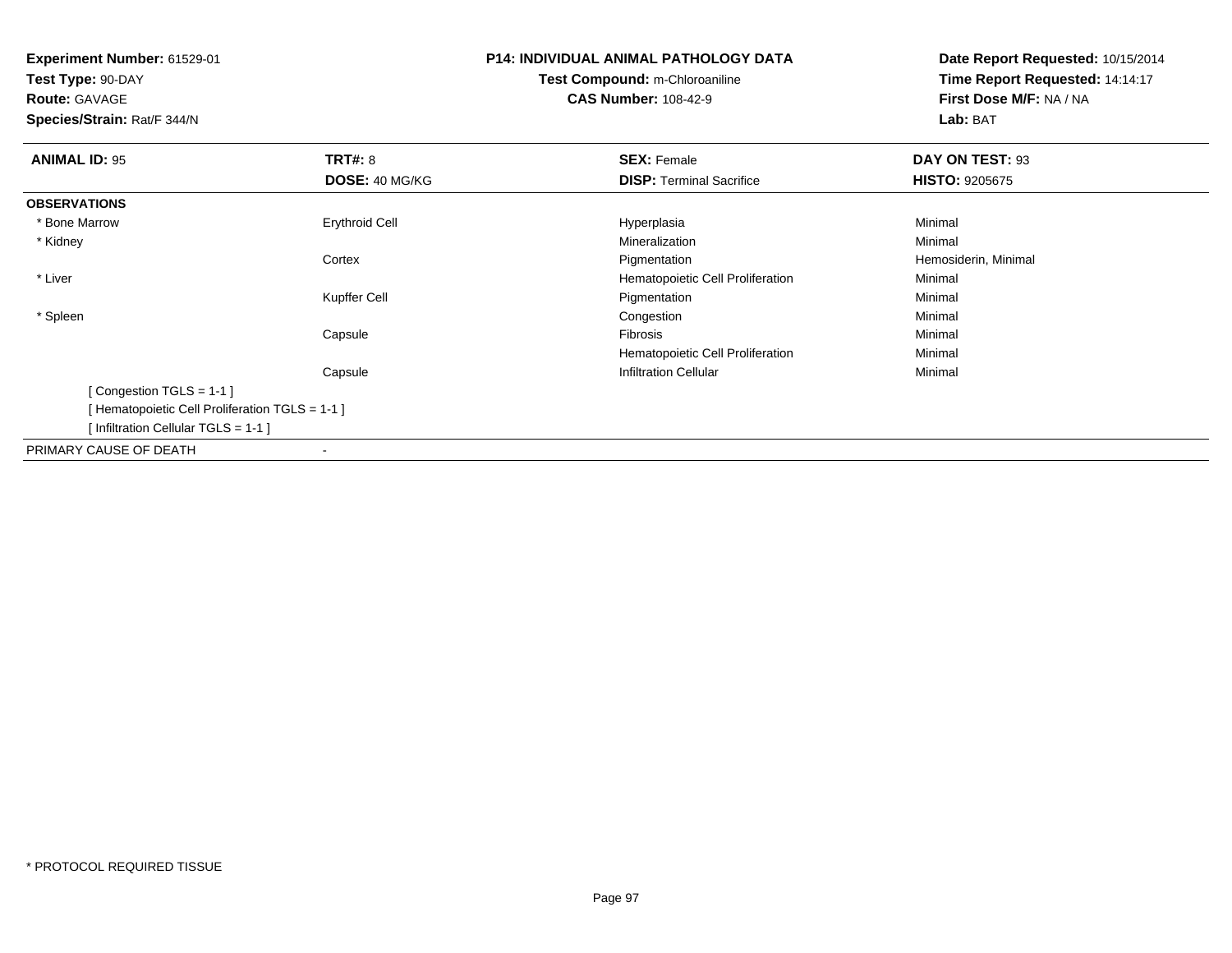**Test Type:** 90-DAY

**Route:** GAVAGE

**Species/Strain:** Rat/F 344/N

# **P14: INDIVIDUAL ANIMAL PATHOLOGY DATATest Compound:** m-Chloroaniline

**CAS Number:** 108-42-9

| <b>ANIMAL ID: 96</b>                           | <b>TRT#: 8</b>           | <b>SEX: Female</b>               | DAY ON TEST: 93       |
|------------------------------------------------|--------------------------|----------------------------------|-----------------------|
|                                                | DOSE: 40 MG/KG           | <b>DISP:</b> Terminal Sacrifice  | <b>HISTO: 9205676</b> |
| <b>OBSERVATIONS</b>                            |                          |                                  |                       |
| * Bone Marrow                                  |                          | <b>Infiltration Cellular</b>     | Histiocyte, Minimal   |
| * Kidney                                       |                          | Mineralization                   | Minimal               |
|                                                | Cortex                   | Pigmentation                     | Hemosiderin, Minimal  |
| Note: Very slight amount of mineralization     |                          |                                  |                       |
| * Liver                                        |                          | Hematopoietic Cell Proliferation | Minimal               |
|                                                | Kupffer Cell             | Pigmentation                     | Minimal               |
| * Spleen                                       |                          | Congestion                       | Minimal               |
|                                                |                          | Hematopoietic Cell Proliferation | Minimal               |
|                                                | Capsule                  | <b>Infiltration Cellular</b>     | Minimal               |
|                                                |                          | Pigmentation                     | Hemosiderin, Mild     |
| [Congestion TGLS = 1-1]                        |                          |                                  |                       |
| [Hematopoietic Cell Proliferation TGLS = 1-1 ] |                          |                                  |                       |
| [ Pigmentation TGLS = 1-1 ]                    |                          |                                  |                       |
| PRIMARY CAUSE OF DEATH                         | $\overline{\phantom{a}}$ |                                  |                       |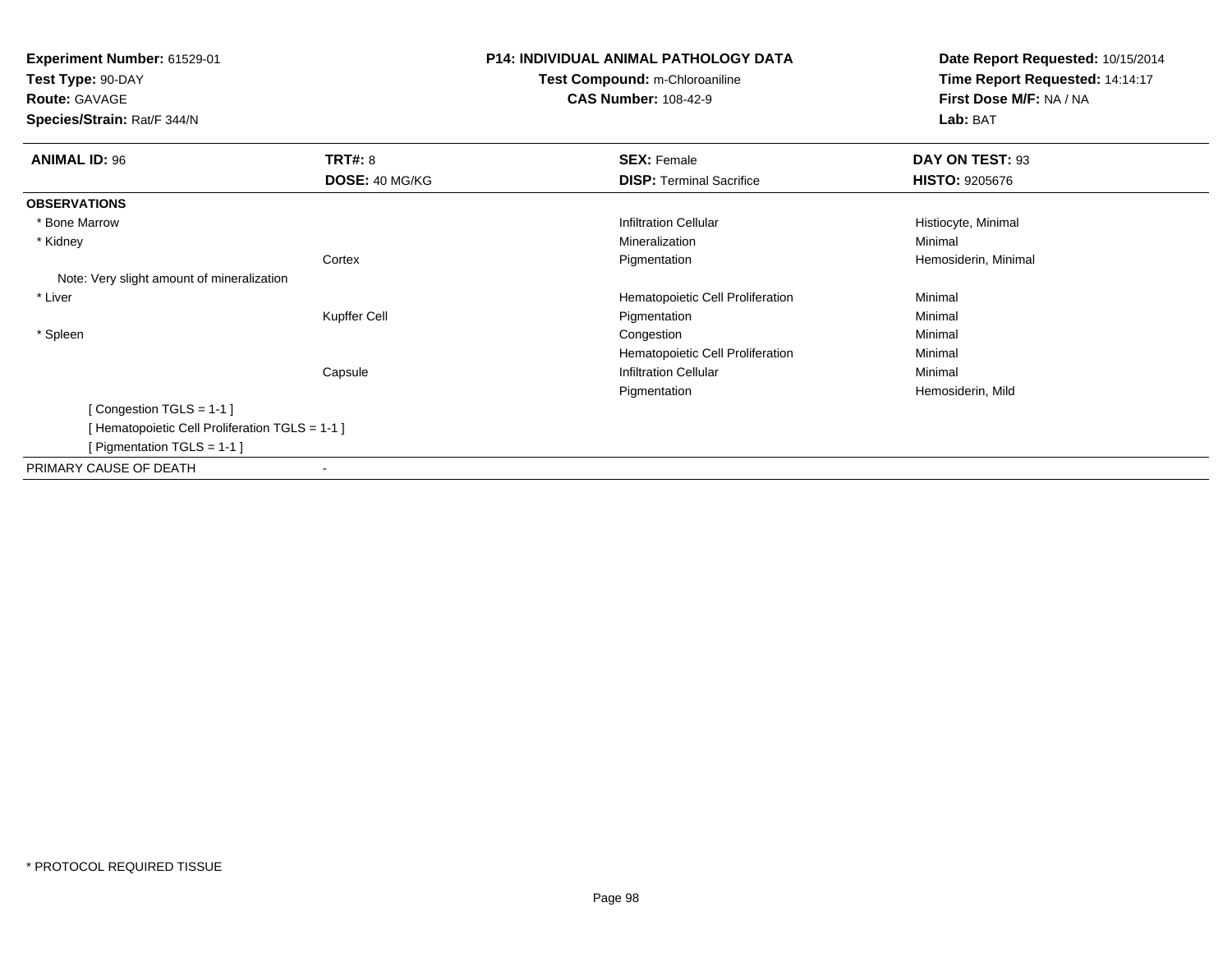**Test Type:** 90-DAY**Route:** GAVAGE

**Species/Strain:** Rat/F 344/N

# **P14: INDIVIDUAL ANIMAL PATHOLOGY DATATest Compound:** m-Chloroaniline**CAS Number:** 108-42-9

| <b>ANIMAL ID: 97</b>   | TRT#: 8               | <b>SEX: Female</b>               | DAY ON TEST: 93       |
|------------------------|-----------------------|----------------------------------|-----------------------|
|                        | DOSE: 40 MG/KG        | <b>DISP: Terminal Sacrifice</b>  | <b>HISTO: 9205677</b> |
| <b>OBSERVATIONS</b>    |                       |                                  |                       |
| * Bone Marrow          | <b>Erythroid Cell</b> | Hyperplasia                      | Minimal               |
|                        | <b>Erythroid Cell</b> | Myelofibrosis                    | Minimal               |
| * Kidney               |                       | Mineralization                   | Minimal               |
|                        | Cortex                | Pigmentation                     | Hemosiderin, Minimal  |
| * Liver                |                       | Hematopoietic Cell Proliferation | Minimal               |
|                        | Kupffer Cell          | Pigmentation                     | Minimal               |
| * Spleen               |                       | Congestion                       | Minimal               |
|                        | Capsule               | Fibrosis                         | Mild                  |
|                        |                       | Hematopoietic Cell Proliferation | Minimal               |
|                        | Capsule               | <b>Infiltration Cellular</b>     | Mild                  |
|                        |                       | Pigmentation                     | Hemosiderin, Mild     |
| PRIMARY CAUSE OF DEATH | ۰                     |                                  |                       |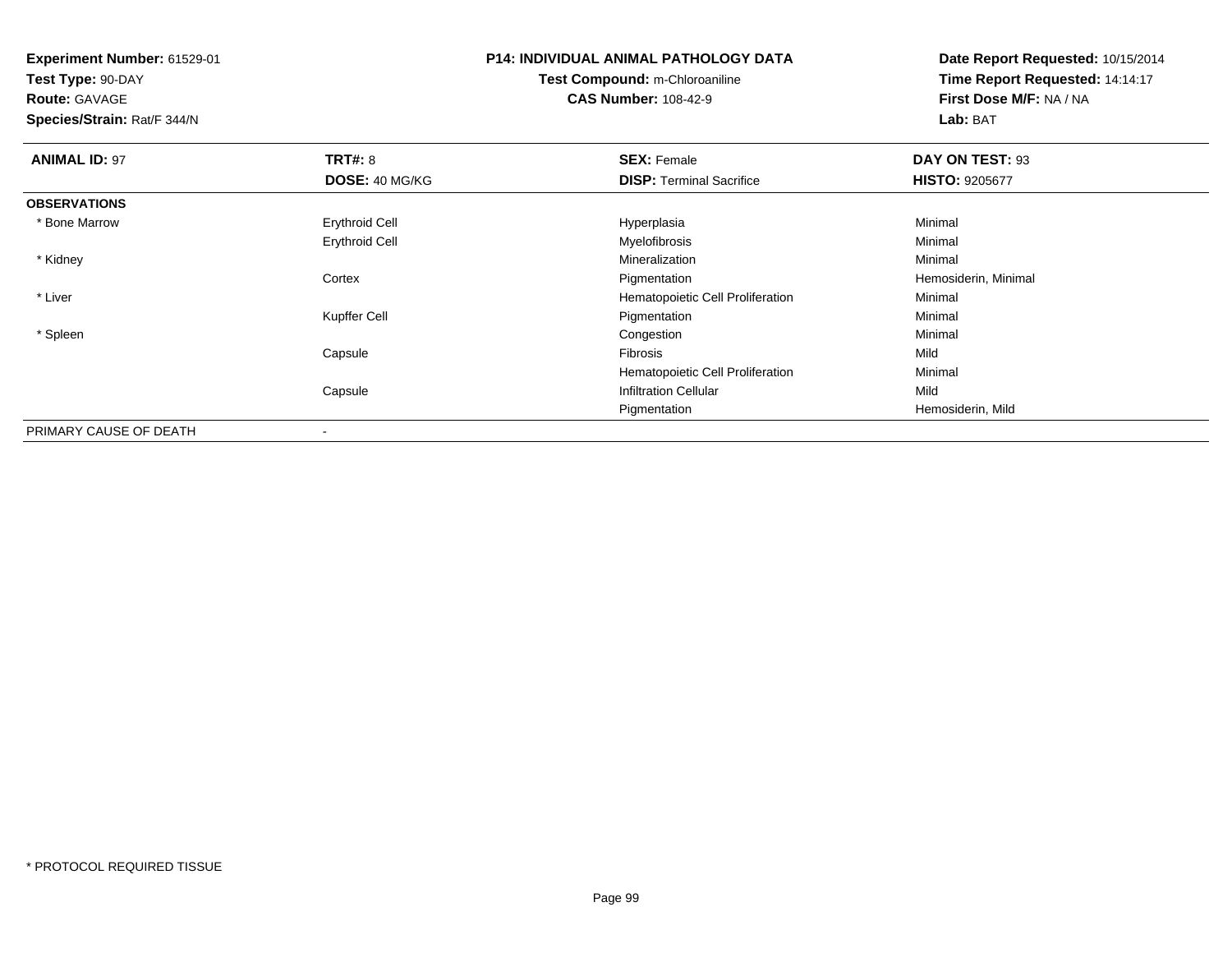| Experiment Number: 61529-01<br>Test Type: 90-DAY<br><b>Route: GAVAGE</b><br>Species/Strain: Rat/F 344/N |                | <b>P14: INDIVIDUAL ANIMAL PATHOLOGY DATA</b><br>Test Compound: m-Chloroaniline<br><b>CAS Number: 108-42-9</b> | Date Report Requested: 10/15/2014<br>Time Report Requested: 14:14:17<br>First Dose M/F: NA / NA<br>Lab: BAT |
|---------------------------------------------------------------------------------------------------------|----------------|---------------------------------------------------------------------------------------------------------------|-------------------------------------------------------------------------------------------------------------|
|                                                                                                         |                |                                                                                                               |                                                                                                             |
| <b>ANIMAL ID: 98</b>                                                                                    | <b>TRT#: 8</b> | <b>SEX: Female</b>                                                                                            | DAY ON TEST: 93                                                                                             |
|                                                                                                         | DOSE: 40 MG/KG | <b>DISP: Terminal Sacrifice</b>                                                                               | <b>HISTO: 9205678</b>                                                                                       |
|                                                                                                         |                | ORGAN AND ACCOUNTABLE SITE STATUS                                                                             |                                                                                                             |
| <b>NORMAL</b>                                                                                           |                |                                                                                                               |                                                                                                             |
| * Bone Marrow                                                                                           |                |                                                                                                               |                                                                                                             |
| <b>OBSERVATIONS</b>                                                                                     |                |                                                                                                               |                                                                                                             |
| * Kidney                                                                                                |                | Mineralization                                                                                                | Minimal                                                                                                     |
|                                                                                                         | Cortex         | Pigmentation                                                                                                  | Hemosiderin, Minimal                                                                                        |
| * Liver                                                                                                 |                | Hematopoietic Cell Proliferation                                                                              | Minimal                                                                                                     |
|                                                                                                         | Kupffer Cell   | Pigmentation                                                                                                  | Minimal                                                                                                     |
| * Spleen                                                                                                |                | Congestion                                                                                                    | Mild                                                                                                        |
|                                                                                                         |                | Hematopoietic Cell Proliferation                                                                              | Mild                                                                                                        |
|                                                                                                         | Capsule        | <b>Infiltration Cellular</b>                                                                                  | Minimal                                                                                                     |
|                                                                                                         |                | Pigmentation                                                                                                  | Hemosiderin, Mild                                                                                           |
| [Congestion TGLS = 1-1]                                                                                 |                |                                                                                                               |                                                                                                             |
| [Hematopoietic Cell Proliferation TGLS = 1-1]                                                           |                |                                                                                                               |                                                                                                             |
| [Infiltration Cellular TGLS = 1-1]                                                                      |                |                                                                                                               |                                                                                                             |
| [ Pigmentation TGLS = 1-1 ]                                                                             |                |                                                                                                               |                                                                                                             |
| PRIMARY CAUSE OF DEATH                                                                                  |                |                                                                                                               |                                                                                                             |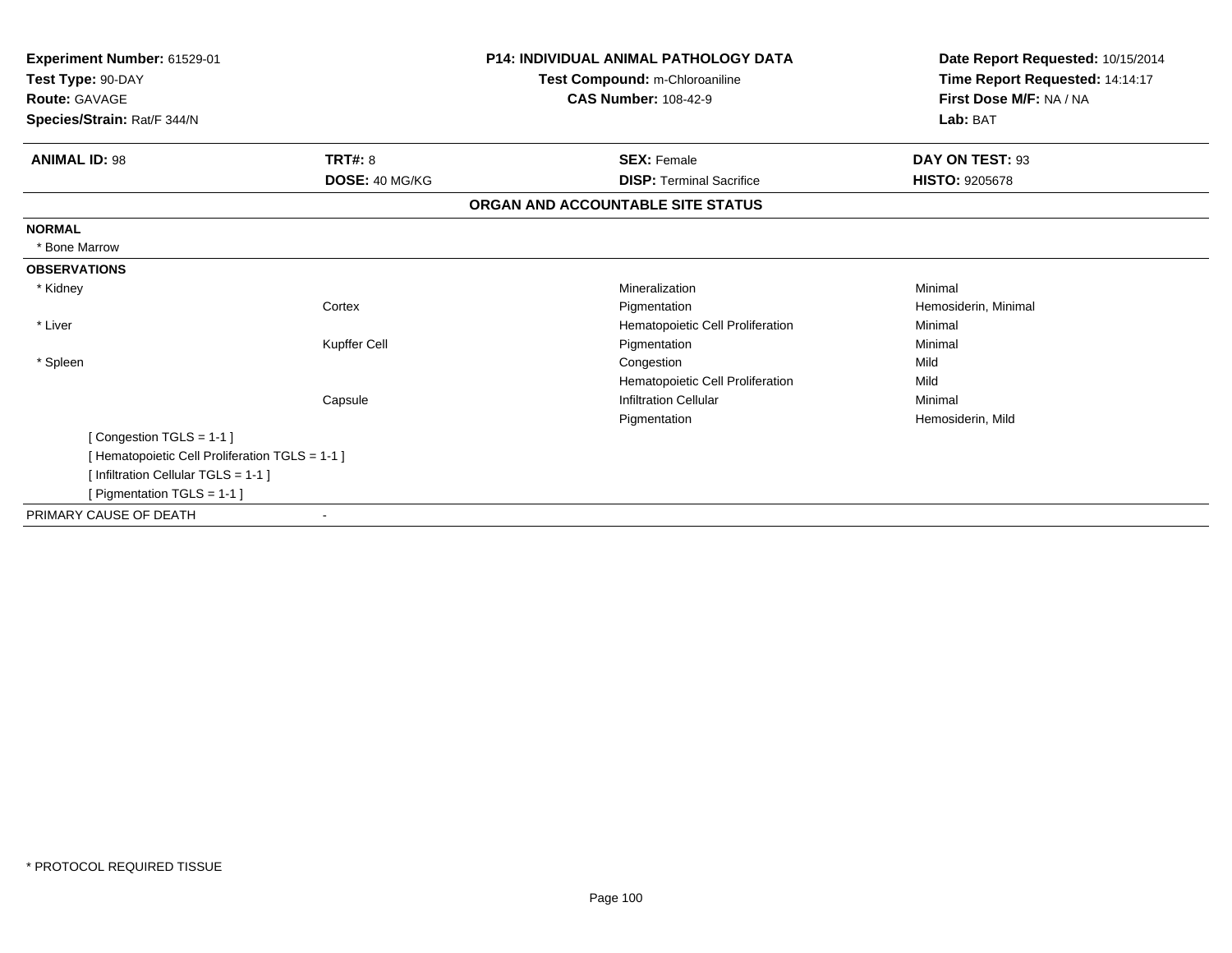**Test Type:** 90-DAY**Route:** GAVAGE

**Species/Strain:** Rat/F 344/N

# **P14: INDIVIDUAL ANIMAL PATHOLOGY DATATest Compound:** m-Chloroaniline**CAS Number:** 108-42-9

| <b>ANIMAL ID: 99</b>                           | <b>TRT#: 8</b>           | <b>SEX: Female</b>               | DAY ON TEST: 93       |
|------------------------------------------------|--------------------------|----------------------------------|-----------------------|
|                                                | <b>DOSE: 40 MG/KG</b>    | <b>DISP:</b> Terminal Sacrifice  | <b>HISTO: 9205679</b> |
| <b>OBSERVATIONS</b>                            |                          |                                  |                       |
| * Bone Marrow                                  | <b>Erythroid Cell</b>    | Hyperplasia                      | Minimal               |
|                                                |                          | Pigmentation                     | Hemosiderin, Minimal  |
| * Kidney                                       |                          | Mineralization                   | Minimal               |
|                                                | Cortex                   | Pigmentation                     | Hemosiderin, Minimal  |
| * Liver                                        |                          | Hematopoietic Cell Proliferation | Minimal               |
|                                                | Kupffer Cell             | Pigmentation                     | Minimal               |
| * Spleen                                       |                          | Congestion                       | Mild                  |
|                                                |                          | Hematopoietic Cell Proliferation | Minimal               |
|                                                |                          | Pigmentation                     | Hemosiderin, Mild     |
| [Congestion TGLS = $1-1$ ]                     |                          |                                  |                       |
| [Hematopoietic Cell Proliferation TGLS = 1-1 ] |                          |                                  |                       |
| [ Pigmentation TGLS = $1-1$ ]                  |                          |                                  |                       |
| PRIMARY CAUSE OF DEATH                         | $\overline{\phantom{a}}$ |                                  |                       |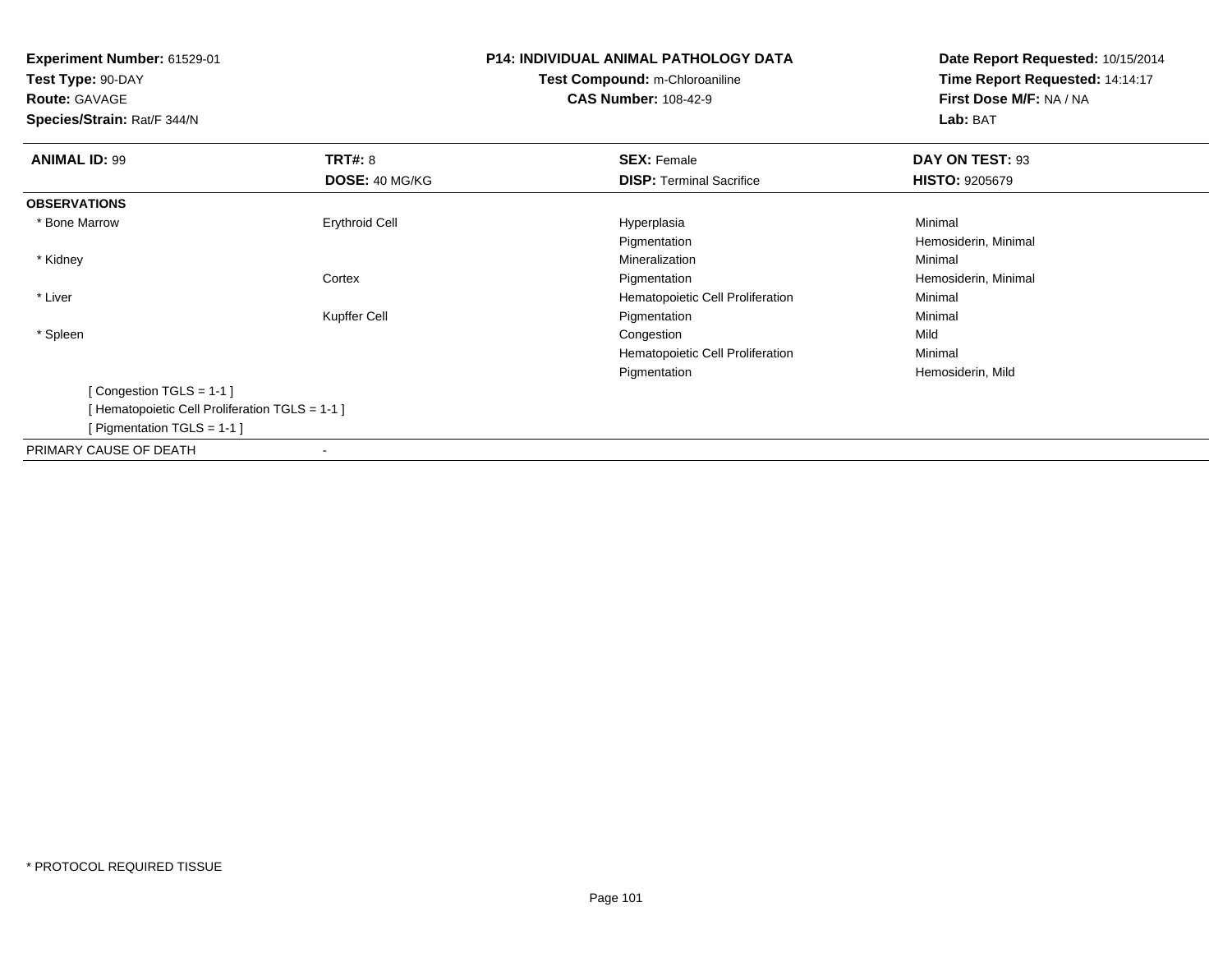**Test Type:** 90-DAY**Route:** GAVAGE

**Species/Strain:** Rat/F 344/N

# **P14: INDIVIDUAL ANIMAL PATHOLOGY DATATest Compound:** m-Chloroaniline**CAS Number:** 108-42-9

| <b>ANIMAL ID: 100</b>                         | <b>TRT#: 8</b>        | <b>SEX: Female</b>               | DAY ON TEST: 93       |  |
|-----------------------------------------------|-----------------------|----------------------------------|-----------------------|--|
|                                               | <b>DOSE: 40 MG/KG</b> | <b>DISP: Terminal Sacrifice</b>  | <b>HISTO: 9205680</b> |  |
| <b>OBSERVATIONS</b>                           |                       |                                  |                       |  |
| * Bone Marrow                                 | <b>Erythroid Cell</b> | Hyperplasia                      | Minimal               |  |
|                                               |                       | <b>Infiltration Cellular</b>     | Histiocyte, Minimal   |  |
| * Kidney                                      |                       | Mineralization                   | Mild                  |  |
|                                               | Cortex                | Pigmentation                     | Hemosiderin, Minimal  |  |
| * Liver                                       |                       | Hematopoietic Cell Proliferation | Minimal               |  |
|                                               | Kupffer Cell          | Pigmentation                     | Minimal               |  |
| * Spleen                                      |                       | Congestion                       | Mild                  |  |
|                                               | Capsule               | Fibrosis                         | Minimal               |  |
|                                               |                       | Hematopoietic Cell Proliferation | Minimal               |  |
|                                               | Capsule               | <b>Infiltration Cellular</b>     | Mild                  |  |
|                                               |                       | Pigmentation                     | Hemosiderin, Mild     |  |
| [Congestion TGLS = 1-1]                       |                       |                                  |                       |  |
| [Hematopoietic Cell Proliferation TGLS = 1-1] |                       |                                  |                       |  |
| [Infiltration Cellular TGLS = 1-1]            |                       |                                  |                       |  |
| [ Pigmentation TGLS = $1-1$ ]                 |                       |                                  |                       |  |
| PRIMARY CAUSE OF DEATH                        |                       |                                  |                       |  |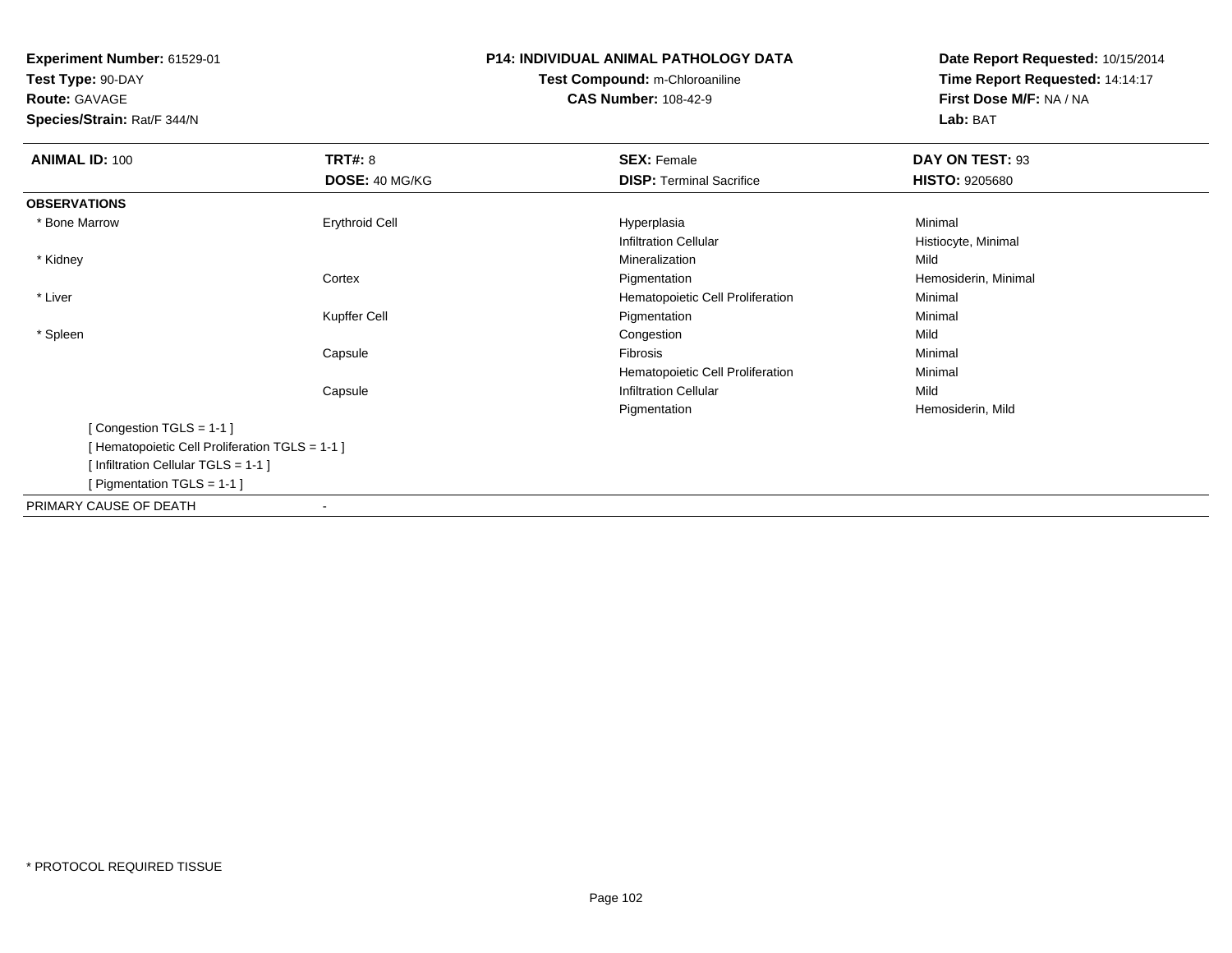**Test Type:** 90-DAY

**Route:** GAVAGE

**Species/Strain:** Rat/F 344/N

# **P14: INDIVIDUAL ANIMAL PATHOLOGY DATATest Compound:** m-Chloroaniline**CAS Number:** 108-42-9

| <b>ANIMAL ID: 101</b>                         | <b>TRT#: 10</b>       | <b>SEX: Female</b>               | DAY ON TEST: 93       |  |
|-----------------------------------------------|-----------------------|----------------------------------|-----------------------|--|
|                                               | DOSE: 80 MG/KG        | <b>DISP: Terminal Sacrifice</b>  | <b>HISTO: 9205651</b> |  |
| <b>OBSERVATIONS</b>                           |                       |                                  |                       |  |
| * Bone Marrow                                 | <b>Erythroid Cell</b> | Hyperplasia                      | Mild                  |  |
|                                               |                       | Pigmentation                     | Hemosiderin, Mild     |  |
| * Kidney                                      |                       | Mineralization                   | Minimal               |  |
|                                               | Cortex                | Pigmentation                     | Hemosiderin, Mild     |  |
| * Liver                                       |                       | Hematopoietic Cell Proliferation | Minimal               |  |
|                                               | Kupffer Cell          | Pigmentation                     | Minimal               |  |
| * Spleen                                      |                       | Congestion                       | Mild                  |  |
|                                               | Capsule               | Fibrosis                         | Moderate              |  |
|                                               |                       | Hematopoietic Cell Proliferation | Moderate              |  |
|                                               | Capsule               | <b>Infiltration Cellular</b>     | Moderate              |  |
|                                               |                       | Pigmentation                     | Hemosiderin, Mild     |  |
| [Congestion TGLS = 1-1]                       |                       |                                  |                       |  |
| [Hematopoietic Cell Proliferation TGLS = 1-1] |                       |                                  |                       |  |
| [Infiltration Cellular TGLS = 1-1]            |                       |                                  |                       |  |
| [Pigmentation TGLS = 1-1 ]                    |                       |                                  |                       |  |
| PRIMARY CAUSE OF DEATH                        | ۰                     |                                  |                       |  |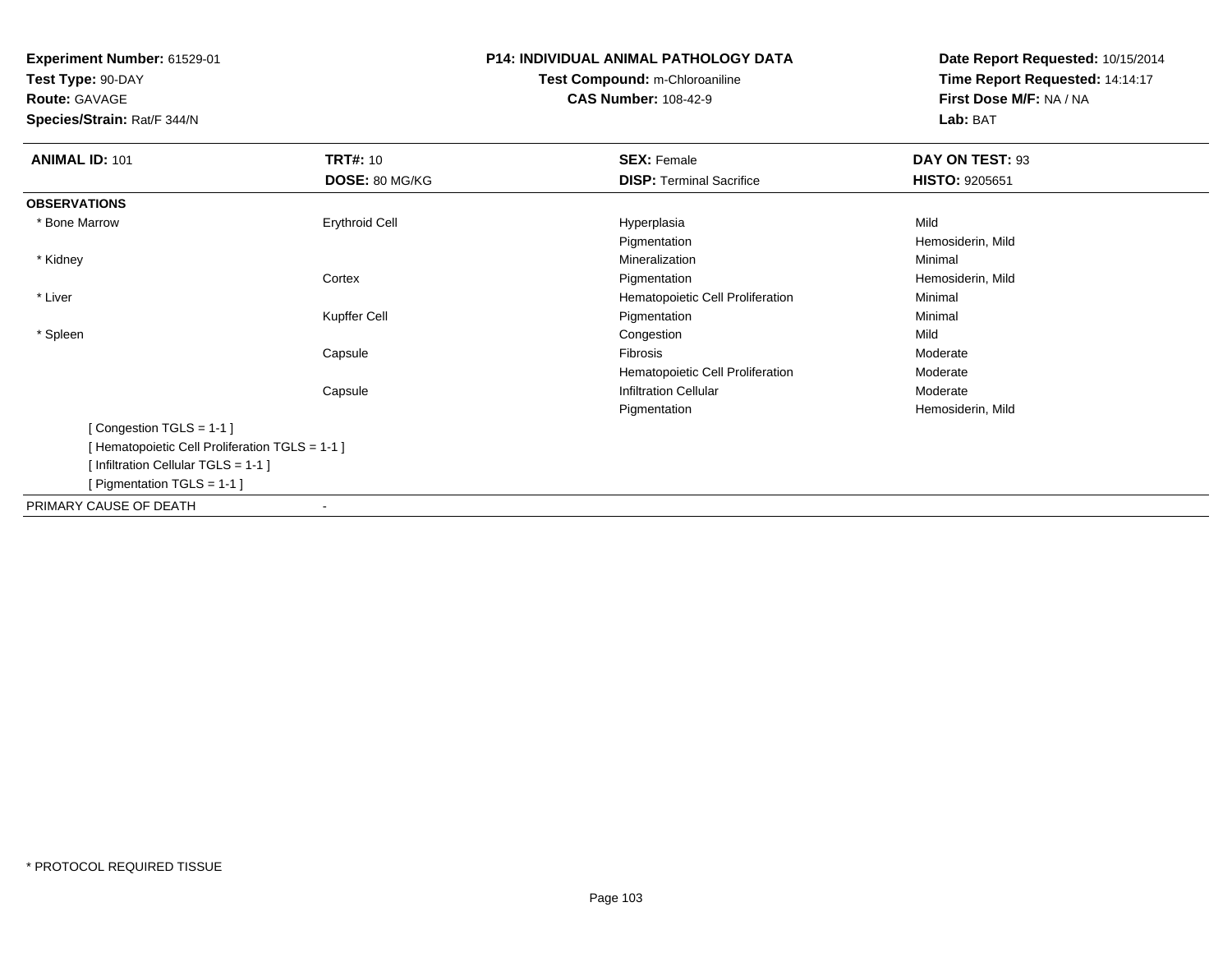**Test Type:** 90-DAY

**Route:** GAVAGE

**Species/Strain:** Rat/F 344/N

# **P14: INDIVIDUAL ANIMAL PATHOLOGY DATATest Compound:** m-Chloroaniline**CAS Number:** 108-42-9

| <b>ANIMAL ID: 102</b>                           | <b>TRT#: 10</b>       | <b>SEX: Female</b>               | DAY ON TEST: 93       |  |
|-------------------------------------------------|-----------------------|----------------------------------|-----------------------|--|
|                                                 | DOSE: 80 MG/KG        | <b>DISP: Terminal Sacrifice</b>  | <b>HISTO: 9205652</b> |  |
| <b>OBSERVATIONS</b>                             |                       |                                  |                       |  |
| * Bone Marrow                                   | <b>Erythroid Cell</b> | Hyperplasia                      | Mild                  |  |
|                                                 |                       | Pigmentation                     | Hemosiderin, Minimal  |  |
| * Kidney                                        |                       | Mineralization                   | Minimal               |  |
|                                                 | Cortex                | Pigmentation                     | Hemosiderin, Mild     |  |
| * Liver                                         |                       | Hematopoietic Cell Proliferation | Minimal               |  |
|                                                 | Kupffer Cell          | Pigmentation                     | Minimal               |  |
| * Spleen                                        |                       | Congestion                       | Mild                  |  |
|                                                 | Capsule               | Fibrosis                         | Mild                  |  |
|                                                 |                       | Hematopoietic Cell Proliferation | Moderate              |  |
|                                                 | Capsule               | <b>Infiltration Cellular</b>     | Mild                  |  |
|                                                 |                       | Pigmentation                     | Hemosiderin, Mild     |  |
| [Congestion TGLS = 1-1]                         |                       |                                  |                       |  |
| [ Hematopoietic Cell Proliferation TGLS = 1-1 ] |                       |                                  |                       |  |
| [Infiltration Cellular TGLS = 1-1]              |                       |                                  |                       |  |
| [ Pigmentation TGLS = 1-1 ]                     |                       |                                  |                       |  |
| PRIMARY CAUSE OF DEATH                          |                       |                                  |                       |  |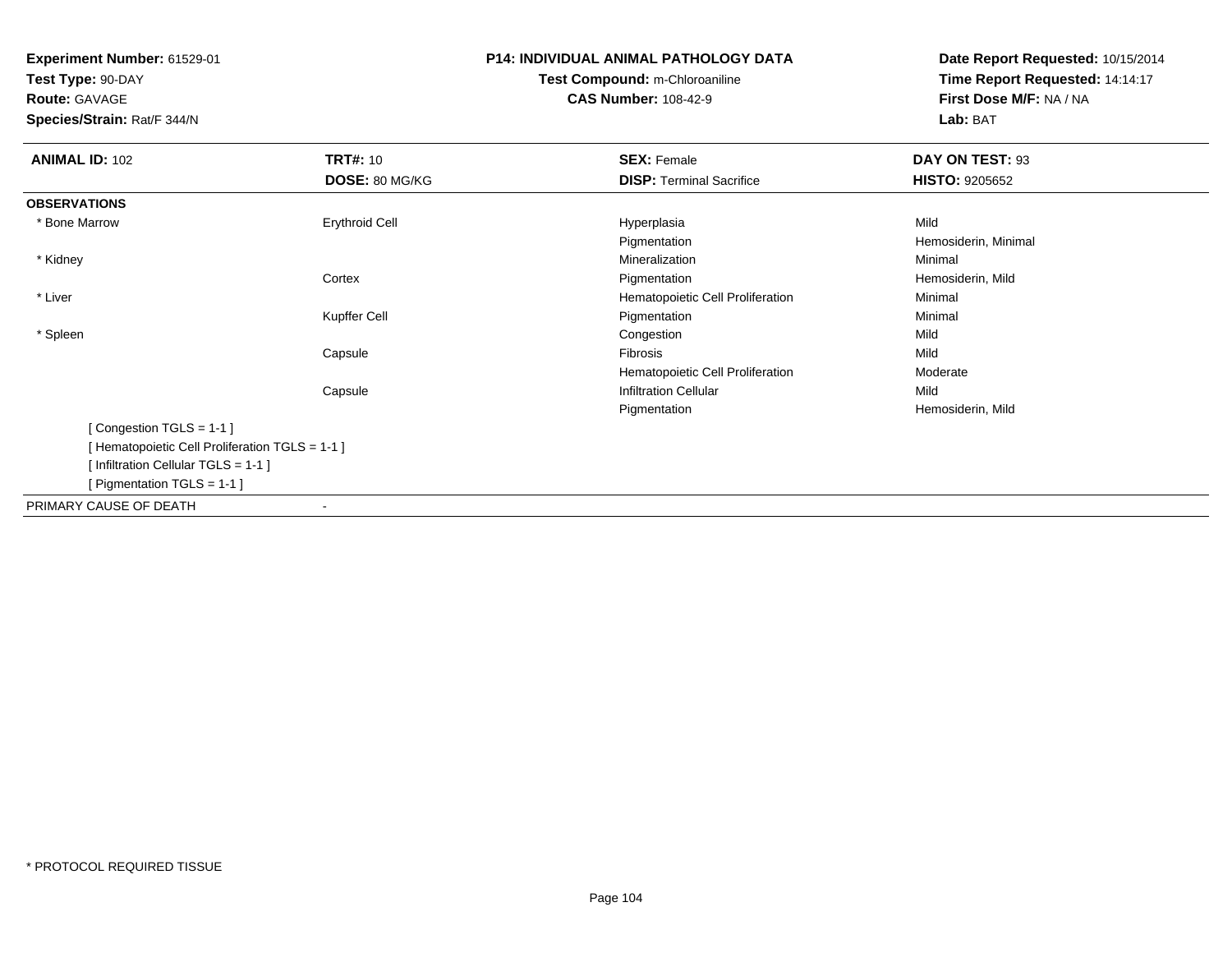**Test Type:** 90-DAY**Route:** GAVAGE

**Species/Strain:** Rat/F 344/N

# **P14: INDIVIDUAL ANIMAL PATHOLOGY DATATest Compound:** m-Chloroaniline**CAS Number:** 108-42-9

| <b>ANIMAL ID: 103</b>                         | <b>TRT#: 10</b>       | <b>SEX: Female</b>               | DAY ON TEST: 93       |  |
|-----------------------------------------------|-----------------------|----------------------------------|-----------------------|--|
|                                               | DOSE: 80 MG/KG        | <b>DISP: Terminal Sacrifice</b>  | <b>HISTO: 9205653</b> |  |
| <b>OBSERVATIONS</b>                           |                       |                                  |                       |  |
| * Bone Marrow                                 |                       |                                  |                       |  |
|                                               | <b>Erythroid Cell</b> | Hyperplasia                      | Minimal               |  |
|                                               |                       | Pigmentation                     | Hemosiderin, Minimal  |  |
| * Kidney                                      |                       | Mineralization                   | Minimal               |  |
|                                               | Cortex                | Pigmentation                     | Hemosiderin, Mild     |  |
| * Liver                                       |                       | Hematopoietic Cell Proliferation | Minimal               |  |
|                                               | Kupffer Cell          | Pigmentation                     | Minimal               |  |
| * Spleen                                      |                       | Congestion                       | Mild                  |  |
|                                               | Capsule               | Fibrosis                         | Mild                  |  |
|                                               |                       | Hematopoietic Cell Proliferation | Moderate              |  |
|                                               | Capsule               | <b>Infiltration Cellular</b>     | Mild                  |  |
|                                               |                       | Pigmentation                     | Hemosiderin, Minimal  |  |
| [Congestion TGLS = 1-1]                       |                       |                                  |                       |  |
| [Hematopoietic Cell Proliferation TGLS = 1-1] |                       |                                  |                       |  |
| [Infiltration Cellular TGLS = 1-1]            |                       |                                  |                       |  |
| [ Pigmentation TGLS = 1-1 ]                   |                       |                                  |                       |  |
| PRIMARY CAUSE OF DEATH                        |                       |                                  |                       |  |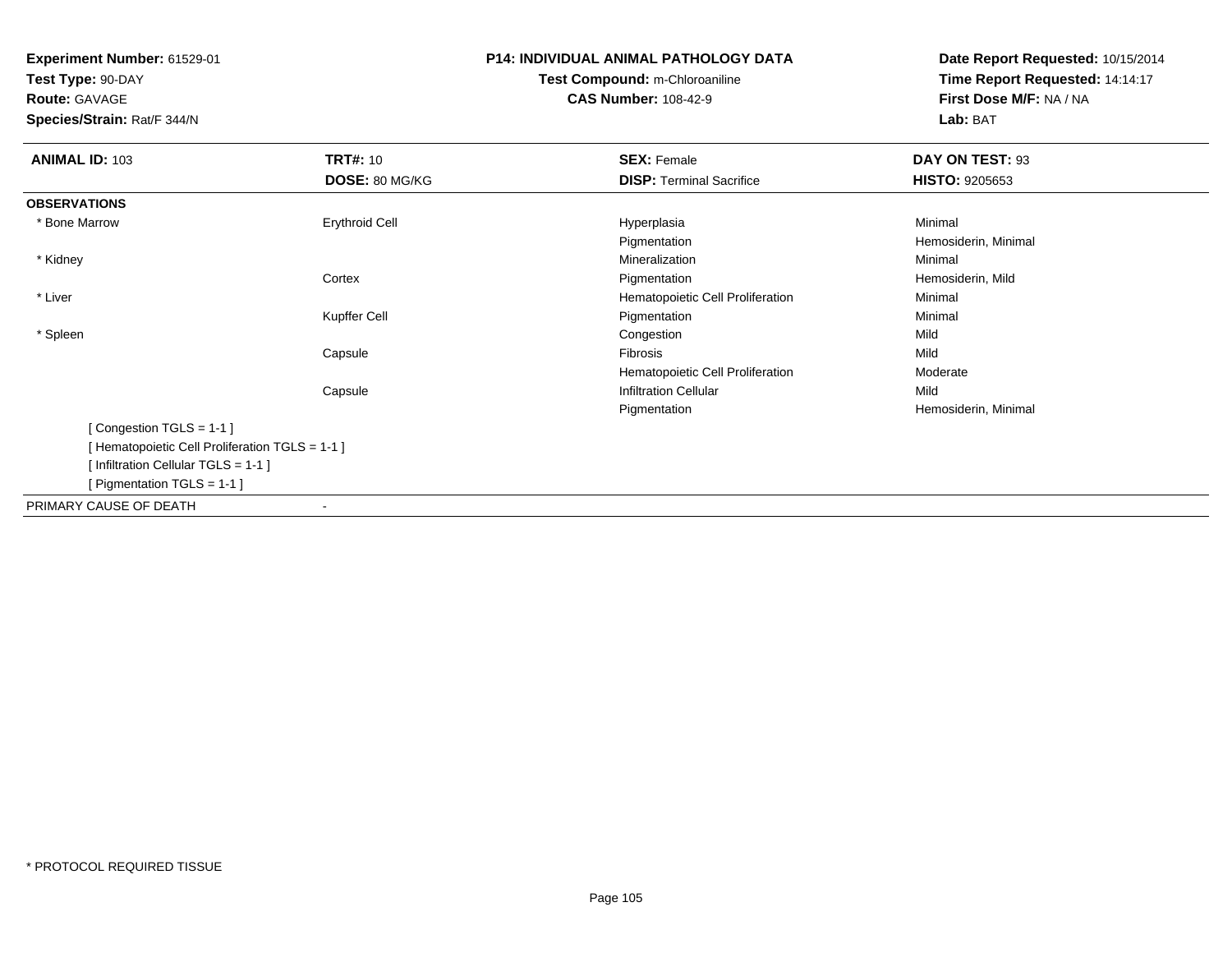**Test Type:** 90-DAY**Route:** GAVAGE

**Species/Strain:** Rat/F 344/N

# **P14: INDIVIDUAL ANIMAL PATHOLOGY DATATest Compound:** m-Chloroaniline**CAS Number:** 108-42-9

| <b>ANIMAL ID: 104</b>                         | <b>TRT#: 10</b>       | <b>SEX: Female</b>               | DAY ON TEST: 93       |  |
|-----------------------------------------------|-----------------------|----------------------------------|-----------------------|--|
|                                               | DOSE: 80 MG/KG        | <b>DISP: Terminal Sacrifice</b>  | <b>HISTO: 9205654</b> |  |
| <b>OBSERVATIONS</b>                           |                       |                                  |                       |  |
| * Bone Marrow                                 | <b>Erythroid Cell</b> | Hyperplasia                      | Minimal               |  |
|                                               |                       | Pigmentation                     | Hemosiderin, Minimal  |  |
| * Kidney                                      |                       | Mineralization                   | Minimal               |  |
|                                               | Cortex                | Pigmentation                     | Hemosiderin, Mild     |  |
| * Liver                                       |                       | Hematopoietic Cell Proliferation | Minimal               |  |
|                                               | Kupffer Cell          | Pigmentation                     | Minimal               |  |
| * Spleen                                      |                       | Congestion                       | Minimal               |  |
|                                               | Capsule               | Fibrosis                         | Mild                  |  |
|                                               |                       | Hematopoietic Cell Proliferation | Mild                  |  |
|                                               | Capsule               | <b>Infiltration Cellular</b>     | Mild                  |  |
|                                               |                       | Pigmentation                     | Hemosiderin, Mild     |  |
| [Congestion TGLS = 1-1]                       |                       |                                  |                       |  |
| [Hematopoietic Cell Proliferation TGLS = 1-1] |                       |                                  |                       |  |
| [Infiltration Cellular TGLS = 1-1]            |                       |                                  |                       |  |
| [ Pigmentation TGLS = 1-1 ]                   |                       |                                  |                       |  |
| PRIMARY CAUSE OF DEATH                        |                       |                                  |                       |  |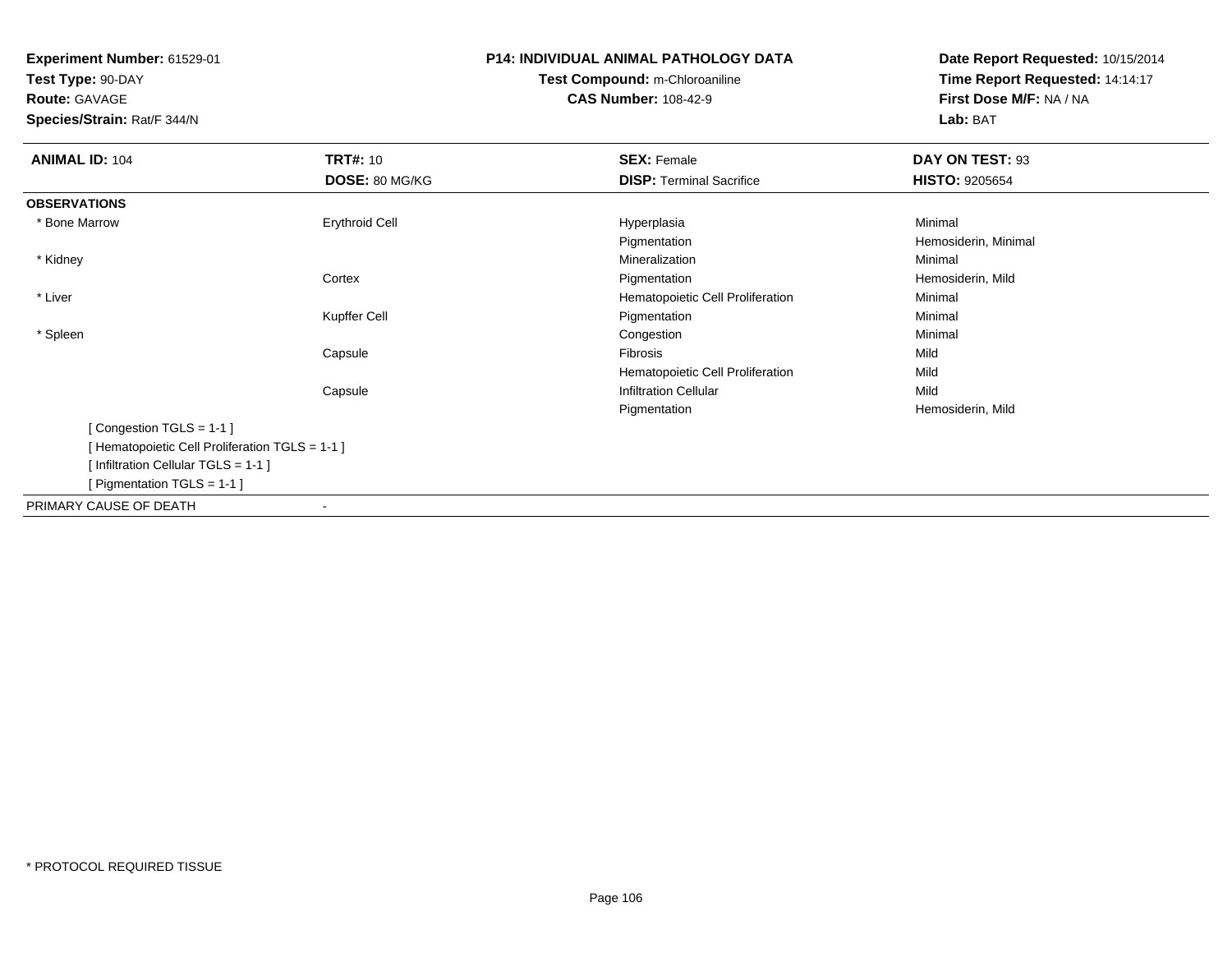**Test Type:** 90-DAY

**Route:** GAVAGE

**Species/Strain:** Rat/F 344/N

# **P14: INDIVIDUAL ANIMAL PATHOLOGY DATATest Compound:** m-Chloroaniline**CAS Number:** 108-42-9

| <b>ANIMAL ID: 105</b>                         | <b>TRT#: 10</b>       | <b>SEX: Female</b>               | DAY ON TEST: 93       |  |
|-----------------------------------------------|-----------------------|----------------------------------|-----------------------|--|
|                                               | DOSE: 80 MG/KG        | <b>DISP: Terminal Sacrifice</b>  | <b>HISTO: 9205655</b> |  |
| <b>OBSERVATIONS</b>                           |                       |                                  |                       |  |
| * Bone Marrow                                 | <b>Erythroid Cell</b> | Hyperplasia                      | Mild                  |  |
|                                               |                       | Myelofibrosis                    | Mild                  |  |
|                                               |                       | Pigmentation                     | Hemosiderin, Minimal  |  |
| * Kidney                                      |                       | Mineralization                   | Minimal               |  |
|                                               | Cortex                | Pigmentation                     | Hemosiderin, Mild     |  |
| * Liver                                       |                       | Hematopoietic Cell Proliferation | Minimal               |  |
|                                               | Kupffer Cell          | Pigmentation                     | Minimal               |  |
| * Spleen                                      |                       | Congestion                       | Mild                  |  |
|                                               | Capsule               | Fibrosis                         | Mild                  |  |
|                                               |                       | Hematopoietic Cell Proliferation | Mild                  |  |
|                                               | Capsule               | <b>Infiltration Cellular</b>     | Mild                  |  |
|                                               |                       | Pigmentation                     | Hemosiderin, Mild     |  |
| [Congestion TGLS = 1-1]                       |                       |                                  |                       |  |
| [Hematopoietic Cell Proliferation TGLS = 1-1] |                       |                                  |                       |  |
| [Infiltration Cellular TGLS = 1-1]            |                       |                                  |                       |  |
| [Pigmentation TGLS = 1-1 ]                    |                       |                                  |                       |  |
| PRIMARY CAUSE OF DEATH                        |                       |                                  |                       |  |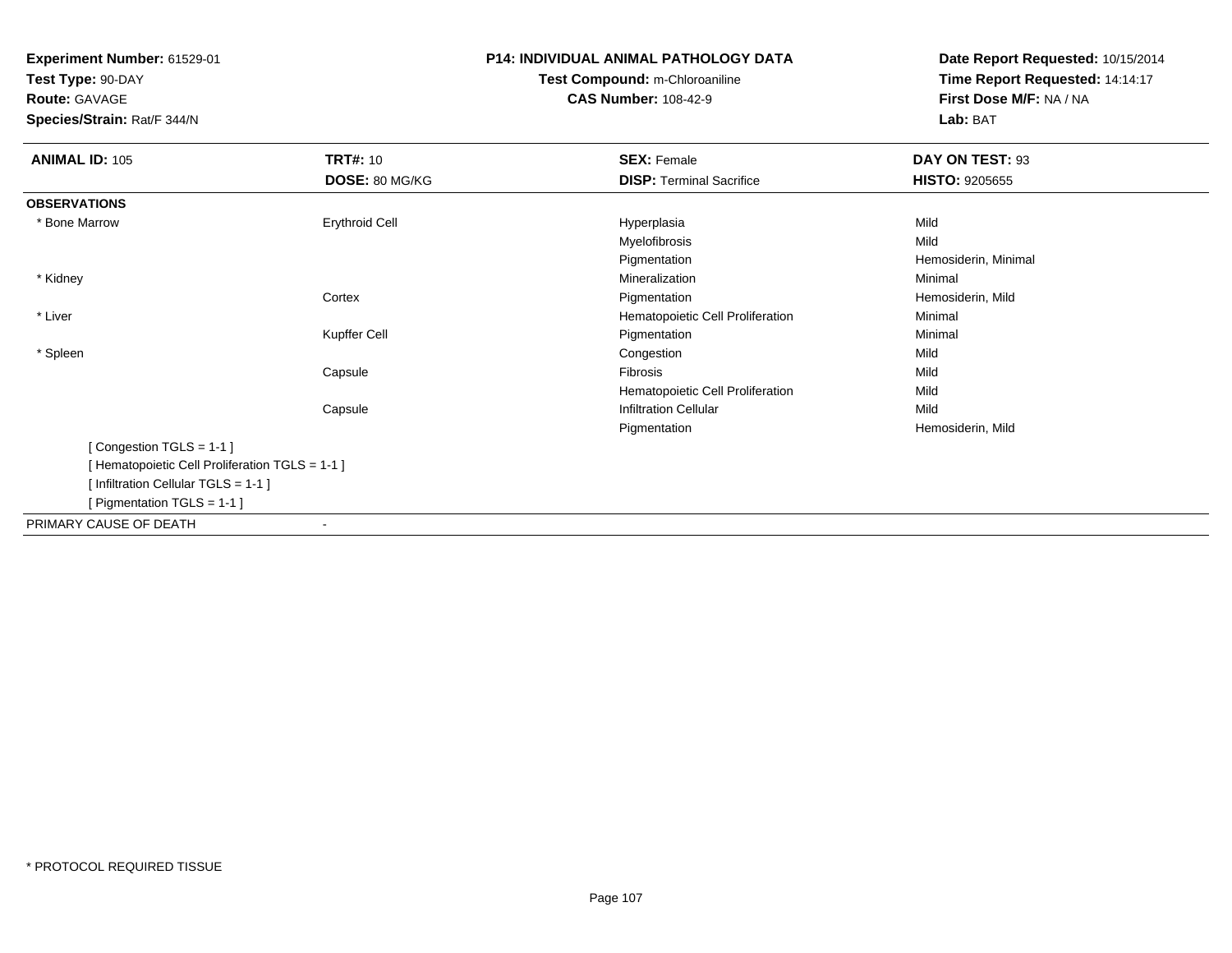**Test Type:** 90-DAY**Route:** GAVAGE

**Species/Strain:** Rat/F 344/N

# **P14: INDIVIDUAL ANIMAL PATHOLOGY DATATest Compound:** m-Chloroaniline**CAS Number:** 108-42-9

| <b>ANIMAL ID: 106</b>                         | <b>TRT#: 10</b>          | <b>SEX: Female</b>               | DAY ON TEST: 93       |  |
|-----------------------------------------------|--------------------------|----------------------------------|-----------------------|--|
|                                               | DOSE: 80 MG/KG           | <b>DISP: Terminal Sacrifice</b>  | <b>HISTO: 9205656</b> |  |
| <b>OBSERVATIONS</b>                           |                          |                                  |                       |  |
| * Bone Marrow                                 | <b>Erythroid Cell</b>    | Hyperplasia                      | Minimal               |  |
|                                               |                          | Pigmentation                     | Hemosiderin, Minimal  |  |
| * Kidney                                      |                          | Mineralization                   | Minimal               |  |
|                                               | Cortex                   | Pigmentation                     | Hemosiderin, Mild     |  |
| * Liver                                       |                          | Hematopoietic Cell Proliferation | Minimal               |  |
|                                               | Kupffer Cell             | Pigmentation                     | Minimal               |  |
| * Spleen                                      |                          | Congestion                       | Mild                  |  |
|                                               | Capsule                  | Fibrosis                         | Moderate              |  |
|                                               |                          | Hematopoietic Cell Proliferation | Moderate              |  |
|                                               | Capsule                  | <b>Infiltration Cellular</b>     | Mild                  |  |
|                                               |                          | Pigmentation                     | Hemosiderin, Mild     |  |
| [Congestion TGLS = 1-1]                       |                          |                                  |                       |  |
| [Hematopoietic Cell Proliferation TGLS = 1-1] |                          |                                  |                       |  |
| [Infiltration Cellular TGLS = 1-1]            |                          |                                  |                       |  |
| [Pigmentation TGLS = $1-1$ ]                  |                          |                                  |                       |  |
| PRIMARY CAUSE OF DEATH                        | $\overline{\phantom{a}}$ |                                  |                       |  |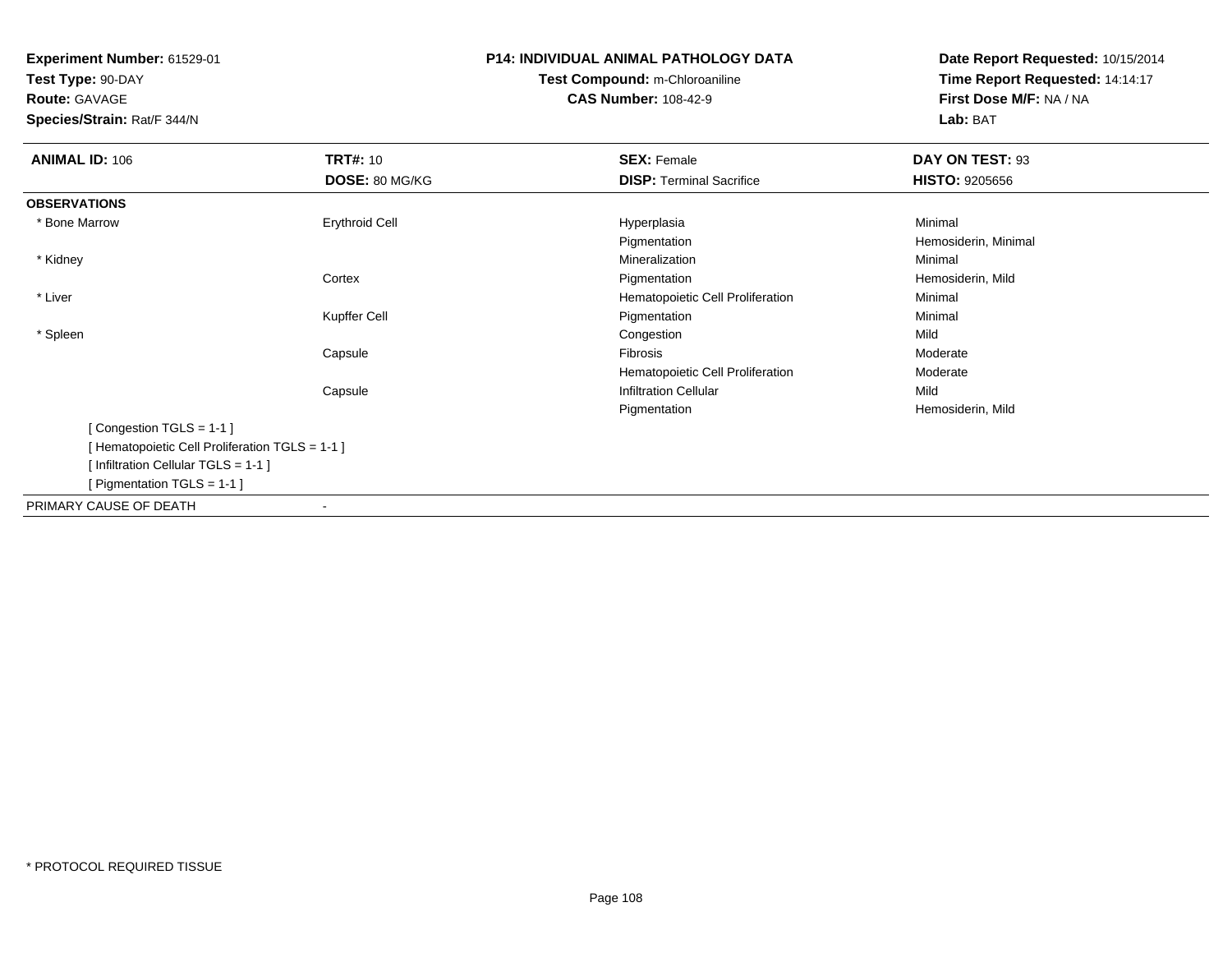**Test Type:** 90-DAY

**Route:** GAVAGE

**Species/Strain:** Rat/F 344/N

## **P14: INDIVIDUAL ANIMAL PATHOLOGY DATATest Compound:** m-Chloroaniline**CAS Number:** 108-42-9

| <b>ANIMAL ID: 107</b>                         | <b>TRT#: 10</b>       | <b>SEX: Female</b>               | DAY ON TEST: 93       |  |
|-----------------------------------------------|-----------------------|----------------------------------|-----------------------|--|
|                                               | DOSE: 80 MG/KG        | <b>DISP: Terminal Sacrifice</b>  | <b>HISTO: 9205657</b> |  |
| <b>OBSERVATIONS</b>                           |                       |                                  |                       |  |
| * Bone Marrow                                 | <b>Erythroid Cell</b> | Hyperplasia                      | Mild                  |  |
|                                               |                       | Pigmentation                     | Hemosiderin, Minimal  |  |
| * Kidney                                      |                       | Mineralization                   | Minimal               |  |
|                                               | Cortex                | Pigmentation                     | Hemosiderin, Mild     |  |
| * Liver                                       |                       | Hematopoietic Cell Proliferation | Minimal               |  |
|                                               | Kupffer Cell          | Pigmentation                     | Minimal               |  |
| * Spleen                                      |                       | Congestion                       | Moderate              |  |
|                                               | Capsule               | Fibrosis                         | Mild                  |  |
|                                               |                       | Hematopoietic Cell Proliferation | Mild                  |  |
|                                               | Capsule               | <b>Infiltration Cellular</b>     | Mild                  |  |
|                                               |                       | Pigmentation                     | Hemosiderin, Mild     |  |
| [Congestion TGLS = 1-1]                       |                       |                                  |                       |  |
| [Hematopoietic Cell Proliferation TGLS = 1-1] |                       |                                  |                       |  |
| [Infiltration Cellular TGLS = 1-1]            |                       |                                  |                       |  |
| [ Pigmentation TGLS = 1-1 ]                   |                       |                                  |                       |  |
| PRIMARY CAUSE OF DEATH                        |                       |                                  |                       |  |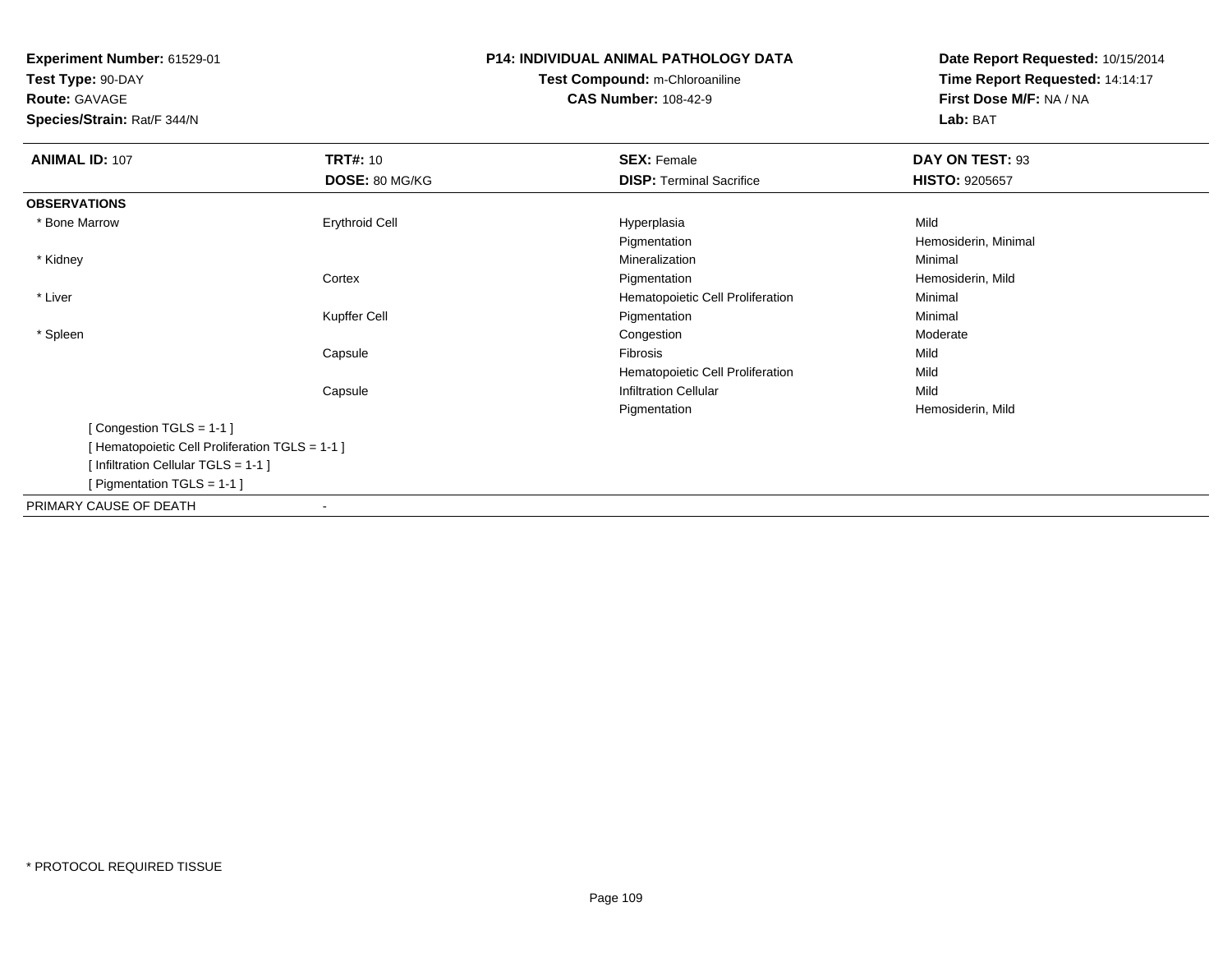**Test Type:** 90-DAY**Route:** GAVAGE

**Species/Strain:** Rat/F 344/N

## **P14: INDIVIDUAL ANIMAL PATHOLOGY DATATest Compound:** m-Chloroaniline**CAS Number:** 108-42-9

| <b>ANIMAL ID: 108</b>                          | <b>TRT#: 10</b>       | <b>SEX: Female</b>               | DAY ON TEST: 93       |  |
|------------------------------------------------|-----------------------|----------------------------------|-----------------------|--|
|                                                | DOSE: 80 MG/KG        | <b>DISP: Terminal Sacrifice</b>  | <b>HISTO: 9205658</b> |  |
| <b>OBSERVATIONS</b>                            |                       |                                  |                       |  |
| * Bone Marrow                                  | <b>Erythroid Cell</b> | Hyperplasia                      | Mild                  |  |
|                                                |                       | Pigmentation                     | Hemosiderin, Mild     |  |
| * Kidney                                       |                       | Mineralization                   | Mild                  |  |
|                                                | Cortex                | Pigmentation                     | Hemosiderin, Mild     |  |
| * Liver                                        |                       | Hematopoietic Cell Proliferation | Minimal               |  |
|                                                | Kupffer Cell          | Pigmentation                     | Minimal               |  |
| * Spleen                                       |                       | Congestion                       | Moderate              |  |
|                                                | Capsule               | Fibrosis                         | Mild                  |  |
|                                                |                       | Hematopoietic Cell Proliferation | Mild                  |  |
|                                                | Capsule               | <b>Infiltration Cellular</b>     | Mild                  |  |
|                                                |                       | Pigmentation                     | Hemosiderin, Mild     |  |
| [Congestion TGLS = 1-1]                        |                       |                                  |                       |  |
| [Hematopoietic Cell Proliferation TGLS = 1-1 ] |                       |                                  |                       |  |
| [Infiltration Cellular TGLS = 1-1]             |                       |                                  |                       |  |
| [ Pigmentation TGLS = $1-1$ ]                  |                       |                                  |                       |  |
| PRIMARY CAUSE OF DEATH                         |                       |                                  |                       |  |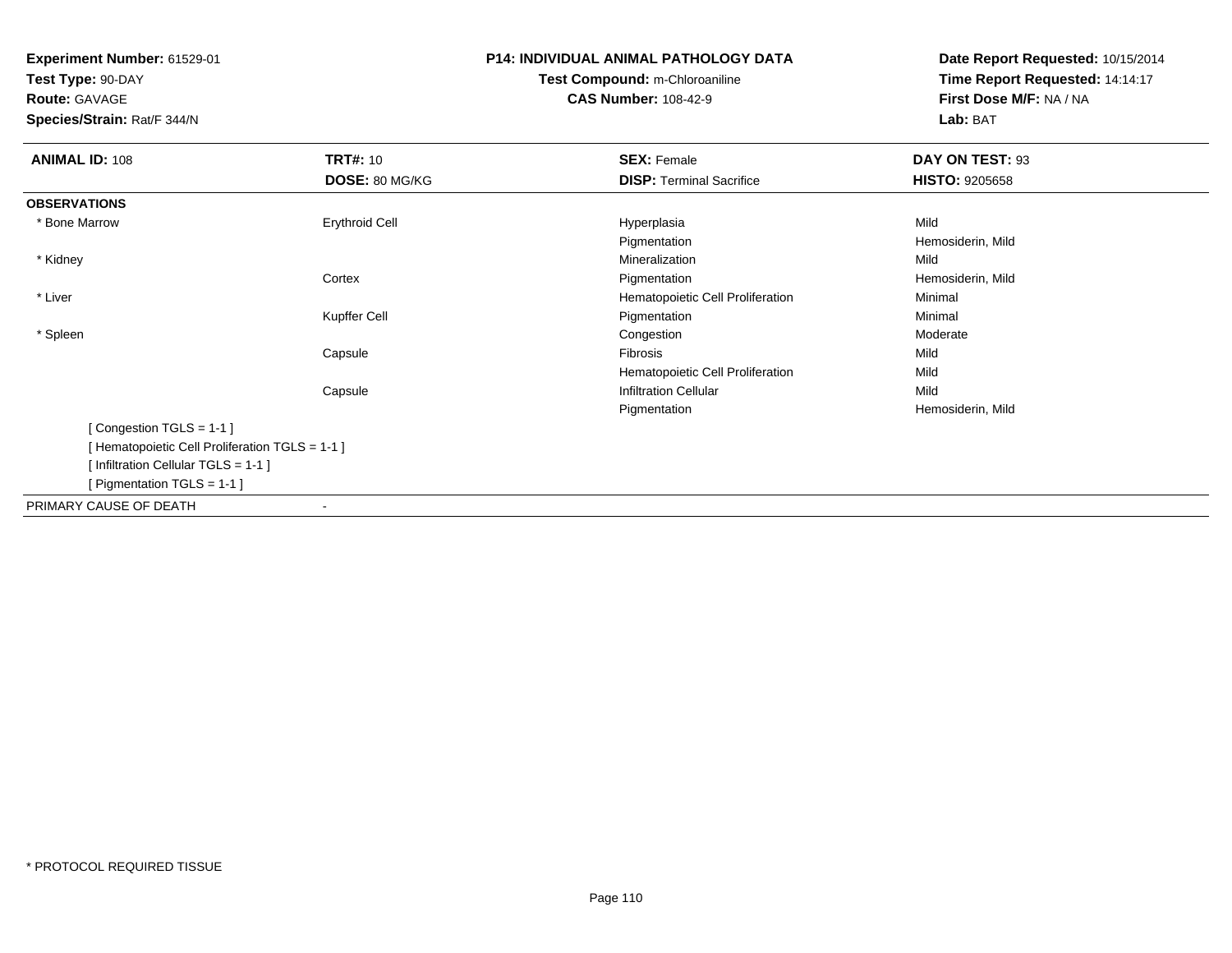**Test Type:** 90-DAY**Route:** GAVAGE

**Species/Strain:** Rat/F 344/N

## **P14: INDIVIDUAL ANIMAL PATHOLOGY DATATest Compound:** m-Chloroaniline**CAS Number:** 108-42-9

| <b>ANIMAL ID: 109</b>                         | <b>TRT#: 10</b>       | <b>SEX: Female</b>               | DAY ON TEST: 93       |  |
|-----------------------------------------------|-----------------------|----------------------------------|-----------------------|--|
|                                               |                       |                                  |                       |  |
|                                               | DOSE: 80 MG/KG        | <b>DISP: Terminal Sacrifice</b>  | <b>HISTO: 9205659</b> |  |
| <b>OBSERVATIONS</b>                           |                       |                                  |                       |  |
| * Bone Marrow                                 | <b>Erythroid Cell</b> | Hyperplasia                      | Mild                  |  |
|                                               |                       | Pigmentation                     | Hemosiderin, Mild     |  |
| * Kidney                                      |                       | Mineralization                   | Mild                  |  |
|                                               | Cortex                | Pigmentation                     | Hemosiderin, Mild     |  |
| * Liver                                       |                       | Hematopoietic Cell Proliferation | Minimal               |  |
|                                               | Kupffer Cell          | Pigmentation                     | Minimal               |  |
| * Spleen                                      |                       | Congestion                       | Moderate              |  |
|                                               | Capsule               | Fibrosis                         | Mild                  |  |
|                                               |                       | Hematopoietic Cell Proliferation | Mild                  |  |
|                                               | Capsule               | <b>Infiltration Cellular</b>     | Mild                  |  |
|                                               |                       | Pigmentation                     | Hemosiderin, Mild     |  |
| [Congestion TGLS = 1-1]                       |                       |                                  |                       |  |
| [Hematopoietic Cell Proliferation TGLS = 1-1] |                       |                                  |                       |  |
| [Infiltration Cellular TGLS = 1-1]            |                       |                                  |                       |  |
| [ Pigmentation TGLS = $1-1$ ]                 |                       |                                  |                       |  |
| PRIMARY CAUSE OF DEATH                        |                       |                                  |                       |  |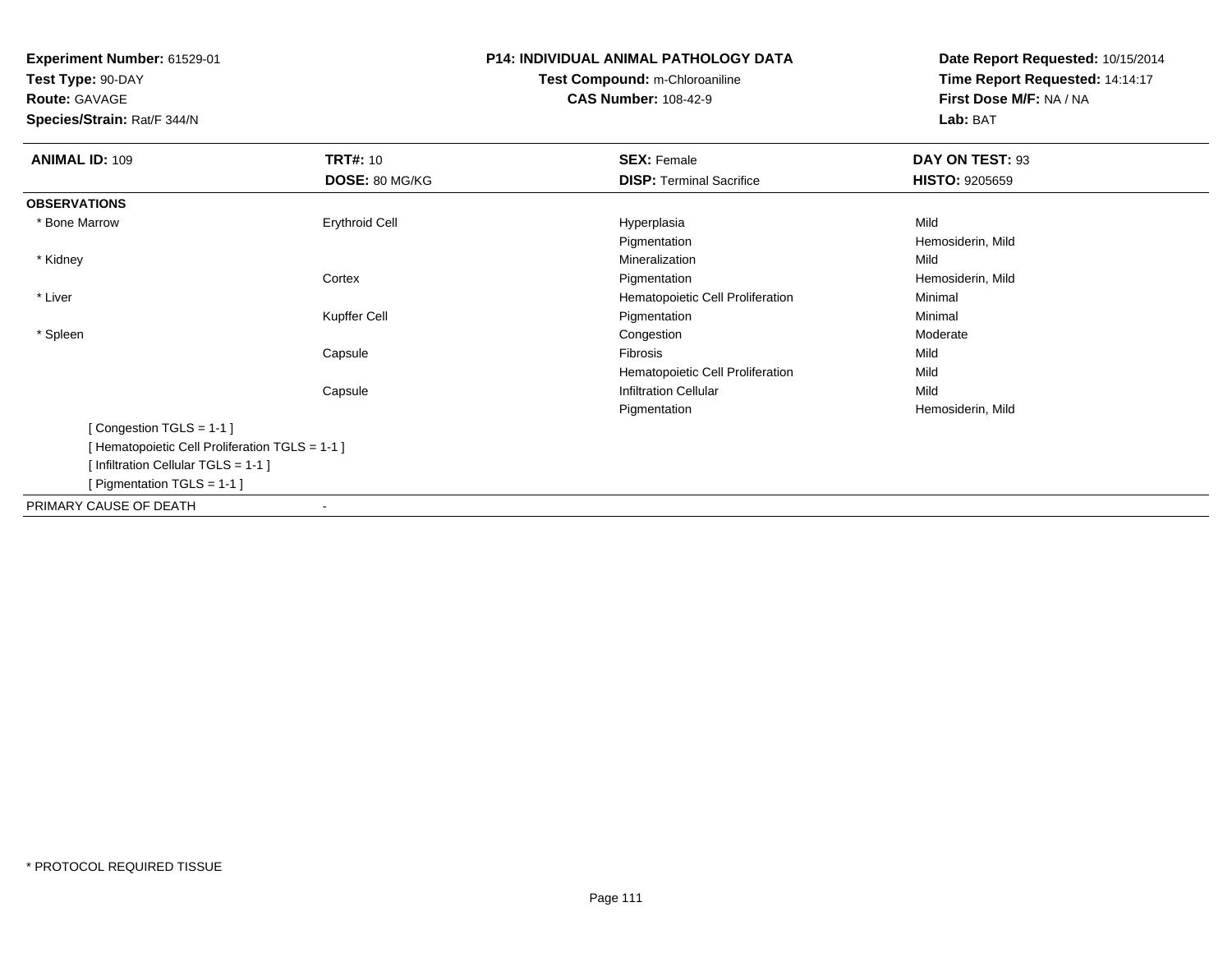**Test Type:** 90-DAY**Route:** GAVAGE

**Species/Strain:** Rat/F 344/N

## **P14: INDIVIDUAL ANIMAL PATHOLOGY DATATest Compound:** m-Chloroaniline**CAS Number:** 108-42-9

| <b>ANIMAL ID: 110</b>                          | <b>TRT#: 10</b>       | <b>SEX: Female</b>               | DAY ON TEST: 93       |  |
|------------------------------------------------|-----------------------|----------------------------------|-----------------------|--|
|                                                | DOSE: 80 MG/KG        | <b>DISP: Terminal Sacrifice</b>  | <b>HISTO: 9205660</b> |  |
|                                                |                       |                                  |                       |  |
| <b>OBSERVATIONS</b>                            |                       |                                  |                       |  |
| * Bone Marrow                                  | <b>Erythroid Cell</b> | Hyperplasia                      | Minimal               |  |
|                                                |                       | Pigmentation                     | Hemosiderin, Minimal  |  |
| * Kidney                                       |                       | Mineralization                   | Minimal               |  |
|                                                | Cortex                | Pigmentation                     | Hemosiderin, Mild     |  |
| * Liver                                        |                       | Hematopoietic Cell Proliferation | Minimal               |  |
|                                                | Kupffer Cell          | Pigmentation                     | Minimal               |  |
| * Spleen                                       |                       | Congestion                       | Mild                  |  |
|                                                | Capsule               | Fibrosis                         | Minimal               |  |
|                                                |                       | Hematopoietic Cell Proliferation | Moderate              |  |
|                                                | Capsule               | <b>Infiltration Cellular</b>     | Minimal               |  |
|                                                |                       | Pigmentation                     | Hemosiderin, Mild     |  |
| [Congestion TGLS = 1-1]                        |                       |                                  |                       |  |
| [Hematopoietic Cell Proliferation TGLS = 1-1 ] |                       |                                  |                       |  |
| [Infiltration Cellular TGLS = 1-1]             |                       |                                  |                       |  |
| [ Pigmentation TGLS = 1-1 ]                    |                       |                                  |                       |  |
| PRIMARY CAUSE OF DEATH                         |                       |                                  |                       |  |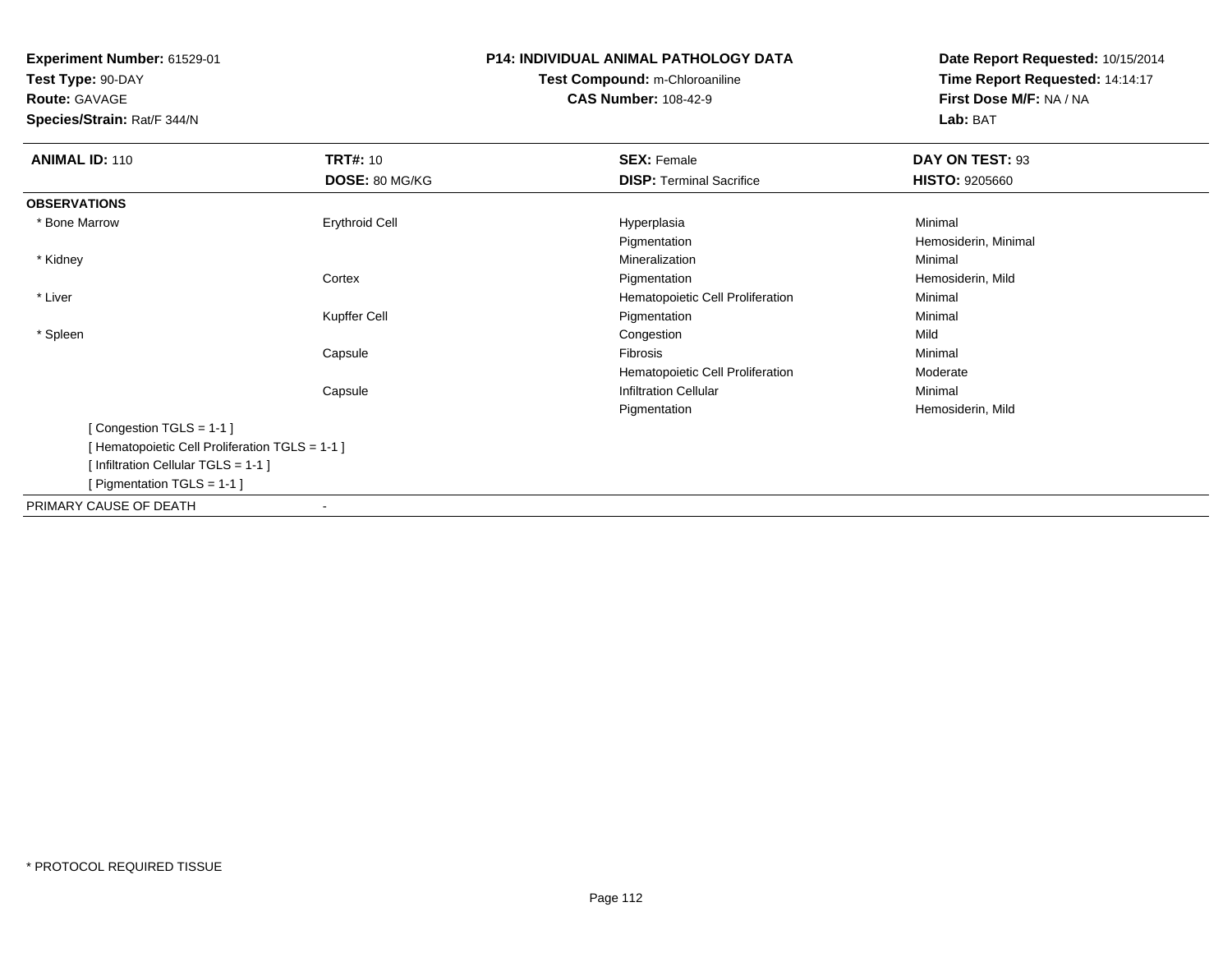| <b>TRT#: 12</b><br><b>ANIMAL ID: 111</b><br><b>SEX: Female</b><br>DAY ON TEST: 78<br><b>DISP: Natural Death</b><br><b>DOSE: 160</b><br>HISTO: 9205631<br>MG/KG<br>ORGAN AND ACCOUNTABLE SITE STATUS<br>* Adrenal Cortex<br>* Adrenal Medulla<br>* Blood Vessel<br>* Bone<br>* Intestine Large, Colon<br>* Intestine Large, Rectum<br>* Brain<br>* Esophagus<br>* Intestine Small, Duodenum<br>* Islets, Pancreatic<br>* Lymph Node, Mandibular<br>* Lymph Node, Mesenteric<br>* Pancreas<br>* Mammary Gland<br>* Nose<br>* Ovary<br>* Skin<br>* Parathyroid Gland<br>* Pituitary Gland<br>* Salivary Glands<br>* Stomach, Forestomach<br>* Stomach, Glandular<br>* Thymus<br>* Thyroid Gland<br>* Trachea<br>* Urinary Bladder<br>* Uterus<br>* Intestine Small, Ileum<br>* Intestine Small, Jejunum<br>* Intestine Large, Cecum<br><b>Erythroid Cell</b><br>Moderate<br>* Bone Marrow<br>Hyperplasia<br>Inflammation<br>* Clitoral Gland<br>Chronic, Multifocal, Minimal<br>Minimal<br>* Heart<br>Cardiomyopathy<br>* Kidney<br>Cortex<br>Pigmentation<br>Hemosiderin, Mild<br>Minimal<br>* Liver<br>Hematopoietic Cell Proliferation<br>Kupffer Cell<br>Minimal<br>Pigmentation<br>Mild<br>Congestion<br>* Lung<br>Mineralization<br>Minimal<br>Artery<br>[Congestion TGLS = $2-2$ , 3]<br>* Spleen<br>Lymph Follic<br>Moderate<br>Atrophy<br>Congestion<br>Moderate<br>Minimal<br>Capsule<br><b>Fibrosis</b><br><b>Infiltration Cellular</b><br>Mild<br>Capsule<br>Pigmentation<br>Hemosiderin, Minimal<br>[Atrophy TGLS = $1, 1$ ]<br>[Congestion TGLS = 1-1]<br>[ Infiltration Cellular TGLS = 1-1 ]<br>PRIMARY CAUSE OF DEATH | Experiment Number: 61529-01<br>Test Type: 90-DAY<br><b>Route: GAVAGE</b><br>Species/Strain: Rat/F 344/N | <b>P14: INDIVIDUAL ANIMAL PATHOLOGY DATA</b><br>Test Compound: m-Chloroaniline<br><b>CAS Number: 108-42-9</b> | Date Report Requested: 10/15/2014<br>Time Report Requested: 14:14:17<br>First Dose M/F: NA / NA<br>Lab: BAT |
|-------------------------------------------------------------------------------------------------------------------------------------------------------------------------------------------------------------------------------------------------------------------------------------------------------------------------------------------------------------------------------------------------------------------------------------------------------------------------------------------------------------------------------------------------------------------------------------------------------------------------------------------------------------------------------------------------------------------------------------------------------------------------------------------------------------------------------------------------------------------------------------------------------------------------------------------------------------------------------------------------------------------------------------------------------------------------------------------------------------------------------------------------------------------------------------------------------------------------------------------------------------------------------------------------------------------------------------------------------------------------------------------------------------------------------------------------------------------------------------------------------------------------------------------------------------------------------------------------------------------------------------|---------------------------------------------------------------------------------------------------------|---------------------------------------------------------------------------------------------------------------|-------------------------------------------------------------------------------------------------------------|
|                                                                                                                                                                                                                                                                                                                                                                                                                                                                                                                                                                                                                                                                                                                                                                                                                                                                                                                                                                                                                                                                                                                                                                                                                                                                                                                                                                                                                                                                                                                                                                                                                                     |                                                                                                         |                                                                                                               |                                                                                                             |
|                                                                                                                                                                                                                                                                                                                                                                                                                                                                                                                                                                                                                                                                                                                                                                                                                                                                                                                                                                                                                                                                                                                                                                                                                                                                                                                                                                                                                                                                                                                                                                                                                                     |                                                                                                         |                                                                                                               |                                                                                                             |
|                                                                                                                                                                                                                                                                                                                                                                                                                                                                                                                                                                                                                                                                                                                                                                                                                                                                                                                                                                                                                                                                                                                                                                                                                                                                                                                                                                                                                                                                                                                                                                                                                                     |                                                                                                         |                                                                                                               |                                                                                                             |
|                                                                                                                                                                                                                                                                                                                                                                                                                                                                                                                                                                                                                                                                                                                                                                                                                                                                                                                                                                                                                                                                                                                                                                                                                                                                                                                                                                                                                                                                                                                                                                                                                                     | <b>NORMAL</b>                                                                                           |                                                                                                               |                                                                                                             |
|                                                                                                                                                                                                                                                                                                                                                                                                                                                                                                                                                                                                                                                                                                                                                                                                                                                                                                                                                                                                                                                                                                                                                                                                                                                                                                                                                                                                                                                                                                                                                                                                                                     |                                                                                                         |                                                                                                               |                                                                                                             |
|                                                                                                                                                                                                                                                                                                                                                                                                                                                                                                                                                                                                                                                                                                                                                                                                                                                                                                                                                                                                                                                                                                                                                                                                                                                                                                                                                                                                                                                                                                                                                                                                                                     |                                                                                                         |                                                                                                               |                                                                                                             |
|                                                                                                                                                                                                                                                                                                                                                                                                                                                                                                                                                                                                                                                                                                                                                                                                                                                                                                                                                                                                                                                                                                                                                                                                                                                                                                                                                                                                                                                                                                                                                                                                                                     |                                                                                                         |                                                                                                               |                                                                                                             |
|                                                                                                                                                                                                                                                                                                                                                                                                                                                                                                                                                                                                                                                                                                                                                                                                                                                                                                                                                                                                                                                                                                                                                                                                                                                                                                                                                                                                                                                                                                                                                                                                                                     |                                                                                                         |                                                                                                               |                                                                                                             |
|                                                                                                                                                                                                                                                                                                                                                                                                                                                                                                                                                                                                                                                                                                                                                                                                                                                                                                                                                                                                                                                                                                                                                                                                                                                                                                                                                                                                                                                                                                                                                                                                                                     |                                                                                                         |                                                                                                               |                                                                                                             |
|                                                                                                                                                                                                                                                                                                                                                                                                                                                                                                                                                                                                                                                                                                                                                                                                                                                                                                                                                                                                                                                                                                                                                                                                                                                                                                                                                                                                                                                                                                                                                                                                                                     |                                                                                                         |                                                                                                               |                                                                                                             |
|                                                                                                                                                                                                                                                                                                                                                                                                                                                                                                                                                                                                                                                                                                                                                                                                                                                                                                                                                                                                                                                                                                                                                                                                                                                                                                                                                                                                                                                                                                                                                                                                                                     |                                                                                                         |                                                                                                               |                                                                                                             |
|                                                                                                                                                                                                                                                                                                                                                                                                                                                                                                                                                                                                                                                                                                                                                                                                                                                                                                                                                                                                                                                                                                                                                                                                                                                                                                                                                                                                                                                                                                                                                                                                                                     | <b>AUTO PRECLUDES DIAG.</b>                                                                             |                                                                                                               |                                                                                                             |
|                                                                                                                                                                                                                                                                                                                                                                                                                                                                                                                                                                                                                                                                                                                                                                                                                                                                                                                                                                                                                                                                                                                                                                                                                                                                                                                                                                                                                                                                                                                                                                                                                                     |                                                                                                         |                                                                                                               |                                                                                                             |
|                                                                                                                                                                                                                                                                                                                                                                                                                                                                                                                                                                                                                                                                                                                                                                                                                                                                                                                                                                                                                                                                                                                                                                                                                                                                                                                                                                                                                                                                                                                                                                                                                                     | <b>OBSERVATIONS</b>                                                                                     |                                                                                                               |                                                                                                             |
|                                                                                                                                                                                                                                                                                                                                                                                                                                                                                                                                                                                                                                                                                                                                                                                                                                                                                                                                                                                                                                                                                                                                                                                                                                                                                                                                                                                                                                                                                                                                                                                                                                     |                                                                                                         |                                                                                                               |                                                                                                             |
|                                                                                                                                                                                                                                                                                                                                                                                                                                                                                                                                                                                                                                                                                                                                                                                                                                                                                                                                                                                                                                                                                                                                                                                                                                                                                                                                                                                                                                                                                                                                                                                                                                     |                                                                                                         |                                                                                                               |                                                                                                             |
|                                                                                                                                                                                                                                                                                                                                                                                                                                                                                                                                                                                                                                                                                                                                                                                                                                                                                                                                                                                                                                                                                                                                                                                                                                                                                                                                                                                                                                                                                                                                                                                                                                     |                                                                                                         |                                                                                                               |                                                                                                             |
|                                                                                                                                                                                                                                                                                                                                                                                                                                                                                                                                                                                                                                                                                                                                                                                                                                                                                                                                                                                                                                                                                                                                                                                                                                                                                                                                                                                                                                                                                                                                                                                                                                     |                                                                                                         |                                                                                                               |                                                                                                             |
|                                                                                                                                                                                                                                                                                                                                                                                                                                                                                                                                                                                                                                                                                                                                                                                                                                                                                                                                                                                                                                                                                                                                                                                                                                                                                                                                                                                                                                                                                                                                                                                                                                     |                                                                                                         |                                                                                                               |                                                                                                             |
|                                                                                                                                                                                                                                                                                                                                                                                                                                                                                                                                                                                                                                                                                                                                                                                                                                                                                                                                                                                                                                                                                                                                                                                                                                                                                                                                                                                                                                                                                                                                                                                                                                     |                                                                                                         |                                                                                                               |                                                                                                             |
|                                                                                                                                                                                                                                                                                                                                                                                                                                                                                                                                                                                                                                                                                                                                                                                                                                                                                                                                                                                                                                                                                                                                                                                                                                                                                                                                                                                                                                                                                                                                                                                                                                     |                                                                                                         |                                                                                                               |                                                                                                             |
|                                                                                                                                                                                                                                                                                                                                                                                                                                                                                                                                                                                                                                                                                                                                                                                                                                                                                                                                                                                                                                                                                                                                                                                                                                                                                                                                                                                                                                                                                                                                                                                                                                     |                                                                                                         |                                                                                                               |                                                                                                             |
|                                                                                                                                                                                                                                                                                                                                                                                                                                                                                                                                                                                                                                                                                                                                                                                                                                                                                                                                                                                                                                                                                                                                                                                                                                                                                                                                                                                                                                                                                                                                                                                                                                     |                                                                                                         |                                                                                                               |                                                                                                             |
|                                                                                                                                                                                                                                                                                                                                                                                                                                                                                                                                                                                                                                                                                                                                                                                                                                                                                                                                                                                                                                                                                                                                                                                                                                                                                                                                                                                                                                                                                                                                                                                                                                     |                                                                                                         |                                                                                                               |                                                                                                             |
|                                                                                                                                                                                                                                                                                                                                                                                                                                                                                                                                                                                                                                                                                                                                                                                                                                                                                                                                                                                                                                                                                                                                                                                                                                                                                                                                                                                                                                                                                                                                                                                                                                     |                                                                                                         |                                                                                                               |                                                                                                             |
|                                                                                                                                                                                                                                                                                                                                                                                                                                                                                                                                                                                                                                                                                                                                                                                                                                                                                                                                                                                                                                                                                                                                                                                                                                                                                                                                                                                                                                                                                                                                                                                                                                     |                                                                                                         |                                                                                                               |                                                                                                             |
|                                                                                                                                                                                                                                                                                                                                                                                                                                                                                                                                                                                                                                                                                                                                                                                                                                                                                                                                                                                                                                                                                                                                                                                                                                                                                                                                                                                                                                                                                                                                                                                                                                     |                                                                                                         |                                                                                                               |                                                                                                             |
|                                                                                                                                                                                                                                                                                                                                                                                                                                                                                                                                                                                                                                                                                                                                                                                                                                                                                                                                                                                                                                                                                                                                                                                                                                                                                                                                                                                                                                                                                                                                                                                                                                     |                                                                                                         |                                                                                                               |                                                                                                             |
|                                                                                                                                                                                                                                                                                                                                                                                                                                                                                                                                                                                                                                                                                                                                                                                                                                                                                                                                                                                                                                                                                                                                                                                                                                                                                                                                                                                                                                                                                                                                                                                                                                     |                                                                                                         |                                                                                                               |                                                                                                             |
|                                                                                                                                                                                                                                                                                                                                                                                                                                                                                                                                                                                                                                                                                                                                                                                                                                                                                                                                                                                                                                                                                                                                                                                                                                                                                                                                                                                                                                                                                                                                                                                                                                     |                                                                                                         |                                                                                                               |                                                                                                             |
| - Spleen Lymph Follic Atrophy; Spleen Congestion; Spleen Capsule Infiltration Cellular                                                                                                                                                                                                                                                                                                                                                                                                                                                                                                                                                                                                                                                                                                                                                                                                                                                                                                                                                                                                                                                                                                                                                                                                                                                                                                                                                                                                                                                                                                                                              | CONTRIBUTORY CAUSE OF DEATH                                                                             |                                                                                                               |                                                                                                             |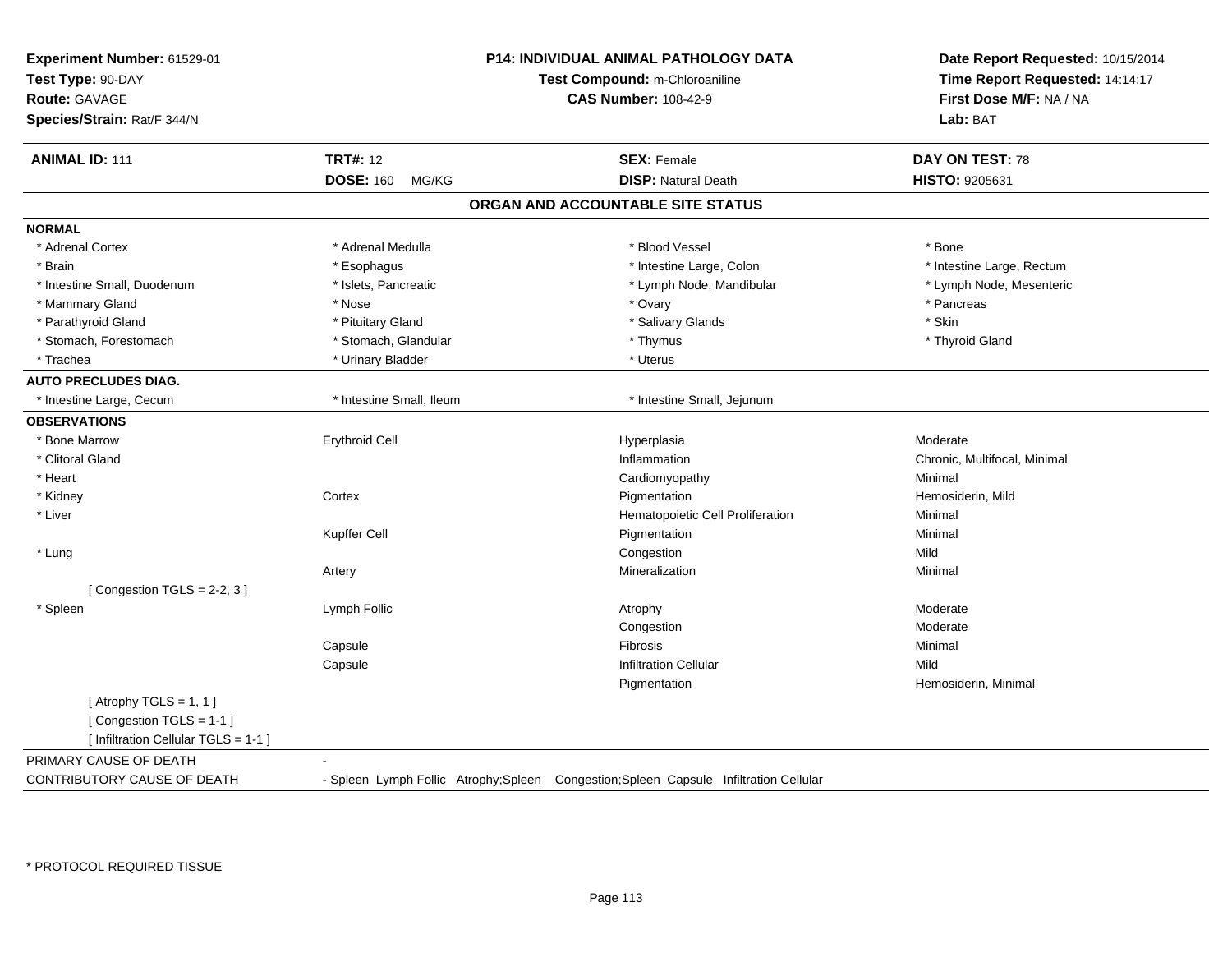| Experiment Number: 61529-01<br>Test Type: 90-DAY<br><b>Route: GAVAGE</b><br>Species/Strain: Rat/F 344/N |                             | <b>P14: INDIVIDUAL ANIMAL PATHOLOGY DATA</b><br>Test Compound: m-Chloroaniline<br><b>CAS Number: 108-42-9</b> | Date Report Requested: 10/15/2014<br>Time Report Requested: 14:14:17<br>First Dose M/F: NA / NA<br>Lab: BAT |  |
|---------------------------------------------------------------------------------------------------------|-----------------------------|---------------------------------------------------------------------------------------------------------------|-------------------------------------------------------------------------------------------------------------|--|
| <b>ANIMAL ID: 112</b>                                                                                   | <b>TRT#: 12</b>             | <b>SEX: Female</b>                                                                                            | DAY ON TEST: 93                                                                                             |  |
|                                                                                                         | <b>DOSE: 160</b><br>MG/KG   | <b>DISP: Terminal Sacrifice</b>                                                                               | HISTO: 9205632                                                                                              |  |
|                                                                                                         |                             | ORGAN AND ACCOUNTABLE SITE STATUS                                                                             |                                                                                                             |  |
| <b>NORMAL</b>                                                                                           |                             |                                                                                                               |                                                                                                             |  |
| * Adrenal Cortex                                                                                        | * Adrenal Medulla           | * Blood Vessel                                                                                                | * Bone                                                                                                      |  |
| * Brain                                                                                                 | * Esophagus                 | * Intestine Large, Cecum                                                                                      | * Intestine Large, Colon                                                                                    |  |
| * Intestine Large, Rectum                                                                               | * Intestine Small, Duodenum | * Intestine Small, Ileum                                                                                      | * Intestine Small, Jejunum                                                                                  |  |
| * Islets, Pancreatic                                                                                    | * Lymph Node, Mandibular    | * Lymph Node, Mesenteric                                                                                      | * Mammary Gland                                                                                             |  |
| * Nose                                                                                                  | * Ovary                     | * Pancreas                                                                                                    | * Parathyroid Gland                                                                                         |  |
| * Pituitary Gland                                                                                       | * Salivary Glands           | * Skin                                                                                                        | * Stomach, Forestomach                                                                                      |  |
| * Stomach, Glandular                                                                                    | * Thymus                    | * Thyroid Gland                                                                                               | * Trachea                                                                                                   |  |
| * Urinary Bladder                                                                                       | * Uterus                    |                                                                                                               |                                                                                                             |  |
| <b>OBSERVATIONS</b>                                                                                     |                             |                                                                                                               |                                                                                                             |  |
| * Bone Marrow                                                                                           | <b>Erythroid Cell</b>       | Hyperplasia                                                                                                   | Moderate                                                                                                    |  |
|                                                                                                         |                             | Myelofibrosis                                                                                                 | Minimal                                                                                                     |  |
|                                                                                                         |                             | Pigmentation                                                                                                  | Hemosiderin, Mild                                                                                           |  |
| * Clitoral Gland                                                                                        |                             | Inflammation                                                                                                  | Chronic, Focal, Minimal                                                                                     |  |
| * Heart                                                                                                 |                             | Cardiomyopathy                                                                                                | Minimal                                                                                                     |  |
| * Kidney                                                                                                |                             | Mineralization                                                                                                | Mild                                                                                                        |  |
|                                                                                                         | Cortex                      | Pigmentation                                                                                                  | Hemosiderin, Moderate                                                                                       |  |
| * Liver                                                                                                 |                             | Hematopoietic Cell Proliferation                                                                              | Minimal                                                                                                     |  |
|                                                                                                         | <b>Bile Duct</b>            | Inflammation                                                                                                  | Chronic, Focal, Minimal                                                                                     |  |
|                                                                                                         | Kupffer Cell                | Pigmentation                                                                                                  | Mild                                                                                                        |  |
| * Lung                                                                                                  | Arteriole                   | Inflammation                                                                                                  | Granulomatous, Minimal                                                                                      |  |
|                                                                                                         | Artery                      | Mineralization                                                                                                | Minimal                                                                                                     |  |
| * Spleen                                                                                                |                             | Congestion                                                                                                    | Moderate                                                                                                    |  |
|                                                                                                         | Capsule                     | <b>Fibrosis</b>                                                                                               | Multifocal, Minimal                                                                                         |  |
|                                                                                                         |                             | Hematopoietic Cell Proliferation                                                                              | Mild                                                                                                        |  |
|                                                                                                         | Capsule                     | <b>Infiltration Cellular</b>                                                                                  | Mild                                                                                                        |  |
|                                                                                                         |                             | Pigmentation                                                                                                  | Hemosiderin, Moderate                                                                                       |  |
| [Congestion TGLS = 1-1]                                                                                 |                             |                                                                                                               |                                                                                                             |  |
| [ Hematopoietic Cell Proliferation TGLS = 1-1 ]                                                         |                             |                                                                                                               |                                                                                                             |  |
| [ Infiltration Cellular TGLS = 1-1 ]                                                                    |                             |                                                                                                               |                                                                                                             |  |
| [ Pigmentation TGLS = 1-1 ]                                                                             |                             |                                                                                                               |                                                                                                             |  |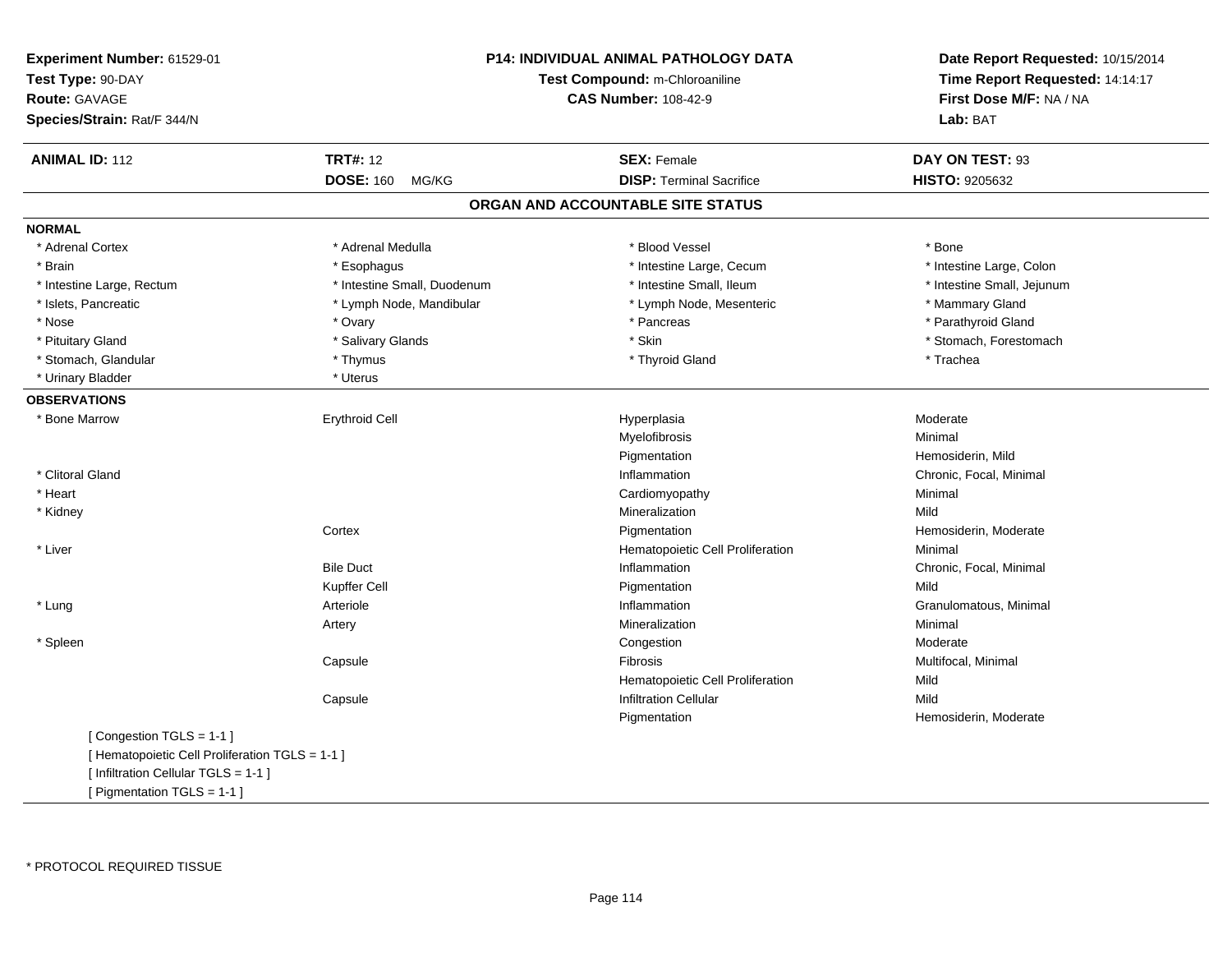| Experiment Number: 61529-01 | <b>P14: INDIVIDUAL ANIMAL PATHOLOGY DATA</b> |                                   | Date Report Requested: 10/15/2014 |
|-----------------------------|----------------------------------------------|-----------------------------------|-----------------------------------|
| Test Type: 90-DAY           |                                              | Test Compound: m-Chloroaniline    | Time Report Requested: 14:14:17   |
| <b>Route: GAVAGE</b>        | <b>CAS Number: 108-42-9</b>                  |                                   | <b>First Dose M/F: NA / NA</b>    |
| Species/Strain: Rat/F 344/N |                                              |                                   | Lab: BAT                          |
| <b>ANIMAL ID: 112</b>       | <b>TRT#:</b> 12                              | <b>SEX: Female</b>                | DAY ON TEST: 93                   |
|                             | <b>DOSE: 160</b><br>MG/KG                    | <b>DISP: Terminal Sacrifice</b>   | <b>HISTO: 9205632</b>             |
|                             |                                              | ORGAN AND ACCOUNTABLE SITE STATUS |                                   |
| PRIMARY CAUSE OF DEATH      |                                              |                                   |                                   |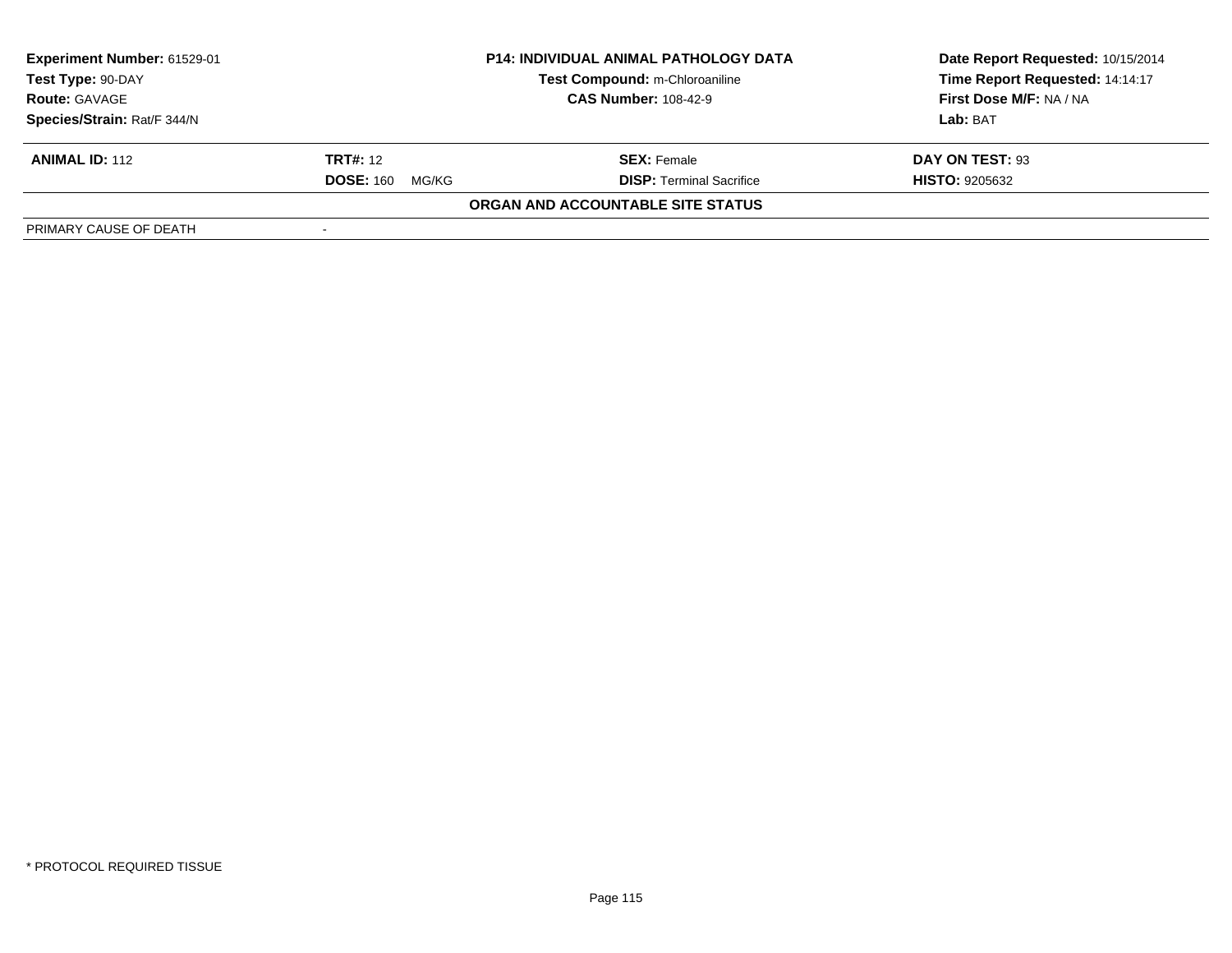| Experiment Number: 61529-01<br>Test Type: 90-DAY<br><b>Route: GAVAGE</b><br>Species/Strain: Rat/F 344/N |                           | P14: INDIVIDUAL ANIMAL PATHOLOGY DATA<br>Test Compound: m-Chloroaniline<br><b>CAS Number: 108-42-9</b> | Date Report Requested: 10/15/2014<br>Time Report Requested: 14:14:17<br>First Dose M/F: NA / NA<br>Lab: BAT |  |
|---------------------------------------------------------------------------------------------------------|---------------------------|--------------------------------------------------------------------------------------------------------|-------------------------------------------------------------------------------------------------------------|--|
| <b>ANIMAL ID: 113</b>                                                                                   | <b>TRT#: 12</b>           | <b>SEX: Female</b>                                                                                     | DAY ON TEST: 93                                                                                             |  |
|                                                                                                         | <b>DOSE: 160</b><br>MG/KG | <b>DISP: Terminal Sacrifice</b>                                                                        | HISTO: 9205633                                                                                              |  |
|                                                                                                         |                           | ORGAN AND ACCOUNTABLE SITE STATUS                                                                      |                                                                                                             |  |
| <b>NORMAL</b>                                                                                           |                           |                                                                                                        |                                                                                                             |  |
| * Adrenal Cortex                                                                                        | * Adrenal Medulla         | * Blood Vessel                                                                                         | * Bone                                                                                                      |  |
| * Brain                                                                                                 | * Esophagus               | * Heart                                                                                                | * Intestine Large, Cecum                                                                                    |  |
| * Intestine Large, Colon                                                                                | * Intestine Large, Rectum | * Intestine Small, Duodenum                                                                            | * Intestine Small, Ileum                                                                                    |  |
| * Intestine Small, Jejunum                                                                              | * Islets, Pancreatic      | * Lung                                                                                                 | * Lymph Node, Mandibular                                                                                    |  |
| * Lymph Node, Mesenteric                                                                                | * Mammary Gland           | * Nose                                                                                                 | * Ovary                                                                                                     |  |
| * Pancreas                                                                                              | * Parathyroid Gland       | * Pituitary Gland                                                                                      | * Salivary Glands                                                                                           |  |
| * Skin                                                                                                  | * Stomach, Forestomach    | * Stomach, Glandular                                                                                   | * Thymus                                                                                                    |  |
| * Thyroid Gland                                                                                         | * Trachea                 | * Urinary Bladder                                                                                      | * Uterus                                                                                                    |  |
| <b>OBSERVATIONS</b>                                                                                     |                           |                                                                                                        |                                                                                                             |  |
| * Bone Marrow                                                                                           | <b>Erythroid Cell</b>     | Hyperplasia                                                                                            | Moderate                                                                                                    |  |
|                                                                                                         |                           | Pigmentation                                                                                           | Hemosiderin, Mild                                                                                           |  |
| * Clitoral Gland                                                                                        |                           | Inflammation                                                                                           | Chronic, Multifocal, Minimal                                                                                |  |
| * Kidney                                                                                                |                           | Mineralization                                                                                         | Minimal                                                                                                     |  |
|                                                                                                         | Cortex                    | Pigmentation                                                                                           | Hemosiderin, Moderate                                                                                       |  |
| * Liver                                                                                                 |                           | Hematopoietic Cell Proliferation                                                                       | Minimal                                                                                                     |  |
|                                                                                                         | Kupffer Cell              | Pigmentation                                                                                           | Mild                                                                                                        |  |
| * Spleen                                                                                                |                           | Congestion                                                                                             | Moderate                                                                                                    |  |
|                                                                                                         | Capsule                   | <b>Fibrosis</b>                                                                                        | Mild                                                                                                        |  |
|                                                                                                         |                           | Hematopoietic Cell Proliferation                                                                       | Mild                                                                                                        |  |
|                                                                                                         | Capsule                   | <b>Infiltration Cellular</b>                                                                           | Mild                                                                                                        |  |
|                                                                                                         |                           | Pigmentation                                                                                           | Hemosiderin, Moderate                                                                                       |  |
| [Congestion TGLS = 1-1]                                                                                 |                           |                                                                                                        |                                                                                                             |  |
| [ Hematopoietic Cell Proliferation TGLS = 1-1 ]                                                         |                           |                                                                                                        |                                                                                                             |  |
| [ Infiltration Cellular TGLS = 1-1 ]                                                                    |                           |                                                                                                        |                                                                                                             |  |
| [ Pigmentation TGLS = 1-1 ]                                                                             |                           |                                                                                                        |                                                                                                             |  |
| PRIMARY CAUSE OF DEATH                                                                                  | $\blacksquare$            |                                                                                                        |                                                                                                             |  |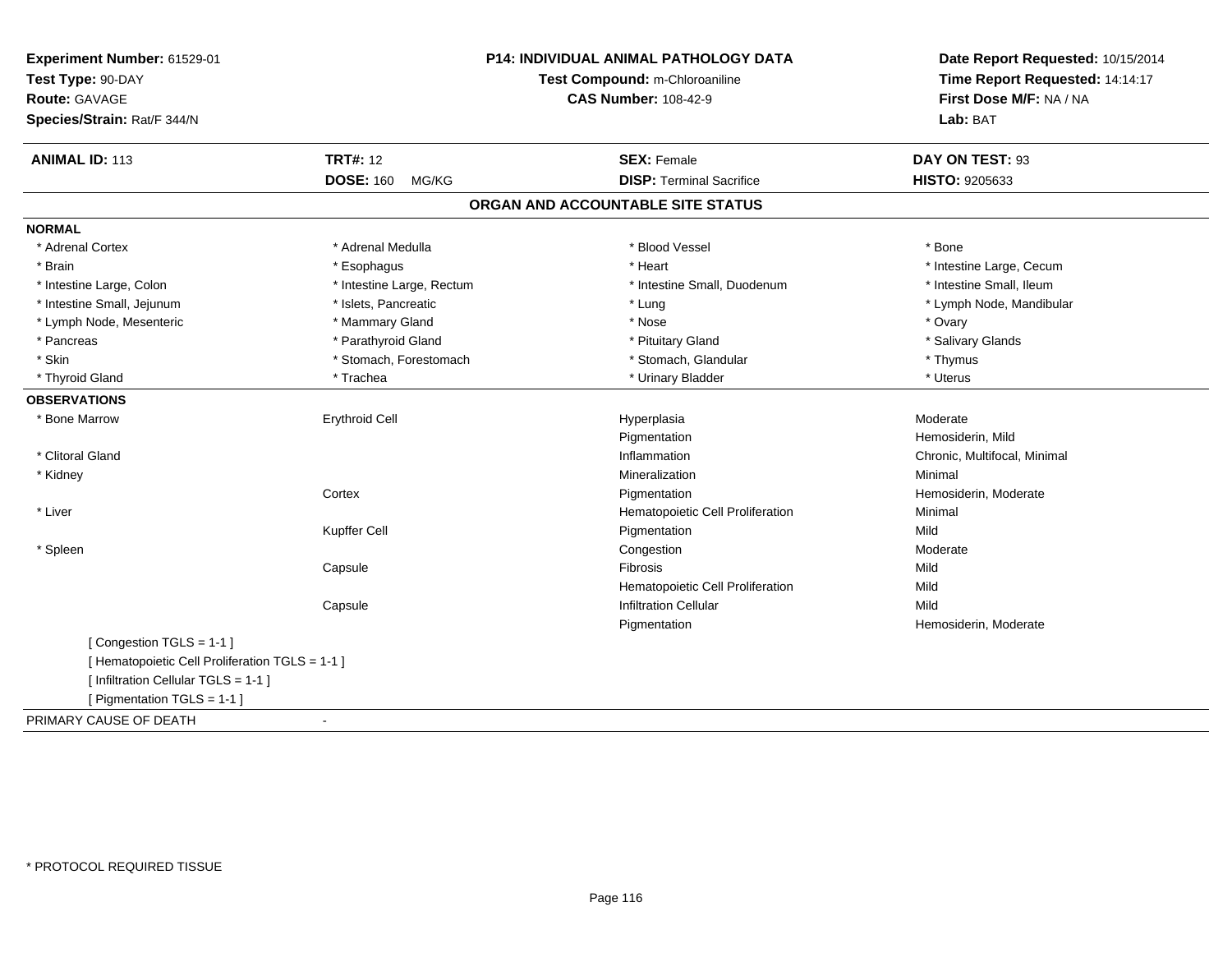| Experiment Number: 61529-01<br>Test Type: 90-DAY |                           | P14: INDIVIDUAL ANIMAL PATHOLOGY DATA<br>Test Compound: m-Chloroaniline | Date Report Requested: 10/15/2014<br>Time Report Requested: 14:14:17 |
|--------------------------------------------------|---------------------------|-------------------------------------------------------------------------|----------------------------------------------------------------------|
| Route: GAVAGE                                    |                           | <b>CAS Number: 108-42-9</b>                                             | First Dose M/F: NA / NA                                              |
| Species/Strain: Rat/F 344/N                      |                           |                                                                         | Lab: BAT                                                             |
| <b>ANIMAL ID: 114</b>                            | <b>TRT#: 12</b>           | <b>SEX: Female</b>                                                      | DAY ON TEST: 93                                                      |
|                                                  | <b>DOSE: 160</b><br>MG/KG | <b>DISP: Terminal Sacrifice</b>                                         | HISTO: 9205634                                                       |
|                                                  |                           | ORGAN AND ACCOUNTABLE SITE STATUS                                       |                                                                      |
| <b>NORMAL</b>                                    |                           |                                                                         |                                                                      |
| * Adrenal Cortex                                 | * Adrenal Medulla         | * Blood Vessel                                                          | * Bone                                                               |
| * Brain                                          | * Esophagus               | * Heart                                                                 | * Intestine Large, Cecum                                             |
| * Intestine Large, Colon                         | * Intestine Large, Rectum | * Intestine Small, Duodenum                                             | * Intestine Small, Ileum                                             |
| * Intestine Small, Jejunum                       | * Islets, Pancreatic      | * Lymph Node, Mandibular                                                | * Lymph Node, Mesenteric                                             |
| * Mammary Gland                                  | * Ovary                   | * Pancreas                                                              | * Parathyroid Gland                                                  |
| * Pituitary Gland                                | * Salivary Glands         | * Skin                                                                  | * Stomach, Forestomach                                               |
| * Stomach, Glandular                             | * Thymus                  | * Thyroid Gland                                                         | * Trachea                                                            |
| * Urinary Bladder                                | * Uterus                  |                                                                         |                                                                      |
| <b>OBSERVATIONS</b>                              |                           |                                                                         |                                                                      |
| * Bone Marrow                                    | <b>Erythroid Cell</b>     | Hyperplasia                                                             | Moderate                                                             |
|                                                  |                           | Pigmentation                                                            | Hemosiderin, Mild                                                    |
| * Clitoral Gland                                 |                           | Inflammation                                                            | Chronic, Multifocal, Minimal                                         |
| * Kidney                                         |                           | Mineralization                                                          | Mild                                                                 |
|                                                  | Cortex                    | Pigmentation                                                            | Hemosiderin, Moderate                                                |
| * Liver                                          |                           | Hematopoietic Cell Proliferation                                        | Minimal                                                              |
|                                                  | Kupffer Cell              | Pigmentation                                                            | Mild                                                                 |
| * Lung                                           | Artery                    | Mineralization                                                          | Minimal                                                              |
| * Nose                                           | <b>Respirat Epith</b>     | Inflammation                                                            | Chronic, Mild                                                        |
| * Spleen                                         |                           | Congestion                                                              | Mild                                                                 |
|                                                  | Capsule                   | Fibrosis                                                                | Minimal                                                              |
|                                                  |                           | Hematopoietic Cell Proliferation                                        | Mild                                                                 |
|                                                  | Capsule                   | <b>Infiltration Cellular</b>                                            | Minimal                                                              |
|                                                  |                           | Pigmentation                                                            | Hemosiderin, Moderate                                                |
| [Congestion TGLS = 1-1]                          |                           |                                                                         |                                                                      |
| [ Hematopoietic Cell Proliferation TGLS = 1-1 ]  |                           |                                                                         |                                                                      |
| [ Infiltration Cellular TGLS = 1-1 ]             |                           |                                                                         |                                                                      |
| [ Pigmentation TGLS = 1-1 ]                      |                           |                                                                         |                                                                      |
| PRIMARY CAUSE OF DEATH                           | $\blacksquare$            |                                                                         |                                                                      |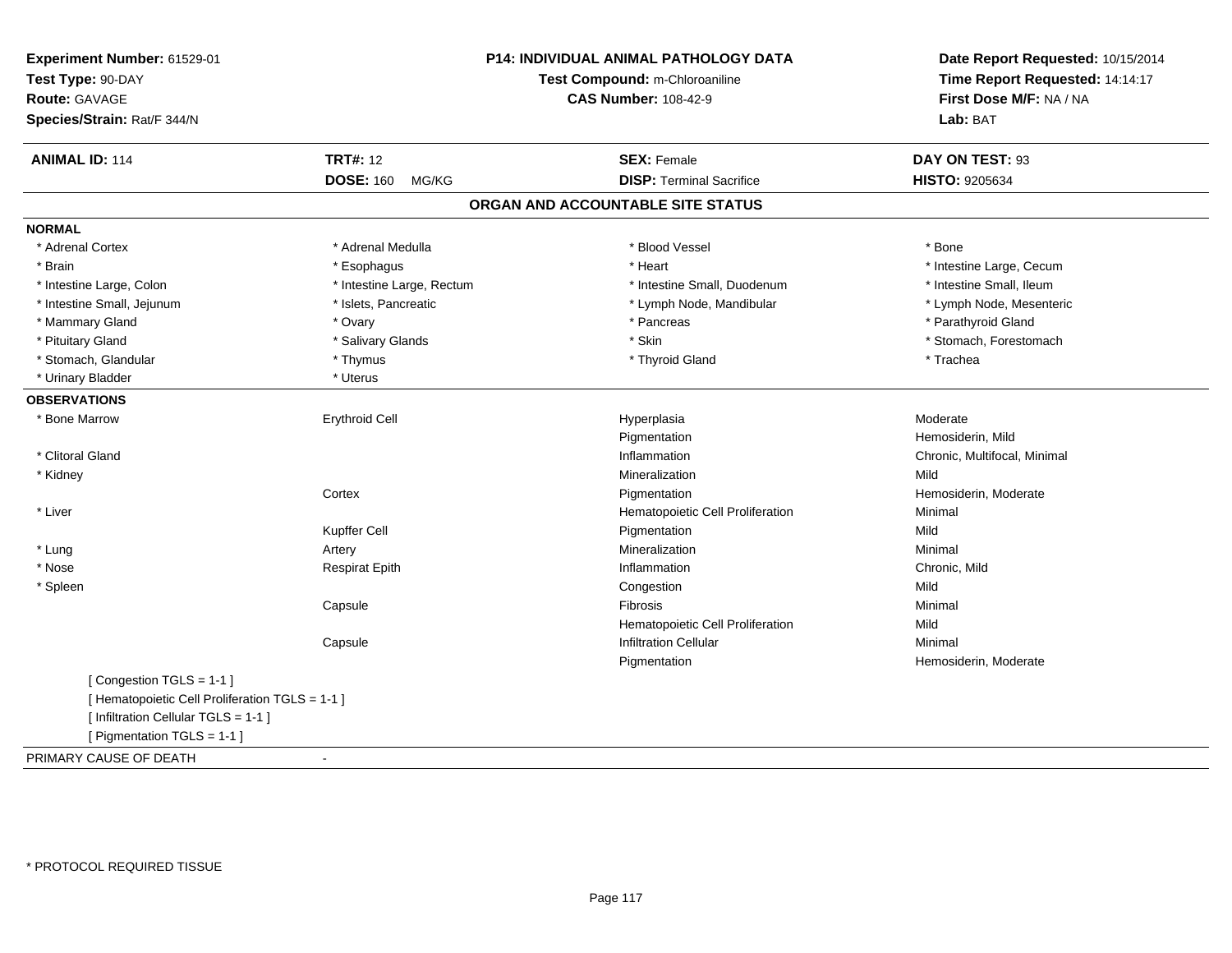| Experiment Number: 61529-01<br>Test Type: 90-DAY<br>Route: GAVAGE<br>Species/Strain: Rat/F 344/N | <b>P14: INDIVIDUAL ANIMAL PATHOLOGY DATA</b><br>Test Compound: m-Chloroaniline<br><b>CAS Number: 108-42-9</b> |                                   | Date Report Requested: 10/15/2014<br>Time Report Requested: 14:14:17<br>First Dose M/F: NA / NA<br>Lab: BAT |
|--------------------------------------------------------------------------------------------------|---------------------------------------------------------------------------------------------------------------|-----------------------------------|-------------------------------------------------------------------------------------------------------------|
| <b>ANIMAL ID: 115</b>                                                                            | <b>TRT#: 12</b>                                                                                               | <b>SEX: Female</b>                | DAY ON TEST: 93                                                                                             |
|                                                                                                  | <b>DOSE: 160</b><br>MG/KG                                                                                     | <b>DISP: Terminal Sacrifice</b>   | HISTO: 9205635                                                                                              |
|                                                                                                  |                                                                                                               | ORGAN AND ACCOUNTABLE SITE STATUS |                                                                                                             |
| <b>NORMAL</b>                                                                                    |                                                                                                               |                                   |                                                                                                             |
| * Adrenal Cortex                                                                                 | * Adrenal Medulla                                                                                             | * Blood Vessel                    | * Bone                                                                                                      |
| * Brain                                                                                          | * Clitoral Gland                                                                                              | * Esophagus                       | * Heart                                                                                                     |
| * Intestine Large, Cecum                                                                         | * Intestine Large, Colon                                                                                      | * Intestine Large, Rectum         | * Intestine Small, Duodenum                                                                                 |
| * Intestine Small. Ileum                                                                         | * Intestine Small, Jejunum                                                                                    | * Islets. Pancreatic              | * Lung                                                                                                      |
| * Lymph Node, Mandibular                                                                         | * Lymph Node, Mesenteric                                                                                      | * Mammary Gland                   | * Nose                                                                                                      |
| * Ovary                                                                                          | * Pancreas                                                                                                    | * Parathyroid Gland               | * Pituitary Gland                                                                                           |
| * Salivary Glands                                                                                | * Skin                                                                                                        | * Stomach, Forestomach            | * Stomach, Glandular                                                                                        |
| * Thymus                                                                                         | * Thyroid Gland                                                                                               | * Trachea                         | * Uterus                                                                                                    |
| <b>MISSING</b>                                                                                   |                                                                                                               |                                   |                                                                                                             |
| * Urinary Bladder                                                                                |                                                                                                               |                                   |                                                                                                             |
| <b>OBSERVATIONS</b>                                                                              |                                                                                                               |                                   |                                                                                                             |
| * Bone Marrow                                                                                    | <b>Erythroid Cell</b>                                                                                         | Hyperplasia                       | Moderate                                                                                                    |
|                                                                                                  |                                                                                                               | Pigmentation                      | Hemosiderin, Mild                                                                                           |
| * Kidney                                                                                         |                                                                                                               | Mineralization                    | Minimal                                                                                                     |
|                                                                                                  | Cortex                                                                                                        | Pigmentation                      | Hemosiderin, Moderate                                                                                       |
| * Liver                                                                                          |                                                                                                               | Hematopoietic Cell Proliferation  | Minimal                                                                                                     |
|                                                                                                  | Kupffer Cell                                                                                                  | Pigmentation                      | Mild                                                                                                        |
| * Spleen                                                                                         |                                                                                                               | Congestion                        | Mild                                                                                                        |
|                                                                                                  |                                                                                                               | Hematopoietic Cell Proliferation  | Mild                                                                                                        |
|                                                                                                  |                                                                                                               | Pigmentation                      | Hemosiderin, Moderate                                                                                       |
| [Congestion TGLS = 1-1]                                                                          |                                                                                                               |                                   |                                                                                                             |
| [Hematopoietic Cell Proliferation TGLS = 1-1]                                                    |                                                                                                               |                                   |                                                                                                             |
| [ Pigmentation TGLS = 1-1 ]                                                                      |                                                                                                               |                                   |                                                                                                             |
| PRIMARY CAUSE OF DEATH                                                                           | $\blacksquare$                                                                                                |                                   |                                                                                                             |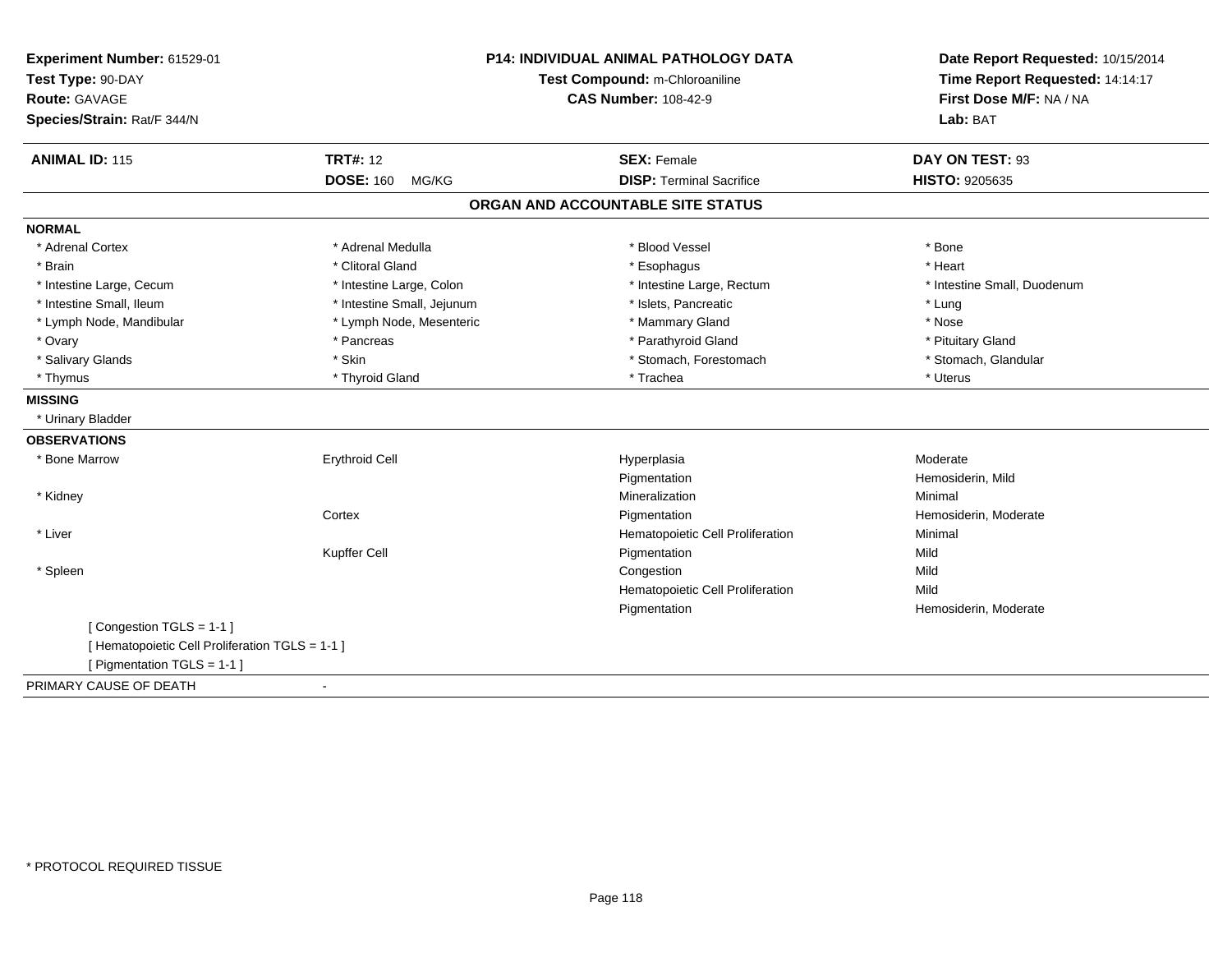| Experiment Number: 61529-01                     | <b>P14: INDIVIDUAL ANIMAL PATHOLOGY DATA</b><br>Test Compound: m-Chloroaniline<br><b>CAS Number: 108-42-9</b> |                                   | Date Report Requested: 10/15/2014 |  |
|-------------------------------------------------|---------------------------------------------------------------------------------------------------------------|-----------------------------------|-----------------------------------|--|
| Test Type: 90-DAY                               |                                                                                                               |                                   | Time Report Requested: 14:14:17   |  |
| <b>Route: GAVAGE</b>                            |                                                                                                               |                                   | First Dose M/F: NA / NA           |  |
| Species/Strain: Rat/F 344/N                     |                                                                                                               |                                   | Lab: BAT                          |  |
| <b>ANIMAL ID: 116</b>                           | <b>TRT#: 12</b>                                                                                               | <b>SEX: Female</b>                | DAY ON TEST: 93                   |  |
|                                                 | <b>DOSE: 160</b><br>MG/KG                                                                                     | <b>DISP: Terminal Sacrifice</b>   | HISTO: 9205636                    |  |
|                                                 |                                                                                                               | ORGAN AND ACCOUNTABLE SITE STATUS |                                   |  |
| <b>NORMAL</b>                                   |                                                                                                               |                                   |                                   |  |
| * Adrenal Cortex                                | * Adrenal Medulla                                                                                             | * Blood Vessel                    | * Bone                            |  |
| * Brain                                         | * Esophagus                                                                                                   | * Intestine Large, Cecum          | * Intestine Large, Colon          |  |
| * Intestine Large, Rectum                       | * Intestine Small, Duodenum                                                                                   | * Intestine Small, Ileum          | * Intestine Small, Jejunum        |  |
| * Islets, Pancreatic                            | * Lymph Node, Mandibular                                                                                      | * Lymph Node, Mesenteric          | * Mammary Gland                   |  |
| * Nose                                          | * Ovary                                                                                                       | * Pancreas                        | * Parathyroid Gland               |  |
| * Pituitary Gland                               | * Salivary Glands                                                                                             | * Skin                            | * Stomach, Forestomach            |  |
| * Stomach, Glandular                            | * Thymus                                                                                                      | * Thyroid Gland                   | * Trachea                         |  |
| * Urinary Bladder                               | * Uterus                                                                                                      |                                   |                                   |  |
| <b>OBSERVATIONS</b>                             |                                                                                                               |                                   |                                   |  |
| * Bone Marrow                                   | <b>Erythroid Cell</b>                                                                                         | Hyperplasia                       | Moderate                          |  |
|                                                 |                                                                                                               | Pigmentation                      | Hemosiderin, Mild                 |  |
| * Clitoral Gland                                |                                                                                                               | Inflammation                      | Chronic, Multifocal, Minimal      |  |
| * Heart                                         |                                                                                                               | Cardiomyopathy                    | Minimal                           |  |
| * Kidney                                        |                                                                                                               | Mineralization                    | Mild                              |  |
|                                                 | Cortex                                                                                                        | Pigmentation                      | Hemosiderin, Moderate             |  |
| * Liver                                         |                                                                                                               | Hematopoietic Cell Proliferation  | Minimal                           |  |
|                                                 | Kupffer Cell                                                                                                  | Pigmentation                      | Minimal                           |  |
| * Lung                                          |                                                                                                               | Inflammation                      | Chronic Active, Focal, Minimal    |  |
| * Spleen                                        |                                                                                                               | Congestion                        | Moderate                          |  |
|                                                 | Capsule                                                                                                       | Fibrosis                          | Mild                              |  |
|                                                 |                                                                                                               | Hematopoietic Cell Proliferation  | Mild                              |  |
|                                                 | Capsule                                                                                                       | <b>Infiltration Cellular</b>      | Mild                              |  |
|                                                 |                                                                                                               | Pigmentation                      | Hemosiderin, Moderate             |  |
| [Congestion TGLS = 1-1]                         |                                                                                                               |                                   |                                   |  |
| [ Hematopoietic Cell Proliferation TGLS = 1-1 ] |                                                                                                               |                                   |                                   |  |
| [ Infiltration Cellular TGLS = 1-1 ]            |                                                                                                               |                                   |                                   |  |
| [ Pigmentation TGLS = 1-1 ]                     |                                                                                                               |                                   |                                   |  |
| PRIMARY CAUSE OF DEATH                          | $\sim$                                                                                                        |                                   |                                   |  |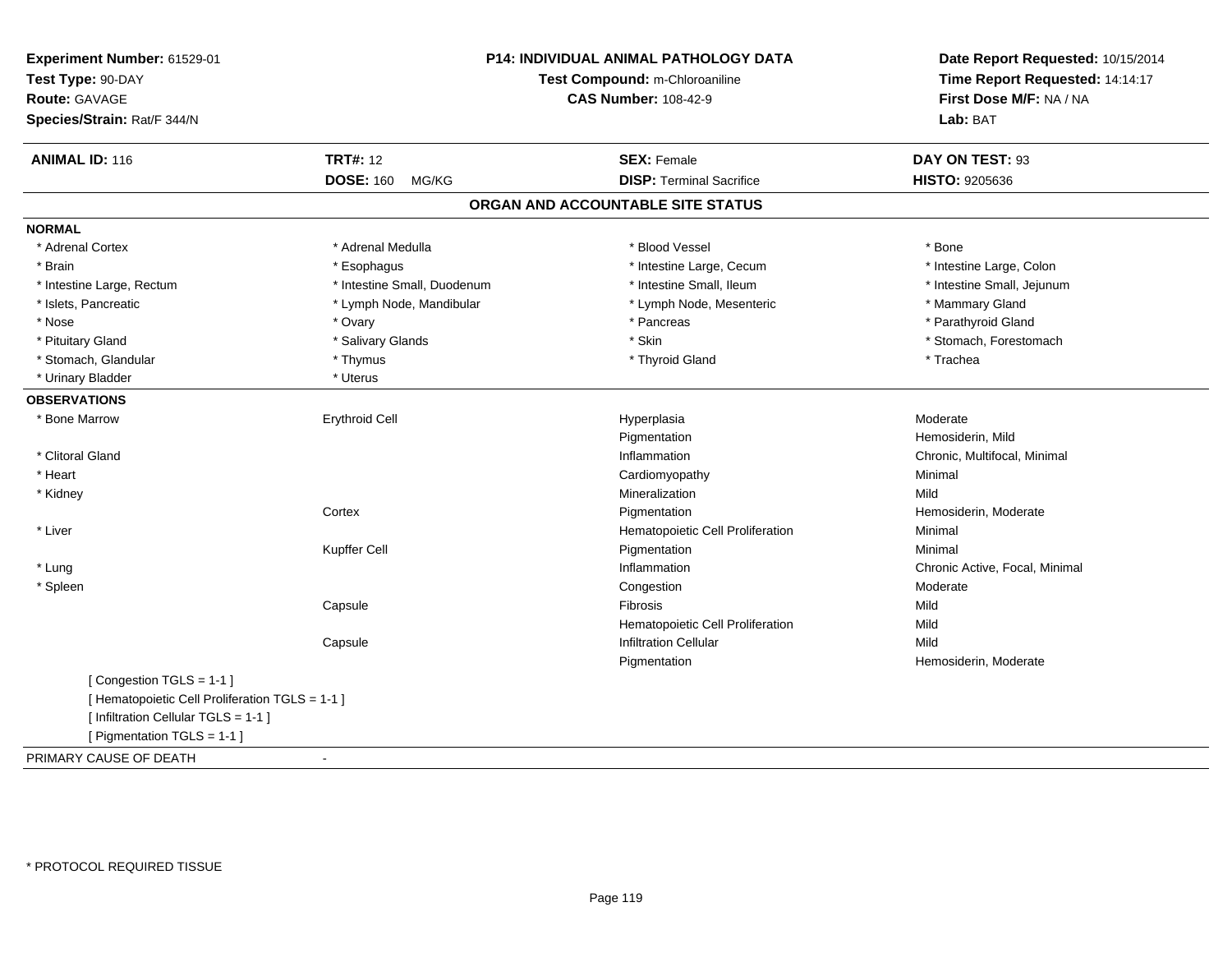| Experiment Number: 61529-01<br>Test Type: 90-DAY<br><b>Route: GAVAGE</b><br>Species/Strain: Rat/F 344/N            |                           | <b>P14: INDIVIDUAL ANIMAL PATHOLOGY DATA</b><br>Test Compound: m-Chloroaniline<br><b>CAS Number: 108-42-9</b> | Date Report Requested: 10/15/2014<br>Time Report Requested: 14:14:17<br>First Dose M/F: NA / NA<br>Lab: BAT |  |
|--------------------------------------------------------------------------------------------------------------------|---------------------------|---------------------------------------------------------------------------------------------------------------|-------------------------------------------------------------------------------------------------------------|--|
| <b>ANIMAL ID: 117</b>                                                                                              | <b>TRT#: 12</b>           | <b>SEX: Female</b>                                                                                            | DAY ON TEST: 93                                                                                             |  |
|                                                                                                                    | <b>DOSE: 160</b><br>MG/KG | <b>DISP: Terminal Sacrifice</b>                                                                               | HISTO: 9205637                                                                                              |  |
|                                                                                                                    |                           | ORGAN AND ACCOUNTABLE SITE STATUS                                                                             |                                                                                                             |  |
| <b>NORMAL</b>                                                                                                      |                           |                                                                                                               |                                                                                                             |  |
| * Adrenal Cortex                                                                                                   | * Adrenal Medulla         | * Blood Vessel                                                                                                | * Bone                                                                                                      |  |
| * Brain                                                                                                            | * Intestine Large, Cecum  | * Intestine Large, Colon                                                                                      | * Intestine Large, Rectum                                                                                   |  |
| * Intestine Small, Duodenum                                                                                        | * Intestine Small, Ileum  | * Intestine Small, Jejunum                                                                                    | * Islets, Pancreatic                                                                                        |  |
| * Lymph Node, Mandibular                                                                                           | * Lymph Node, Mesenteric  | * Mammary Gland                                                                                               | * Nose                                                                                                      |  |
| * Ovary                                                                                                            | * Pancreas                | * Parathyroid Gland                                                                                           | * Pituitary Gland                                                                                           |  |
| * Salivary Glands                                                                                                  | * Skin                    | * Stomach, Forestomach                                                                                        | * Stomach, Glandular                                                                                        |  |
| * Thymus                                                                                                           | * Thyroid Gland           | * Trachea                                                                                                     | * Urinary Bladder                                                                                           |  |
| * Uterus                                                                                                           |                           |                                                                                                               |                                                                                                             |  |
| <b>OBSERVATIONS</b>                                                                                                |                           |                                                                                                               |                                                                                                             |  |
| * Bone Marrow                                                                                                      | <b>Erythroid Cell</b>     | Hyperplasia                                                                                                   | Moderate                                                                                                    |  |
|                                                                                                                    |                           | <b>Infiltration Cellular</b>                                                                                  | Histiocyte, Multifocal, Minimal                                                                             |  |
|                                                                                                                    |                           | Pigmentation                                                                                                  | Hemosiderin, Mild                                                                                           |  |
| * Clitoral Gland                                                                                                   |                           | Inflammation                                                                                                  | Chronic, Multifocal, Minimal                                                                                |  |
| * Esophagus                                                                                                        | <b>Muscularis</b>         | Inflammation                                                                                                  | Chronic, Focal, Minimal                                                                                     |  |
| * Heart                                                                                                            |                           | Cardiomyopathy                                                                                                | Minimal                                                                                                     |  |
| * Kidney                                                                                                           |                           | Mineralization                                                                                                | Minimal                                                                                                     |  |
|                                                                                                                    | Cortex                    | Pigmentation                                                                                                  | Hemosiderin, Moderate                                                                                       |  |
| * Liver                                                                                                            |                           | Hematopoietic Cell Proliferation                                                                              | Minimal                                                                                                     |  |
|                                                                                                                    | Kupffer Cell              | Pigmentation                                                                                                  | Mild                                                                                                        |  |
| * Lung                                                                                                             | Artery                    | Mineralization                                                                                                | Minimal                                                                                                     |  |
| * Spleen                                                                                                           |                           | Congestion                                                                                                    | Moderate                                                                                                    |  |
|                                                                                                                    | Capsule                   | Fibrosis                                                                                                      | Mild                                                                                                        |  |
|                                                                                                                    |                           | Hematopoietic Cell Proliferation                                                                              | Mild                                                                                                        |  |
|                                                                                                                    | Capsule                   | <b>Infiltration Cellular</b>                                                                                  | Mild                                                                                                        |  |
|                                                                                                                    |                           | Pigmentation                                                                                                  | Hemosiderin, Moderate                                                                                       |  |
| [Congestion TGLS = 1-1]<br>[ Hematopoietic Cell Proliferation TGLS = 1-1 ]<br>[ Infiltration Cellular TGLS = 1-1 ] |                           |                                                                                                               |                                                                                                             |  |
| [ Pigmentation TGLS = 1-1 ]                                                                                        |                           |                                                                                                               |                                                                                                             |  |
| PRIMARY CAUSE OF DEATH                                                                                             | $\blacksquare$            |                                                                                                               |                                                                                                             |  |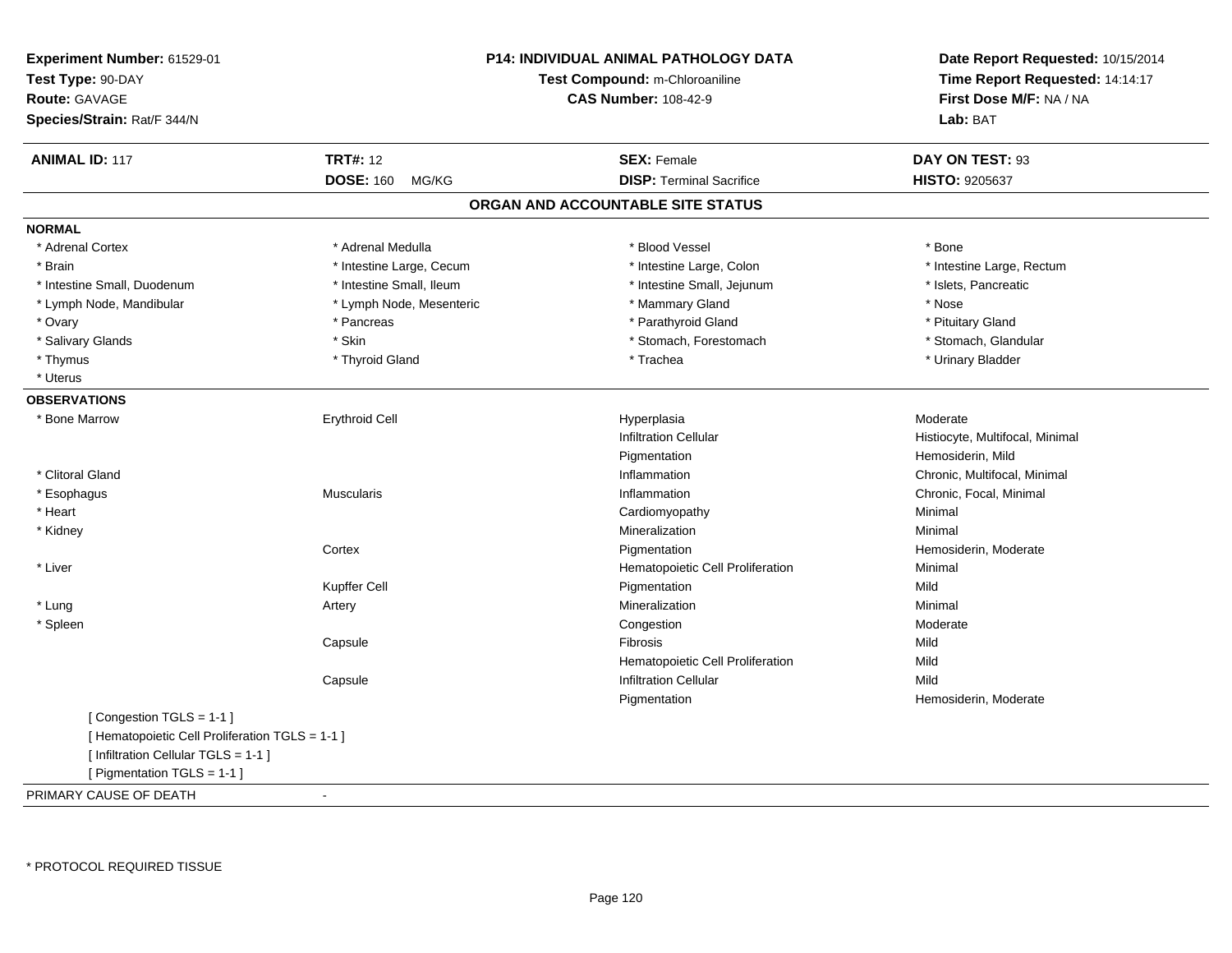| Experiment Number: 61529-01                     | <b>P14: INDIVIDUAL ANIMAL PATHOLOGY DATA</b><br>Test Compound: m-Chloroaniline<br><b>CAS Number: 108-42-9</b> |                                   | Date Report Requested: 10/15/2014<br>Time Report Requested: 14:14:17<br>First Dose M/F: NA / NA<br>Lab: BAT |
|-------------------------------------------------|---------------------------------------------------------------------------------------------------------------|-----------------------------------|-------------------------------------------------------------------------------------------------------------|
| Test Type: 90-DAY                               |                                                                                                               |                                   |                                                                                                             |
| <b>Route: GAVAGE</b>                            |                                                                                                               |                                   |                                                                                                             |
| Species/Strain: Rat/F 344/N                     |                                                                                                               |                                   |                                                                                                             |
| <b>ANIMAL ID: 118</b>                           | <b>TRT#: 12</b>                                                                                               | <b>SEX: Female</b>                | DAY ON TEST: 93                                                                                             |
|                                                 | <b>DOSE: 160</b><br>MG/KG                                                                                     | <b>DISP: Terminal Sacrifice</b>   | HISTO: 9205638                                                                                              |
|                                                 |                                                                                                               | ORGAN AND ACCOUNTABLE SITE STATUS |                                                                                                             |
| <b>NORMAL</b>                                   |                                                                                                               |                                   |                                                                                                             |
| * Adrenal Cortex                                | * Adrenal Medulla                                                                                             | * Blood Vessel                    | * Bone                                                                                                      |
| * Brain                                         | * Esophagus                                                                                                   | * Intestine Large, Cecum          | * Intestine Large, Colon                                                                                    |
| * Intestine Large, Rectum                       | * Intestine Small, Duodenum                                                                                   | * Intestine Small, Ileum          | * Intestine Small, Jejunum                                                                                  |
| * Islets, Pancreatic                            | * Lymph Node, Mandibular                                                                                      | * Lymph Node, Mesenteric          | * Mammary Gland                                                                                             |
| * Nose                                          | * Ovary                                                                                                       | * Pancreas                        | * Parathyroid Gland                                                                                         |
| * Pituitary Gland                               | * Salivary Glands                                                                                             | * Skin                            | * Stomach, Forestomach                                                                                      |
| * Stomach, Glandular                            | * Thymus                                                                                                      | * Thyroid Gland                   | * Trachea                                                                                                   |
| * Urinary Bladder                               | * Uterus                                                                                                      |                                   |                                                                                                             |
| <b>OBSERVATIONS</b>                             |                                                                                                               |                                   |                                                                                                             |
| * Bone Marrow                                   | <b>Erythroid Cell</b>                                                                                         | Hyperplasia                       | Moderate                                                                                                    |
|                                                 |                                                                                                               | Pigmentation                      | Hemosiderin, Mild                                                                                           |
| * Clitoral Gland                                |                                                                                                               | Inflammation                      | Chronic, Multifocal, Minimal                                                                                |
| * Heart                                         |                                                                                                               | Cardiomyopathy                    | Minimal                                                                                                     |
| * Kidney                                        |                                                                                                               | Mineralization                    | Mild                                                                                                        |
|                                                 | Cortex                                                                                                        | Pigmentation                      | Hemosiderin, Moderate                                                                                       |
| * Liver                                         |                                                                                                               | Hematopoietic Cell Proliferation  | Minimal                                                                                                     |
|                                                 | Kupffer Cell                                                                                                  | Pigmentation                      | Mild                                                                                                        |
| * Lung                                          | Artery                                                                                                        | Mineralization                    | Minimal                                                                                                     |
| * Spleen                                        |                                                                                                               | Congestion                        | Moderate                                                                                                    |
|                                                 | Capsule                                                                                                       | Fibrosis                          | Mild                                                                                                        |
|                                                 |                                                                                                               | Hematopoietic Cell Proliferation  | Mild                                                                                                        |
|                                                 | Capsule                                                                                                       | <b>Infiltration Cellular</b>      | Mild                                                                                                        |
|                                                 |                                                                                                               | Pigmentation                      | Hemosiderin, Moderate                                                                                       |
| [Congestion TGLS = 1-1]                         |                                                                                                               |                                   |                                                                                                             |
| [ Hematopoietic Cell Proliferation TGLS = 1-1 ] |                                                                                                               |                                   |                                                                                                             |
| [ Infiltration Cellular TGLS = 1-1 ]            |                                                                                                               |                                   |                                                                                                             |
| [ Pigmentation TGLS = 1-1 ]                     |                                                                                                               |                                   |                                                                                                             |
| PRIMARY CAUSE OF DEATH                          | $\blacksquare$                                                                                                |                                   |                                                                                                             |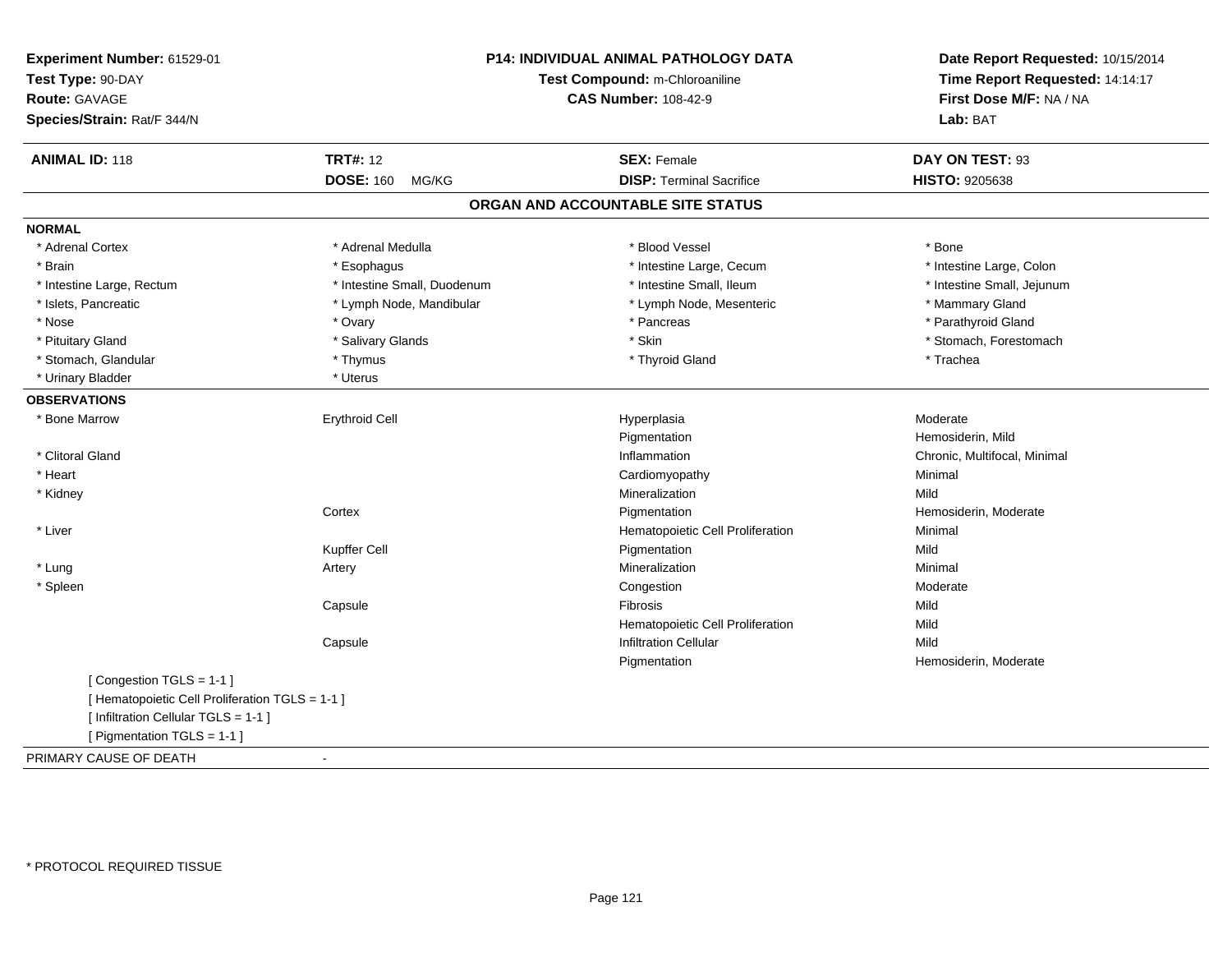| Experiment Number: 61529-01<br>Test Type: 90-DAY<br><b>Route: GAVAGE</b><br>Species/Strain: Rat/F 344/N | <b>P14: INDIVIDUAL ANIMAL PATHOLOGY DATA</b><br>Test Compound: m-Chloroaniline<br><b>CAS Number: 108-42-9</b> |                                   | Date Report Requested: 10/15/2014<br>Time Report Requested: 14:14:17<br>First Dose M/F: NA / NA<br>Lab: BAT |
|---------------------------------------------------------------------------------------------------------|---------------------------------------------------------------------------------------------------------------|-----------------------------------|-------------------------------------------------------------------------------------------------------------|
| <b>ANIMAL ID: 119</b>                                                                                   | <b>TRT#: 12</b>                                                                                               | <b>SEX: Female</b>                | DAY ON TEST: 93                                                                                             |
|                                                                                                         | <b>DOSE: 160</b><br>MG/KG                                                                                     | <b>DISP: Terminal Sacrifice</b>   | HISTO: 9205639                                                                                              |
|                                                                                                         |                                                                                                               | ORGAN AND ACCOUNTABLE SITE STATUS |                                                                                                             |
| <b>NORMAL</b>                                                                                           |                                                                                                               |                                   |                                                                                                             |
| * Adrenal Cortex                                                                                        | * Adrenal Medulla                                                                                             | * Blood Vessel                    | * Bone                                                                                                      |
| * Brain                                                                                                 | * Clitoral Gland                                                                                              | * Esophagus                       | * Heart                                                                                                     |
| * Intestine Large, Cecum                                                                                | * Intestine Large, Colon                                                                                      | * Intestine Large, Rectum         | * Intestine Small, Duodenum                                                                                 |
| * Intestine Small, Ileum                                                                                | * Intestine Small, Jejunum                                                                                    | * Islets, Pancreatic              | * Lung                                                                                                      |
| * Lymph Node, Mandibular                                                                                | * Lymph Node, Mesenteric                                                                                      | * Mammary Gland                   | * Nose                                                                                                      |
| * Ovary                                                                                                 | * Pancreas                                                                                                    | * Parathyroid Gland               | * Pituitary Gland                                                                                           |
| * Salivary Glands                                                                                       | * Skin                                                                                                        | * Stomach, Forestomach            | * Stomach, Glandular                                                                                        |
| * Thymus                                                                                                | * Thyroid Gland                                                                                               | * Trachea                         | * Urinary Bladder                                                                                           |
| * Uterus                                                                                                |                                                                                                               |                                   |                                                                                                             |
| <b>OBSERVATIONS</b>                                                                                     |                                                                                                               |                                   |                                                                                                             |
| * Bone Marrow                                                                                           | <b>Erythroid Cell</b>                                                                                         | Hyperplasia                       | Moderate                                                                                                    |
|                                                                                                         |                                                                                                               | Pigmentation                      | Hemosiderin, Mild                                                                                           |
| * Kidney                                                                                                |                                                                                                               | Mineralization                    | Mild                                                                                                        |
|                                                                                                         | Cortex                                                                                                        | Pigmentation                      | Hemosiderin, Moderate                                                                                       |
| * Liver                                                                                                 |                                                                                                               | Hematopoietic Cell Proliferation  | Minimal                                                                                                     |
|                                                                                                         | Kupffer Cell                                                                                                  | Pigmentation                      | Mild                                                                                                        |
| * Spleen                                                                                                |                                                                                                               | Congestion                        | Moderate                                                                                                    |
|                                                                                                         | Capsule                                                                                                       | Fibrosis                          | Mild                                                                                                        |
|                                                                                                         |                                                                                                               | Hematopoietic Cell Proliferation  | Mild                                                                                                        |
|                                                                                                         |                                                                                                               | Pigmentation                      | Hemosiderin, Moderate                                                                                       |
| [Congestion TGLS = 1-1]                                                                                 |                                                                                                               |                                   |                                                                                                             |
| [ Hematopoietic Cell Proliferation TGLS = 1-1 ]                                                         |                                                                                                               |                                   |                                                                                                             |
| [ Pigmentation TGLS = 1-1 ]                                                                             |                                                                                                               |                                   |                                                                                                             |
| PRIMARY CAUSE OF DEATH                                                                                  | $\blacksquare$                                                                                                |                                   |                                                                                                             |